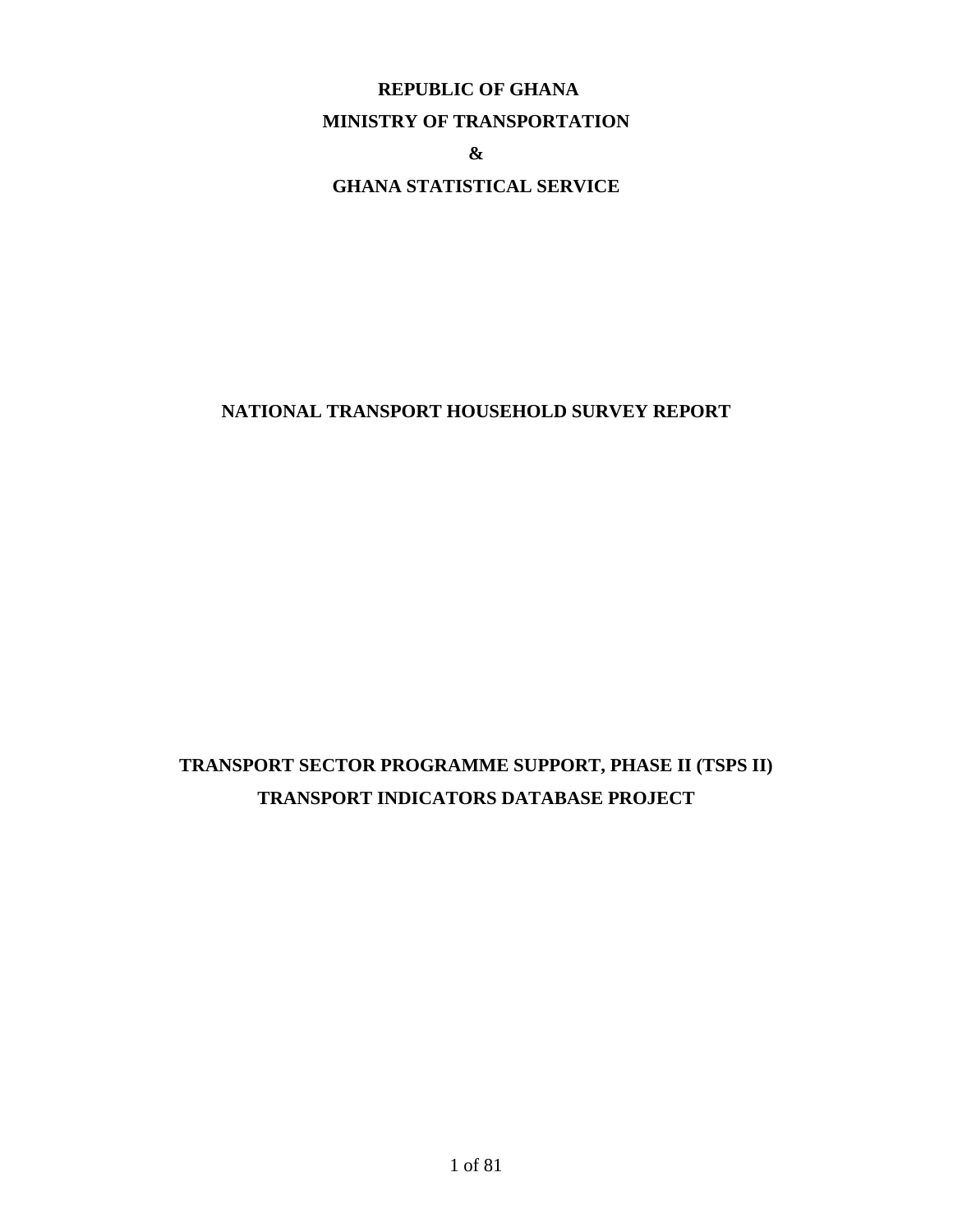# <span id="page-1-0"></span>**PREFACE**

This report presents the results of a survey carried out by the Ghana Statistical Service in collaboration with the Ministry of Transportation a major part of the Transport Indicators Database Project. The survey was carried out in all ten regions of the country between October 2007 and March 2008 as an integral part of the process of establishing a reliable multi-sectoral transport-related indicators and database covering all transport modes in Ghana.

The analysis dwells on results of the household survey in Ghana with information collected on demographic characteristics, education, health, employment and time use, market access and transportation.

It is expected that this report will assist in planning, evidence-based decision making and research, principally on the transport sector.

**January, 2009 Dr. Grace Bediako GOVERNMENT STATISTICIAN**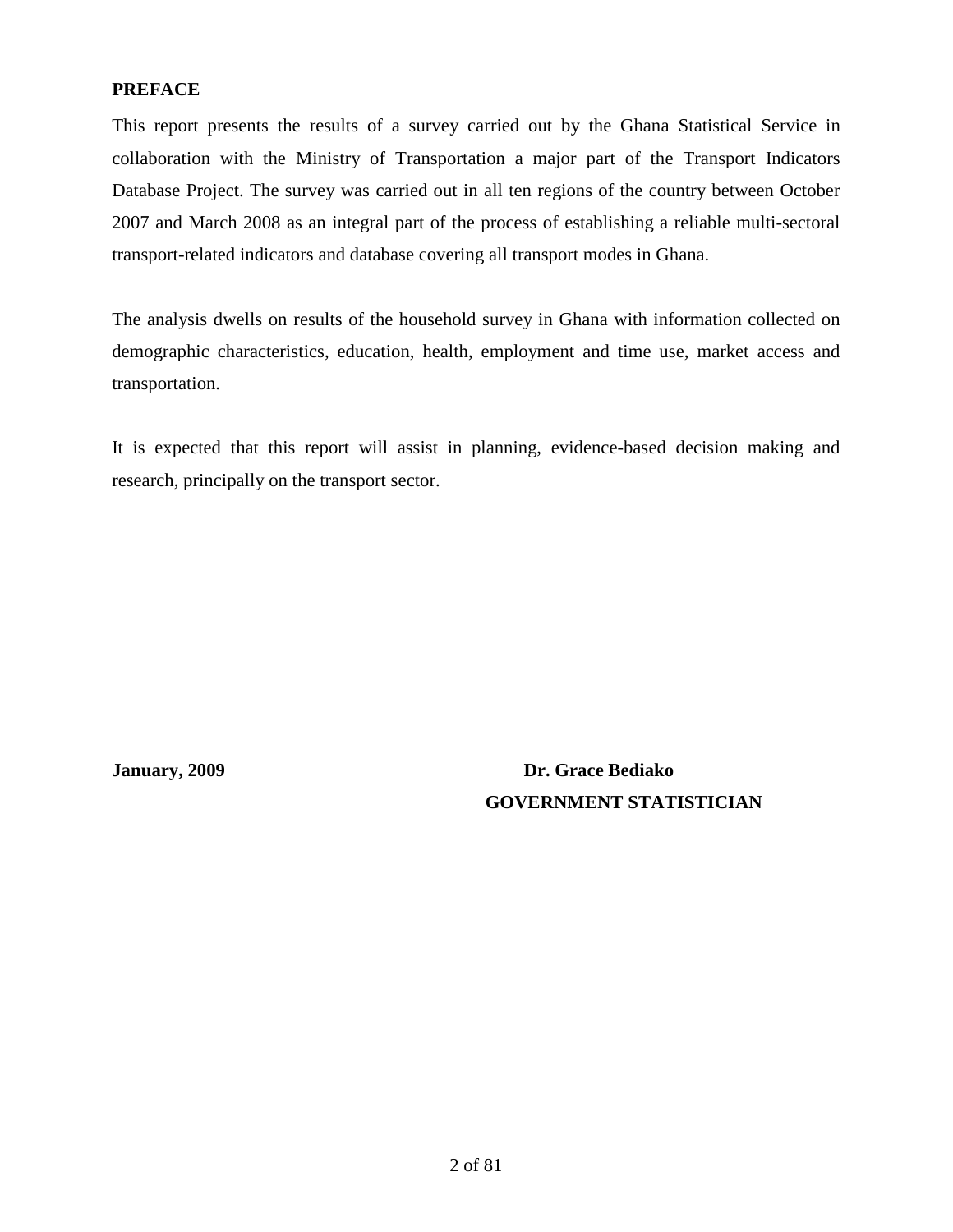# <span id="page-2-0"></span>**ACKNOWLEDGEMENTS**

We are indebted to DANIDA for agreeing to fund the project. We are also indebted to the Ministry of Transportation for sourcing for funds for the project.

Many thanks to the Management Team, made up of the Project Director, Project Technical Director, Project Coordinator, GSS Liaison Officer, Divisional Head, Trade and Industry Statistics, Head of Transport and Communication Statistics Section, GSS, Working Group Members, Project Accountant and Data Processing Personnel, for their tireless efforts in ensuring that the project comes out successfully.

We also thank all the researchers for their immense contribution to this project.

We thank the community leaders and opinion leaders who convinced their subjects to cooperate with us during the fieldwork. Last but not the least, we are grateful to the numerous respondents in the field for willingly giving out the information to us.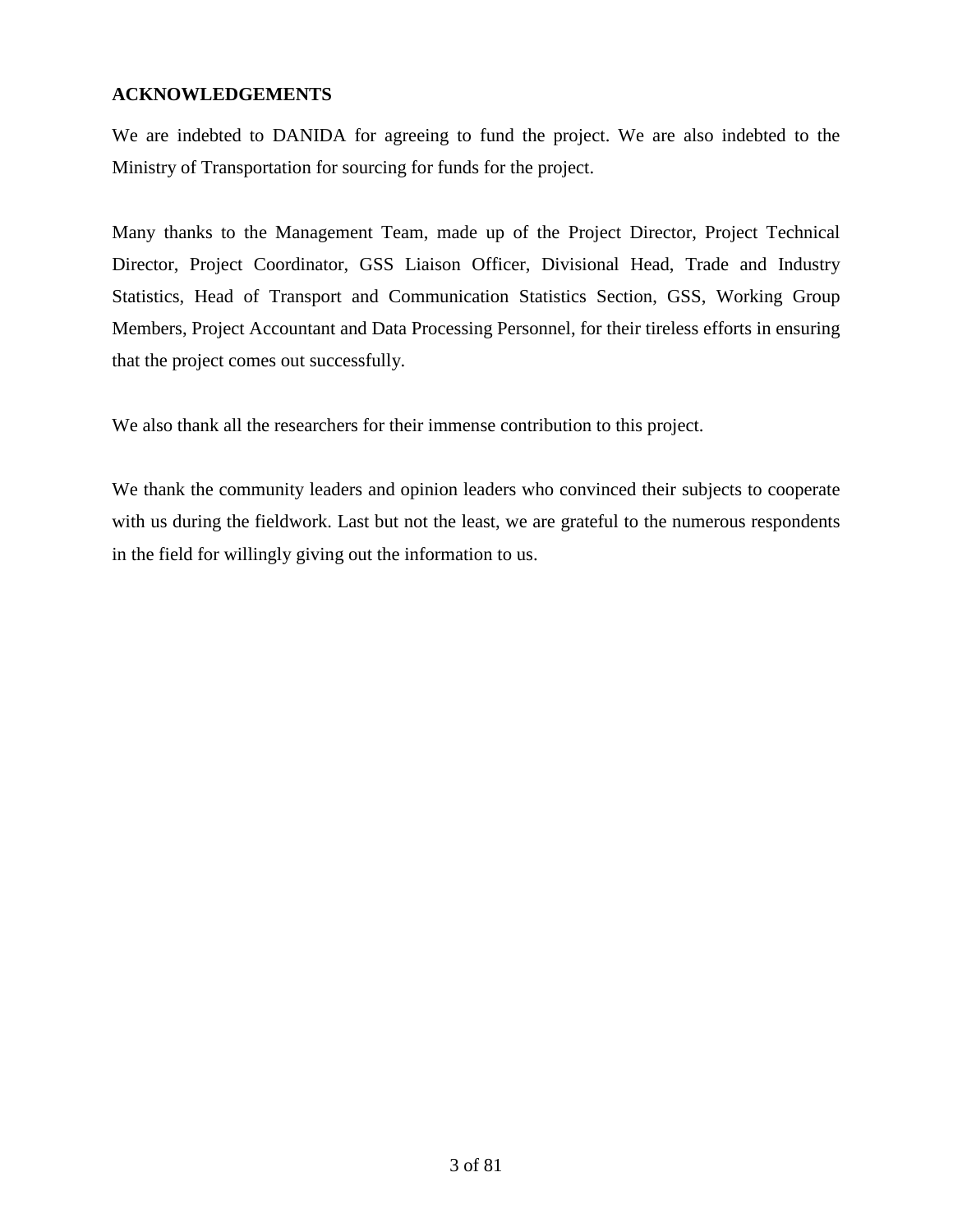# <span id="page-3-0"></span>**EXECUTIVE SUMMARY**

The purpose of this survey is to produce reliable indicators for the transport sector. This will enable stakeholders in the transport sector to plan properly and take decisions based on evidence.

# **Demographic Characteristics**

- Children of household heads form the highest percentage of the population (47.6%).
- About seventeen per cent of the population was born in he Ashanti Region, followed by 14% in the Greater Accra Region.
- Less than one per cent was born outside Ghana. 41.3% of the population are married.

#### **Education**

- About forty-five percent of those who were currently in school attended schools which were less than half a kilometer from their place of residence.
- With regards to transport, almost three-fourths (74%) of students went to school on foot.
- Nearly seventy-nine percent (78.7%) of students do not have any difficulty going to school.
- For those who report facing difficulties, the main obstacles are distance too long (25.9%) and bad roads during the rainy season (19.4%).
- More than two-thirds (67.4%) of respondents who were not currently in school had ever been to school.

#### **Health**

- Over one-third (33.9%) of Ghanaians choose a health facility because of proximity.
- A little over two-fifths (40.4%) choose it because of availability of health professionals.
- Forty per cent of Ghanaians live within 500 metres of a health facility.
- Nearly two-thirds(65.15) of the population encountered no difficulty in traveling to a health facility.
- Four per cent of the population spent less than one minute at a boarding point before getting transport to a health facility.
- More than half the population of Ghana incurs no cost on transport when visiting a health facility. This includes those who walk to a health facility and those who get lift.
- Over twenty-two per cent (22.5%) of Ghanaians spend 6 to 10 minutes on their way to markets.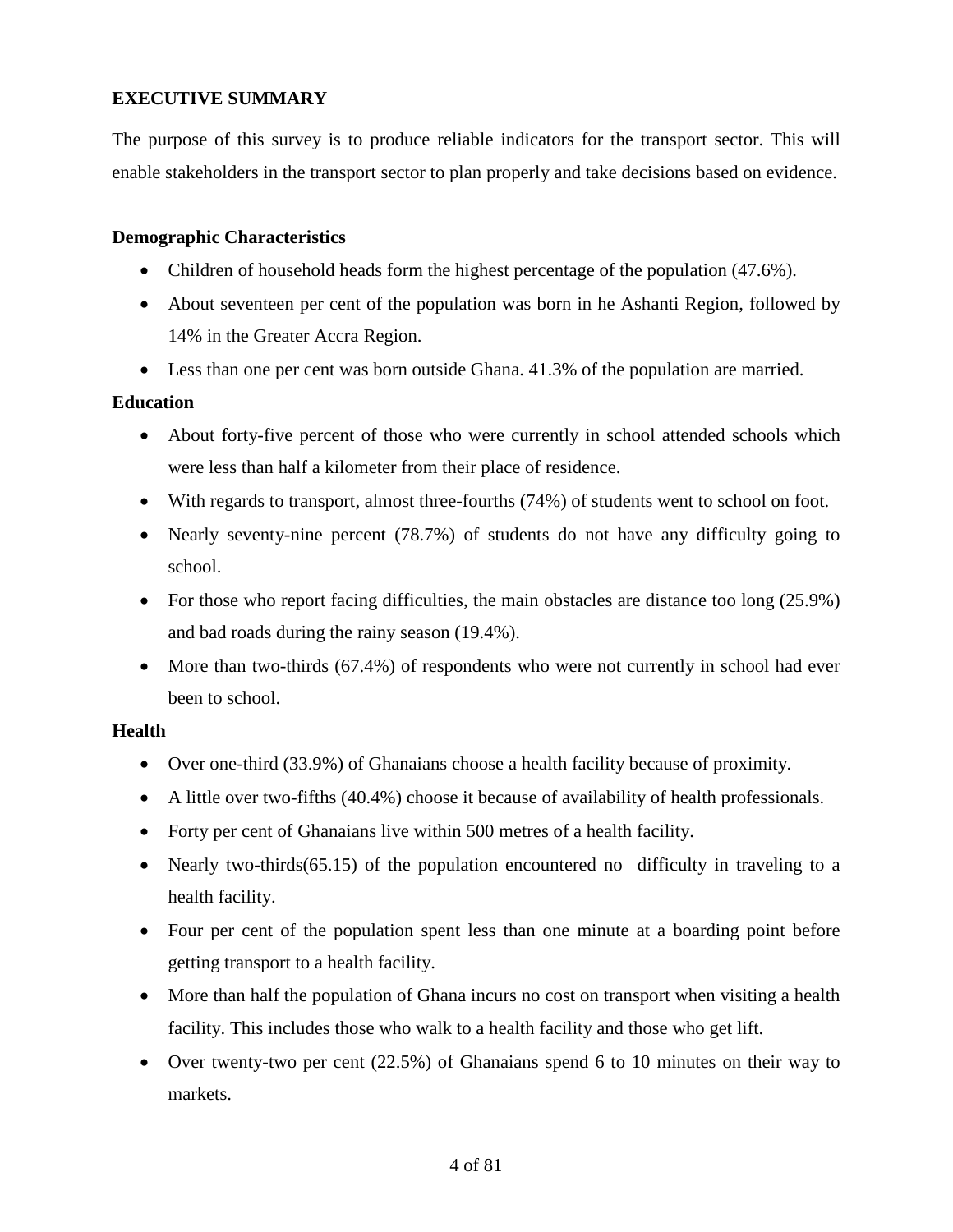# **Economic Activity**

- Of the economically active population aged 7 years and above 48.1% worked during the reference period.
- Over two-fifths (43.7%) of workers travel less than one kilometer to their workplaces.
- Workers in agriculture, trades and manufacturing travel longer distances to their places of work than workers in other industries.
- Of the economically active population whose work requires travel from residence, majority (53.8%) go to work on foot.
- Majority of workers cited bad roads (33.8%), long distances (24.7%), and heavy traffic on road(18.8%) as the main difficulties they faced when going to work.
- A great proportion (96.2%) of workers reported waiting time at stations to work of less than 15 minutes.

# **General Transport Services**

- On the whole, 2.3% of respondents are limited in traveling due to disability.
- Most people who cannot travel around are physically challenged (52.6), needing a wheel chair.
- Almost two-thirds of respondents have ever traveled by bus.
- Generally, the routes buses ply are convenient to respondents
- According to the survey, 77.8% of respondents were satisfied with conditions on the buses they take.
- Those who said they were not satisfied cited overloading (48.6%), uncomfortable seats and other problems as the reason for saying so.
- In 38.5% of bus stops, a bus arrives every 0-15 minutes.
- According to the survey, 60.9% of Ghanaian residents say they are satisfied with the bus frequencies.
- On the whole, the average Ghanaian resident makes three trips a day on foot.
- In the seven days preceding the survey, a little less than one-third (30%) of respondents made two trips on shared taxi.
- A little over half (54.4%) of respondents made 0-5 trips on trotro.
- Less than one-fifth (20.5%) of respondents made 2 trips on shared boat.
- Most Ghanaians (42.1%) live in towns.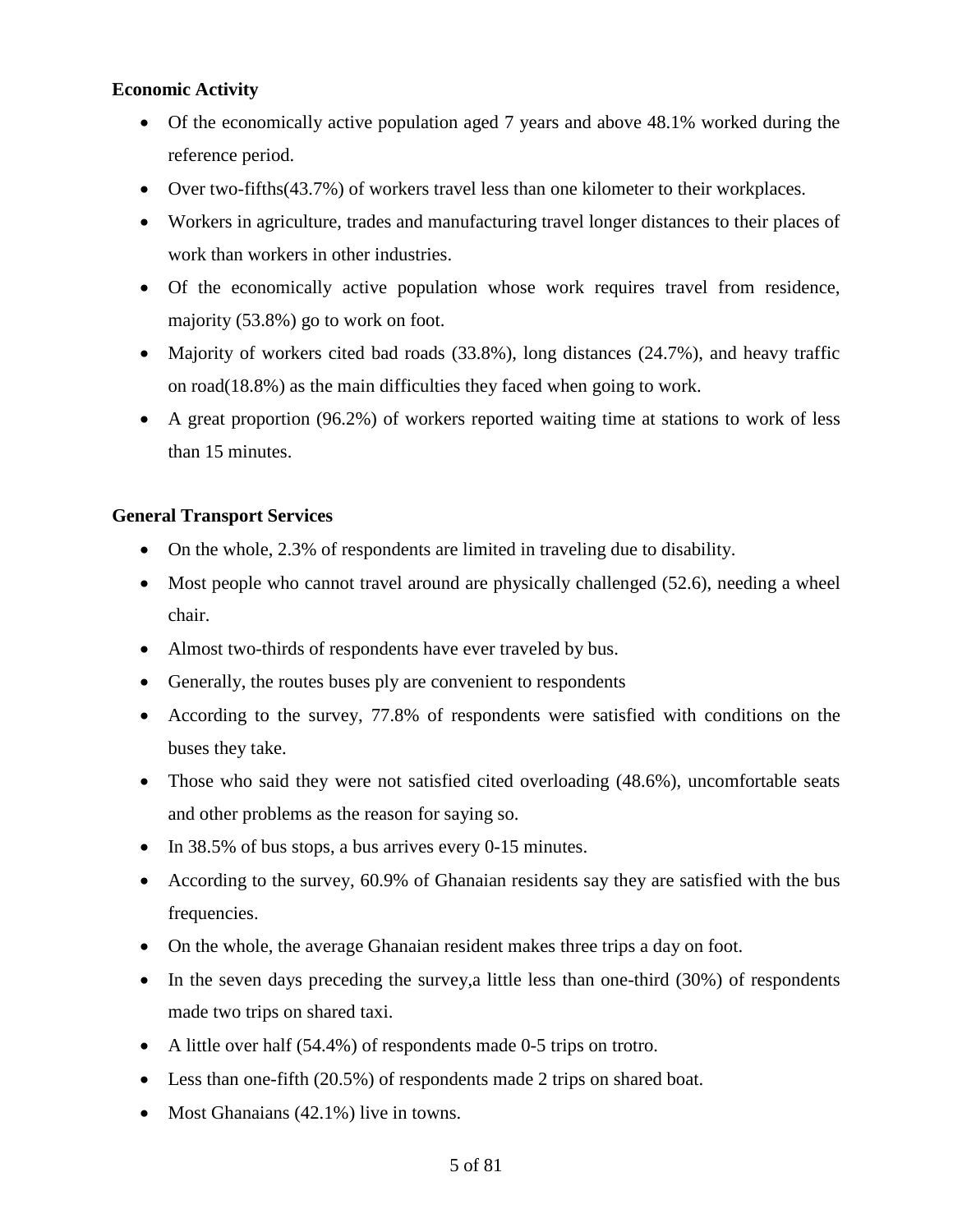- Almost half (48.8%) of residents in Ghana live in family houses.
- According to the survey, nearly two-thirds (64.2%) of Ghanaian residents live within 500 metres of a transport terminal or boarding point.
- Over two-fifths (46.7%) of respondents take five minutes to walk to the nearest transport terminal or boarding point.
- More than half (52.4%) of respondents say they are satisfied with the level of transport availability in their neighbourhoods.
- In 43% of cases when one stands at a boarding point, a means of transport comes every 0 to 15 minutes.
- Apart from walking  $(65.6\%)$ , trotro  $(16.0\%)$  is the most popular means of transport to the market.

# **Way Forward**

This survey forms the baseline study on transport activities and how they impact on the economic life of the country. It is recommended that this survey be conducted every three years in order to update the database of transport indicators so produced.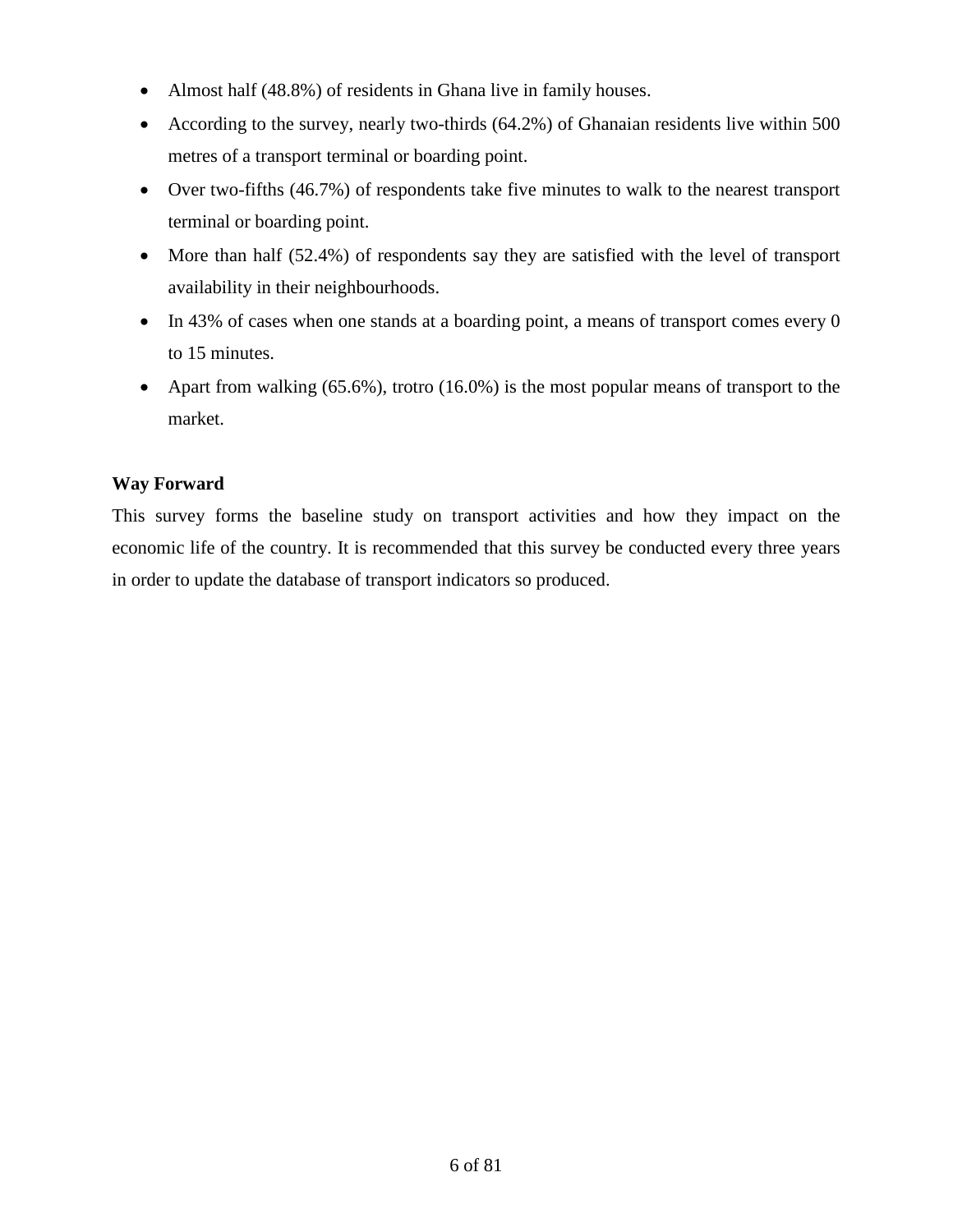# <span id="page-6-0"></span>**LIST OF ABBREVIATIONS**

| <b>BEC</b>    | <b>Basic Education Certificate</b>              |
|---------------|-------------------------------------------------|
| <b>DANIDA</b> | Danish Agency for International Development     |
| EA            | <b>Enumeration Area</b>                         |
| <b>GSS</b>    | <b>Ghana Statistical Service</b>                |
| <b>HHs</b>    | Households                                      |
| Km            | Kilometres                                      |
| MoT           | Ministry of Transportation                      |
| <b>MSLC</b>   | Middle School Leaving Certificate               |
| <b>TID</b>    | <b>Transport Indicators Database</b>            |
| <b>RSIM</b>   | Research, Statistics and Information Management |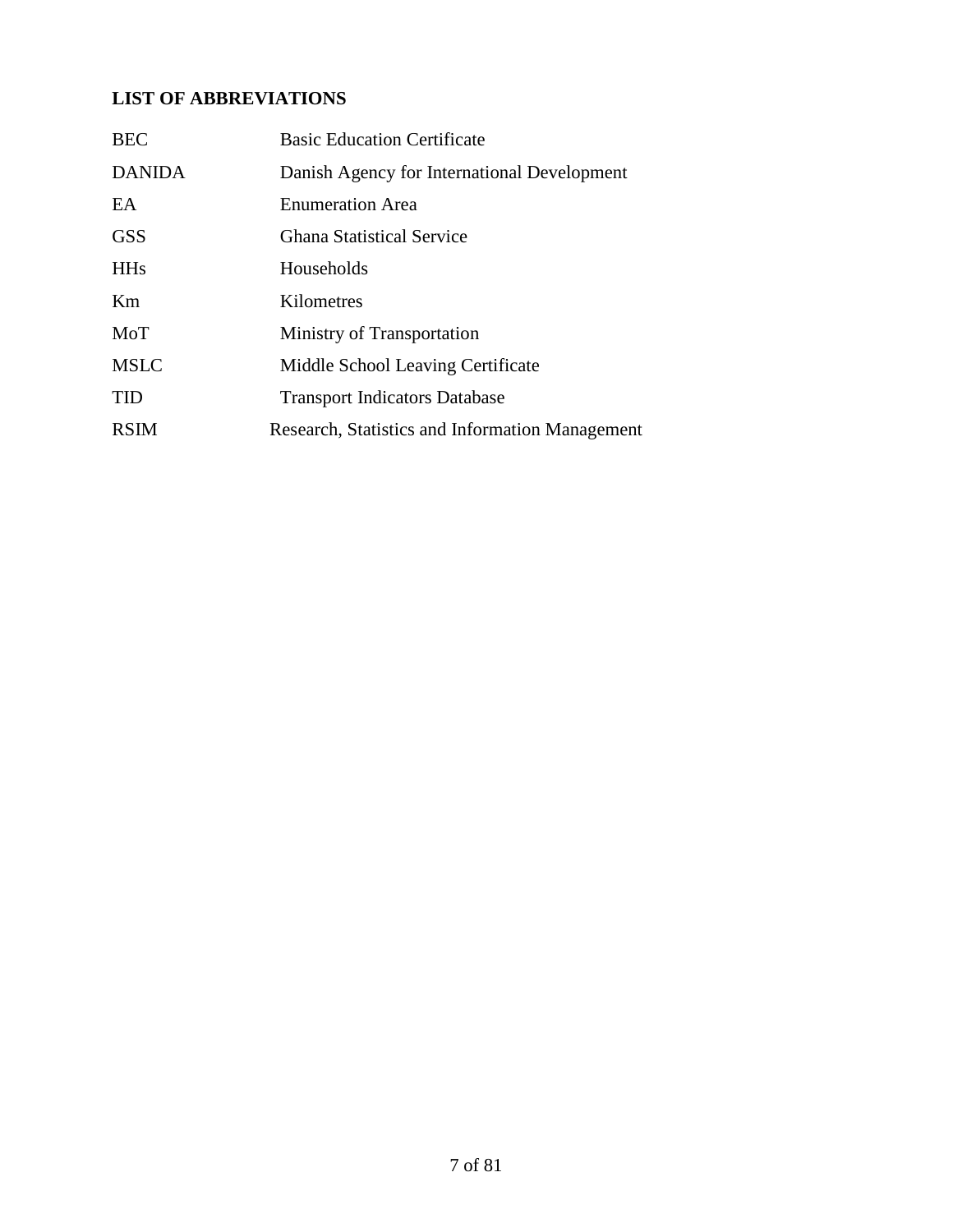# <span id="page-7-0"></span>**DEFINITIONS AND CONCEPTS**

*Enumeration Area:* An enumeration area is the smallest geographical unit whose boundaries can be easily identified for the purpose of listing of the structures and households living within it.

*Household:* A household is a group of people sleeping in the same structure and having the same catering arrangements, and who recognize one person as their head.

*Eligible household member:* This is a household member who has lived within the household during the 6 months before the survey.

*Shared Public Transport:* A means of transport in which more than one person, excluding the driver, pay and board to reach his destination. Examples are trotro, taxi, ferry, etc.

*Individual Public Transport:* A means of transport which one person hires to convey him to his destination Examples are taxi, canoe, etc.

*Private Transport:* A means of transport which is not used for commercial purposes and is used to convey the owner and his family and friends only.

*Motorised Means of Transport:* A means of transport driven by an engine, for example, a motor car or a ferry.

*Non-motorised Means of Transport:* A means of transport not driven by an engine, for example, donkey, horse, paddled canoe.

*Trip:* A segment of a journey. For example, for a journey from Accra Central to Odorkor, the segment,Accra to Kaneshie is a trip.

*Modal Share of Trips:* Percentage of trips by a particular means of transport. As an example, let us consider a worker commuting between his residence and workplace. Sometimes he goes by train and sometimes by bus. The modal share of train is percentage going by train.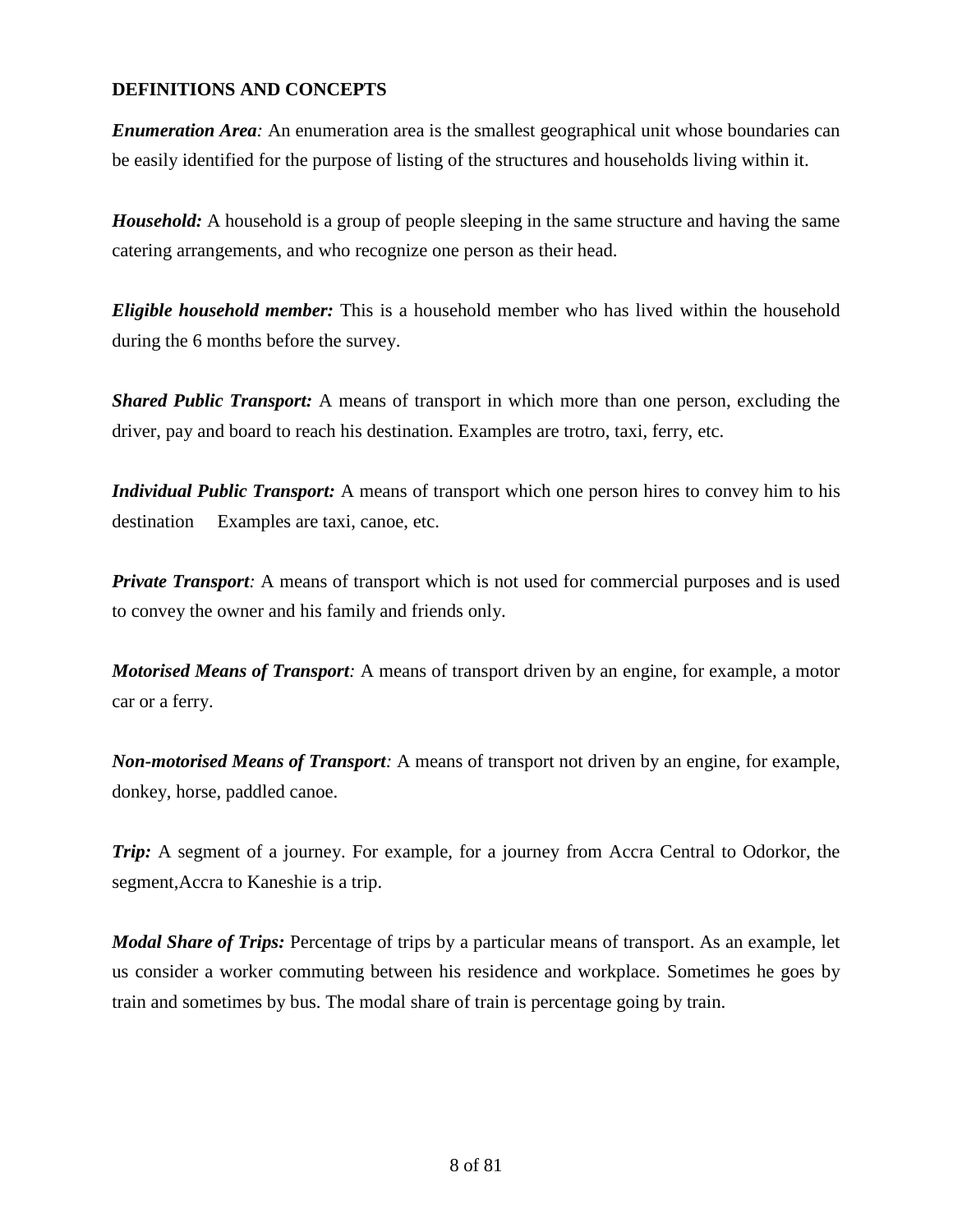# <span id="page-8-0"></span>**TABLE OF CONTENTS**

| 1.0          |                                                                         |  |
|--------------|-------------------------------------------------------------------------|--|
|              |                                                                         |  |
| 1.1<br>1.2   |                                                                         |  |
| 1.3          |                                                                         |  |
| 1.4          |                                                                         |  |
|              |                                                                         |  |
| 2.0          |                                                                         |  |
| 2.1          |                                                                         |  |
| 3.0          |                                                                         |  |
| 3.1          |                                                                         |  |
| 3.2          |                                                                         |  |
| 3.3          |                                                                         |  |
| 3.4          |                                                                         |  |
| 3.5          | AVERAGE WAITING TIME (MINUTES) SPENT FOR TRANSPORT TO AND FROM SCHOOL24 |  |
| 3.6          |                                                                         |  |
| 3.7<br>3.8   |                                                                         |  |
| 4.0          |                                                                         |  |
|              |                                                                         |  |
| 4.1          |                                                                         |  |
| 4.2          |                                                                         |  |
| 4.3<br>4.4   |                                                                         |  |
| 4.5          |                                                                         |  |
| 4.6          |                                                                         |  |
| 4.7          |                                                                         |  |
| 4.8          |                                                                         |  |
| 4.9          |                                                                         |  |
| 4.10         |                                                                         |  |
| 4.11         |                                                                         |  |
| 4.12         |                                                                         |  |
| 4.13         |                                                                         |  |
| 4.14<br>4.15 |                                                                         |  |
| 4.16         |                                                                         |  |
| 4.17         |                                                                         |  |
| 5.0          |                                                                         |  |
| 5.1          |                                                                         |  |
| 5.2          |                                                                         |  |
| 5.3          |                                                                         |  |
| 5.4          |                                                                         |  |
| 5.5          |                                                                         |  |
| 6.0          |                                                                         |  |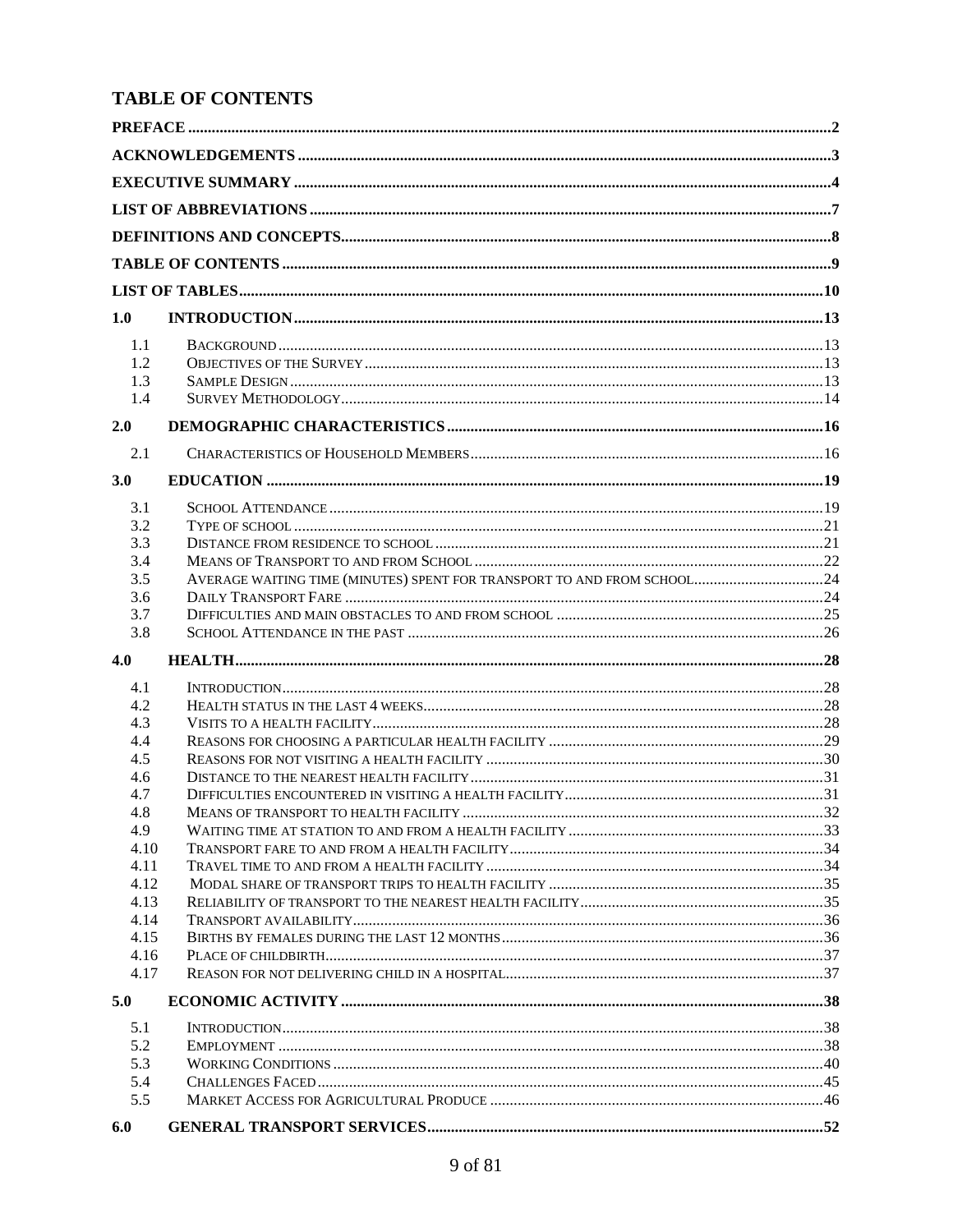| 6.2 |  |
|-----|--|
|     |  |
|     |  |
|     |  |
|     |  |

# <span id="page-9-0"></span>**LIST OF TABLES**

| TABLE 2. 1: DISTRIBUTION OF HOUSEHOLD MEMBERS BY REGION, SEX AND LOCALITY (%)16                     |  |
|-----------------------------------------------------------------------------------------------------|--|
|                                                                                                     |  |
|                                                                                                     |  |
|                                                                                                     |  |
|                                                                                                     |  |
|                                                                                                     |  |
|                                                                                                     |  |
|                                                                                                     |  |
|                                                                                                     |  |
|                                                                                                     |  |
|                                                                                                     |  |
|                                                                                                     |  |
|                                                                                                     |  |
|                                                                                                     |  |
|                                                                                                     |  |
|                                                                                                     |  |
|                                                                                                     |  |
|                                                                                                     |  |
|                                                                                                     |  |
|                                                                                                     |  |
|                                                                                                     |  |
|                                                                                                     |  |
|                                                                                                     |  |
|                                                                                                     |  |
|                                                                                                     |  |
|                                                                                                     |  |
|                                                                                                     |  |
|                                                                                                     |  |
|                                                                                                     |  |
| TABLE 4. 9: WAITING TIME FOR PUBLIC TRANSPORT FROM A HEALTH FACILITY (MINUTES) 33                   |  |
|                                                                                                     |  |
|                                                                                                     |  |
|                                                                                                     |  |
|                                                                                                     |  |
|                                                                                                     |  |
|                                                                                                     |  |
|                                                                                                     |  |
|                                                                                                     |  |
|                                                                                                     |  |
|                                                                                                     |  |
|                                                                                                     |  |
| TABLE 5. 2: EMPLOYMENT STATUS OF ECONOMICALLY ACTIVE POPULATION BY REGION, SEX AND LOCALITY 39      |  |
| TABLE 5.3: MAIN OCCUPATION OF THE CURRENTLY EMPLOYED POPULATION BY REGION, SEX AND LOCALITY 40      |  |
| TABLE 5. 4: AVERAGE DISTANCE (KM) FROM RESIDENCE TO PLACE OF WORK OF THE CURRENTLY EMPLOYED BY SEX  |  |
|                                                                                                     |  |
| TABLE 5. 5: MEANS OF TRANSPORT FROM RESIDENCE TO WORKPLACE OF THE CURRENTLY EMPLOYED BY SEX AND     |  |
|                                                                                                     |  |
| TABLE 5. 6: MAIN DIFFICULTIES FACED BY THE CURRENTLY EMPLOYED GOING TO THE WORKPLACE BY REGION, SEX |  |
|                                                                                                     |  |
|                                                                                                     |  |
| 0.01                                                                                                |  |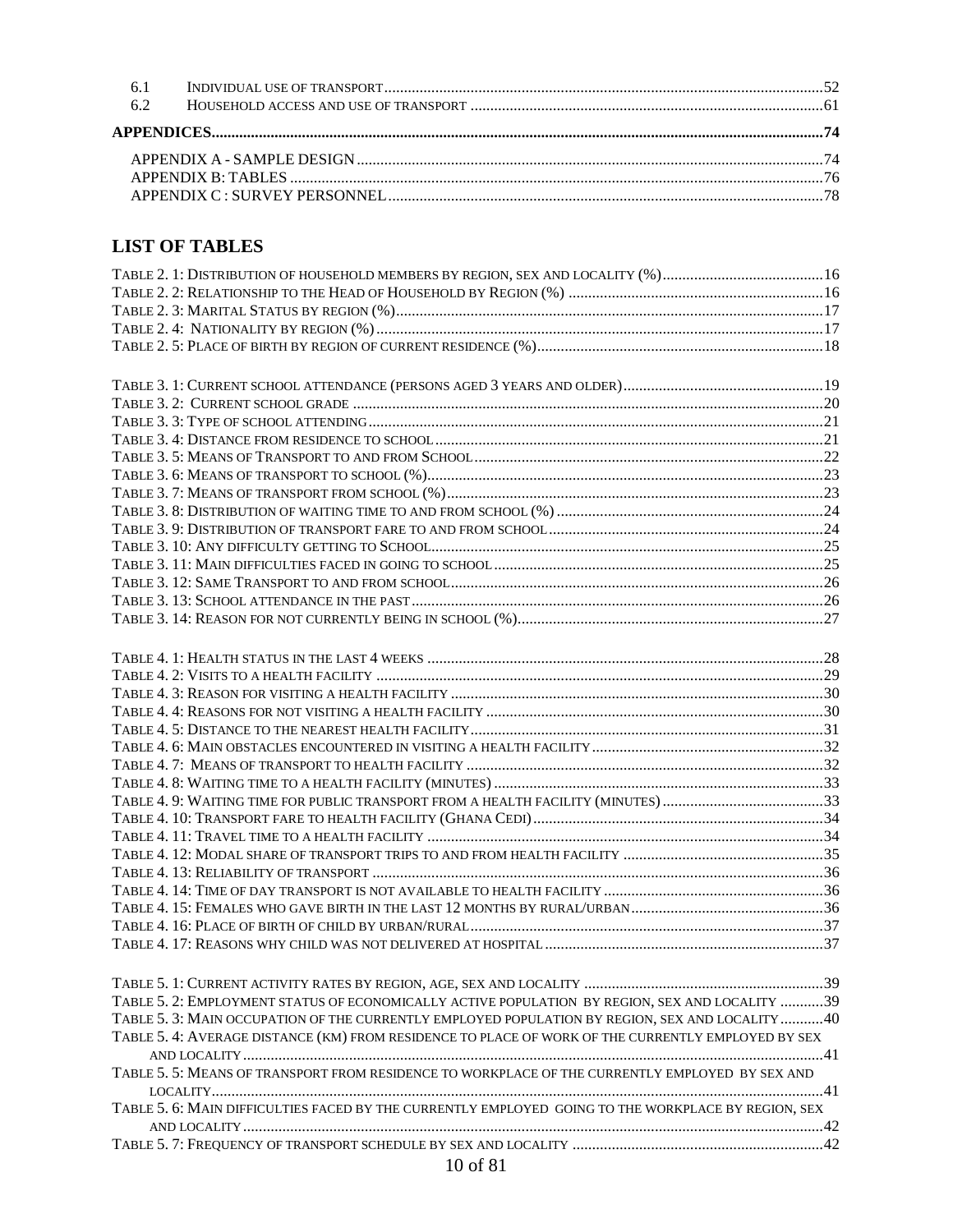| TABLE 5. 8: TIME OF DAY TRANSPORT IS NOT AVAILABLE TO WORKPLACE BY REGION, SEX AND LOCALITY 43 |  |
|------------------------------------------------------------------------------------------------|--|
| TABLE 5. 9: DAILY AVERAGE AMOUNT (GH¢) SPENT ON TRANSPORT BY THE CURRENTLY EMPLOYED FROM       |  |
|                                                                                                |  |
| TABLE 5. 10: AVERAGE TRAVEL TIME (MIN) TO THE WORKPLACE OF THE EMPLOYED BY INDUSTRY, SEX AND   |  |
|                                                                                                |  |
| TABLE 5. 11: REASONS WHY PEOPLE DID NOT ACTIVELY LOOK FOR WORK BY REGION, SEX AND LOCALITY 45  |  |
| TABLE 5. 12: MAIN CHALLENGES FACED BY PEOPLE ACTIVELY LOOKING FOR WORK BY REGION 45            |  |
|                                                                                                |  |
|                                                                                                |  |
|                                                                                                |  |
|                                                                                                |  |
|                                                                                                |  |
|                                                                                                |  |
| TABLE 5. 19: DISTANCE TO THE NEAREST MOTORABLE ROAD BY REGION AND LOCALITY (KM) 50             |  |
|                                                                                                |  |
|                                                                                                |  |
|                                                                                                |  |
|                                                                                                |  |
|                                                                                                |  |
|                                                                                                |  |
|                                                                                                |  |
|                                                                                                |  |
|                                                                                                |  |
|                                                                                                |  |
|                                                                                                |  |
|                                                                                                |  |
|                                                                                                |  |
|                                                                                                |  |
|                                                                                                |  |
| TABLE 6. 13: DISTANCE FROM RESIDENCE TO NEAREST TRANSPORT TERMINAL OR BOARDING POINT 59        |  |
|                                                                                                |  |
|                                                                                                |  |
|                                                                                                |  |
|                                                                                                |  |
|                                                                                                |  |
|                                                                                                |  |
|                                                                                                |  |
|                                                                                                |  |
|                                                                                                |  |
|                                                                                                |  |
|                                                                                                |  |
|                                                                                                |  |
|                                                                                                |  |
|                                                                                                |  |
|                                                                                                |  |
|                                                                                                |  |
|                                                                                                |  |
|                                                                                                |  |
|                                                                                                |  |
|                                                                                                |  |
|                                                                                                |  |
|                                                                                                |  |
|                                                                                                |  |
|                                                                                                |  |
|                                                                                                |  |
|                                                                                                |  |
| TABLE 6.40: HOUSEHOLDS WITH EMERGENCY PATIENTS WHO WERE UNABLE TO REACH A HEALTH FACILITY 73   |  |
|                                                                                                |  |
|                                                                                                |  |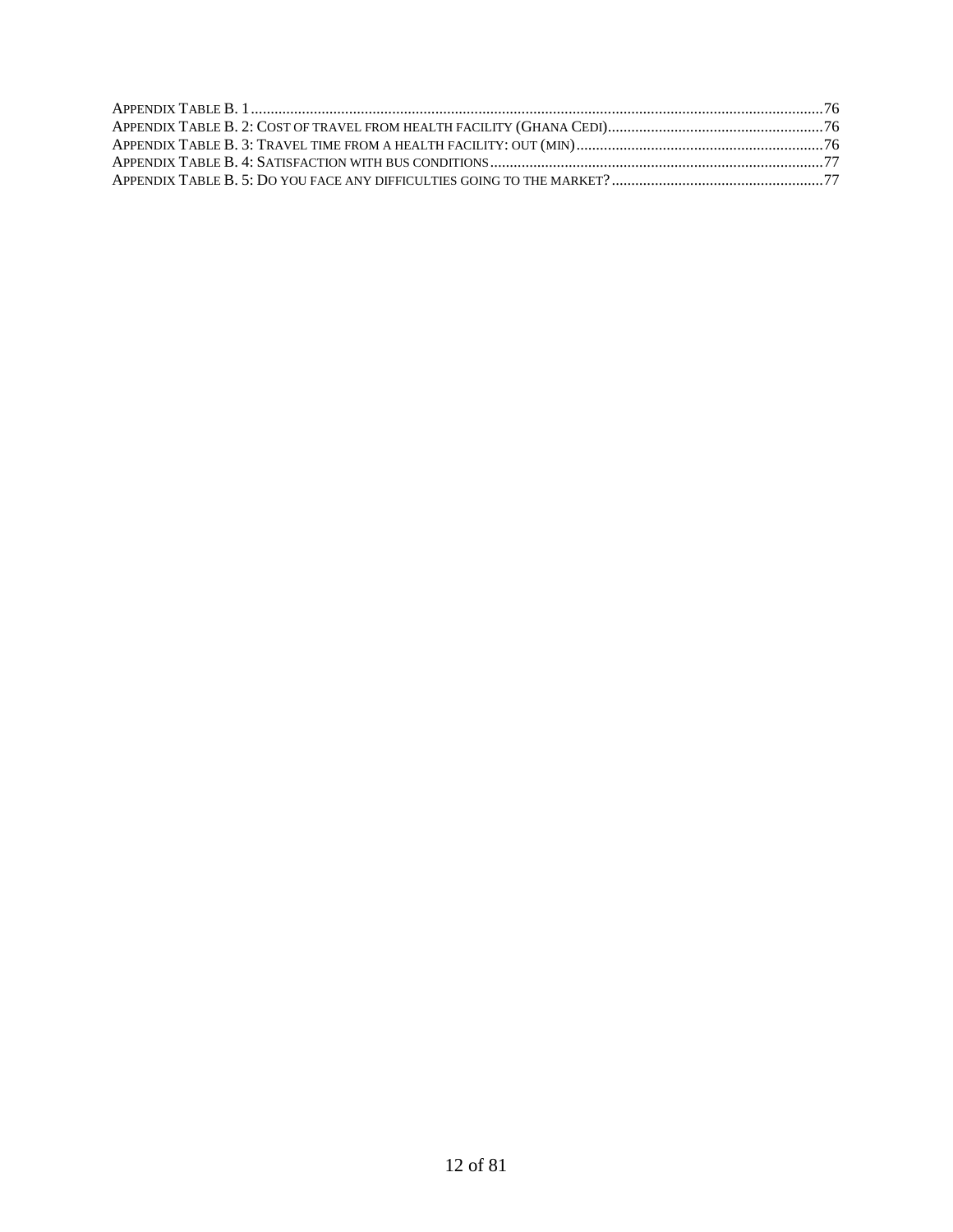### <span id="page-12-0"></span>**1.0 INTRODUCTION**

### <span id="page-12-1"></span>**1.1 Background**

The efficient development, maintenance and administration of transport infrastructure and services are critical in the socio-economic development of any country. Scarce Government resources and support from donor funds are required to provide these essential services to all sectors of the economy and for attaining equity and the participation of the populace in the creation of wealth and reduction of poverty.

To ascertain the effectiveness of implementation of policies and development programs on the transport sector, key information is required and the data for providing the information must be collected on a sustainable basis for collation and analysis.

The Ministry of Transportation (MoT) and the Ghana Statistical Service (GSS) commenced the Transport Indicators Database Project to compile transport sector indicators for Ghana. Data for compiling the indicators have come from:

- Institutional Data
- Sample Surveys
- National Household Survey.

This report presents the results of the National Transport Household Survey which was carried out to collect socio-economic data on transport nationwide.

# <span id="page-12-2"></span>**1.2 Objectives of the Survey**

These are:

- To establish the travel patterns of residents in Ghana and the role transport plays in their lives especially with regard to cost of travel.
- To study differentials in accessibility of transport and quality of transport services being provided to residents in Ghana.

# <span id="page-12-3"></span>**1.3 Sample Design**

# 1.3.1 Objectives of the Sample Design

The main objective of the sample design for the Transport Indicators Survey was to derive reliable estimates of indicators relevant to the transport industry in the country. In view of the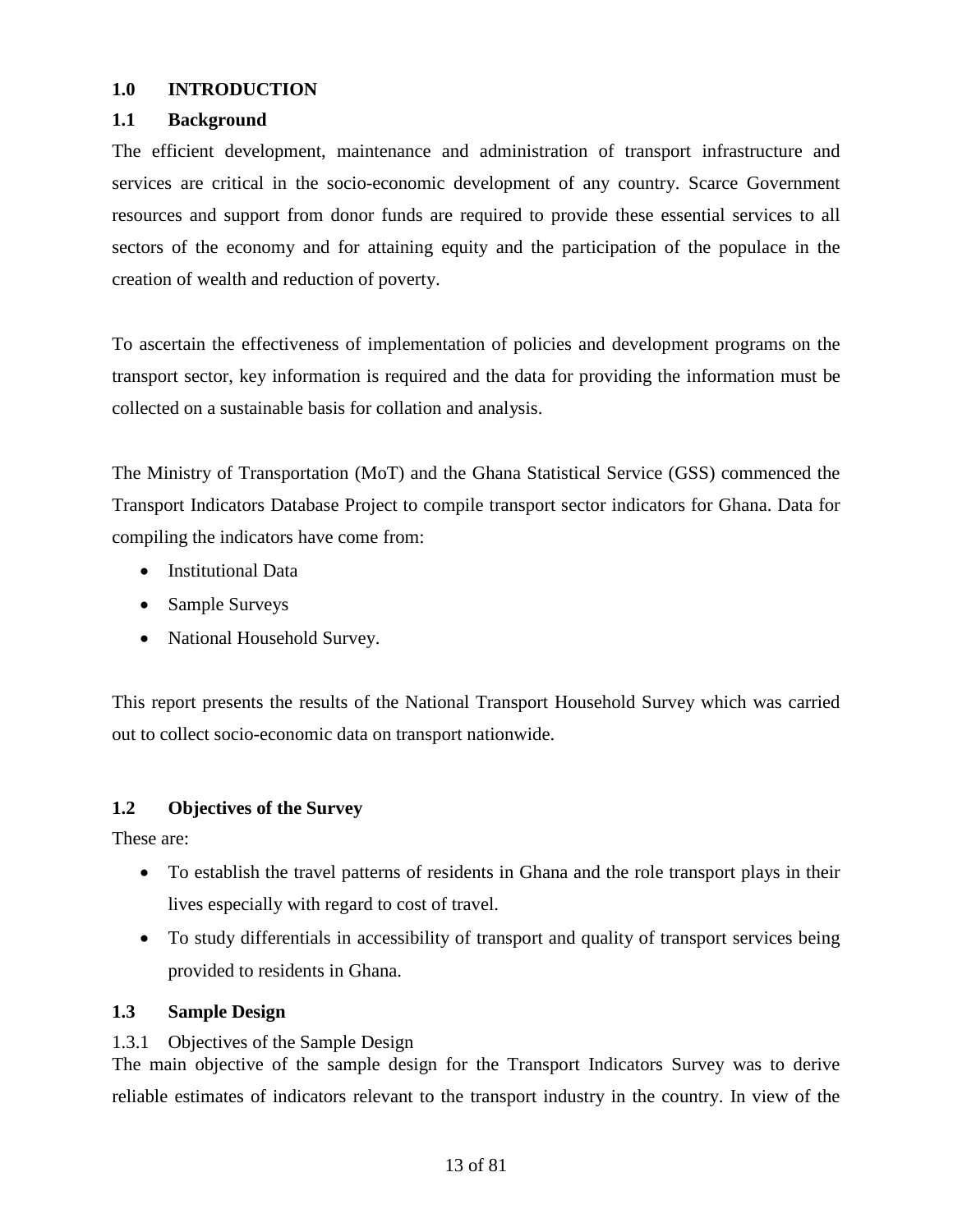policy implications of estimates that will be obtained from the study, various designs were considered carefully to ensure an efficient sample design.

# *1.3.2 Coverage and Sample Size*

The sample was representative of all households in Ghana. To achieve the study objectives, the sample size chosen was based on the type of variables under consideration, the required precision of the survey estimates and available resources.

Taking all of these into consideration, a sample size of 6,000 households was deemed sufficient to achieve the survey objectives. This was enough to yield reliable estimates of all the important survey variables as well as being manageable to control and minimize non-sampling errors.

# *1.3.3 Stratification and Sample Selection Procedures*

The total list of the Enumeration Areas (EAs) from the demarcation for the 2000 Population and Housing Census formed the sampling frame for the Transport Indicators Survey.

The sampling frame was stratified into urban/rural residence and the 10 administrative regions of the country for the selection of the sample. The sample was selected in two stages. The first stage selection involved the systematic selection of 400 EAs with probability proportional to size, the measure of size being the number of households in each EA. The second stage selection involved the systematic selection of 20 households from each EA. The first 15 households were interviewed, with the extra five being used as a back-up for replacement in case of a nonresponse or the absence of a selected household. See Appendix A for more details on the sample design.

# <span id="page-13-0"></span>**1.4 Survey Methodology**

# *1.4.1 Questionnaire*

A draft questionnaire was prepared based on indicators that had been agreed upon at meeting of stakeholders within the transport sector. The draft questionnaire was pre-tested by personnel of the GSS in Accra and reviewed for a pilot survey. It was further reviewed in terms of rewording and the introduction of skips for a smooth flow of the questions.

The questionnaire had the following sections:

• a household roster which collected basic information on all households members and household characteristics to determine eligible household members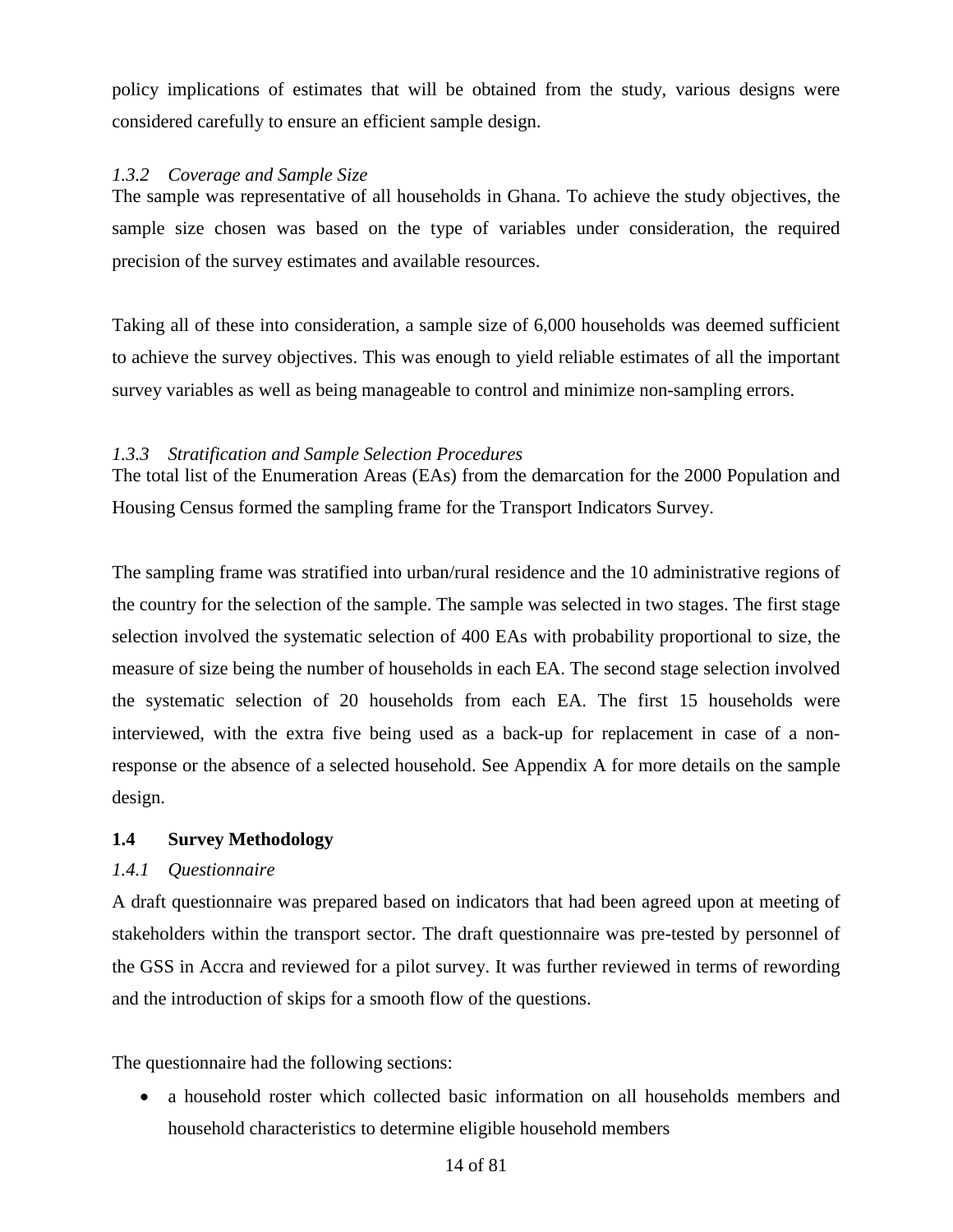- an education section which was used administered to household members aged 3 years and older on the use of transport services to school
- a health section that was used to collect information on all household members on access and the use of transport services to health facilities
- an economic activity section administered to household members 7 years and older to collect information on their economic activities and the use of transport services
- a market access section administered to household members engaged in agricultural activities to collect information on access to transport services for sale of farm produce
- a general transport services section administered to all household members on the access and use of various modes of transport.

# *1.4.2 Training and fieldwork*

Ten days training was organized for 60 field personnel for the main fieldwork. There were 12 teams were formed for the data collection which took place between October 2007 and March 2008. Data entry personnel were included in the training to give them a better understanding of the questionnaire and survey techniques. The training involved lectures on interviewing techniques, understanding of the concepts and questions, mock interviews and assessment tests.

There was a field practice towards the end of the training for interviewers to have a feel of actual fieldwork. Supervisors and enumerators were selected based on their performance during the field practice, participation in class, assessment tests and fluency in a Ghanaian language.

# *1.4.3 Data processing*

The questionnaires from the field were edited by five (5) office editors prior to data capture. Data were captured using CSPro (census processing) software. Data entry was done by six (6) data entry operators. To ensure quality, questionnaires were double entered. Data were analyzed using the Statistical Package for the Social Sciences (SPSS) software program.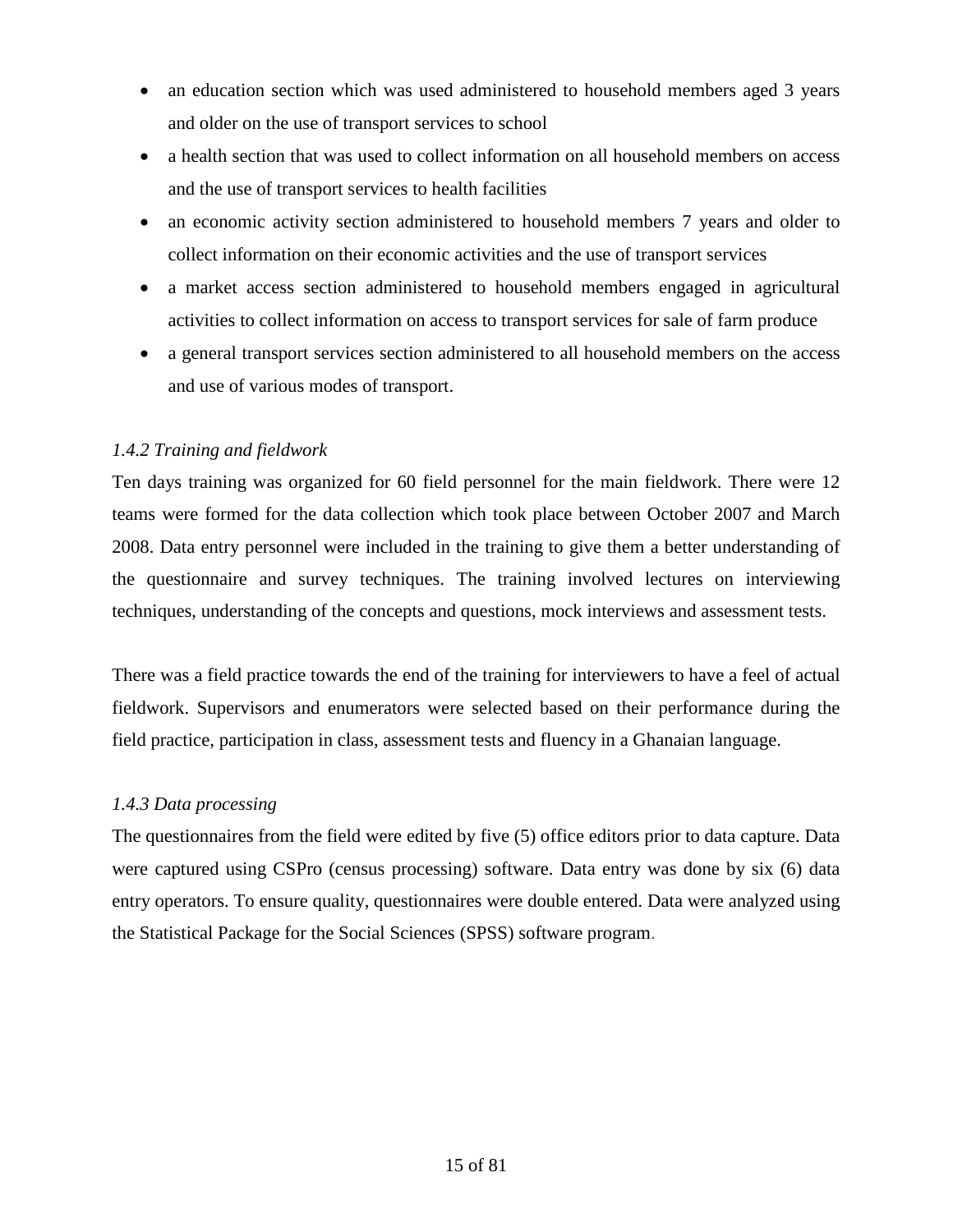### <span id="page-15-0"></span>**2.0 DEMOGRAPHIC CHARACTERISTICS**

### <span id="page-15-1"></span>**2.1 Characteristics of Household Members**

#### *2.1.1 Household composition*

Table 2.1 shows that females dominate the population in all regions except in the three Northern regions where males constitute about 53 percent of the population. The sex ratio (proportion of males to 100 females) for the country is 94.5. Apart from the three northern regions, the Western and Volta have sex ratios higher than the national average while that of Brong Ahafo is equal to the national average.

|                   | Male  |       |              | Female |       |              |
|-------------------|-------|-------|--------------|--------|-------|--------------|
| Region            | Urban | Rural | <b>Total</b> | Urban  | Rural | <b>Total</b> |
| Western           | 22.1  | 26.7  | 48.9         | 26.2   | 24.9  | 51.1         |
| Central           | 12.1  | 34.5  | 46.6         | 14.4   | 39.0  | 53.4         |
| Greater Accra     | 44.8  | 2.2   | 46.9         | 50.6   | 2.5   | 53.1         |
| Volta             | 23.3  | 25.6  | 48.9         | 24.6   | 26.4  | 51.1         |
| Eastern           | 20.7  | 27.1  | 47.8         | 24.1   | 28.2  | 52.2         |
| Ashanti           | 36.7  | 10.1  | 46.8         | 41.5   | 11.7  | 53.2         |
| Brong Ahafo       | 29.0  | 19.7  | 48.7         | 31.6   | 19.7  | 51.3         |
| <b>Northern</b>   | 25.2  | 27.8  | 53.0         | 25.6   | 21.4  | 47.0         |
| <b>Upper East</b> | 7.5   | 45.9  | 53.4         | 6.8    | 39.9  | 46.6         |
| <b>Upper West</b> | 12.8  | 40.2  | 53.0         | 13.5   | 33.5  | 47.0         |
| Ghana             | 28.1  | 20.7  | 48.7         | 31.3   | 19.9  | 51.3         |

#### <span id="page-15-2"></span>**Table 2. 1: Distribution of household members by region, sex and locality (%)**

### *2.1.2 Relationship to Head of Household*

Majority of the household population (47.6%) are children (sons and daughters) while about 28 percent are household heads. More than one-third of the household population in the Central (33.4%), Eastern (36.7%) and Brong Ahafo (33.4%) are household heads (Table 2.2).

<span id="page-15-3"></span>**Table 2. 2: Relationship to the Head of Household by Region (%)**

| Relationship                 |         |                | Greater |       |         |         | <b>Brong</b> |                 | <b>Upper</b> | Upper |       |
|------------------------------|---------|----------------|---------|-------|---------|---------|--------------|-----------------|--------------|-------|-------|
| to Head                      | Western | <b>Central</b> | Accra   | Volta | Eastern | Ashanti | Ahafo        | <b>Northern</b> | East         | West  | Ghana |
| Head                         | 29.5    | 33.4           | 25      | 28.5  | 36.7    | 30.0    | 33.4         | 21.0            | 19.5         | 20.5  | 27.8  |
| Spouse (Wife/<br>Husband)    | 18.4    | 12.7           | 13.1    | 15.3  | 13.2    | 11.9    | 14.5         | 17.8            | 18.5         | 16.6  | 14.7  |
| Son/Daughter                 | 46.0    | 46.3           | 47.6    | 46.6  | 42.4    | 43.8    | 46           | 53.9            | 54.3         | 57.9  | 47.6  |
| Grandchild                   | 2.8     | 4.5            | 5.7     | 5.2   | 3.0     | 6.4     | 4.4          | 1.8             | 2.6          | 1.6   | 4.3   |
| Parent/Parent-<br>in-law     | 0.3     | 0.2            | 0.5     | 0.0   | 0.7     | 0.4     | 0.1          | 0.5             | 0.9          | 0.6   | 0.4   |
| Son/Daughter-<br>in-law      | 0.2     | 0.1            | 0.2     | 0.7   | 0.2     | 0.2     | 0.0          | 0.1             | 0.0          | 0.5   | 0.2   |
| <b>Other Relative</b>        | 2.8     | 2.7            | 6.4     | 2.3   | 2.8     | 6.4     | 1.4          | 4.4             | 3.9          | 2.3   | 4.2   |
| Adopted/foster/<br>stepchild | 0.0     | 0.1            | 0.6     | 0.9   | 0.4     | 0.2     | 0.0          | 0.5             | 0.1          | 0.0   | 0.3   |
| Househelp                    | 0.0     | 0.0            | 0.6     | 0.0   | 0.1     | 0.1     | 0.1          | 0.0             | 0.0          | 0.0   | 0.2   |
| Non-relative                 | 0.0     | 0.0            | 0.4     | 0.5   | 0.4     | 0.5     | 0.1          | 0.1             | 0.2          | 0.0   | 0.3   |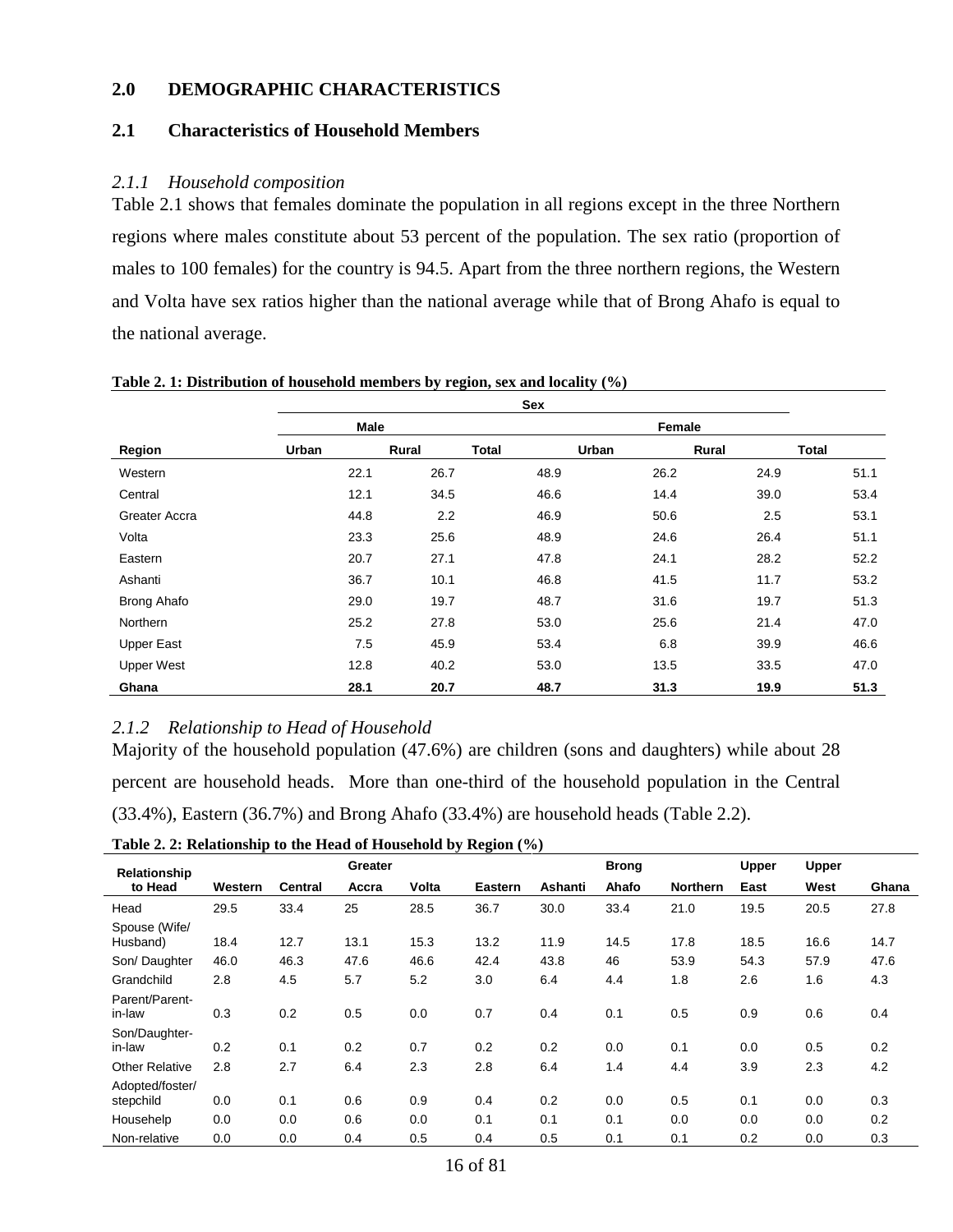On the other hand, the three northern regions have more than 50 percent of the household population being children (sons and daughters) of the head of household; the Upper West dominating, with 57.9 percent.

#### *2.1.3 Marital Status*

With regard to marital status, 41.3 percent of the respondents were married. Within the Upper East region nearly half (49.7%) of the population were married. The Ashanti region had the highest proportion (10.9%) of the population who were in consensual union (Table 2.3).

|                    |                | Tubic 2. $\sigma$ , married builds by Tegron (70) |                  |                 |         |                         |
|--------------------|----------------|---------------------------------------------------|------------------|-----------------|---------|-------------------------|
| Region             | <b>Married</b> | <b>Consensual</b><br>union                        | <b>Separated</b> | <b>Divorced</b> | Widowed | <b>Never</b><br>married |
| Western            | 49.7           | 3.4                                               | 2.0              | 1.6             | 4.0     | 39.3                    |
| Central            | 42             | 8.6                                               | 2.0              | 3.7             | 9.2     | 34.4                    |
| Gt. Accra          | 36.4           | 4.4                                               | 1.9              | 2.7             | 5.3     | 49.4                    |
| Volta              | 44.4           | 2.0                                               | 1.5              | 4.8             | 6.4     | 41.0                    |
| Eastern            | 38.3           | 3.7                                               | 2.1              | 4.1             | 6.4     | 45.4                    |
| Ashanti            | 33.8           | 10.9                                              | 3.8              | 3.5             | 6.2     | 41.7                    |
| <b>Brong Ahafo</b> | 45.8           | 2.1                                               | 3.2              | 3.0             | 6.2     | 39.6                    |
| Northern           | 45.8           | 1.7                                               | 2.3              | 1.4             | 2.5     | 46.2                    |
| Upper East         | 49.7           | 1.5                                               | 1                | 0.9             | 4.5     | 42.5                    |
| <b>Upper West</b>  | 47.6           | 1.6                                               | 0.7              | 0.7             | 3.8     | 45.6                    |
| Ghana              | 41.3           | 4.7                                               | 2.3              | 2.7             | 5.4     | 43.5                    |

<span id="page-16-0"></span>**Table 2. 3: Marital Status by region (%)**

#### *2.1.5 Nationality*

Majority of the population enumerated are Ghanaians by birth 98.8 percent with people naturalized constituting less than one percent (0.2%). Respondents who were neither Ghanaians nor Ecowas citizens formed only 0.1 percent of the population (Table 2.4).

|                          | Ghanaian | Ghanaian      |                  |        |          |         |                 |          | Other         | Other  |       |
|--------------------------|----------|---------------|------------------|--------|----------|---------|-----------------|----------|---------------|--------|-------|
| Region                   | by Birth | (Naturalized) | <b>Burkinabe</b> | Malian | Nigerian | Ivorian | <b>Togolese</b> | Liberian | <b>ECOWAS</b> | Africa | Other |
| Western                  | 99.8     | 0.0           | 0.0              | 0.0    | 0.0      | 0.0     | 0.1             | 0.0      | 0.0           | 0.0    | 0.0   |
| Central<br>Gt.           | 98.5     | 0.4           | 0.0              | 0.1    | 0.1      | 0.0     | 0.1             | 0.8      | 0.0           | 0.0    | 0.0   |
| Accra                    | 98.4     | 0.2           | 0.0              | 0.0    | 0.2      | 0.0     | 0.4             | 0.2      | 0.2           | 0.2    | 0.0   |
| Volta                    | 96.6     | 0.7           | 0.1              | 0.1    | 0.0      | 0.0     | 1.2             | 0.0      | 0.3           | 1.0    | 0.0   |
| Eastern                  | 99.0     | 0.5           | 0.1              | 0.0    | 0.2      | 0.0     | 0.2             | 0.0      | 0.1           | 0.0    | 0.0   |
| Ashanti<br><b>Brong</b>  | 99.2     | 0.0           | 0.0              | 0.1    | 0.1      | 0.1     | 0.1             | 0.0      | 0.2           | 0.1    | 0.1   |
| Ahafo                    | 98.0     | 0.0           | 0.4              | 0.8    | 0.0      | 0.0     | 0.0             | 0.0      | 0.8           | 0.1    | 0.0   |
| <b>Northern</b><br>Upper | 99.7     | 0.0           | 0.0              | 0.0    | 0.0      | 0.0     | 0.1             | 0.2      | 0.0           | 0.0    | 0.0   |
| East<br>Upper            | 99.3     | 0.4           | 0.1              | 0.0    | 0.1      | 0.0     | 0.0             | 0.0      | 0.1           | 0.1    | 0.0   |
| West                     | 99.9     | 0.0           | 0.0              | 0.0    | 0.0      | 0.0     | 0.0             | 0.1      | 0.0           | 0.0    | 0.0   |
| <b>Total</b>             | 98.8     | 0.2           | 0.1              | 0.1    | 0.1      | 0.0     | 0.2             | 0.1      | 0.2           | 0.1    | 0.0   |

<span id="page-16-1"></span>**Table 2. 4: Nationality by region (%)**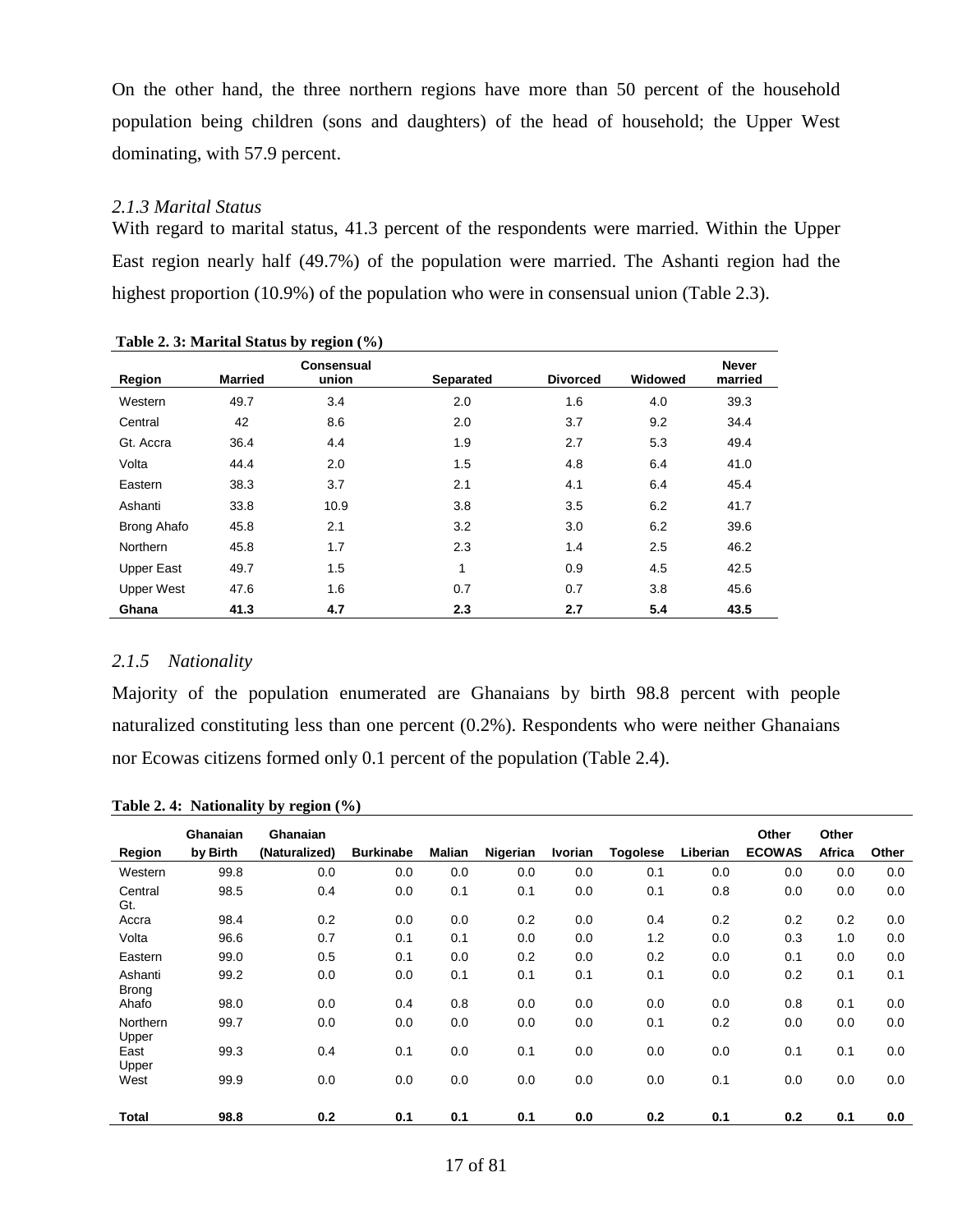### *2.1.6 Place of Birth place of residence*

About seventeen percent (17.2%) of the population were born in the Ashanti region followed by the Greater Accra region (14.6%). Less than one percent (0.9%) was born outside Ghana.

With regard to the place of residence, more than ninety percent of residents of the Volta, Northern and Upper East regions were born in their regions of current residence (94.5 %, 96.8% and 96% respectively). The Greater Accra region had 11.4 percent of people living there having been born in the Eastern region while the Upper East region had 6.5 percent of those born in Upper West (Table 2.5).

|                                    | Region of current residence |                |                  |             |                |             |                       |                 |                      |                      |       |
|------------------------------------|-----------------------------|----------------|------------------|-------------|----------------|-------------|-----------------------|-----------------|----------------------|----------------------|-------|
| <b>Region/Country</b><br>of Birth  | Western                     | <b>Central</b> | Greater<br>Accra | Volta       | <b>Eastern</b> | Ashanti     | <b>Brong</b><br>Ahafo | <b>Northern</b> | <b>Upper</b><br>East | <b>Upper</b><br>West | Ghana |
| Western                            | 83.4                        | $\overline{2}$ | 1.5              | 0.1         | 0.7            | 0.9         | 0.5                   | 0.1             | 0.1                  | 0.2                  | 9.6   |
| Central                            | 4.1                         | 87             | 4.7              | 0.5         | 2.7            | 3.1         | 0.3                   | 0.1             | 0                    | $\mathbf 0$          | 8.2   |
| Greater Accra                      | 0.8                         | 1.3            | 65.3             | 0.9         | 1.4            | 0.7         | 0.1                   | $\mathbf 0$     | 0.3                  | 0.6                  | 14.6  |
| Volta                              | 0.9                         | 4              | 5.9              | 94.5        | 4.2            | 1.1         | 0.9                   | 0.8             |                      | 0.5                  | 8.5   |
| Eastern                            | 3.1                         | 2.1            | 11.4             | 1.3         | 86.4           | 1.9         | 0.7                   | 0.1             | 0.5                  | 0.1                  | 10.9  |
| Ashanti                            | 3                           | 2              | 5.3              | 0.5         | 2.4            | 85.9        | 4.4                   | 0.7             | 1.4                  | 1.4                  | 17.2  |
| <b>Brong Ahafo</b>                 | 2.3                         | 0.4            | 1                | 0.1         | 0.9            | 2.5         | 87.4                  | 0.5             | 0.3                  | 0.4                  | 7.6   |
| <b>Northern</b>                    | 1.1                         |                | 1.8              | 0.1         | 0.3            | 2.1         | $\overline{2}$        | 96.8            | 0.5                  | 0.5                  | 10    |
| <b>Upper East</b>                  | 0.6                         | 0.1            | 0.4              | 0           | 0.4            | 1.1         | 1.8                   | 0.3             | 89.9                 | 0.4                  | 6.9   |
| <b>Upper West</b>                  | 0.4                         |                | 0.9              | $\mathbf 0$ | 0.1            | 0.4         | 1.5                   | 0.6             | 6.5                  | 96                   | 5.6   |
| Other ECOWAS                       | 0.3                         | 0.8            | 0.9              | 1.5         | 0.2            | 0.4         | 0.4                   | 0.2             | 0.4                  | $\mathbf 0$          | 0.6   |
| Africa other than<br><b>ECOWAS</b> | 0                           | 0.2            | 0.6              | 0.1         | 0.2            | $\mathbf 0$ | $\mathbf 0$           | 0               | $\mathbf 0$          | $\mathbf 0$          | 0.2   |
| Outside Africa                     | 0                           | 0              | 0.3              | 0.1         | 0              | 0           | 0                     | 0               | 0                    | 0                    | 0.1   |

<span id="page-17-0"></span>**Table 2. 5: Place of birth by region of current residence (%)**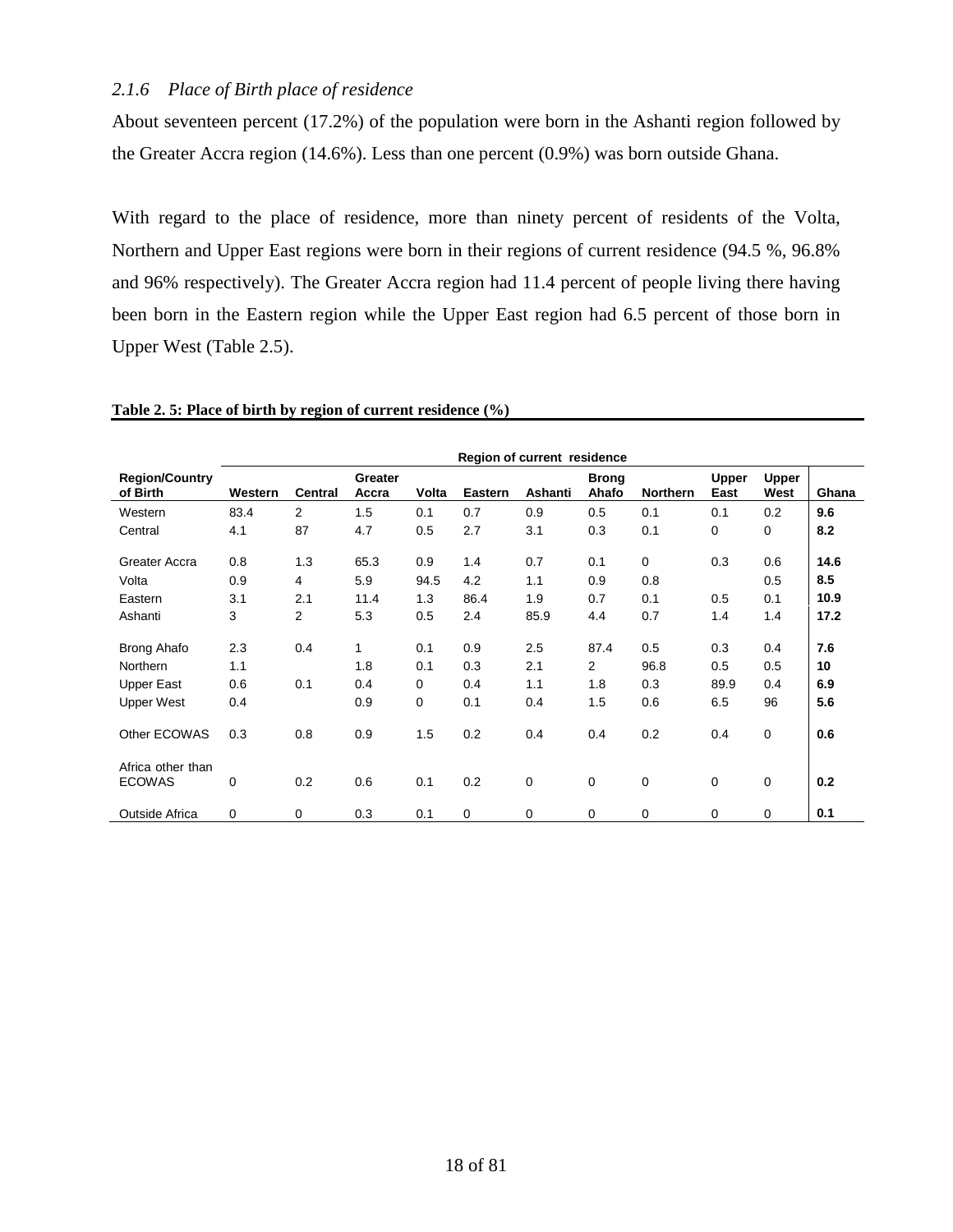# <span id="page-18-0"></span>**3.0 EDUCATION**

Formal education is a key factor in the development of the human resource of a nation for sustainable development. To this end data was collected on the educational background of household members aged three (3) and older in all the selected EA's in the ten regions of the country.

#### <span id="page-18-1"></span>**3.1 School Attendance**

Thirty-seven percent of the respondents in the entire country were currently in school. Within the regions, the Central, Volta, Upper East and Upper West had at least 40 percent of respondents who were currently in school.

|                    |      | Currently attending school |       |
|--------------------|------|----------------------------|-------|
| Region             | Yes  | No                         | Total |
| Western            | 37.5 | 62.5                       | 100.0 |
| Central            | 40.6 | 59.4                       | 100.0 |
| Greater Accra      | 38.6 | 61.4                       | 100.0 |
| Volta              | 40.7 | 59.3                       | 100.0 |
| Eastern            | 32.6 | 67.4                       | 100.0 |
| Ashanti            | 34.6 | 65.4                       | 100.0 |
| <b>Brong Ahafo</b> | 37.3 | 62.7                       | 100.0 |
| Northern           | 33.5 | 66.5                       | 100.0 |
| <b>Upper East</b>  | 41.2 | 58.8                       | 100.0 |
| <b>Upper West</b>  | 41.3 | 58.7                       | 100.0 |
| Ghana              | 37.5 | 62.7                       | 100.0 |

<span id="page-18-2"></span>**Table 3. 1: Current school attendance (persons aged 3 years and older)**

Most of the respondents currently in school were pre-school pupils (18%). This is followed by primary 1 (9.6%) and primary 2 (9.2%). The proportion of respondents attending university was 2.1 percent (Table 3.2).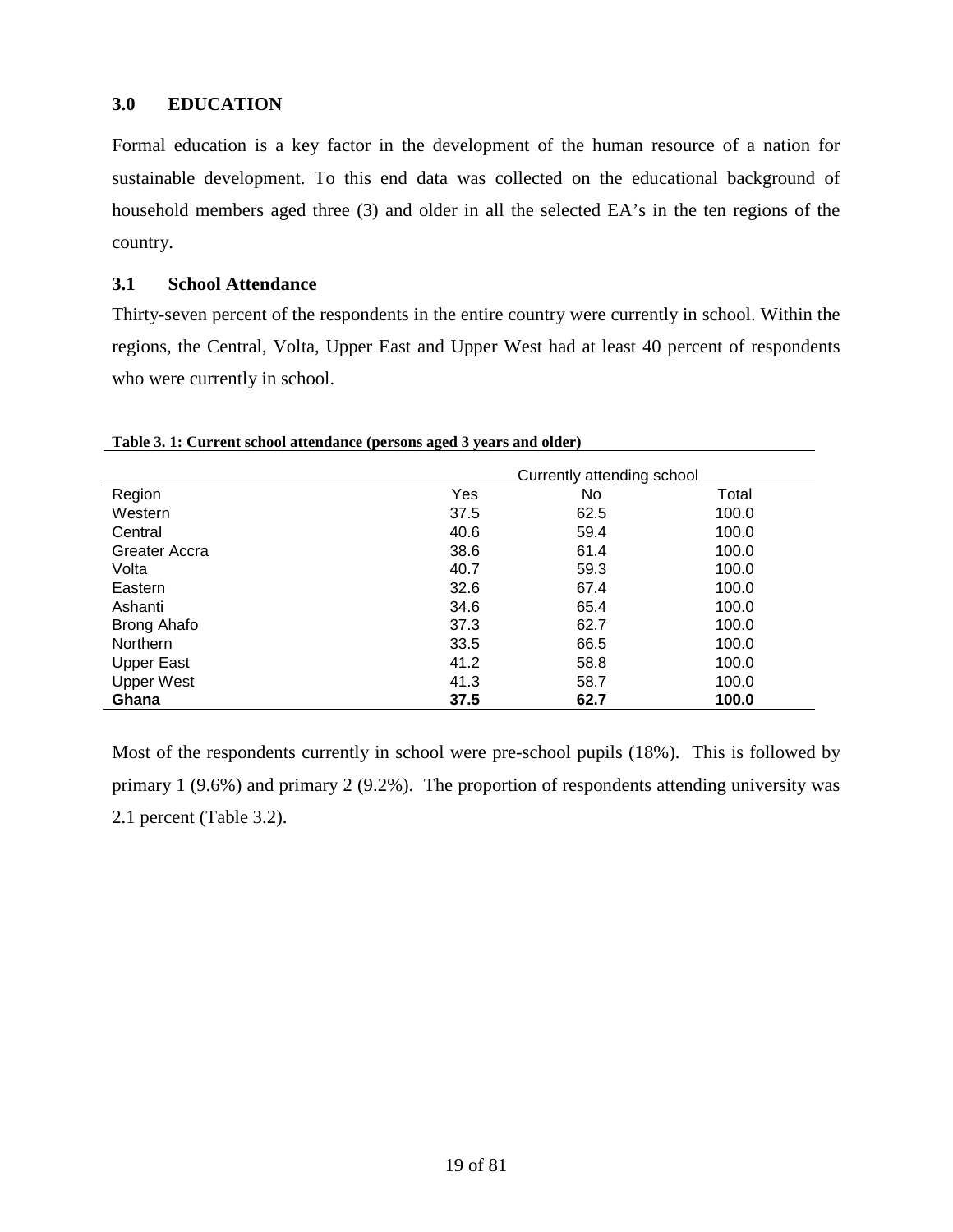# **Table 3. 2: Current school grade**

<span id="page-19-0"></span>

|                    | <b>Current grade</b> |                |                |                |                |                |           |      |                  |      |                  |                  |             |         |        |                |             |                  |              |           |
|--------------------|----------------------|----------------|----------------|----------------|----------------|----------------|-----------|------|------------------|------|------------------|------------------|-------------|---------|--------|----------------|-------------|------------------|--------------|-----------|
|                    |                      |                |                |                |                |                |           |      |                  |      |                  |                  |             | Voc/    | Teach. |                | Poly        |                  |              |           |
|                    |                      |                |                |                |                |                |           |      |                  |      |                  |                  |             | Tech/   | Train. |                | <b>Tech</b> |                  |              |           |
|                    |                      |                |                |                |                |                |           |      |                  |      |                  |                  |             | Comput/ |        |                | nic         |                  |              |           |
|                    | Pre-                 |                |                |                |                |                |           |      |                  |      |                  |                  |             | Comm/   |        |                |             | <b>Universit</b> | <b>Other</b> | Other     |
| <b>Region</b>      | sch.                 | P <sub>1</sub> | P <sub>2</sub> | P <sub>3</sub> | P <sub>4</sub> | P <sub>5</sub> | <b>P6</b> | JSS1 | JSS <sub>2</sub> | JSS3 | SSS <sub>1</sub> | SSS <sub>2</sub> | <b>SSS3</b> | Agric   |        | <b>Nursing</b> |             | V                | Tertiary     | (specify) |
| Western            | 17.0                 | 8.4            | 8.9            | 8.9            | 6.7            | 5.6            | 7.9       | 7.7  | 6.6              | 8.1  | 3.3              | 2.5              | 4.4         | 0.5     | 0.8    |                | 0.8         | 1.3              | 0.1          | 0.4       |
| Central            | 20.7                 | 11.9           | 9.3            | 9.5            | 8.4            | 6.5            | 7.3       | 5.8  | 7.8              | 6.1  | 1.7              | 1.5              | 1.7         | 0.4     |        | 0.2            |             | 0.6              | 0.2          |           |
| Gt. Accra          | 16.7                 | 7.6            | 6.2            | 6.3            | 7.3            | 6.0            | 6.7       | 7.0  | 5.2              | 5.4  | 4.3              | 3.3              | 4.3         | 1.5     | 0.2    | 0.5            | 2.4         | 6.0              | 1.6          | 0.7       |
| Volta              | 16.4                 | 10.1           | 9.7            | 9.4            | 6.7            | 8.8            | 7.3       | 8.2  | 7.1              | 5.3  | 2.1              | 2.3              | 2.1         | 0.8     | 0.8    | 0.2            | 1.1         | 0.6              | 0.4          | 0.6       |
| Eastern            | 16.8                 | 9.0            | 9.9            | 9.0            | 6.4            | 6.6            | 6.3       | 9.8  | 7.4              | 7.7  | 2.2              | 2.4              | 2.6         | 0.4     | 0.6    | 0.6            | 0.6         | 1.1              | 0.4          | 0.2       |
| Ashanti            | 18.8                 | 9.4            | 8.5            | 7.8            | 7.0            | 6.6            | 7.9       | 7.3  | 7.7              | 6.4  | 2.6              | 3.2              | 3.0         | 0.6     | 0.5    | 0.1            | 0.7         | 1.3              | 0.3          | 0.1       |
| <b>Brong Ahafo</b> | 25.7                 | 9.2            | 10.1           | 7.2            | 8.7            | 7.1            | 7.6       | 6.0  | 4.7              | 5.6  | 2.0              | 2.2              | 2.2         | 0.2     | 0.4    | 0.4            | 0.4         | 0.5              |              |           |
| Northern           | 15.4                 | 11.0           | 11.8           | 8.3            | 9.3            | 5.6            | 8.2       | 6.1  | 5.2              | 5.9  | 3.1              | 2.1              | 3.6         |         | 0.7    | 0.3            | 1.3         | 1.3              | 0.2          |           |
| <b>Upper East</b>  | 12.3                 | 13.9           | 13.0           | 10.4           | 9.8            | 7.6            | 8.1       | 6.0  | 5.3              | 3.9  | 2.8              | 1.8              | 1.9         | 0.9     | 0.4    | 0.2            | 0.7         | 1.1              | 0.2          |           |
| <b>Upper West</b>  | 19.9                 | 10.5           | 11.2           | 11.2           | 6.9            | 7.1            | 6.1       | 8.2  | 5.1              | 4.3  | 1.8              | 2.0              | 2.3         | 0.8     | 1.3    |                | 0.5         | 0.3              |              | 0.3       |
| <b>Total</b>       | 17.7                 | 9.6            | 9.2            | 8.3            | 7.6            | 6.6            | 7.3       | 7.2  | 6.2              | 6.0  | 2.9              | 2.6              | 3.1         | 0.7     | 0.5    | 0.3            | 1.1         | 2.1              | 0.5          | 0.3       |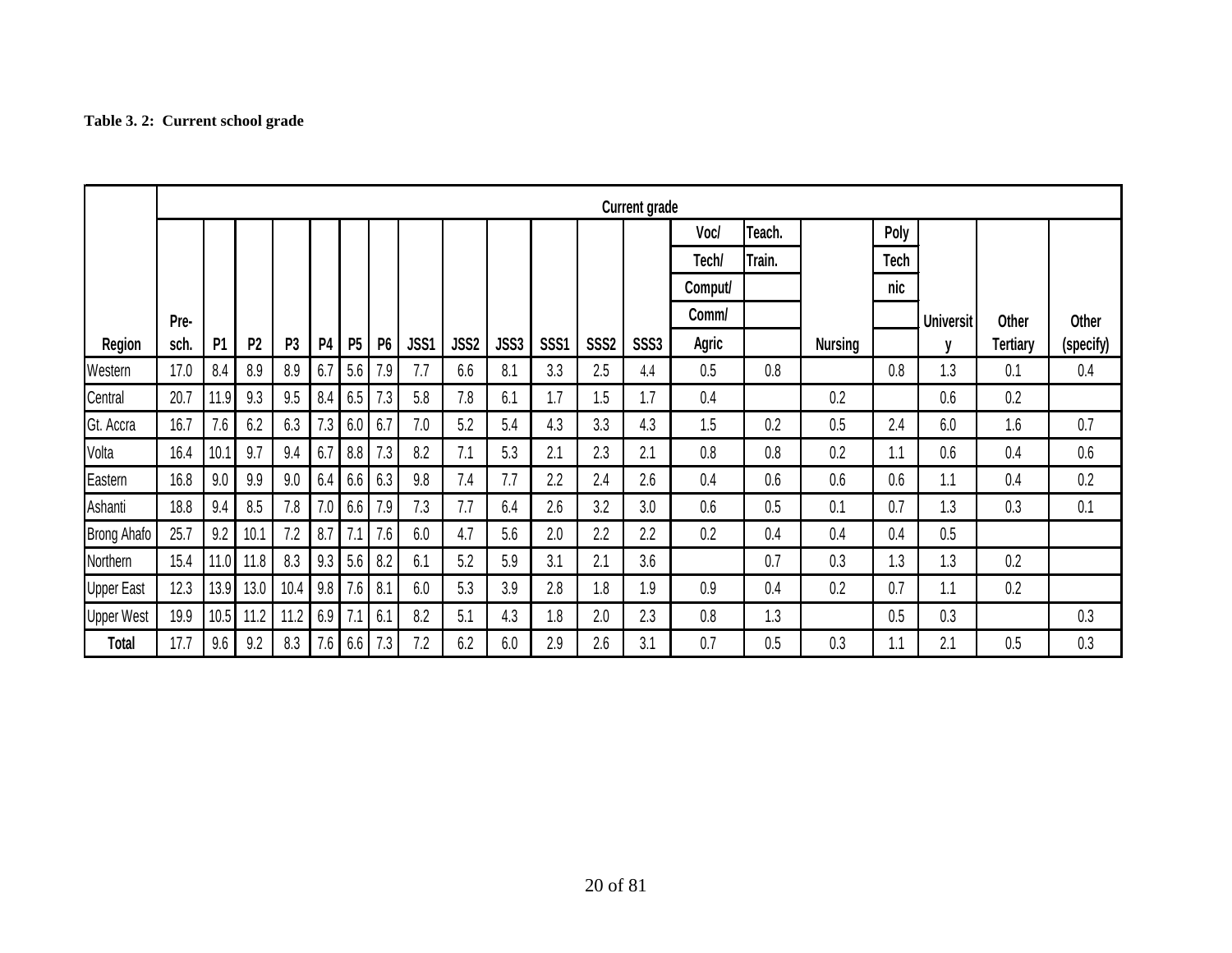### <span id="page-20-0"></span>**3.2 Type of school**

More than seventy percent (72.8%) of respondents currently in school were attending public schools. About 95 percent (95.1%) of respondents in Upper West and Upper East regions were attending public schools. The Greater Accra region had the highest proportion of respondents attending private schools. (51.1%).

|                    |        | Type of school |       |
|--------------------|--------|----------------|-------|
| Region             | Public | Private        | Total |
| Western            | 68.0   | 31.8           | 100.0 |
| Central            | 81.0   | 19.0           | 100.0 |
| Greater Accra      | 48.9   | 51.1           | 100.0 |
| Volta              | 79.8   | 20.2           | 100.0 |
| Eastern            | 77.2   | 22.8           | 100.0 |
| Ashanti            | 71.0   | 29.0           | 100.0 |
| <b>Brong Ahafo</b> | 83.8   | 16.2           | 100.0 |
| Northern           | 84.3   | 15.7           | 100.0 |
| <b>Upper East</b>  | 94.7   | 5.3            | 100.0 |
| <b>Upper West</b>  | 95.1   | 4.9            | 100.0 |
| Ghana              | 72.8   | 27.2           | 100.0 |

#### <span id="page-20-2"></span>**Table 3. 3: Type of school attending**

#### <span id="page-20-1"></span>**3.3 Distance from residence to school**

About fifty-five percent (55.2%) of the respondents currently in school were attending schools which were less than one kilometer from their place of residence while about one-quarter (24.0%) were in schools at a distance between one and two kilometers. Respondents who were living five or more kilometers from their schools constituted 5.9 percent (Table 3.4).

<span id="page-20-3"></span>**Table 3. 4: Distance from residence to school**

|                   |      |             |             | Distance (km) |             |             |      |              |
|-------------------|------|-------------|-------------|---------------|-------------|-------------|------|--------------|
| Region            | < 01 | $.01 - .90$ | $1.0 - 1.9$ | $2.0 - 2.9$   | $3.0 - 3.9$ | $4.0 - 4.9$ | $5+$ | <b>Total</b> |
| Western           | 2.2  | 56.1        | 21.9        | 5.6           | 5.2         | 4.0         | 5.0  | 100.0        |
| Central           | 4.2  | 54.1        | 22.8        | 6.2           | 6.9         | 2.7         | 3.1  | 100.0        |
| Greater Accra     | 4.5  | 48.5        | 18.3        | 7.8           | 5.1         | 2.2         | 13.4 | 100.0        |
| Volta             | 4.9  | 52.4        | 23.8        | 7.1           | 4.9         | 3.3         | 3.7  | 100.0        |
| Eastern           | 2.6  | 65.5        | 16.4        | 4.0           | 4.4         | 2.8         | 4.4  | 100.0        |
| Ashanti           | 0.8  | 47.0        | 28.9        | 10.2          | 5.0         | 2.7         | 5.4  | 100.0        |
| Brong Ahafo       | 1.2  | 72.9        | 13.4        | 2.8           | 4.8         | 1.4         | 3.6  | 100.0        |
| Northern          | 0.4  | 61.3        | 22.9        | 3.7           | 5.5         | 1.5         | 4.8  | 100.0        |
| <b>Upper East</b> | 0.2  | 35.4        | 47.0        | 6.7           | 5.5         | 2.9         | 2.3  | 100.0        |
| <b>Upper West</b> | 0.0  | 47.5        | 29.1        | 8.2           | 13.7        | 0.3         | 1.1  | 100.0        |
| Ghana             | 2.3  | 52.9        | 24.0        | 6.7           | 5.7         | 2.5         | 5.9  | 100.0        |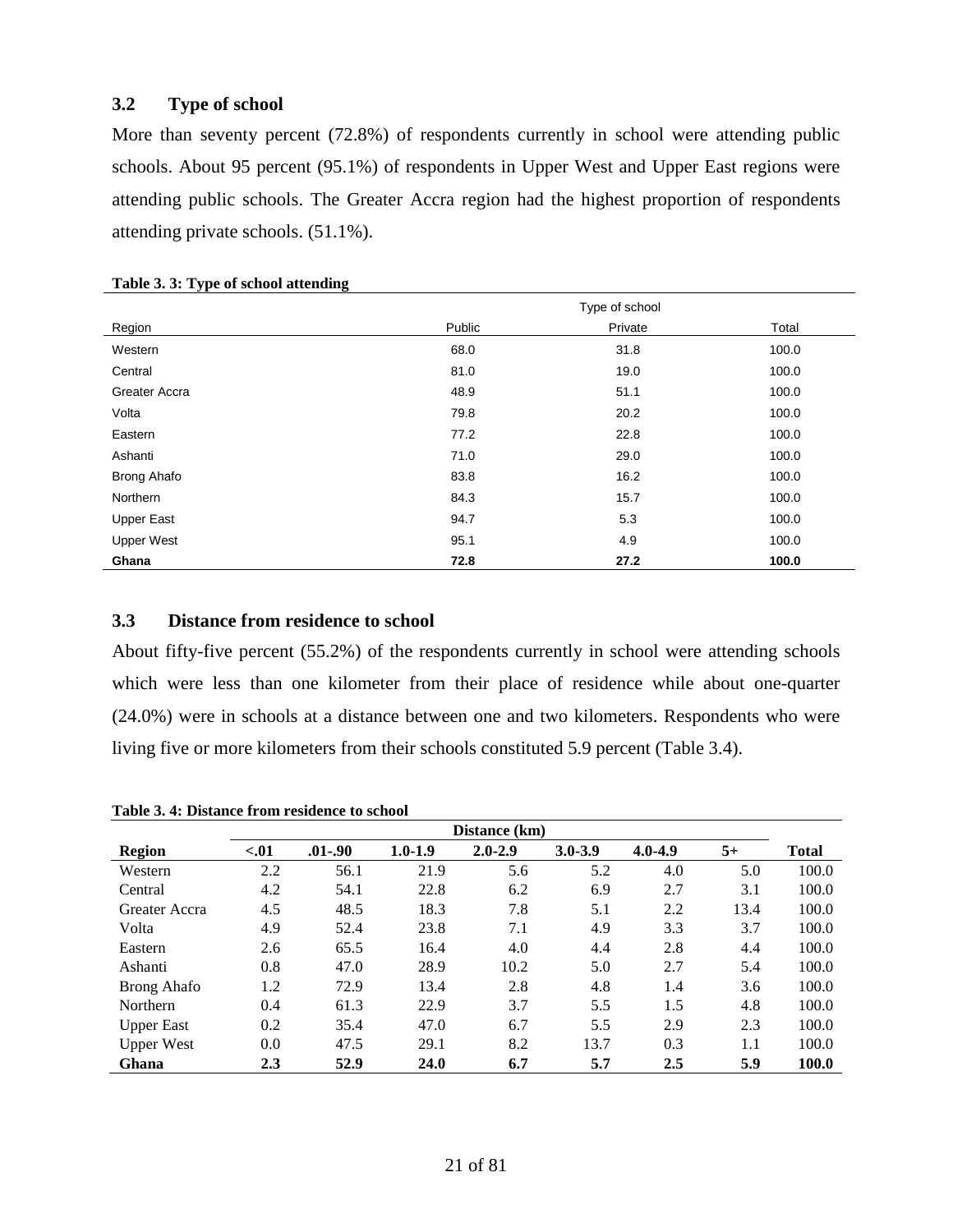The Brong Ahafo region (72.9%) had the highest proportion of students living between 100 metres and one kilometer from their schools followed by the Eastern region with 65.5 percent. On the other hand, the Greater Accra region (13.4%) recorded the highest proportion of respondents living more than five kilometers from their schools with the Upper West region (13.7%) also recording the highest proportion of those who had to travel between three and four kilometers to school.

#### <span id="page-21-0"></span>**3.4 Means of Transport to and from School**

Table 3.4 shows that 80.1% of those attending school go to school on foot, 6.4% use trotro, while 0.1% go by metro mass transport, 3% go by public taxi with 4% on bicycle . On region basis, Upper East had the highest percentage (91.2%) of going to and form school on foot with Greater Accra region recording the lowest percentage of 55.

| Mode of transport       | In    | Out   |
|-------------------------|-------|-------|
| Individual Public(taxi) | 0.7   | 0.7   |
| Public(taxi)            | 2.9   | 2.7   |
| Public(trotro)          | 6.4   | 6.5   |
| Public Bus              | 0.4   | 0.4   |
| Bus(Metro Mass)         | 0.1   | 0.1   |
| Train                   | 0.0   | 0.0   |
| Boat/Ferry/Canoe        | 0.1   | 0.1   |
| School bus              | 2.9   | 2.9   |
| Motorcycle              | 0.4   | 0.3   |
| Private car             | 1.5   | 1.3   |
| Bicycle                 | 4.1   | 4.1   |
| On foot                 | 80.1  | 80.5  |
| Other                   | 0.3   | 0.3   |
| Ghana                   | 100.0 | 100.0 |

<span id="page-21-1"></span>**Table 3. 5: Means of Transport to and from School**

The distribution by region shows that the Upper East Region (95.7%) had the highest of student who went to school on foot followed by the Brong Ahafo (89.8%) and Central (86.1%) regions (Table 3.6). The distribution of means of transport from school to residence follows a similar pattern with majority of student's returning home on foot (Table 3.7). Apart from majority of respondents going to and from school on foot, the following means of transport were recorded in descending order: public trotro (6.5%), bicycle (4.1%), school bus (2.9%), public taxi (2.7%) and private car (1.3%).

On regional basis, Upper East had the highest percentage (91.2%) of going to and from school on foot with Greater Accra region recording the lowest percentage of 55.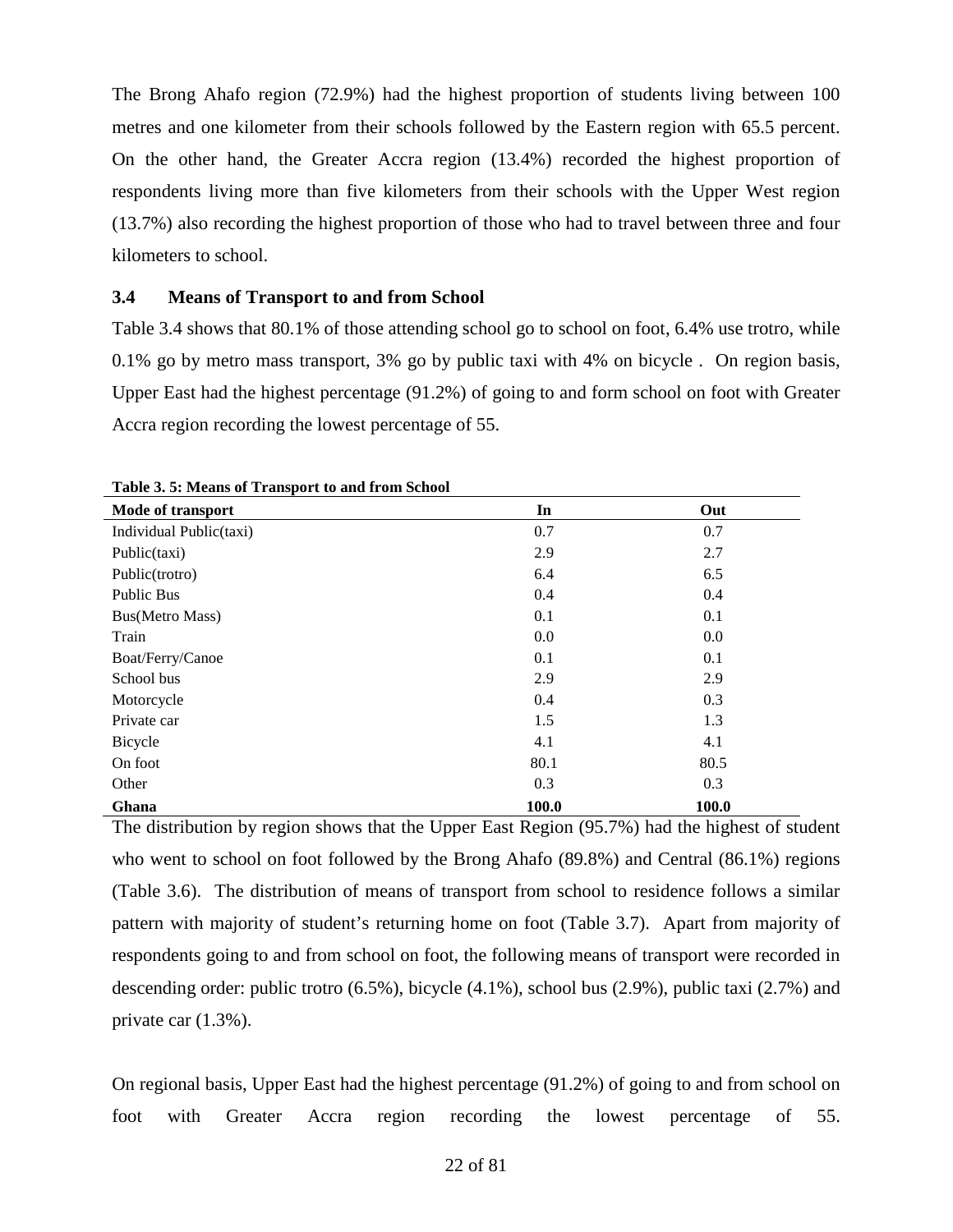| Region                  | Individual<br>Public(taxi) | Public(taxi) | Public(trotro) | Public<br><b>Bus</b> | Bus(Metro<br>Mass) | Train | Boat/Ferry/Canoe | School<br>bus | Motorcycle | Private<br>car | <b>Bicycle</b> | On<br>foot | Other | Total |
|-------------------------|----------------------------|--------------|----------------|----------------------|--------------------|-------|------------------|---------------|------------|----------------|----------------|------------|-------|-------|
| Western                 | 0.3                        | 6.4          | 3.0            | 1.3                  | 0.3                | 0.0   | 0.0              | 2.7           | 0.3        | 0.6            | 2.7            | 80.2       | 2.2   | 100.0 |
| Central<br>Greater      | 0.2                        | 3.0          | 3.4            | 0.2                  | 0.0                | 0.0   | 0.0              | 4.9           | 0.2        | 0.6            | 1.5            | 86.1       | 0.0   | 100.0 |
| Accra                   | 2.2                        | 3.4          | 20.1           | 0.2                  | 0.1                | 0.1   | 0.0              | 3.7           | 0.2        | 5.2            | 1.0            | 64.0       | 0.0   | 100.0 |
| Volta                   | 1.0                        | 4.6          | 2.3            | 0.0                  | 0.0                | 0.0   | 1.5              | 0.2           | 0.2        | 0.0            | 5.2            | 85.1       | 0.0   | 100.0 |
| Eastern                 | 0.6                        | 4.0          | 2.6            | 0.2                  | 0.8                | 0.4   | 0.0              | 2.6           | 0.0        | 0.6            | 5.7            | 82.6       | 0.0   | 100.0 |
| Ashanti<br><b>Brong</b> | 0.1                        | 2.7          | 7.1            | 0.4                  | 0.1                | 0.0   | 0.0              | 4.9           | 0.0        | 1.5            | 3.3            | 79.7       | 0.2   | 100.0 |
| Ahafo                   | 0.4                        | 1.2          | 1.8            | 0.0                  | 0.0                | 0.0   | 0.0              | 4.9           | 0.0        | 0.0            | 2.0            | 89.8       | 0.0   | 100.0 |
| Northern                | 0.4                        | 1.3          | 0.0            | 0.7                  | 0.0                | 0.0   | 0.0              | 0.4           | 2.2        | 0.2            | 9.9            | 85.0       | 0.0   | 100.0 |
| <b>Upper East</b>       | 0.0                        | 0.0          | 0.0            | 0.0                  | 0.0                | 0.0   | 0.0              | 0.0           | 0.6        | 0.0            | 3.7            | 95.7       | 0.0   | 100.0 |
| <b>Upper West</b>       | 0.0                        | 0.0          | 0.0            | 1.3                  | 0.0                | 0.0   | 0.3              | 0.8           | 1.1        | 0.5            | 14.6           | 81.4       | 0.0   | 100.0 |
| Ghana                   | 0.7                        | 2.9          | 6.4            | 0.4                  | 0.1                | 0.0   | 0.1              | 2.9           | 0.4        | 1.5            | 4.1            | 80.2       | 0.3   | 100.0 |

#### **Table 3. 6: Means of transport to school (%)**

#### <span id="page-22-0"></span>**Table 3. 7: Means of transport from school (%)**

<span id="page-22-1"></span>

|                         | Individual   |              |                | Public     | Bus(Metro |       |                  | School |            | Private |         | On   |       |       |
|-------------------------|--------------|--------------|----------------|------------|-----------|-------|------------------|--------|------------|---------|---------|------|-------|-------|
| Region                  | Public(taxi) | Public(taxi) | Public(trotro) | <b>Bus</b> | Mass)     | Train | Boat/Ferry/Canoe | bus    | Motorcycle | car     | Bicycle | foot | Other | Total |
| Western                 | 0.3          | 6.5          | 3.3            | 1.3        | 0.3       | 0.0   | 0.0              | 2.5    | 0.3        | 0.4     | 2.7     | 80.2 | 2.2   | 100.0 |
| Central<br>Greater      | 0.2          | 3.0          | 3.4            | 0.2        | 0.0       | 0.0   | 0.0              | 4.9    | 0.2        | 0.6     | 1.5     | 86.1 | 0.0   | 100.0 |
| Accra                   | 2.2          | 2.8          | 20.8           | 0.2        | 0.0       | 0.1   | 0.0              | 3.6    | 0.1        | 4.5     | 1.0     | 65.0 | 0.0   | 100.0 |
| Volta                   | 0.8          | 4.6          | 2.1            | 0.0        | 0.0       | 0.0   | 1.5              | 0.2    | 0.2        | 0.0     | 5.2     | 85.5 | 0.0   | 100.0 |
| Eastern                 | 0.4          | 3.4          | 2.8            | 0.2        | 0.8       | 0.4   | 0.0              | 2.8    | 0.0        | 0.6     | 5.7     | 83.0 | 0.0   | 100.0 |
| Ashanti<br><b>Brong</b> | 0.1          | 2.6          | 7.2            | 0.4        | 0.1       | 0.0   | 0.0              | 4.9    | 0.0        | 1.5     | 3.3     | 79.8 | 0.2   | 100.0 |
| Ahafo                   | 0.2          | 1.2          | 1.8            | 0.0        | 0.0       | 0.0   | 0.0              | 4.9    | 0.0        | 0.0     | 2.0     | 90.0 | 0.0   | 100.0 |
| Northern                | 0.4          | 1.3          | 0.0            | 0.7        | 0.0       | 0.0   | 0.0              | 0.4    | 1.8        | 0.2     | 10.1    | 85.1 | 0.0   | 100.0 |
| <b>Upper East</b>       | 0.0          | 0.0          | 0.0            | 0.0        | 0.0       | 0.0   | 0.0              | 0.0    | 0.6        | 0.0     | 3.7     | 95.7 | 0.0   | 100.0 |
| <b>Upper West</b>       | 0.0          | 0.0          | 0.0            | 1.3        | 0.0       | 0.0   | 0.0              | 0.8    | 1.1        | 0.5     | 14.6    | 81.7 | 0.0   | 100.0 |
| Ghana                   | 0.6          | 2.7          | 6.5            | 0.4        | 0.1       | 0.0   | 0.1              | 2.9    | 0.3        | 1.3     | 4.1     | 80.5 | 0.3   | 100.0 |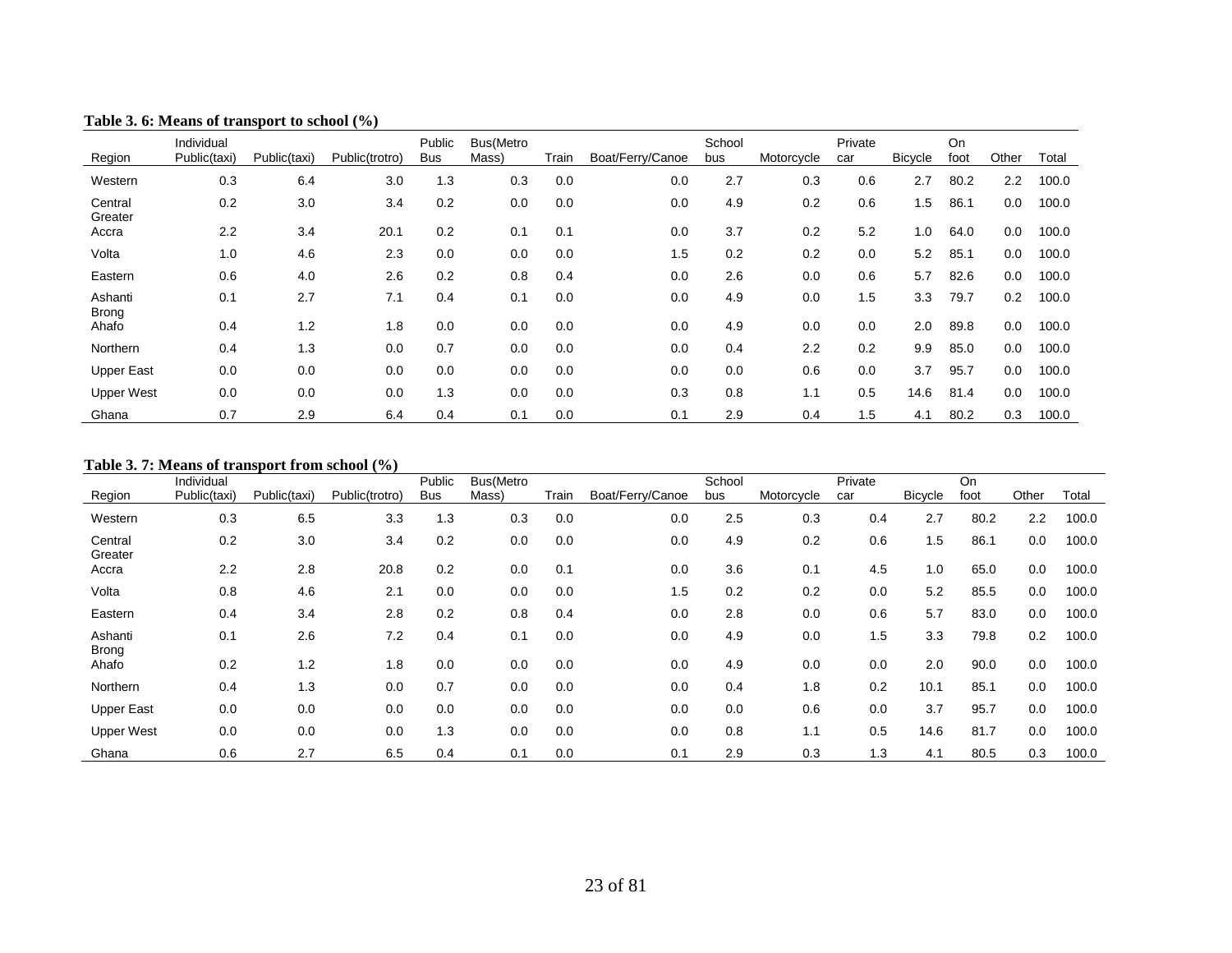#### <span id="page-23-0"></span>**3.5 Average waiting time (minutes) spent for transport to and from school**

Of those who go to school by public transport (94.5%) spend less than 15 minutes before getting transport to school. About 4 percent wait for between fifteen minutes and forty minutes while less than 2 percent 11.7% spend more than forty minutes. The trend is similar for the return journey from school (Table 3.8).

|                    | $0 - 5$ minutes |      |     | $15 - 40$ minutes |                | Over 40 minutes |
|--------------------|-----------------|------|-----|-------------------|----------------|-----------------|
| Region             |                 |      |     |                   |                |                 |
|                    | To              | From | To  | From              | To             | From            |
| Western            | 92.8            | 92.1 | 4.3 | 5.6               | 2.9            | 2.3             |
| Central            | 95.7            | 95.6 | 2.7 | 3.3               | 1.6            | 1.1             |
| Greater Accra      | 92.4            | 92.5 | 6.4 | 5.7               | 1.2            | 1.8             |
| Volta              | 89.4            | 98.4 | 9.1 | 9.1               | 1.5            | 1.5             |
| Eastern            | 95.9            | 96.2 | 1.5 | 3.3               | 2.6            | 0.5             |
| Ashanti            | 88.9            | 89.7 | 7.1 | 7.0               | 4.0            | 3.3             |
| <b>Brong Ahafo</b> | 96.6            | 96.6 | 2.7 | 2.7               | 0.7            | 0.7             |
| <b>Northern</b>    | 99.6            | 99.6 | 0.2 | 0.2               | 0.2            | 0.2             |
| <b>Upper East</b>  | 99.8            | 99.8 | 0.2 | 0.2               | $\blacksquare$ |                 |
| <b>Upper West</b>  | 99.9            | 99.9 | 0.1 | 0.1               | $\,$           | $\blacksquare$  |
| Total              | 94.5            | 94.3 | 3.8 | 4.0               | 1.7            | 1.7             |

<span id="page-23-2"></span>

|  | Table 3.8: Distribution of waiting time to and from school $(\%)$ |  |  |  |  |  |  |
|--|-------------------------------------------------------------------|--|--|--|--|--|--|
|--|-------------------------------------------------------------------|--|--|--|--|--|--|

In the three Northern regions, almost all those attending school spent less than 15 minutes waiting for transport before going to school. The Ashanti, Greater Accra and Volta regions had the moderate proportions of students who waited for between 15 and 40 minutes before getting transport to school.

#### <span id="page-23-1"></span>**3.6 Daily Transport Fare**

<span id="page-23-3"></span>**Table 3. 9: Distribution of transport fare to and from school**

| Transport cost (GH¢)       | To school | From School |
|----------------------------|-----------|-------------|
| No cost                    | 84.3      | 84.3        |
| but less than 0.50<br>0.10 | 6.0       | 6.0         |
| 0.50 but less than 1.00    | 2.0       | 2.0         |
| 1.00 but less than 1.50    | 2.0       | 2.1         |
| 1.50 but less than 2.00    | 1.5       | 1.5         |
| 2.00 but less than 2.50    | 0.8       | 0.7         |
| but less than 3.00<br>2.50 | 0.6       | 0.6         |
| but less than 3.50<br>3.00 | 0.8       | 0.8         |
| 3.50 but less than 4.00    | 0.3       | 0.2         |
| but less than 4.50<br>4.00 | 0.4       | 0.4         |
| $5.00 +$                   | 1.2       | 1.3         |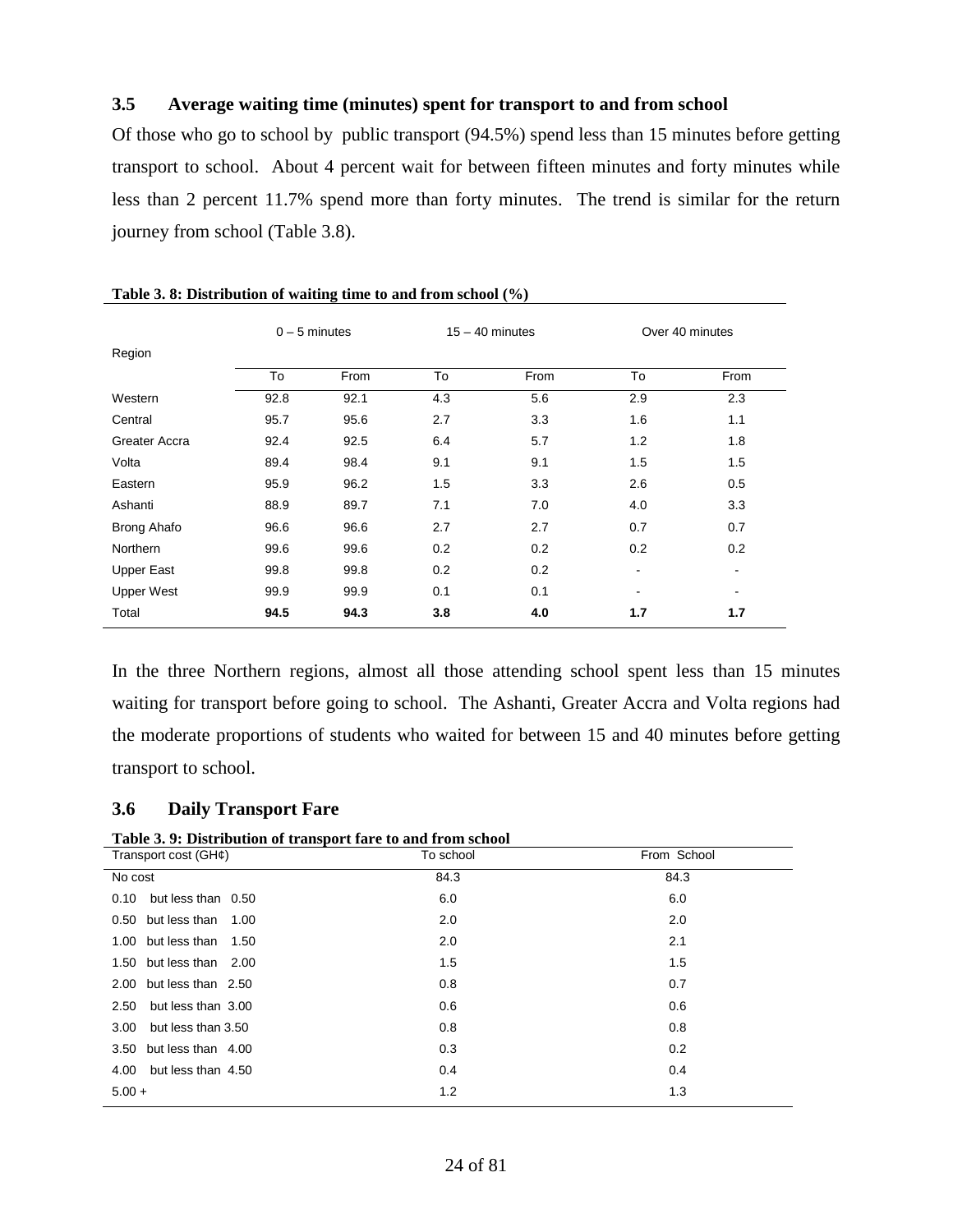Over 80 percent of those attending school did not incur any transport cost. Less than two percent  $(1.2%)$  percent spent more than five Ghana cedis  $(H\varphi 5.00)$  to school while 6 percent spent between  $GH\varphi0.10$  and  $GH\varphi0.50$  (Table 3.9). The daily transport fare from school to the residence is similar to that of traveling to school.

## <span id="page-24-0"></span>**3.7 Difficulties and main obstacles to and from school**

Table 3.10 shows that 21.3% of those going to faced difficulties. Within the Western and Northern regions, 31.8 percent and 30.5 percent respectively reported that they had some difficulty getting to school (Table 3.10).

| Table 5. To. Any unneally getting to School<br>Region | Yes  | No   | <b>Total</b> |  |
|-------------------------------------------------------|------|------|--------------|--|
|                                                       |      |      |              |  |
| Western                                               | 31.8 | 68.2 | 100          |  |
| Central                                               | 9.6  | 90.4 | 100          |  |
| Greater Accra                                         | 26.2 | 73.8 | 100          |  |
| Volta                                                 | 15.8 | 84.2 | 100          |  |
| Eastern                                               | 27.2 | 72.8 | 100          |  |
| Ashanti                                               | 13.5 | 86.5 | 100          |  |
| Brong Ahafo                                           | 20.0 | 80.0 | 100          |  |
| Northern                                              | 30.5 | 69.5 | 100          |  |
| <b>Upper West</b>                                     | 15.1 | 84.9 | 100          |  |
| <b>Upper East</b>                                     | 16.8 | 83.2 | 100          |  |
| Ghana                                                 | 21.3 | 78.7 | 100          |  |

<span id="page-24-1"></span>**Table 3. 10: Any difficulty getting to School**

Within the Western and Northern regions, 31.8 percent and 30.5 percent respectively reported that they had some difficulty getting to school (Table 3.11).

| Tubic of The Main unnealthes faced in going to school |             |
|-------------------------------------------------------|-------------|
| <b>Type of difficulty</b>                             | Percentages |
| No access road                                        | 4.7         |
| Bad road (wet season)                                 | 19.4        |
| Bad road (dry season)                                 | 1.2         |
| Bad road (all season)                                 | 8.9         |
| Difficulty getting vehicle                            | 6.3         |
| Long Waiting time                                     | 6.8         |
| Heavy Traffic on road                                 | 14.1        |
| Distance too long                                     | 25.9        |
| Frequent Breakdown of vehicles                        | 0.9         |
| No money for transport                                | 6.9         |
| Other                                                 | 4.8         |
| Total                                                 | 100.0       |

<span id="page-24-2"></span>**Table 3. 11: Main difficulties faced in going to school**

A large majority of respondents (93.6%) indicated that they used the same means of transport to and from school (Table 3.12). In the Eastern region, 16.8 percent used different means of transport to and from school.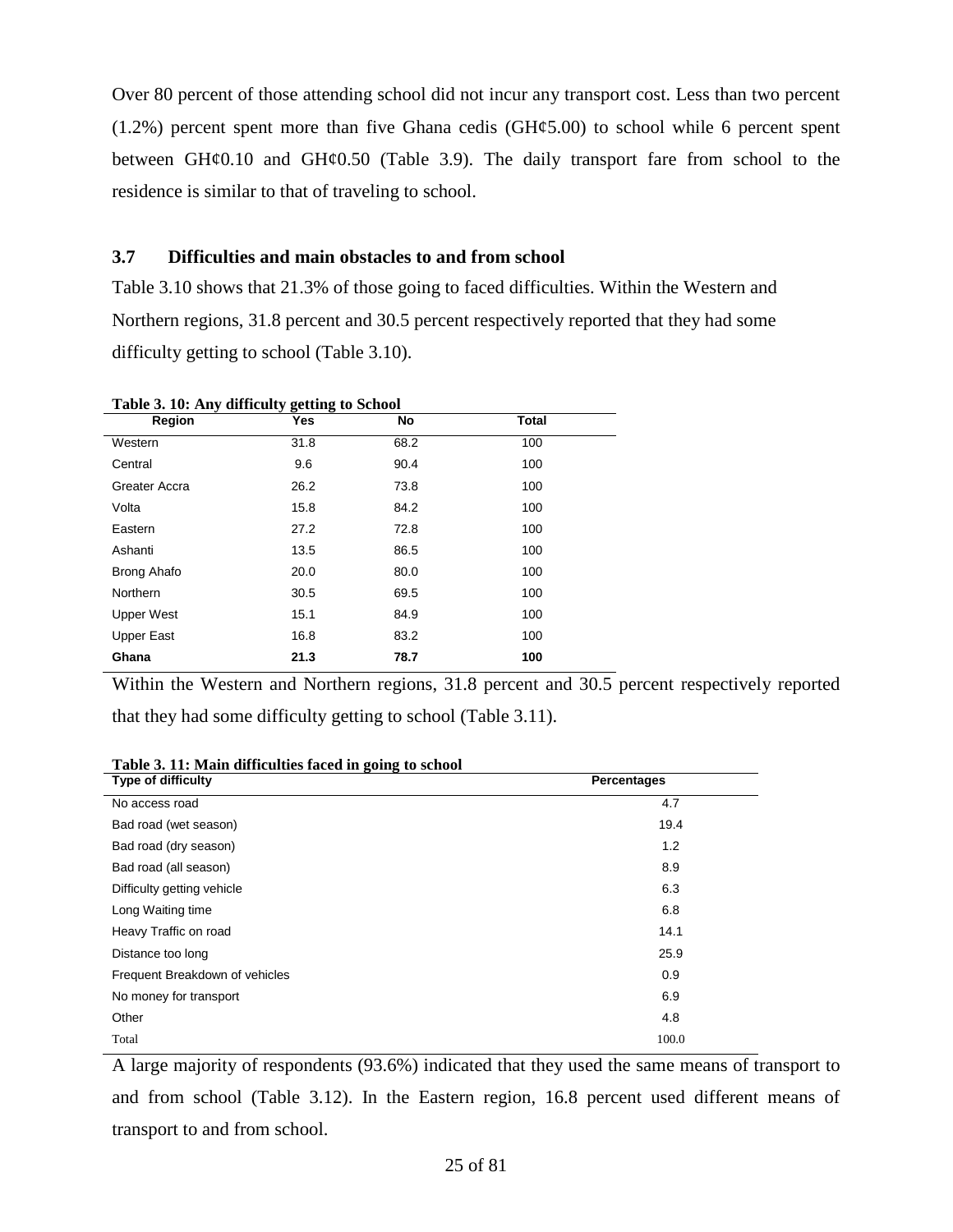| Region   | Yes  | No   | Total |
|----------|------|------|-------|
| Western  | 93.6 | 6.4  | 100   |
| Central  | 97.8 | 2.2  | 100   |
| G/A      | 92.7 | 7.3  | 100   |
| Volta    | 93.0 | 7.0  | 100   |
| Eastern  | 83.2 | 16.8 | 100   |
| Ashanti  | 94.7 | 5.3  | 100   |
| B/A      | 95.6 | 4.4  | 100   |
| Northern | 93.1 | 6.9  | 100   |
| U/East   | 97.6 | 2.4  | 100   |
| U/West   | 94.6 | 5.4  | 100   |
| Ghana    | 93.6 | 6.4  | 100   |

<span id="page-25-1"></span>**Table 3. 12: Same Transport to and from school**

#### <span id="page-25-0"></span>**3.8 School Attendance in the past**

About sixty-seven percent of respondents who were not currently in school had once been in school. More than sixty percent of respondents in all regions except the three northern regions indicated that they had attended school in the past (Table 3.13).

|                    | Attended school in the past? |      |       |  |  |  |  |  |
|--------------------|------------------------------|------|-------|--|--|--|--|--|
| Region             | Yes                          | No   | Total |  |  |  |  |  |
| Western            | 75.8                         | 24.2 | 100.0 |  |  |  |  |  |
| Central            | 66.0                         | 34.0 | 100.0 |  |  |  |  |  |
| Greater Accra      | 86.7                         | 13.3 | 100.0 |  |  |  |  |  |
| Volta              | 74.0                         | 26.0 | 100.0 |  |  |  |  |  |
| Eastern            | 78.8                         | 21.2 | 100.0 |  |  |  |  |  |
| Ashanti            | 79.5                         | 20.5 | 100.0 |  |  |  |  |  |
| <b>Brong Ahafo</b> | 61.9                         | 38.1 | 100.0 |  |  |  |  |  |
| <b>Northern</b>    | 32.7                         | 67.3 | 100.0 |  |  |  |  |  |
| <b>Upper East</b>  | 26.4                         | 73.6 | 100.0 |  |  |  |  |  |
| <b>Upper West</b>  | 22.8                         | 77.2 | 100.0 |  |  |  |  |  |
| Ghana              | 67.4                         | 32.6 | 100.0 |  |  |  |  |  |

#### <span id="page-25-2"></span>**Table 3. 13: School attendance in the past**

For respondents who were not currently attending school, 24.2 percent had completed school, 16.3 percent were not of school going age and 19.9 percent were not interested in school. Other reasons given for not going to school include nobody to look after them (20.4%) and marriage (6.9%). Less than one percent (0.7%) cited the reason that the school was far from the residence (Table 3.14).

Most respondents in the Northern (46.5%) and Central regions (36.1%) indicated that they were not interested in school while in the Upper East region, 22.0 percent were not in school because of marriage.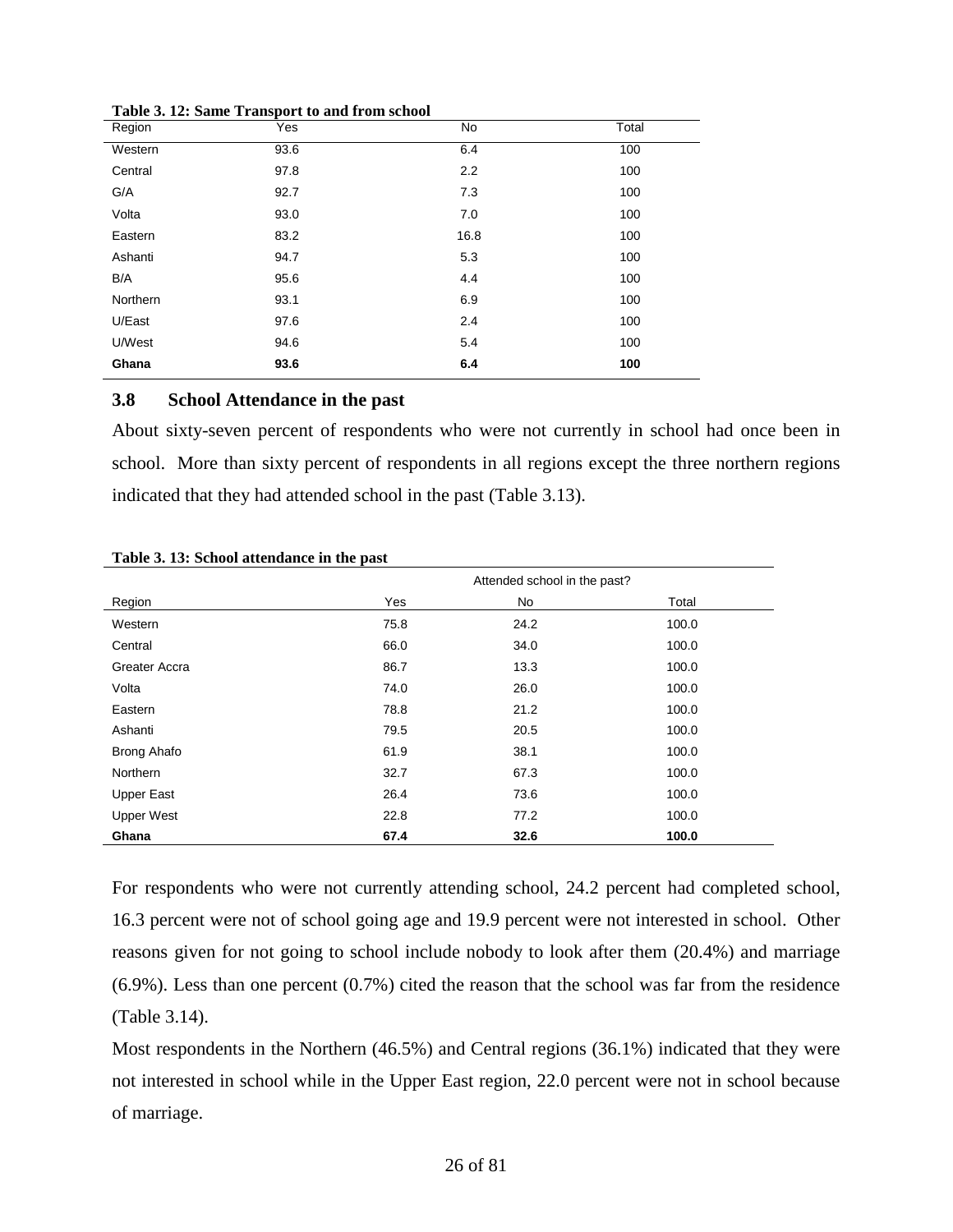<span id="page-26-0"></span>

| <b>Region</b>              | School is<br>far from<br>residence | No<br>money to<br>pick<br>vehicle | <b>School</b><br>not<br>accessible | Nobody<br>to look<br>after me | Not<br>interested | <b>Completed</b> | <b>Disability</b> | <b>Marriage</b> | Pregnancy | Not of<br>Sch.age | Learning<br>a trade | Other | <b>Total</b> |
|----------------------------|------------------------------------|-----------------------------------|------------------------------------|-------------------------------|-------------------|------------------|-------------------|-----------------|-----------|-------------------|---------------------|-------|--------------|
| Western                    | 0.2                                | 0.3                               | 0.1                                | 21.9                          | 20.4              | 31.6             | 0.2               | 5.3             | 0.9       | 13.4              | 3.9                 | 1.7   | 100.0        |
| Central<br>Greater         | 1.4                                | 0.1                               | 0.5                                | 16.7                          | 36.1              | 34.5             | 0.6               | 0.9             | 0.9       | 5.4               | 0.9                 | 1.8   | 100.0        |
| Accra                      | 0.1                                | 0.2                               | 0.0                                | 18.5                          | 8.8               | 26.2             | 0.6               | 8.9             | 0.4       | 11.4              | 5.1                 | 19.7  | 100.0        |
| Volta                      | 1.0                                | 0.1                               | 1.3                                | 37.2                          | 16.3              | 9.1              | 1.2               | 9.5             | 2.3       | 9.5               | 3.5                 | 9.1   | 100.0        |
| Eastern                    | 0.0                                | 0.2                               | 0.0                                | 22.2                          | 22.3              | 38.5             | 0.8               | 1.6             | 1.3       | 8.2               | 3.3                 | 1.7   | 100.0        |
| Ashanti<br><b>Brong</b>    | 0.1                                | 0.5                               | 0.2                                | 24.3                          | 13.6              | 35.2             | 0.3               | 5.2             | 0.6       | 11.1              | 3.0                 | 5.7   | 100.0        |
| Ahafo                      | 0.2                                | 0.0                               | 0.0                                | 12.3                          | 6.6               | 13.5             | 0.9               | 3.9             | 0.5       | 61.3              | 0.7                 | 0.1   | 100.0        |
| Northern                   | 3.2                                | 0.0                               | 0.2                                | 19.3                          | 46.5              | 10.5             | 0.1               | 7.7             | 0.8       | 7.7               | 3.9                 | 0.2   | 100.0        |
| <b>Upper East</b><br>Upper | 1.3                                | 0.0                               | 0.0                                | 5.3                           | 17.0              | 6.3              | 0.5               | 22.0            | 0.1       | 41.0              | 1.7                 | 4.8   | 100.0        |
| West                       | 0.9                                | 2.8                               | 1.7                                | 27.6                          | 38.4              | 4.0              | 0.2               | 5.3             | 0.6       | 11.9              | 1.1                 | 5.5   | 100.0        |
| Ghana                      | 0.7                                | 0.3                               | 0.3                                | 20.4                          | 19.9              | 24.2             | 0.5               | 6.9             | 0.8       | 16.3              | 3.2                 | 6.5   | 100.0        |

#### **Table 3. 14: Reason for not currently being in school (%)**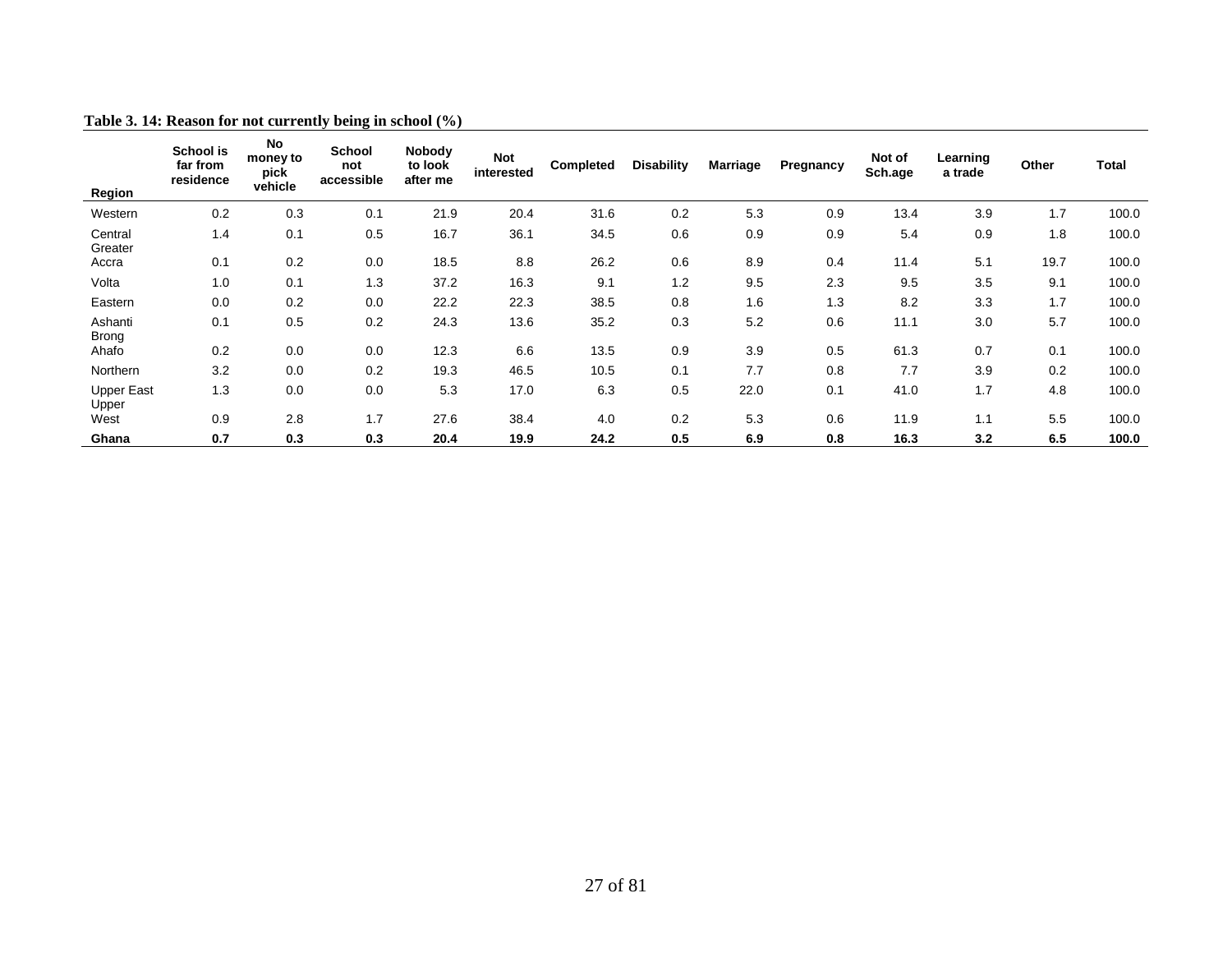#### <span id="page-27-0"></span>**4.0 HEALTH**

#### <span id="page-27-1"></span>**4.1 Introduction**

Major health policy objectives have been pursued in the past to improve access to essential health care and to ensure that the health sector plays a key role in poverty reduction. An efficient and reliable transport system plays a significant role in providing physical access to health facilities. The information captured includes the availability of health facility to members of a community, the distance and number of visits to the nearest health facility as well as difficulties encountered in accessing health facility. Other information collected include the means and cost of transportation, the availability and reliability of transport to and from a health facility as well as modal share of transport trips to and from health facility.

# <span id="page-27-2"></span>**4.2 Health status in the last 4 weeks**

Table 4.1 shows that majority of the population (78.7%) were neither ill nor injured and only a few (0.1%) responded to having suffered from both illness and injury. Those who responded to having suffered from illness (20%) were relatively more compared to those who suffered from injury only (1.1%).

| Region             | <b>Illness</b> | <b>Injury</b> | <b>Both</b> | <b>Neither</b> | <b>Total</b> |
|--------------------|----------------|---------------|-------------|----------------|--------------|
| Western            | 42.1           | 0.6           | 0.1         | 57.2           | 100.0        |
| Central            | 23.5           | 1.1           | 0.1         | 75.4           | 100.0        |
| Accra              | 20.8           | 1.1           | 0.0         | 78.0           | 100.0        |
| Volta              | 18.0           | 1.3           | 0.1         | 80.6           | 100.0        |
| Eastern            | 16.0           | 2.0           | 0.1         | 81.9           | 100.0        |
| Ashanti            | 16.1           | 1.1           | 0.0         | 82.8           | 100.0        |
| <b>Brong Ahafo</b> | 11.0           | 0.3           | 0.1         | 88.6           | 100.0        |
| Northern           | 16.3           | 1.8           | 0.0         | 81.9           | 100.0        |
| <b>Upper East</b>  | 17.5           | 0.3           | 0.0         | 82.3           | 100.0        |
| <b>Upper West</b>  | 12.4           | 2.7           | 1.2         | 83.7           | 100.0        |
| Ghana              | 20.0           | 1.1           | 0.1         | 78.7           | 100.0        |

<span id="page-27-4"></span>**Table 4. 1: Health status in the last 4 weeks**

The Western region reported the highest percentage of illness (42.1%) while Brong Ahafo had the lowest (11.0%). The Brong Ahafo region had the highest percentage (88.6%) of those who did not suffer from an illness or injury while the lowest (57.2%) was from the Western region.

#### <span id="page-27-3"></span>**4.3 Visits to a health facility**

Table 4.2 shows that majority of the population who was ill or injured (91.4%) reported visiting a health facility. Out of this number 75.7%, until formal health facility such on hospitals and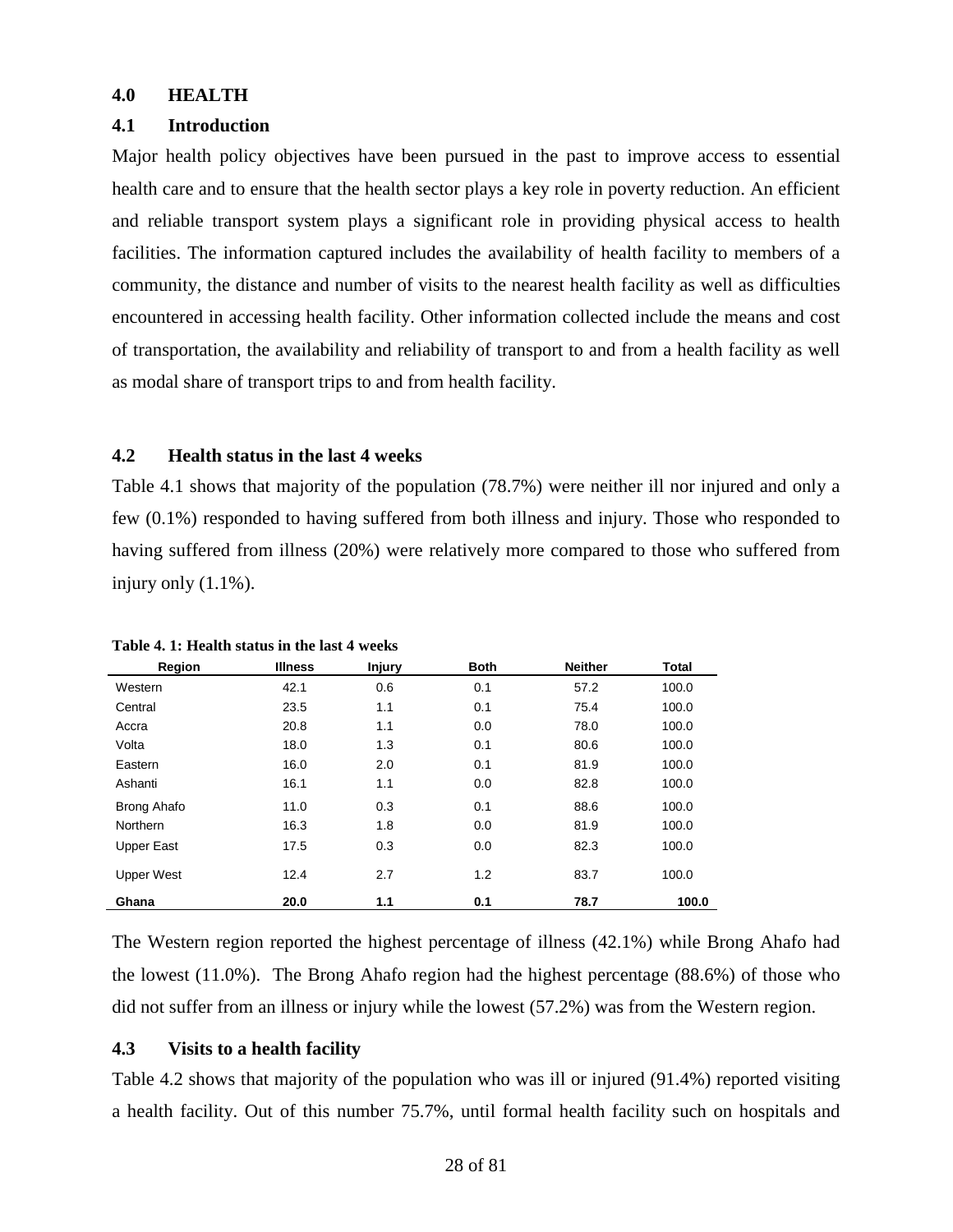maternity homes.15.3% visited chemical and pharmacy shops. Nearly half (44%) visited hospital while about one-third (30.9%) sought treatment at a clinic. A few (0.4%) visited a maternity home as well as maternal and child health facility. About one-sixth of the majority (15.2%) visited chemical shop and 6.9% visited a pharmacy. Less than ten percent (8.3%) did not visit any health facility.

|                                    | <b>Health facility visited</b> |                       |                                  |                                                 |                  |                         |             |            |                |  |  |  |  |  |
|------------------------------------|--------------------------------|-----------------------|----------------------------------|-------------------------------------------------|------------------|-------------------------|-------------|------------|----------------|--|--|--|--|--|
| Region                             | <b>Yes</b><br>Hospital         | Yes-<br><b>Clinic</b> | Yes-<br><b>Maternity</b><br>home | Yes-<br><b>Maternal</b><br>child<br>&<br>health | Yes-<br>Pharmacy | Yes-<br><b>Chemical</b> | No          | Other      | Total          |  |  |  |  |  |
| Western                            | 43.7                           | 43.9                  | 1.5                              | 0.0                                             | 2.2              | 6.0                     | 2.7         | 0.1        | 100.0          |  |  |  |  |  |
| Central                            | 27.0                           | 39.1                  | 0.0                              | 0.3                                             | 0.6              | 29.9                    | 2.9         | 0.3        | 100.0          |  |  |  |  |  |
| Accra                              | 41.3                           | 24.8                  | 0.1                              | 0.1                                             | 22.0             | 1.3                     | 10.3        | 0.2        | 100.0          |  |  |  |  |  |
| Volta                              | 39.4                           | 24.4                  | 0.4                              | 0.0                                             | 3.9              | 2.8                     | 29.1        | 0.0        | 100.0          |  |  |  |  |  |
| Eastern                            | 44.6                           | 30.9                  | 0.3                              | 1.6                                             | 6.5              | 10.1                    | 5.2         | 0.7        | 100.0          |  |  |  |  |  |
| Ashanti                            | 65.4                           | 13.9                  | 0.2                              | 0.8                                             | 4.1              | 6.5                     | 8.8         | 0.3        | 100.0          |  |  |  |  |  |
| Brong-<br>Ahafo<br><b>Northern</b> | 62.8<br>43.4                   | 26.1<br>24.5          | 0.6<br>0.0                       | 2.2<br>0.3                                      | 0.0<br>3.1       | 7.2<br>13.5             | 1.1<br>14.5 | 0.0<br>0.6 | 100.0<br>100.0 |  |  |  |  |  |
| Upper<br>East                      | 22.0                           | 52.0                  | 0.0                              | 0.0                                             | 0.4              | 20.1                    | 4.7         | 0.8        | 100.0          |  |  |  |  |  |
| Upper<br>West                      | 48.0                           | 31.8                  | 0.0                              | 0.7                                             | 0.7              | 4.1                     | 13.5        | 1.4        | 100.0          |  |  |  |  |  |
| Ghana                              | 44.0                           | 30.9                  | 0.4                              | 0.4                                             | 6.9              | 8.4                     | 8.3         | 0.3        | 100.0          |  |  |  |  |  |

<span id="page-28-1"></span>

| Table 4. 2: Visits to a health facility |  |  |  |  |  |  |
|-----------------------------------------|--|--|--|--|--|--|
|-----------------------------------------|--|--|--|--|--|--|

The regional variations show the Ashanti region recorded the highest percentage (65.4%) of those who visited a hospital while Upper East had the lowest (22%). Upper East had the highest percentage (52%) of those who visited a clinic while the lowest (13.9%) was the Ashanti region. Greater Accra recorded the highest percentage (22%) of those who visited a pharmacy with the lowest (0.4%) from the Upper East.

#### <span id="page-28-0"></span>**4.4 Reasons for choosing a particular health facility**

Out of the number of people who suffered from either illness or injury and visited a health facility, 40.4 percent cited the availability of health personnel as the main reason. Those who went because of proximity and cost affordability constituted 33.9 percent and 22.2 percent respectively. About 3.1 percent cited other reasons while a negligible number (0.3%) assigned a reason of good access road.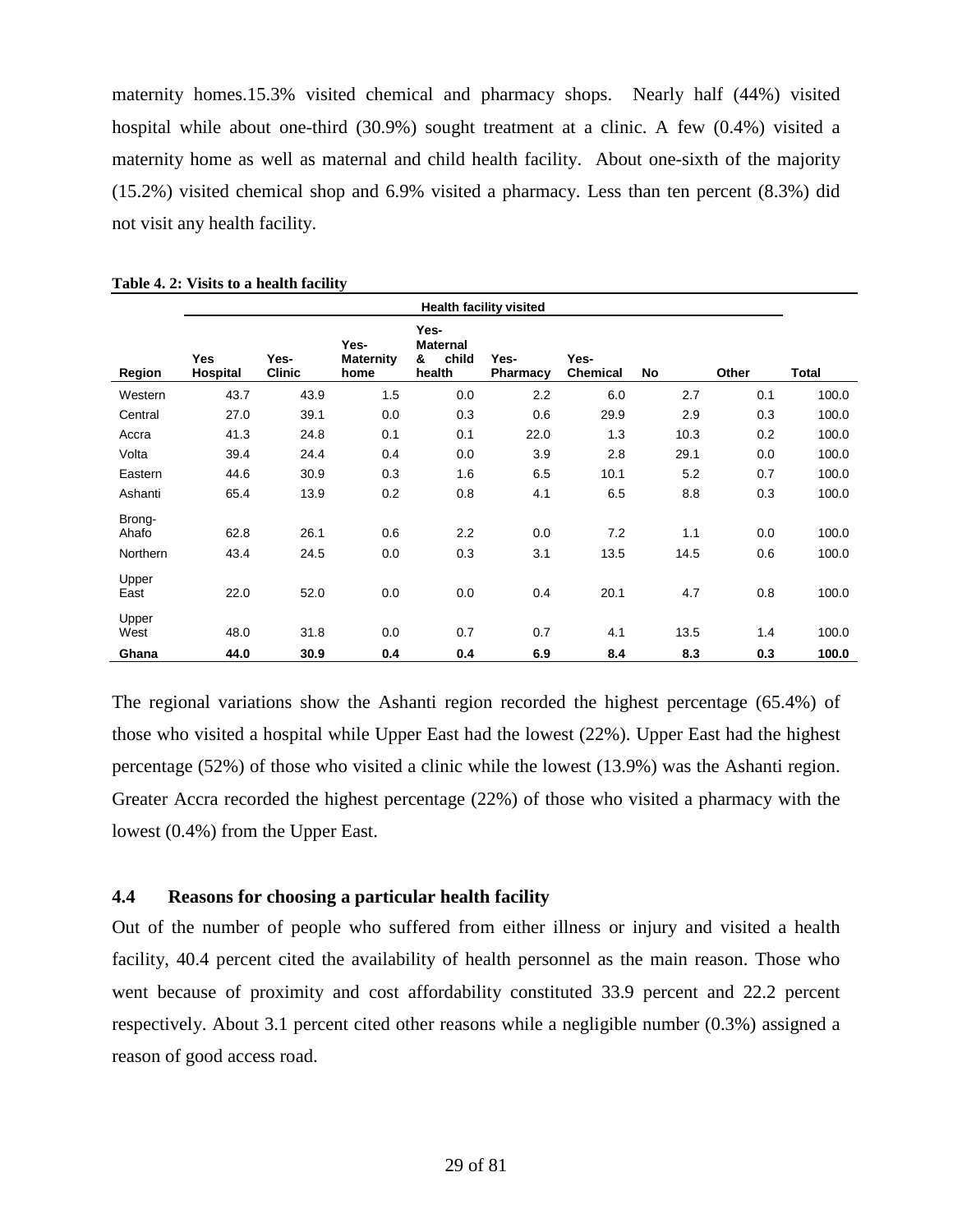|                   | Availability of |                  |                      |                    |              |              |
|-------------------|-----------------|------------------|----------------------|--------------------|--------------|--------------|
|                   | health          |                  |                      | <b>Good access</b> |              | <b>Total</b> |
| <b>Region</b>     | personnel       | <b>Proximity</b> | <b>Affordability</b> | road               | <b>Other</b> |              |
| Western           | 41.4            | 20.3             | 38.3                 | 0.0                | 0.0          | 100.0        |
| Central           | 36.3            | 33.4             | 28.0                 | 0.0                | 2.3          | 100.0        |
| Accra             | 42.4            | 32.9             | 16.6                 | 0.0                | 8.2          | 100.0        |
| Volta             | 56.1            | 20.8             | 19.7                 | 1.2                | 2.3          | 100.0        |
| Eastern           | 42.0            | 38.5             | 17.3                 | 0.0                | 2.1          | 100.0        |
| Ashanti           | 34.9            | 44.8             | 15.2                 | 0.0                | 5.1          | 100.0        |
| Brong-            |                 |                  |                      |                    |              |              |
| Ahafo             | 26.6            | 55.5             | 13.9                 | 3.5                | 0.6          | 100.0        |
| Northern          | 50.0            | 29.5             | 19.3                 | 1.1                | 0.0          | 100.0        |
| <b>Upper East</b> | 22.5            | 62.8             | 12.1                 | 0.0                | 2.6          | 100.0        |
| <b>Upper West</b> | 62.2            | 26.9             | 8.4                  | 0.0                | 2.5          | 100.0        |
| Ghana             | 40.4            | 33.9             | 22.2                 | 0.3                | 3.1          | 100.0        |

<span id="page-29-1"></span>**Table 4. 3: Reason for visiting a health facility**

On the basis of regions, Upper West had highest percentage (62.2%) in terms of those who cited availability of health personnel while the Upper East (22.5%) had the lowest (Table 4.3). Considering proximity, Upper East recorded the highest percentage (62.8%) while Western region had the lowest (20.3%).

# <span id="page-29-0"></span>**4.5 Reasons for not visiting a health facility**

About fifty percent of respondents who did not visit a health facility but were ill or injured indicated that they had no need. Only four percent indicated a lack of transport with another two percent citing the distance to the facility being too long.

|                   | Reasons for not visiting a health facility |                            |                                                |                                              |                                             |                                 |         |       |              |  |  |  |
|-------------------|--------------------------------------------|----------------------------|------------------------------------------------|----------------------------------------------|---------------------------------------------|---------------------------------|---------|-------|--------------|--|--|--|
| <b>Region</b>     | Lack of<br>transport                       | <b>Distance</b><br>too far | <b>Health</b><br>facility<br>not<br>accessible | <b>Non</b><br>reliability<br>of<br>transport | <b>High cost</b><br>of<br>transport<br>fare | <b>Bad</b><br>nature of<br>road | No need | Other | <b>Total</b> |  |  |  |
| Western           | 17.2                                       | 3.4                        | 17.2                                           | 0.0                                          | 6.9                                         | 0.0                             | 10.3    | 44.8  | 100.0        |  |  |  |
| Central           | 0.0                                        | 4.8                        | 0.0                                            | 0.0                                          | 0.0                                         | 0.0                             | 38.1    | 57.1  | 100.0        |  |  |  |
| Accra             | 2.1                                        | 0.0                        | 0.0                                            | 0.0                                          | 1.1                                         | 0.0                             | 64.9    | 31.9  | 100.0        |  |  |  |
| Volta             | 0.0                                        | 0.0                        | 1.3                                            | 0.0                                          | 7.8                                         | 1.3                             | 32.5    | 57.1  | 100.0        |  |  |  |
| Eastern           | 0.0                                        | 0.0                        | 5.9                                            | 5.9                                          | 0.0                                         | 0.0                             | 70.6    | 17.6  | 100.0        |  |  |  |
| Ashanti           | 2.0                                        | 0.0                        | 0.0                                            | 0.0                                          | 5.9                                         | 2.0                             | 68.6    | 21.6  | 100.0        |  |  |  |
|                   |                                            |                            |                                                |                                              |                                             |                                 |         |       |              |  |  |  |
| Brong-Ahafo       | 0.0                                        | 0.0                        | 0.0                                            | 0.0                                          | 0.0                                         | 0.0                             | 0.0     | 100.0 | 100.0        |  |  |  |
| Northern          | 4.1                                        | 0.0                        | 0.0                                            | 2.0                                          | 6.1                                         | 10.2                            | 77.6    | 0.0   | 100.0        |  |  |  |
| <b>Upper East</b> | 19.0                                       | 23.8                       | 9.5                                            | 0.0                                          | 0.0                                         | 0.0                             | 23.8    | 23.8  | 100.0        |  |  |  |
| <b>Upper West</b> | 4.8                                        | 0.0                        | 0.0                                            | 0.0                                          | 9.5                                         | 0.0                             | 28.6    | 57.2  | 100.0        |  |  |  |
| Ghana             | 3.9                                        | 1.8                        | 2.4                                            | 0.5                                          | 4.5                                         | 1.8                             | 50.5    | 40.0  | 100.0        |  |  |  |

<span id="page-29-2"></span>**Table 4. 4: Reasons for not visiting a health facility**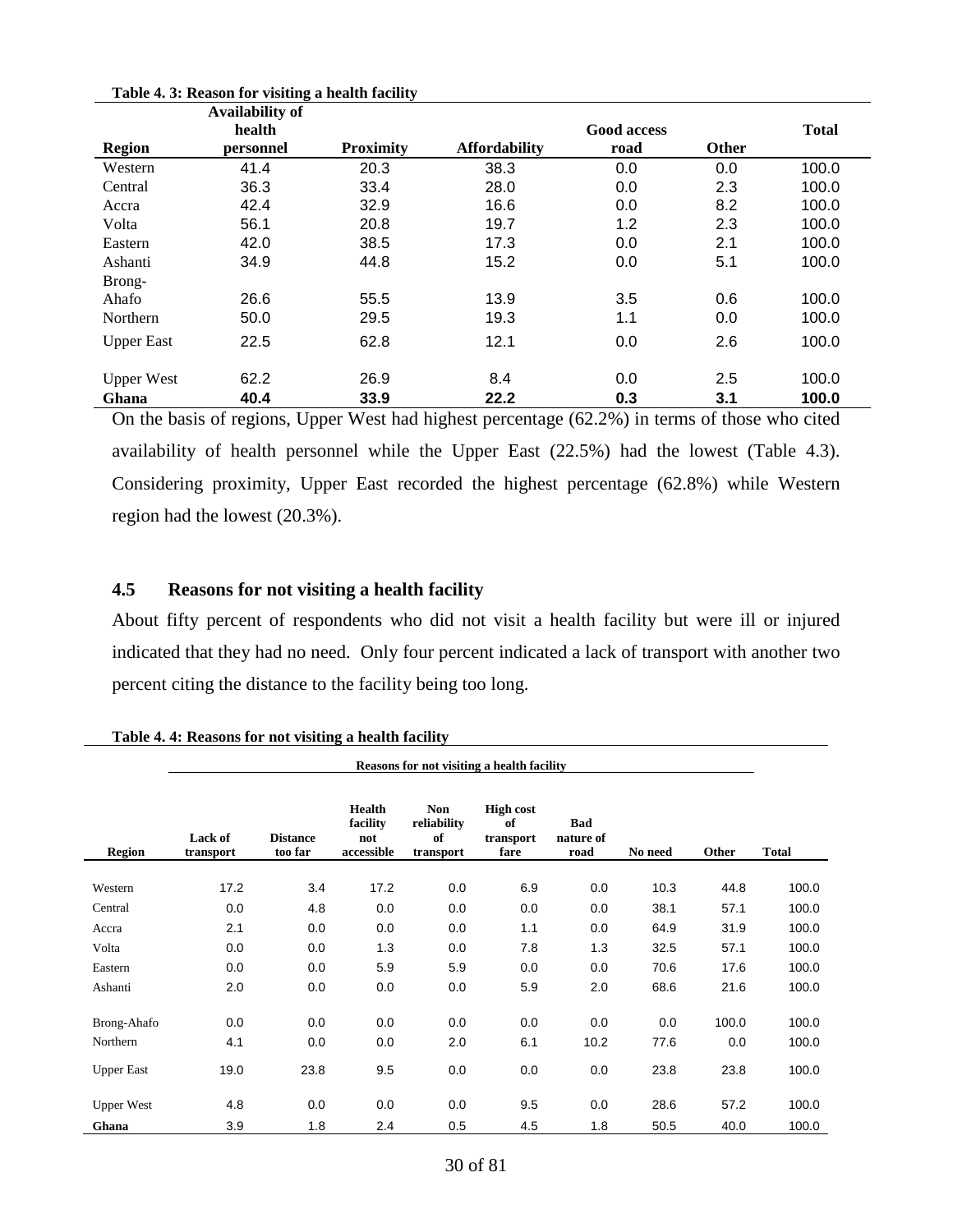#### <span id="page-30-0"></span>**4.6 Distance to the nearest health facility**

Table 4.5 shows that majority of the population (40%) covered distances ranging from 10 to 500 metres to get to the nearest health facility, with 18.3 percent travelling between 510 metres and 1 kilometre (18.3%) while only (0.2%).covered on distance to a health facility . Overall 31.5% traveled more than one kilometer to the nearest health facility.

|                   | Distance (km) |                 |                 |                 |                 |                 |                 |                 |                 |                 |                 |                 |                 |      |       |
|-------------------|---------------|-----------------|-----------------|-----------------|-----------------|-----------------|-----------------|-----------------|-----------------|-----------------|-----------------|-----------------|-----------------|------|-------|
| Region            | 0             | $0.01 -$<br>0.5 | $0.51 -$<br>1.0 | $1.01 -$<br>1.5 | $1.51 -$<br>2.0 | $2.01 -$<br>2.5 | $2.51 -$<br>3.0 | $3.01 -$<br>3.5 | $3.51 -$<br>4.0 | $4.01 -$<br>4.5 | $4.51 -$<br>5.0 | $5.01 -$<br>5.5 | $5.51 -$<br>6.0 | $6+$ | Total |
| Western           | 0.1           | 20.7            | 20.8            | 3.7             | 19.2            | 3.7             | 2.7             | 3.1             | 3.4             | 0.8             | 4.6             | 1.0             | 1.9             | 13.0 | 100.0 |
| Central           | 0.0           | 23.1            | 11.4            | 1.8             | 13.4            | 1.1             | 0.7             | 6.7             | 3.8             | 0.7             | 4.8             | 0.0             | 5.3             | 27.4 | 100.0 |
| Accra             | 0.7           | 49.6            | 20.2            | 5.4             | 6.6             | 3.3             | 3.4             | 0.5             | 1.6             | 0.2             | 1.5             | 0.0             | 1.0             | 6.7  | 100.0 |
| Volta             | 0.1           | 11.1            | 24.0            | 1.3             | 17.8            | 1.3             | 6.1             | 3.6             | 6.4             | 0.1             | 4.4             | 0.0             | 2.2             | 21.2 | 100.0 |
| Eastern           | 0.0           | 16.6            | 16.7            | 2.9             | 12.0            | 3.2             | 5.4             | 2.9             | 3.3             | 1.2             | 7.7             | 0.0             | 1.0             | 27.9 | 100.0 |
| Ashanti           | 0.0           | 25.1            | 17.0            | 6.5             | 13.4            | 3.8             | 8.2             | 1.6             | 4.4             | 0.3             | 4.3             | 0.6             | 3.4             | 11.6 | 100.0 |
|                   |               |                 |                 |                 |                 |                 |                 |                 |                 |                 |                 |                 |                 |      |       |
| Brong-Ahafo       | 0.3           | 12.8            | 18.7            | 1.8             | 19.5            | 3.1             | 2.6             | 8.2             | 2.4             | 0.0             | 5.8             | 0.0             | 0.3             | 24.6 | 100.0 |
| Northern          | 0.0           | 12.6            | 22.5            | 2.9             | 10.8            | 1.3             | 2.4             | 6.2             | 0.4             | 0.0             | 13.5            | 0.0             | 0.8             | 26.9 | 100.0 |
| <b>Upper East</b> | 0.1           | 11.1            | 24.1            | 15.8            | 16.5            | 6.5             | 5.0             | 2.5             | 0.9             | 0.9             | 4.1             | 1.2             | 1.4             | 9.9  | 100.0 |
| <b>Upper West</b> | 0.4           | 9.1             | 2.6             | 8.5             | 2.0             | 0.0             | 6.0             | 22.7            | 8.9             | 1.0             | 0.4             | 5.6             | 0.2             | 32.1 | 100.0 |
| Ghana             | 0.2           | 40.0            | 18.3            | 5.1             | 12.2            | 3.6             | 4.5             | 4.2             | 3.1             | 0.4             | 4.8             | 0.6             | 1.8             | 16.8 | 100.0 |

<span id="page-30-2"></span>**Table 4. 5: Distance to the nearest health facility**

The Greater Accra region had the highest percentage (49.6%) of those who covered distances ranging from 10 to 500 meters while the Upper West region had the lowest (9.1%). Upper East and Volta regions had the highest proportion (24.1% and 24%, respectively) of respondents who traveled between 510 meters and 1 kilometer to visit a health facility.

### <span id="page-30-1"></span>**4.7 Difficulties encountered in visiting a health facility**

About one-third (34.9%) of respondents reported that they had difficulty traveling to a health facility. The Northern and Eastern regions had higher proportions (48.9% and 48.7% respectively) of those who encountered difficulties (Appendix Table B.1)

Nearly 40 percent cited bad roads as their main obstacle they faced visiting a health facility. About one-fifth (22.2%) had difficulty getting vehicle while less than one percent (0.7%) complained of heavy traffic.

The Brong Ahafo region (88.2%) had the highest proportion of respondents who complained cited bad road as their main obstacle while the Upper East (67.1%) had the highest percentage of those who complained about the distance to a health facility.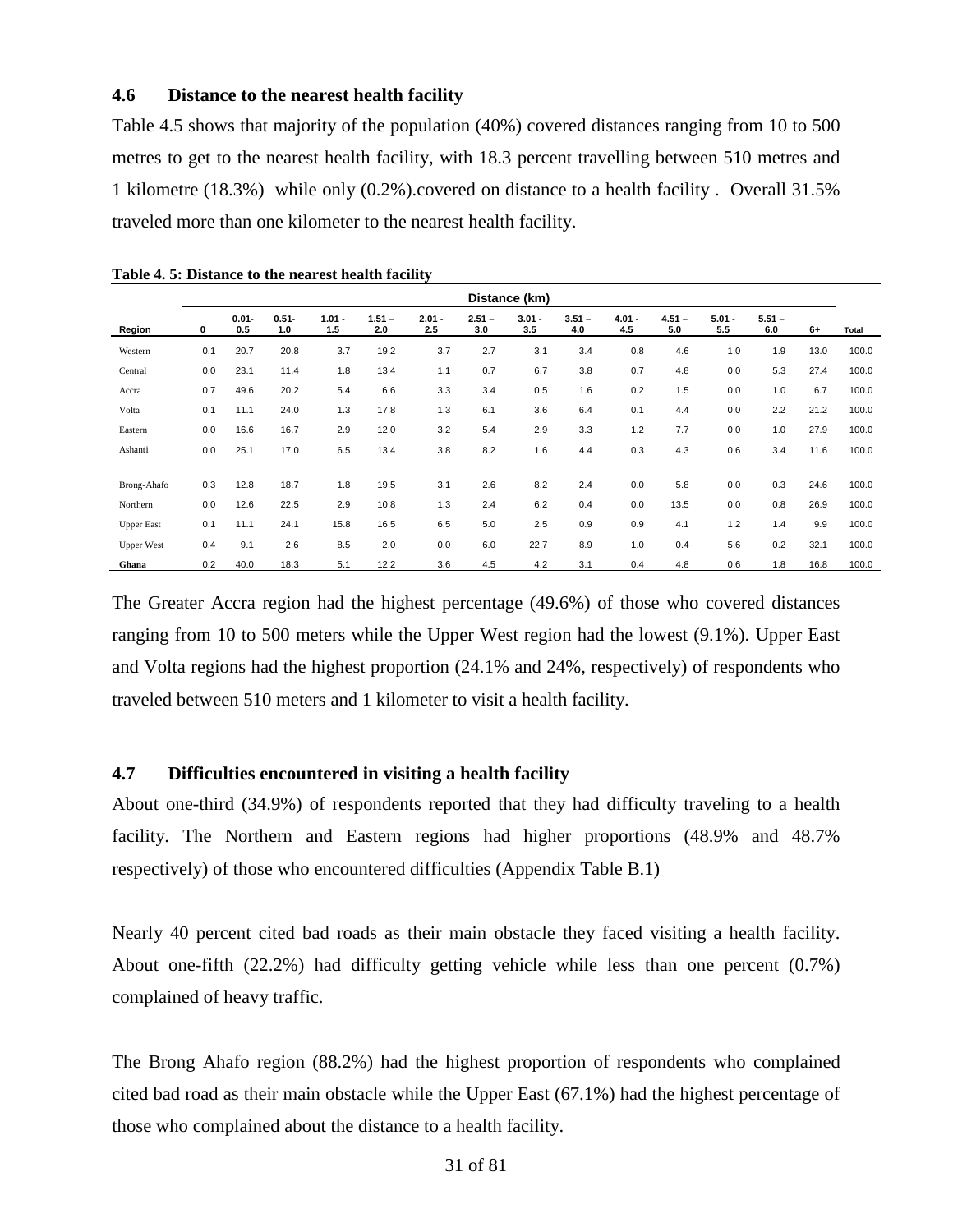<span id="page-31-1"></span>

| Table 4. 6: Main obstacles encountered in visiting a health facility |  |  |
|----------------------------------------------------------------------|--|--|
|----------------------------------------------------------------------|--|--|

| Region          | No<br>access<br>road | <b>Bad</b><br>roads | <b>Difficulty</b><br>qetting<br>vehicle | Long<br>waiting<br>time | Heavy<br>traffic on<br>road | <b>Distance</b><br>too long | No<br>money<br>for<br>transport | Other | <b>Total</b> |
|-----------------|----------------------|---------------------|-----------------------------------------|-------------------------|-----------------------------|-----------------------------|---------------------------------|-------|--------------|
| Western         | 1.8                  | 45.2                | 21.2                                    | 4.6                     | 1.5                         | 16.6                        | 7.3                             | 1.8   | 100.0        |
| Central         | 3.3                  | 54.9                | 30.8                                    | 5.7                     | 0.4                         | 1.0                         | 1.2                             | 2.7   | 100.0        |
| Accra           | 0.7                  | 28.1                | 14.1                                    | 12.6                    | 31.2                        | 4.4                         | 1.3                             | 7.6   | 100.0        |
| Volta           | 5.9                  | 39.6                | 21.4                                    | 8.6                     | 0.7                         | 20.0                        | 2.7                             | 1.1   | 100.0        |
| Eastern         | 0.6                  | 32.4                | 32.2                                    | 9.9                     | 0.5                         | 13.9                        | 6.1                             | 4.5   | 100.0        |
| Ashanti         | 1.6                  | 26.1                | 32.1                                    | 13.0                    | 11.5                        | 11.7                        | 1.1                             | 2.9   | 100.0        |
| Brong-<br>Ahafo | 3.9                  | 88.2                | 2.8                                     | 5.1                     | 0.0                         | 0.0                         | 0.0                             | 0.0   | 100.0        |
| Northern        | 5.5                  | 37.5                | 15.4                                    | 2.7                     | 0.0                         | 23.7                        | 15.2                            | 0.0   | 100.0        |
| Upper<br>East   | 0.0                  | 3.9                 | 12.9                                    | 3.2                     | 0.0                         | 67.1                        | 0.2                             | 12.7  | 100.0        |
| Upper<br>West   | 1.4                  | 39.0                | 17.1                                    | 3.7                     | 0.0                         | 23.3                        | 9.7                             | 5.8   | 100.0        |
| Ghana           | 2.4                  | 36.9                | 22.2                                    | 7.7                     | 5.7                         | 16.7                        | 4.9                             | 3.5   | 100.0        |

# <span id="page-31-0"></span>**4.8 Means of transport to health facility**

Table 4.7 shows that about fifty percent (51%) of those who visited a health facility traveled on foot. This is followed by those who used a public trotro (16.5%) and shared public taxi (15%).

The Upper East region (83%) had the highest percentage of those who traveled on foot while Eastern region showed the lowest percentage (38.9%). Nearly 30 percent of respondents (29.7%) in the Western region traveled by shared public taxi while 28.2 percent in the Central region used a public trotro (Table 4.7).

|                         | <b>Shared</b><br><b>Public</b> | Indiv.<br><b>Public</b> | <b>Public</b> | <b>Bus</b> |       | Boat /<br>ferry / | <b>Motor</b> | <b>Private</b> |                | On   |       |       |
|-------------------------|--------------------------------|-------------------------|---------------|------------|-------|-------------------|--------------|----------------|----------------|------|-------|-------|
| Region                  | (taxi)                         | (taxi)                  | (trotro)      | (Metro)    | Train | canoe             | cycle        | car            | <b>Bicycle</b> | foot | Other | Total |
| Western                 | 29.7                           | 6.3                     | 5.8           | 0.0        | 0.0   | 0.0               | 0.1          | 0.6            | 0.0            | 56.7 | 0.7   | 100.0 |
| Central<br>Greater      | 19.4                           | 4.2                     | 28.2          | 0.1        | 0.0   | 0.0               | 1.8          | 0.3            | 0.0            | 44.7 | 1.3   | 100.0 |
| Accra                   | 7.5                            | 11.5                    | 18.2          | 0.0        | 0.1   | 0.0               | 0.0          | 6.5            | 0.2            | 55.9 | 0.1   | 100.0 |
| Volta                   | 23.5                           | 11.2                    | 15.2          | 0.0        | 0.0   | 3.1               | 0.9          | 0.1            | 0.1            | 45.5 | 0.4   | 100.0 |
| Eastern                 | 23.4                           | 12.7                    | 24.2          | 0.4        | 0.0   | 0.0               | 0.0          | 0.3            | 0.1            | 38.9 | 0.0   | 100.0 |
| Ashanti<br><b>Brong</b> | 18.4                           | 7.5                     | 26.4          | 0.0        | 0.0   | 0.0               | 0.0          | 2.2            | 0.0            | 45.3 | 0.2   | 100.0 |
| Ahafo                   | 12.2                           | 11.4                    | 19.5          | 0.0        | 0.0   | 0.0               | 0.1          | 0.3            | 1.2            | 55.3 | 0.0   | 100.0 |
| Northern<br>Upper       | 8.1                            | 3.2                     | 6.1           | 0.0        | 0.0   | 0.0               | 3.7          | 0.7            | 38.1           | 40.1 | 0.1   | 100.0 |
| East<br>Upper           | 1.5                            | 0.1                     | 1.1           | 0.0        | 0.0   | 0.0               | 4.2          | 0.4            | 9.7            | 83.0 | 0.0   | 100.0 |
| West                    | 5.2                            | 0.1                     | 6.4           | 0.0        | 0.0   | 0.0               | 10.3         | 1.8            | 27.7           | 44.6 | 3.9   | 100.0 |
| Ghana                   | 15.0                           | 7.6                     | 16.5          | 0.1        | 0.0   | 0.2               | 1.4          | 2.0            | 5.8            | 51.0 | 0.4   | 100.0 |

<span id="page-31-2"></span>**Table 4. 7: Means of transport to health facility**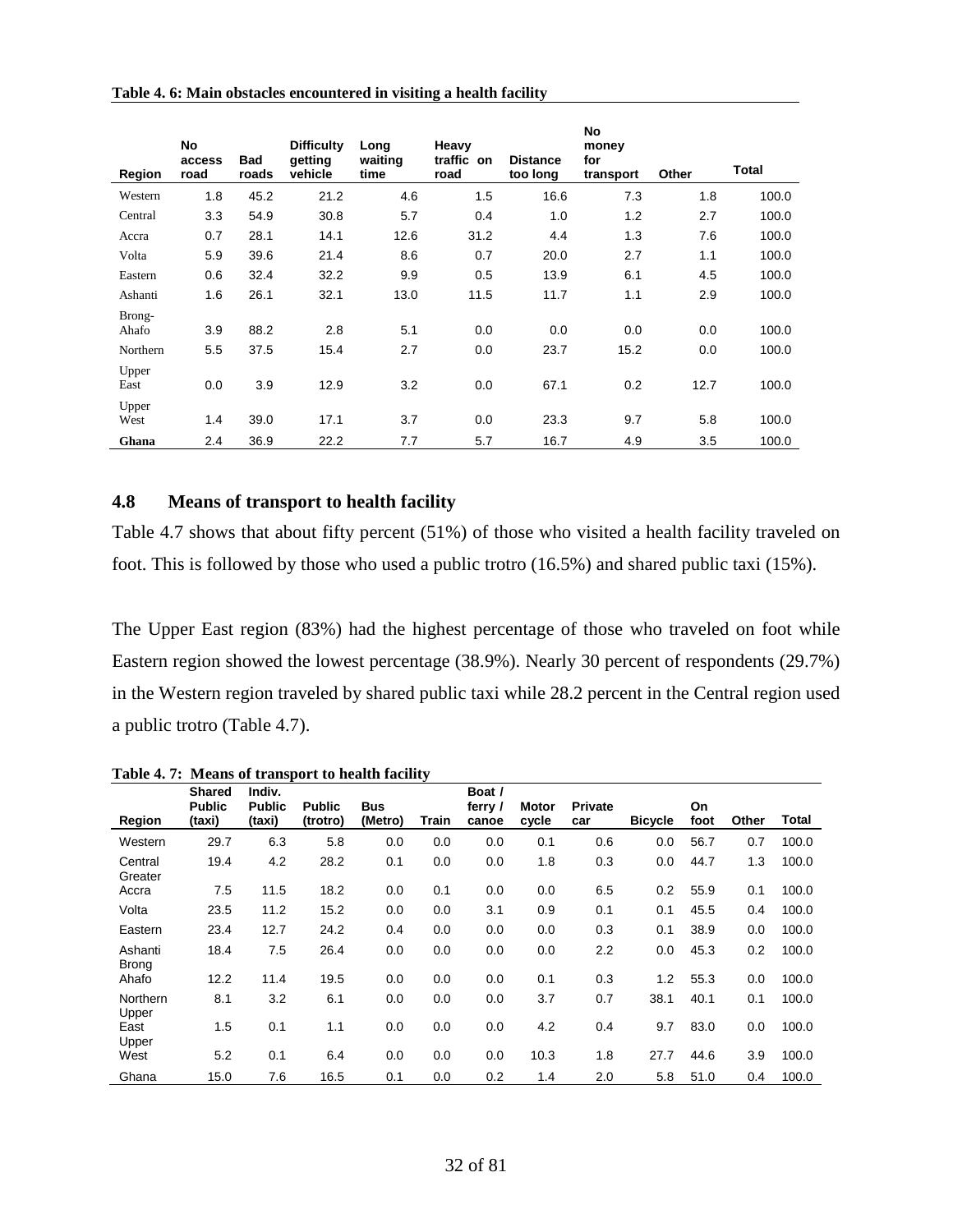# <span id="page-32-0"></span>**4.9 Waiting time at station to and from a health facility**

Table 4.8 shows that nearly 44 percent of spent less than one minute before getting transport to a health facility. Only six percent reported spending more than one hour before getting transport.

The Upper West region (84.2%) recorded the highest proportion of those who spent less than a minute waiting for transport followed by the Northern region (81.3%).

| Region            | 0    | $(1-5)$ | $(6-10)$ | $(11-15)$ | $(16-20)$ | $(21-30)$ | $(31-40)$ | $(41-50)$ | 60   | $60+$ | <b>Total</b> |
|-------------------|------|---------|----------|-----------|-----------|-----------|-----------|-----------|------|-------|--------------|
| Western           | 47.7 | 8.9     | 11.2     | 5.9       | 1.3       | 2.8       | 2.9       | 3.4       | 3.5  | 12.5  | 100.0        |
| Central           | 33.9 | 17.2    | 11.7     | 2.3       | 1.9       | 5.6       | 0.0       | 1.5       | 15.8 | 10.1  | 100.0        |
| Accra             | 46.6 | 30.3    | 6.1      | 3.5       | 3.4       | 5.6       | 0.8       | 1.0       | 1.9  | 0.8   | 100.0        |
| Volta             | 13.2 | 22.0    | 13.7     | 11.7      | 3.6       | 10.2      | 0.5       | 2.0       | 14.1 | 8.7   | 100.0        |
| Eastern           | 27.0 | 21.0    | 9.3      | 4.8       | 4.7       | 8.0       | 3.7       | 5.1       | 7.7  | 8.8   | 100.0        |
| Ashanti           | 23.9 | 25.4    | 12.3     | 4.6       | 5.9       | 9.1       | 1.1       | 1.2       | 6.3  | 9.9   | 100.0        |
| Brong-<br>Ahafo   | 39.0 | 21.8    | 8.0      | 2.8       | 3.3       | 7.9       | 4.3       | 2.9       | 8.5  | 1.6   | 100.0        |
| Northern          | 81.3 | 7.3     | 1.8      | 1.4       | 0.7       | 2.7       | 0.0       | 0.1       | 2.6  | 2.4   | 100.0        |
| <b>Upper East</b> | 32.9 | 31.5    | 1.4      | 0.0       | 19.2      | 0.0       | 0.0       | 0.0       | 11.0 | 4.2   | 100.0        |
| Upper<br>West     | 84.2 | 0.6     | 1.5      | 1.4       | 1.7       | 3.6       | 0.9       | 0.6       | 2.2  | 3.2   | 100.0        |
| Ghana             | 43.5 | 18.9    | 8.4      | 4.0       | 3.2       | 6.1       | 1.5       | 1.9       | 6.1  | 6.0   | 100.0        |

<span id="page-32-1"></span>**Table 4. 8: Waiting time to a health facility (minutes)**

The time spent waiting for transport from a health facility shows a similar trend with 43.5 percent of respondents spending less than a minute. About five percent waited more than an hour before getting transport (Table 4.9).

| Region                      | 0            | $(1-5)$     | $6-10$     | $(11-15)$  | $(16-20)$  | $(21-30)$  | $(31-40)$  | $(41-50)$  | $(51-60)$  | $60 +$     | Total          |
|-----------------------------|--------------|-------------|------------|------------|------------|------------|------------|------------|------------|------------|----------------|
| Western                     | 47.7         | 9.0         | 10.4       | 5.8        | 2.5        | 3.2        | 2.4        | 3.4        | 3.6        | 11.9       | 100.0          |
| Central                     | 34.4         | 14.9        | 11.7       | 4.9        | 3.1        | 5.8        | 0.6        | 0.7        | 14.9       | 8.9        | 100.0          |
| Accra                       | 46.2         | 30.1        | 7.3        | 4.7        | 2.2        | 5.2        | 0.9        | 1.0        | 1.7        | 0.4        | 100.0          |
| Volta                       | 13.2         | 22.4        | 13.0       | 12.2       | 4.0        | 9.1        | 1.5        | 2.0        | 12.2       | 10.4       | 100.0          |
| Eastern                     | 27.2         | 25.2        | 11.5       | 6.0        | 7.1        | 6.9        | 4.7        | 4.7        | 3.0        | 3.8        | 100.0          |
| Ashanti                     | 23.9         | 26.8        | 13.6       | 6.2        | 8.0        | 8.0        | 1.1        | 1.5        | 5.5        | 5.5        | 100.0          |
| Brong-<br>Ahafo<br>Northern | 39.5<br>81.3 | 23.0<br>7.2 | 9.8<br>1.7 | 2.1<br>1.5 | 3.8<br>0.7 | 8.3<br>2.7 | 3.3<br>0.0 | 2.2<br>0.3 | 7.1<br>2.4 | 1.0<br>2.4 | 100.0<br>100.0 |
| Upper<br>East               | 32.9         | 31.5        | 0.0        | 0.0        | 11.0       | 9.6        | 0.0        | 0.0        | 11.0       | 4.2        | 100.0          |
| Upper<br>West               | 84.2         | 1.4         | 2.2        | 1.0        | 2.0        | 2.9        | 0.1        | 0.6        | 2.4        | 3.0        | 100.0          |
| Ghana                       | 43.5         | 19.5        | 9.2        | 4.9        | 3.9        | 5.8        | 1.6        | 1.8        | 5.1        | 4.6        | 100.0          |

<span id="page-32-2"></span>**Table 4. 9: Waiting time for public transport from a health facility (minutes)**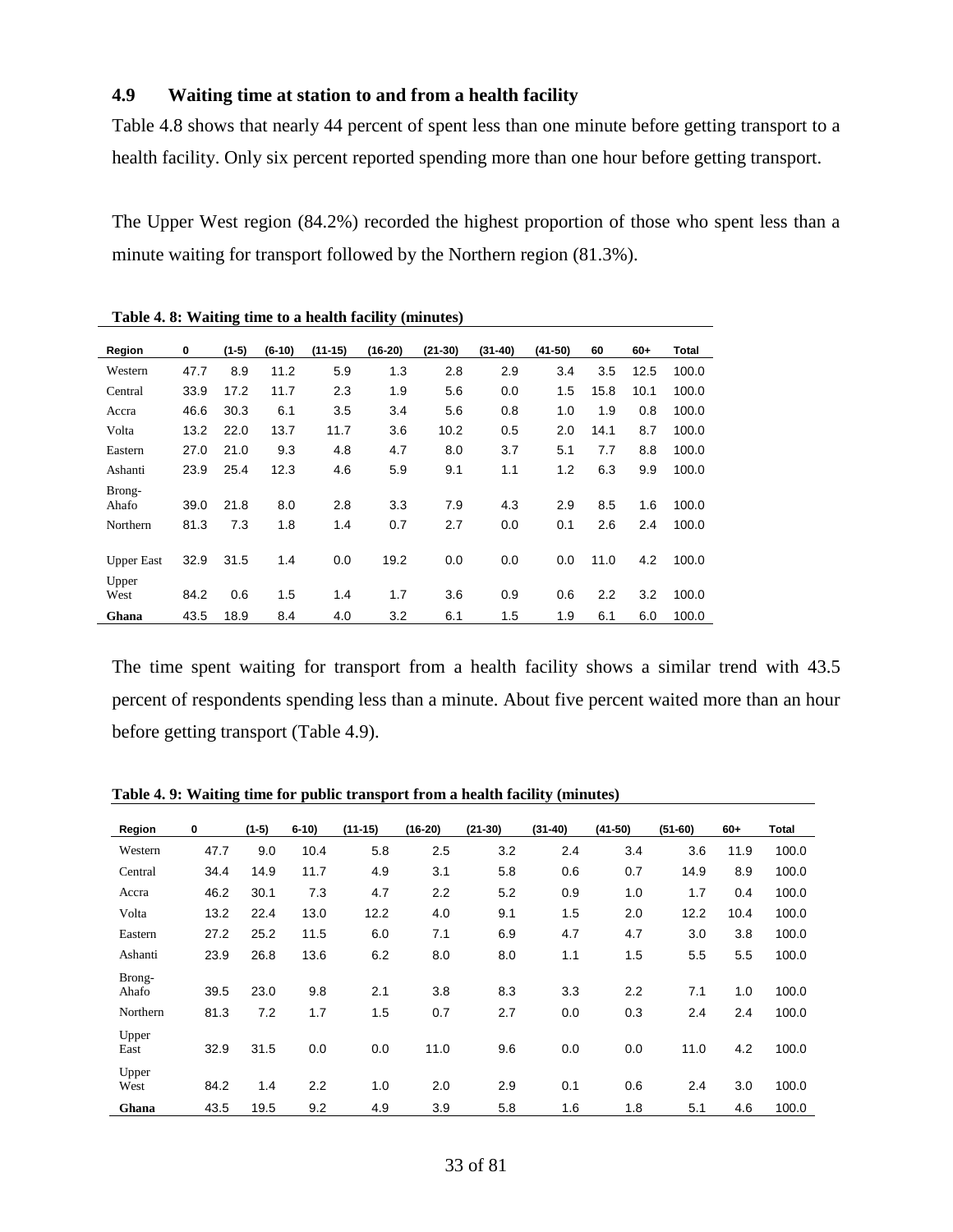#### <span id="page-33-0"></span>**4.10 Transport fare to and from a health facility**

Table 4.10 shows that about fifty percent of respondents did not incur any cost traveling to a health facility. One-tenth of respondents spent between GHp21 and GHp30 while eight percent spent more than one Ghana Cedi.

|                        | Cost of travel (Ghana Cedi) |             |             |                  |                  |                               |             |                               |                               |                                         |      |       |        |
|------------------------|-----------------------------|-------------|-------------|------------------|------------------|-------------------------------|-------------|-------------------------------|-------------------------------|-----------------------------------------|------|-------|--------|
| Region                 | <b>No</b><br>payment        | 0.01<br>0.1 | 0.11<br>0.2 | 0.21<br>٠<br>0.3 | 0.31<br>٠<br>0.4 | 0.41<br>$\blacksquare$<br>0.5 | 0.51<br>0.6 | 0.61<br>$\blacksquare$<br>0.7 | 0.71<br>$\blacksquare$<br>0.8 | 0.81<br>$\overline{\phantom{a}}$<br>0.9 | 1    | $1+$  | Total  |
| Western                | 52.70                       | 0.30        | 2.10        | 7.60             | 2.60             | 6.40                          | 6.50        | 0.40                          | 1.90                          | 1.30                                    | 3.80 | 14.60 | 100.00 |
| Central                | 35.40                       | 0.90        | 8.20        | 12.90            | 13.50            | 10.00                         | 5.10        | 1.50                          | 30.00                         | 0.30                                    | 3.40 | 5.80  | 100.00 |
| Accra                  | 50.30                       | 0.70        | 8.50        | 10.80            | 5.10             | 4.30                          | 2.30        | 1.30                          | 0.20                          | 0.20                                    | 3.80 | 12.50 | 100.00 |
| Volta                  | 28.90                       | 2.40        | 50.00       | 18.70            | 9.80             | 5.10                          | 1.40        | 1.30                          | 10.00                         | 0.00                                    | 6.10 | 20.40 | 100.00 |
| Eastern                | 33.50                       | 0.30        | 3.40        | 13.70            | 8.60             | 6.20                          | 5.40        | 5.20                          | 2.40                          | 0.10                                    | 9.60 | 11.90 | 100.00 |
| Ashanti                | 43.30                       | 2.50        | 7.80        | 16.60            | 6.40             | 10.10                         | 2.40        | 1.40                          | 1.70                          | 0.30                                    | 2.90 | 4.40  | 100.00 |
| Brong-<br>Ahafo        | 40.40                       | 0.00        | 6.80        | 4.60             | 90.00            | 17.70                         | 1.50        | 6.60                          | 6.30                          | 0.20                                    | 2.20 | 4.80  | 100.00 |
| Northern               | 78.60                       | 0.10        | 1.60        | 4.50             | 1.80             | 4.80                          | 1.10        | 1.20                          | 0.30                          | 0.10                                    | 1.10 | 4.90  | 100.00 |
| Upper<br>East<br>Upper | 94.30                       | 0.00        | 2.20        | 0.30             | 2.50             | 0.00                          | 0.00        | 0.00                          | 0.00                          | 0.00                                    | 0.00 | 0.50  | 100.00 |
| West                   | 83.40                       | 0.00        | 0.50        | 1.50             | 10.00            | 0.10                          | 0.00        | 0.00                          | 0.00                          | 0.00                                    | 4.70 | 8.70  | 100.00 |
| Ghana                  | 51.40                       | 0.90        | 5.40        | 10.30            | 5.70             | 6.90                          | 2.80        | 1.80                          | 1.60                          | 0.20                                    | 3.70 | 8.30  | 100.00 |

<span id="page-33-2"></span>**Table 4. 10: Transport fare to health facility (Ghana Cedi)**

The Upper East (94.3%) had the highest proportion of respondents who did not pay anything to visit a health facility with the lowest proportion of 28.9 percent from the Volta region. The distribution of transport fare from a health facility follows a similar trend (Appendix Table B.2)

#### <span id="page-33-1"></span>**4.11 Travel time to and from a health facility**

Nearly 23 percent of respondents spent between 6 and 10 minutes to reach a health facility. Those who spent more than one hour constituted 7.7 percent.

|                   | Travel time to health facility (minutes) |           |            |             |             |           |           |           |           |       |       |
|-------------------|------------------------------------------|-----------|------------|-------------|-------------|-----------|-----------|-----------|-----------|-------|-------|
| Region            | $\mathbf 0$                              | $(1 - 5)$ | $(6 - 10)$ | $(11 - 15)$ | $(16 - 20)$ | $(21-30)$ | $(31-40)$ | $(41-50)$ | $(51-60)$ | $60+$ | Total |
| Western           | 0.0                                      | 12.7      | 19.2       | 12.8        | 9.4         | 14.2      | 10.4      | 10.0      | 4.8       | 6.5   | 100.0 |
| Central           | 0.4                                      | 16.9      | 18.7       | 15.7        | 6.6         | 13.9      | 3.5       | 6.5       | 7.8       | 9.8   | 100.0 |
| Accra             | 0.5                                      | 23.4      | 26.9       | 17.9        | 10.7        | 12.7      | 2.4       | 2.3       | 2.1       | 1.2   | 100.0 |
| Volta             | 0.2                                      | 11.6      | 19.1       | 14.2        | 8.4         | 15.0      | 5.3       | 4.1       | 13.3      | 8.8   | 100.0 |
| Eastern           | 0.2                                      | 16.7      | 23.3       | 18.0        | 11.1        | 13.2      | 5.6       | 2.3       | 4.5       | 5.4   | 100.0 |
| Ashanti           | 0.0                                      | 13.9      | 25.1       | 14.2        | 12.6        | 18.7      | 6.1       | 3.2       | 2.9       | 3.4   | 100.0 |
| Brong-Ahafo       | 1.4                                      | 5.8       | 27.8       | 14.0        | 15.2        | 16.0      | 4.9       | 2.3       | 5.0       | 7.9   | 100.0 |
| Northern          | 0.2                                      | 13.5      | 21.0       | 13.1        | 7.9         | 11.3      | 1.6       | 3.1       | 8.9       | 19.3  | 100.0 |
| <b>Upper East</b> | 0.0                                      | 2.2       | 16.9       | 13.4        | 2.8         | 15.6      | 14.7      | 18.5      | 2.7       | 13.1  | 100.0 |
| <b>Upper West</b> | 0.0                                      | 2.5       | 14.2       | 3.6         | 8.4         | 9.8       | 7.0       | 21.4      | 10.6      | 22.4  | 100.0 |
| Ghana             | 0.3                                      | 13.7      | 22.5       | 14.6        | 9.8         | 14.4      | 5.6       | 5.9       | 5.3       | 7.7   | 100.0 |

<span id="page-33-3"></span>**Table 4. 11: Travel time to a health facility**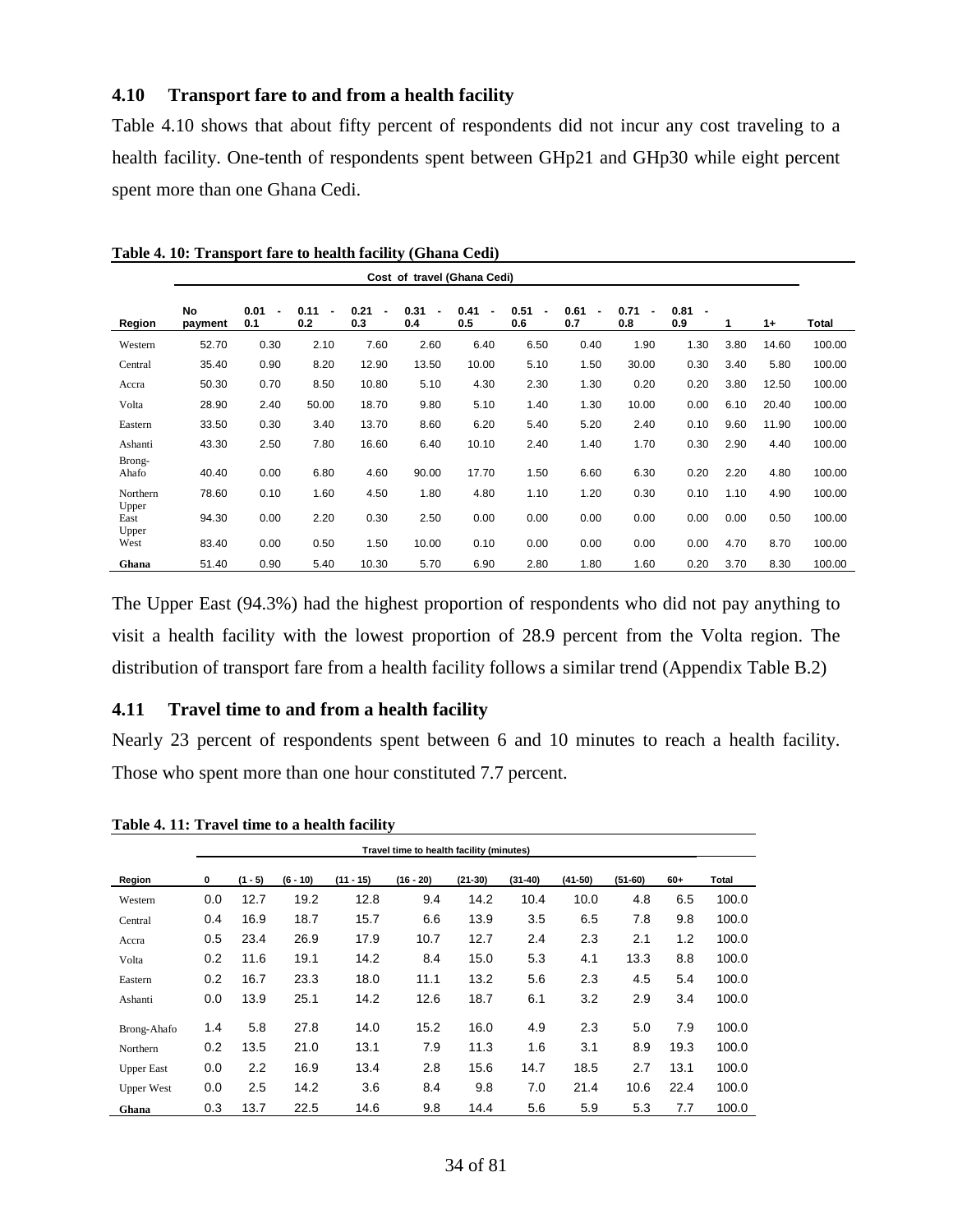Higher proportions of respondents in the Upper West (22.4%), Northern (19.3%) and Upper East (13.1%) spent more than an hour to travel to a health facility. Similar proportions of respondents spent the same time traveling from a health facility. About 86 percent of respondents also used the same means of transport to and from a health facility.

# <span id="page-34-0"></span>**4.12 Modal share of transport trips to health facility**

Table 4.12 shows the modal share of transport to a health facility during the 4 weeks preceding the survey. Nearly 41 percent of respondents made trips to a health facility on foot, followed by the use of individual taxi (19.3%).

More respondents in rural than urban areas, used a public taxi or tro-tro for their trips. The proportion respondents who made trips on bicycle were also higher in rural areas (4.1%) than in urban areas (1.0%).

|                                  | Urban/Rural  |       |       |
|----------------------------------|--------------|-------|-------|
| <b>Means of Transport</b>        | <b>Urban</b> | Rural | Ghana |
| Car type- individual public taxi | 8.6          | 4.6   | 7.1   |
| Car type- Public taxi            | 16.5         | 24.1  | 19.3  |
| Car type-trotro                  | 11.0         | 15.5  | 12.7  |
| Car type-bus public              | 1.4          | 1.2   | 1.3   |
| Car type-metro mass              | 0.3          | 0.1   | 0.2   |
| Car type-private car             | 3.5          | 0.3   | 2.3   |
| Motor car-trips                  | 13.5         | 7.2   | 11.1  |
| Train-trips                      | 0.2          | 0.1   | 0.1   |
| Bicycle-trips                    | 1.0          | 4.1   | 2.2   |
| Motor cycle-trips                | 1.2          | 0.8   | 1.0   |
| Canoe/Boat/Ferry-trips           | 0.5          | 0.3   | 0.4   |
| Foot-trips                       | 40.6         | 41.1  | 40.8  |
| Other(specify)-trips             | 1.9          | 0.5   | $1.4$ |
| Total                            | 100.0        | 100.0 | 100.0 |
|                                  |              |       |       |

<span id="page-34-2"></span>**Table 4. 12: Modal share of transport trips to and from health facility**

# <span id="page-34-1"></span>**4.13 Reliability of transport to the nearest health facility**

About sixty percent of respondents indicated that transport to a health facility was reliable. The proportion was higher in urban areas (77.7%) than rural areas (22.3%). On the contrary, more rural dwellers (76.9%) than urban dwellers (23.1%) reported that transport to a health facility was not reliable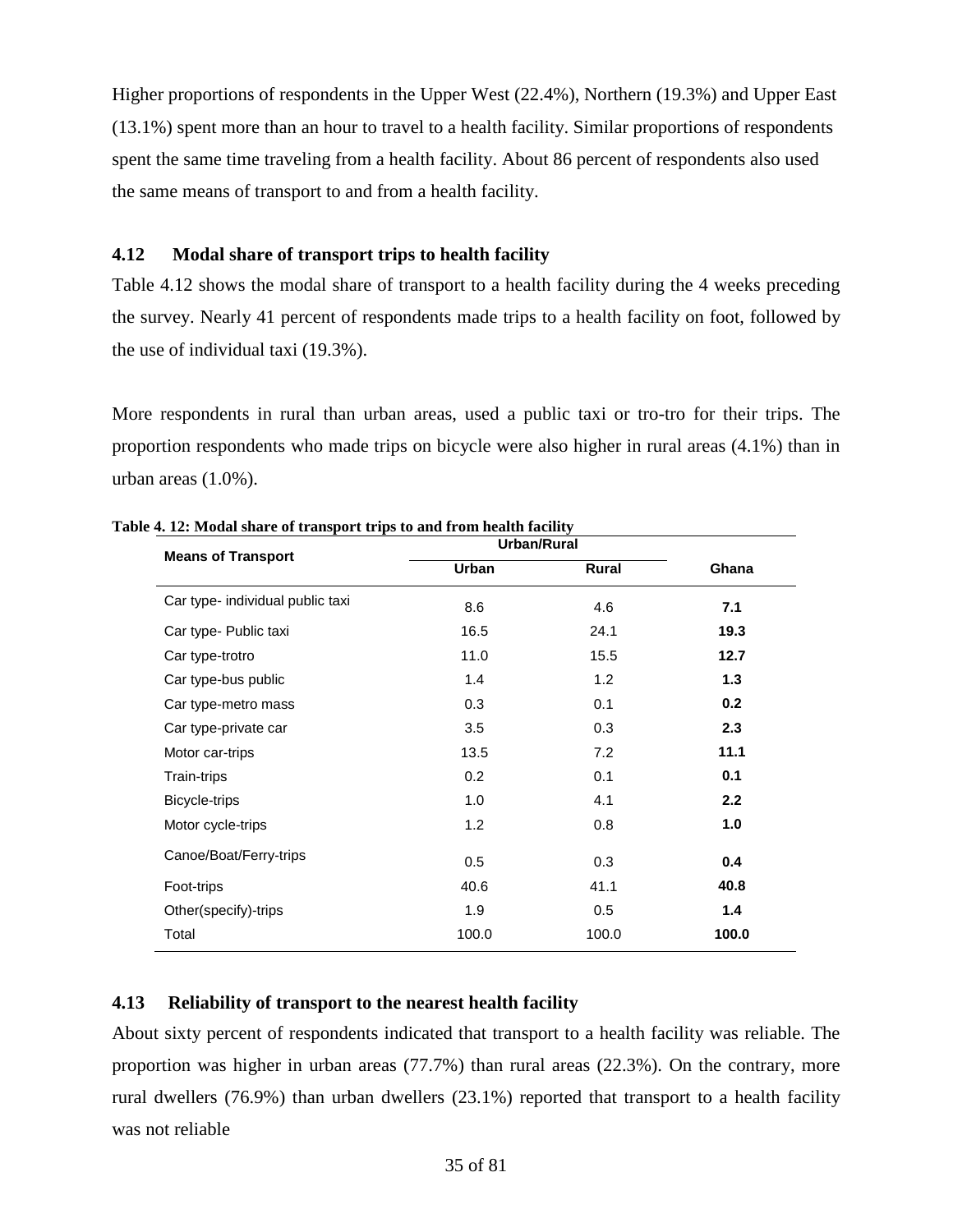| <b>Reliability of</b> |       | Urban/Rural |       |       |
|-----------------------|-------|-------------|-------|-------|
| transport             | Urban | Rural       | Total | Ghana |
| Reliable              | 77.7  | 22.3        | 100.0 | 58.3  |
| Reliable sometimes    | 45.3  | 54.7        | 100.0 | 18.6  |
| Not reliable          | 23.1  | 76.9        | 100.0 | 23.1  |
| Total                 | 59.1  | 40.9        | 100.0 | 100.0 |

#### <span id="page-35-2"></span>**Table 4. 13: Reliability of transport**

# <span id="page-35-0"></span>**4.14 Transport availability**

Table 4.14 shows that 41.6 percent of respondents complained about transport non-availability throughout the day. This was made up of 81.2 percent of respondents from rural areas and 18.8 percent of urban respondents. More than sixty percent of rural respondents also reported that transport was not available during the afternoon and evening. Urban dwellers complained about transport non-availability mainly in the morning (69.1%).

| <b>Urban</b> |       |                    |       |
|--------------|-------|--------------------|-------|
|              | Rural | <b>Group Total</b> | Ghana |
| 69.1         | 30.9  | 100.0              | 16.9  |
| 34.6         | 65.4  | 100.0              | 21.4  |
| 39.7         | 60.3  | 100.0              | 20.1  |
| 18.8         | 81.2  | 100.0              | 41.6  |
| 34.9         | 65.1  | 100.0              | 100.0 |
|              |       |                    |       |

<span id="page-35-3"></span>**Table 4. 14: Time of day transport is not available to health facility**

#### <span id="page-35-1"></span>**4.15 Births by females during the last 12 months**

Table 4.15 indicates that about one-third (31.2%) of females aged 12-20 years gave birth during the last 12 months preceding the survey. Most of these were living in urban areas (63.6%).

<span id="page-35-4"></span>

|  |  |  | Table 4. 15: Females who gave birth in the last 12 months by rural/urban |
|--|--|--|--------------------------------------------------------------------------|
|--|--|--|--------------------------------------------------------------------------|

|             |           | Urban/Rural  |               |              |       |
|-------------|-----------|--------------|---------------|--------------|-------|
|             | Age group | <b>Urban</b> | Rural         | <b>Total</b> | Ghana |
|             | $12 - 20$ | 63.6         | 36.4          | 100.0        | 31.2  |
|             | $21 - 30$ | 63.8         | 100.0<br>36.2 |              | 24.7  |
| Given birth | $31 - 40$ | 60.1         | 39.9          | 100.0        | 18.0  |
|             | $41+$     | 57.5         | 42.5          | 100.0        | 26.1  |
|             | Total     | 61.4         | 38.6          | 100.0        | 100.0 |

On the whole, higher proportions of urban than rural dwellers gave birth during the reference period.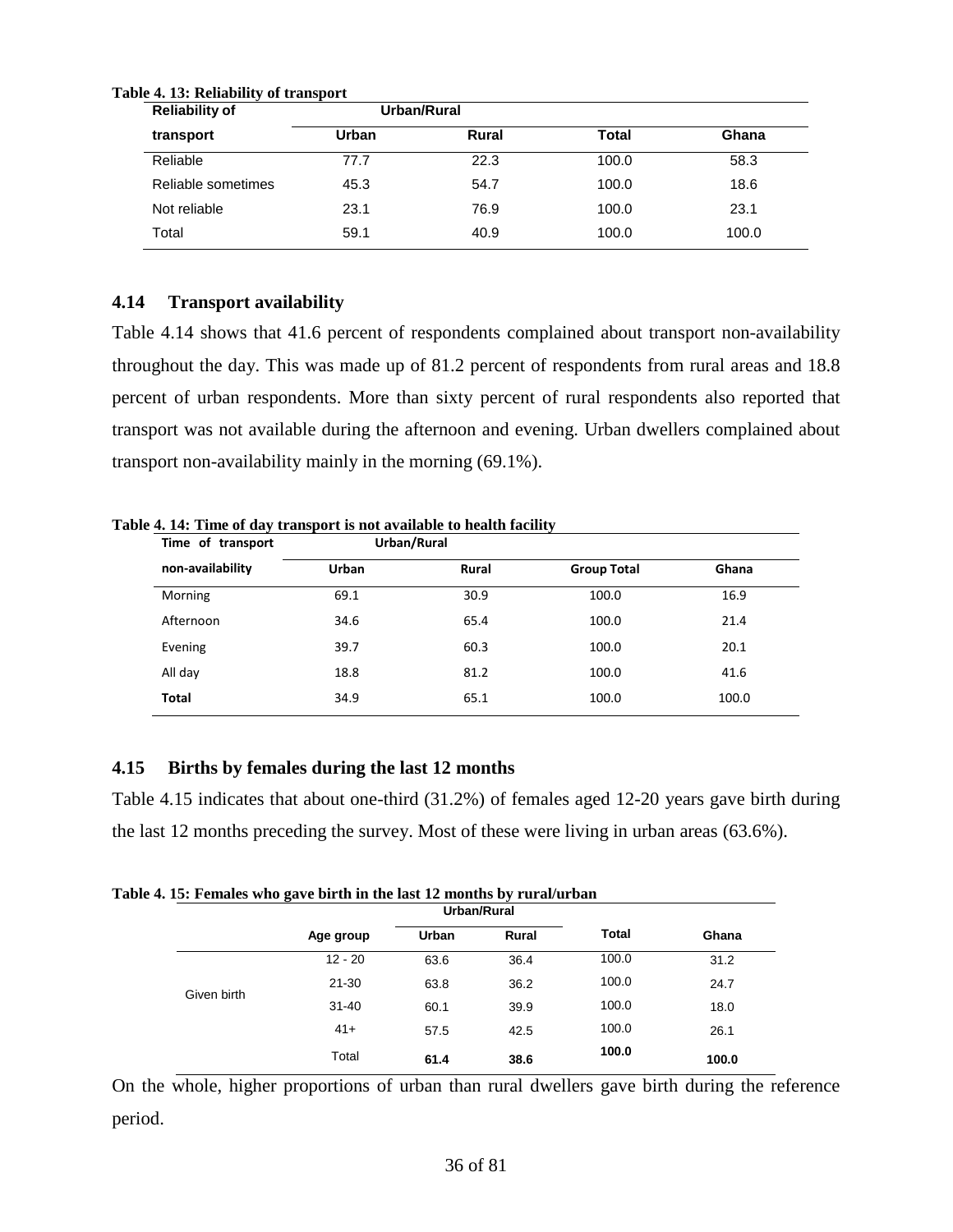# **4.16 Place of childbirth**

About sixty percent of childbirths occurred in an urban area. Of the births that occurred in urban areas, 67.2 percent were on the way to a health facility. Most births in the rural areas occurred at home (73.0%). The proportion of births occurring in hospitals was higher in urban areas (67.2%) than rural areas. On the other hand, birth assisted by a Traditional Birth Attendant (TBA) was higher in rural areas (51.8%) than urban areas.

| Urban | <b>Rural</b> | Ghana       |
|-------|--------------|-------------|
| 27.0  | 73.0         | 100.0       |
| 48.2  | 51.8         | 100.0       |
| 67.2  | 32.8         | 100.0       |
| 72.4  | 27.6         | 100.0       |
| 33.3  | 66.7         | 100.0       |
| 58.4  | 41.6         | 100.0       |
|       |              | Urban/Rural |

**Table 4. 16: Place of birth of child by urban/rural**

# **4.17 Reason for not delivering child in a hospital**

About forty percent of respondents reported that they saw no need of going to health facility while 7.4 percent indicated that the distance to the facility was long. A little over a tenth (11.1%) of the respondents cited the reason as the bad nature of the road (Table 4.17).

| Why child was not delivered in<br>hospital | Ghana |  |  |  |  |
|--------------------------------------------|-------|--|--|--|--|
| Bad nature of road                         | 11.1  |  |  |  |  |
| Distance too long                          | 7.4   |  |  |  |  |
| Vehicle developed fault on the             |       |  |  |  |  |
| way                                        | 4.9   |  |  |  |  |
| No need going to a health facility         | 40.7  |  |  |  |  |
| No money for transport                     | 7.4   |  |  |  |  |
| Other                                      | 28.4  |  |  |  |  |
| <b>Total</b>                               | 100.0 |  |  |  |  |

**Table 4. 17: Reasons why child was not delivered at hospital**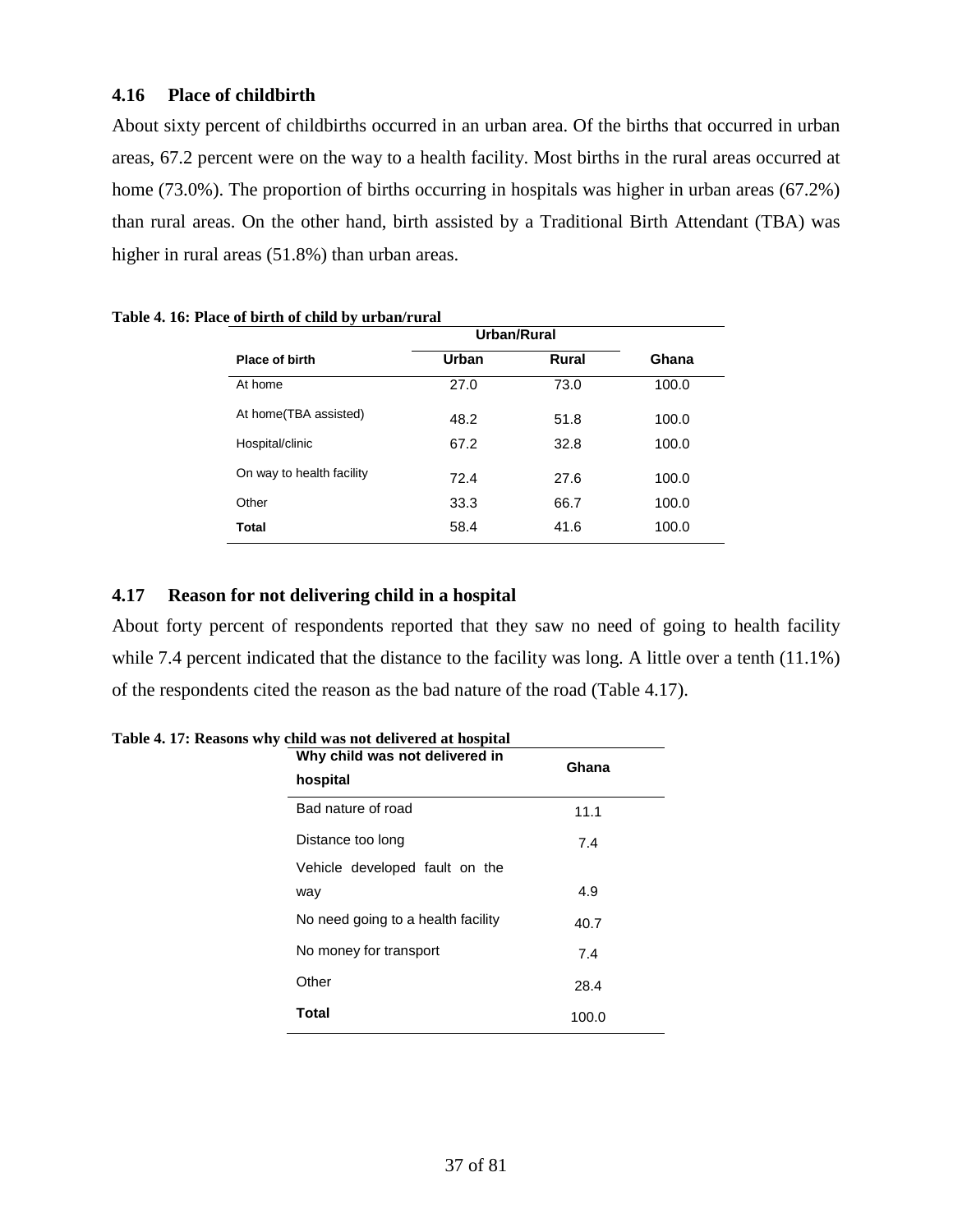# **5.0 ECONOMIC ACTIVITY**

## **5.1 Introduction**

This section looks at the labour force module of the survey. The labour force in this report covers persons aged seven years and older and the analyses focus on the economically active population. The economically active population is that part of the population which engaged or was available to be engaged in the production of economic goods and services. People were described as employed if they did some work for pay, profit or family gain in the seven days preceding the interview.

# **5.2 Employment**

Of the economically active population aged 7 years or older, 48.1 percent worked within the reference period. Compared to females (48%), a relatively greater proportion of males (48.2%) worked within the reference period (Figure 5.1)



**Figure 5. 1: Activity status of the economically active population aged 7 years or older by sex**

As expected, those aged 25-44 years recorded the highest (49.5%) activity rate. The activity rates for males were higher than females for all the age groups except the 25-44 cohort. The activity rates of children aged 7-14 years and the aged (65 years and older) are higher for those in rural areas compared to their urban counterparts (Table 5.1).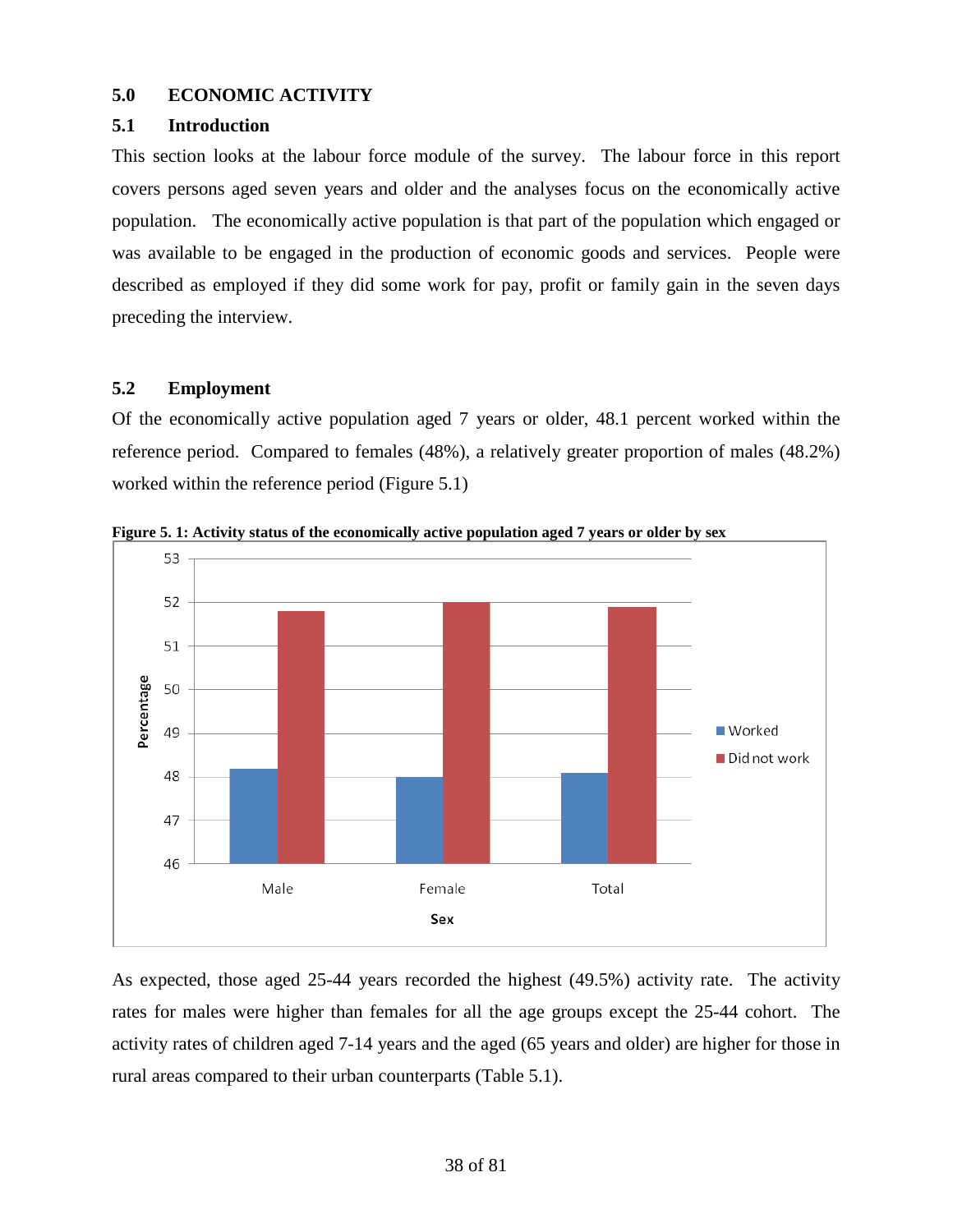|                        |          |       | <b>Age Group</b> |       |       |              |
|------------------------|----------|-------|------------------|-------|-------|--------------|
| <b>Characteristics</b> | $7 - 14$ | 15-24 | 25-44            | 45-64 | $65+$ | <b>Total</b> |
| <b>Region</b>          |          |       |                  |       |       |              |
| Western                | 2.8      | 14.2  | 50.8             | 27.2  | 4.9   | 100.0        |
| Central                | 1.3      | 10.8  | 48.2             | 32.8  | 7.0   | 100.0        |
| Greater Accra          | 3.1      | 16.8  | 49.8             | 26.6  | 3.7   | 100.0        |
| Volta                  | 1.4      | 9.9   | 51.3             | 27.1  | 10.3  | 100.0        |
| Eastern                | 0.5      | 14.4  | 48.8             | 28.5  | 7.8   | 100.0        |
| Ashanti                | 0.7      | 16.4  | 55.8             | 21.3  | 5.7   | 100.0        |
| <b>Brong Ahafo</b>     | $0.0\,$  | 11.6  | 63.3             | 20.9  | 4.2   | 100.0        |
| Northern               | 4.5      | 21.6  | 44.2             | 24.5  | 5.2   | 100.0        |
| <b>Upper East</b>      | 5.8      | 20.0  | 38.3             | 23.1  | 12.8  | 100.0        |
| <b>Upper West</b>      | 6.2      | 16.1  | 43.6             | 25.3  | 8.8   | 100.0        |
| <b>Sex</b>             |          |       |                  |       |       |              |
| Male                   | 3.1      | 16.1  | 47.2             | 26.1  | 7.4   | 100.0        |
| Female                 | 2.1      | 15.7  | 51.7             | 25.0  | 5.4   | 100.0        |
| Locality               |          |       |                  |       |       |              |
| Urban                  | 1.5      | 14.9  | 53.0             | 25.6  | 5.0   | 100.0        |
| Rural                  | 4.0      | 17.3  | 44.9             | 25.6  | 8.2   | 100.0        |
| Ghana                  | 2.6      | 15.9  | 49.5             | 25.6  | 6.4   | 100.0        |

There are regional variations in the activity rates. The three northern regions recorded relatively higher proportions of children engaged in economic activity. In the case of the aged (65 years or older), the activity rates (more than 10 percent) were comparatively high in the Upper East and Volta regions (Table 5.1).

Table 5.2 indicates that majority (72.5%) of the economically active population were self employed. In addition, 16.8 percent were employees with six percent as unpaid family workers. Males were in larger proportions in all categories with the exception of the self employed (without employees) and unpaid family workers. Males were more likely to be employees and less likely to be self employed compared to their female counterparts.

|                        | <b>Employment Status</b> |                 |               |                                |        |            |       |       |  |  |  |
|------------------------|--------------------------|-----------------|---------------|--------------------------------|--------|------------|-------|-------|--|--|--|
|                        |                          |                 | Self employed | Self employed<br><b>Unpaid</b> |        |            |       |       |  |  |  |
|                        |                          |                 | (with         | (without)                      | family |            |       |       |  |  |  |
| <b>Characteristics</b> | <b>Employee</b>          | <b>Employer</b> | employees)    | employees)                     | worker | Apprentice | Other | Total |  |  |  |
| Region                 |                          |                 |               |                                |        |            |       |       |  |  |  |
| Western                | 12.1                     | 2.0             | 4.8           | 74.7                           | 4.6    | 1.9        | 0.0   | 100.0 |  |  |  |
| Central                | 12.7                     | 0.2             | 2.4           | 80.6                           | 2.8    | 0.7        | 0.7   | 100.0 |  |  |  |
| Greater                |                          |                 |               |                                |        |            |       |       |  |  |  |
| Accra                  | 33.6                     | 1.7             | 9.1           | 42.6                           | 8.9    | 3.7        | 0.4   | 100.0 |  |  |  |
| Volta                  | 9.1                      | 1.0             | 3.9           | 80.7                           | 2.0    | 2.2        | 1.0   | 100.0 |  |  |  |
| Eastern                | 11.4                     | 2.7             | 8.9           | 71.1                           | 2.7    | 3.2        | 0.0   | 100.0 |  |  |  |
| Ashanti                | 17.4                     | 2.9             | 7.0           | 63.6                           | 4.7    | 4.4        | 0.1   | 100.0 |  |  |  |
| <b>Brong Ahafo</b>     | 20.4                     | 2.6             | 27.6          | 48.0                           | 0.7    | 0.7        | 0.0   | 100.0 |  |  |  |
| Northern               | 11.6                     | 0.6             | 2.0           | 77.9                           | 5.0    | 2.9        | 0.0   | 100.0 |  |  |  |
| Upper East             | 7.3                      | 0.3             | 4.2           | 69.3                           | 16.3   | 2.6        | 0.0   | 100.0 |  |  |  |
| <b>Upper West</b>      | 7.5                      | 0.0             | 2.4           | 81.7                           | 7.1    | 1.3        | 0.0   | 100.0 |  |  |  |
| <b>Sex</b>             |                          |                 |               |                                |        |            |       |       |  |  |  |
| Male                   | 23.8                     | 2.1             | 6.6           | 58.9                           | 5.3    | 3.0        | 0.3   | 100.0 |  |  |  |
| Female                 | 10.1                     | 1.1             | 5.9           | 73.3                           | 6.7    | 2.7        | 0.1   | 100.0 |  |  |  |
| Locality               |                          |                 |               |                                |        |            |       |       |  |  |  |
| Urban                  | 24.6                     | 2.4             | 8.1           | 56.3                           | 4.6    | 3.7        | 0.2   | 100.0 |  |  |  |

**Table 5. 2: Employment status of economically active population by region, sex and locality**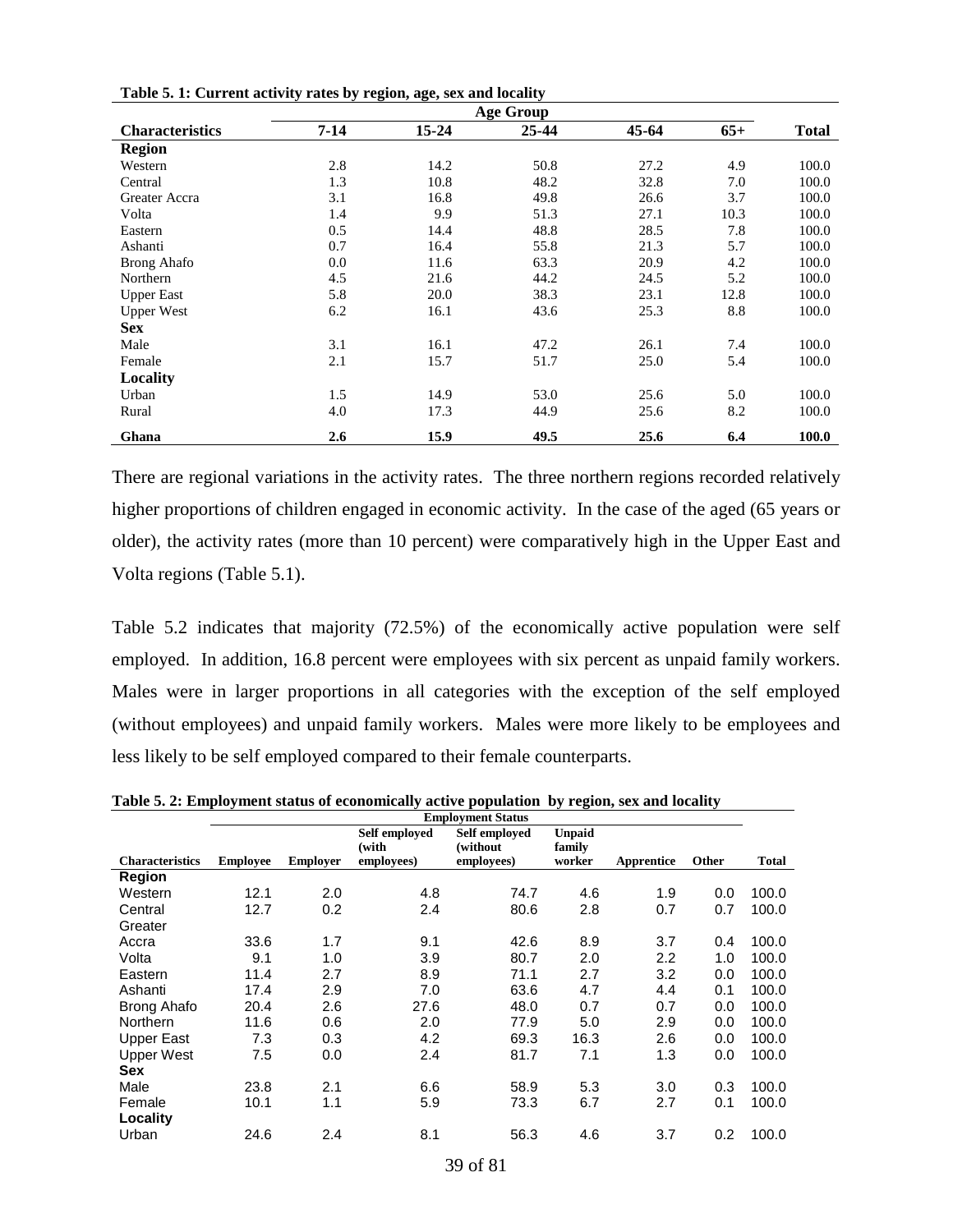| Ghana 16.8 1.6 6.2 66.3 6.1 2.9 0.2 100.0 |                                                     |  |  |  |
|-------------------------------------------|-----------------------------------------------------|--|--|--|
| Rural                                     | 6.5   0.6     3.7     79.3   7.9    1.7   0.2 100.0 |  |  |  |

There were marked differences in the employment status between urban and rural dwellers and among the regions. In urban areas, employees ranked next to self employed whereas in rural areas it was unpaid family workers. The proportion of employees in urban areas were much higher compared to that of rural areas (more than three times) whiles the proportion of unpaid family workers in the rural areas was about twice that of urban dwellers. Very high proportions (more than four-fifth) of the self- employed without employees were reported in Upper West, Volta and Central regions. Also, Greater Accra (33.6%) and Brong Ahafo (20.4%) regions recorded relatively high proportions of employees (Table 5.2).

## **5.3 Working Conditions**

The occupational distributions (Table 5.3) depict that majority (80.4%) of the employed were mainly engaged in three occupations: agricultural workers (47.7%), service and sales workers (19.5%) and craft and related workers (13.2%). There were greater proportions of agricultural workers in Upper West, Upper East, Northern, Brong Ahafo, western and Central regions while in Volta, Eastern and Ashanti regions, the main occupations were agriculture, services/sales and craft and related work (Table 5.3).

|                    |                         | <b>Main Occupation</b> |             |        |                           |            |                                 |                                  |                           |                       |       |  |  |
|--------------------|-------------------------|------------------------|-------------|--------|---------------------------|------------|---------------------------------|----------------------------------|---------------------------|-----------------------|-------|--|--|
| <b>Region</b>      | egislators/<br>Managers | Professionals          | Technicians | Clerks | Services/sales<br>workers | griculture | workers<br>త<br>related<br>raft | machine<br>workers<br>త<br>Plant | occupations<br>Elementary | personnel<br>Security | Total |  |  |
| Western            | 0.0                     | 3.6                    | 3.7         | 1.5    | 11.4                      | 57.6       | 12.6                            | 3.5                              | 3.9                       | 2.1                   | 100.0 |  |  |
| Central            | 0.0                     | 3.7                    | 1.4         | 0.9    | 12.1                      | 67.2       | 5.7                             | 2.0                              | 6.9                       | 0.1                   | 100.0 |  |  |
| Greater Accra      | 2.3                     | 7.5                    | 6.1         | 3.8    | 30.4                      | 19.0       | 20.6                            | 6.0                              | 2.8                       | 1.6                   | 100.0 |  |  |
| Volta              | 0.0                     | 5.3                    | 1.8         | 0.2    | 30.9                      | 33.4       | 21.5                            | 2.0                              | 4.1                       | 0.6                   | 100.0 |  |  |
| Eastern            | 0.3                     | 3.3                    | 3.4         | 0.6    | 21.5                      | 46.8       | 16.6                            | 3.5                              | 2.4                       | 1.6                   | 100.0 |  |  |
| Ashanti            | 0.6                     | 6.2                    | 3.4         | 0.6    | 31.0                      | 29.2       | 15.5                            | 3.7                              | 9.2                       | 0.7                   | 100.0 |  |  |
| <b>Brong Ahafo</b> | 0.0                     | 2.3                    | 1.2         | 0.8    | 17.9                      | 59.5       | 11.0                            | 5.8                              | 1.3                       | 0.2                   | 100.0 |  |  |
| Northern           | 0.5                     | 5.6                    | 1.6         | 1.0    | 7.0                       | 65.2       | 7.0                             | 1.3                              | 10.6                      | 0.1                   | 100.0 |  |  |
| <b>Upper East</b>  | 0.2                     | 1.8                    | 3.1         | 0.3    | 3.7                       | 80.2       | 5.5                             | 0.5                              | 4.4                       | 0.3                   | 100.0 |  |  |
| <b>Upper West</b>  | 2.0                     | 1.8                    | 1.8         | 0.4    | 2.4                       | 85.7       | 2.6                             | 0.9                              | 2.2                       | 0.2                   | 100.0 |  |  |
| Ghana              | 0.7                     | 4.8                    | 3.3         | 1.3    | 19.5                      | 47.7       | 13.2                            | 3.4                              | 5.2                       | 0.9                   | 100.0 |  |  |

**Table 5. 3: Main occupation of the currently employed population by region, sex and locality**

Table 5.4 indicates that 43.7 percent of the workers on average, traveled less than 1 kilometre to their workplaces. Another 23.1 percent traveled for between 1 and 2 kilometres and 13.6 percent traveled for more than 5 kilometres to reach their workplaces. Generally, males and urban dwellers traveled much longer distances to work compared to females and those living in rural areas.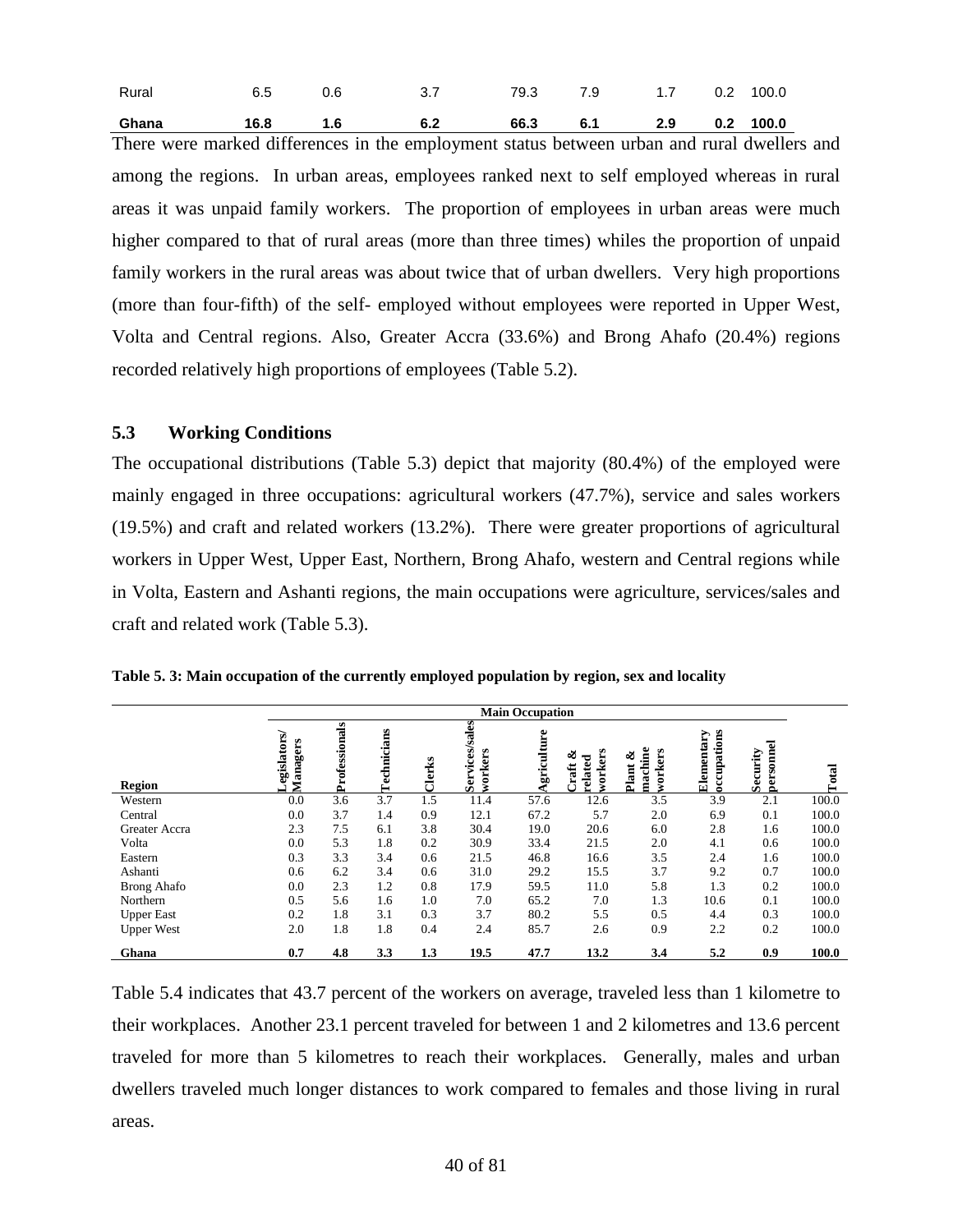|                 |       |        | Rural |             | Ghana  |       |              |
|-----------------|-------|--------|-------|-------------|--------|-------|--------------|
| <b>Distance</b> | Male  | Female | All   | <b>Male</b> | Female | All   | <b>Total</b> |
| Less than 1     | 37.5  | 58.1   | 48.4  | 32.5        | 42.8   | 37.6  | 43.7         |
| $1-2$           | 20.9  | 15.3   | 18.0  | 31.7        | 27.6   | 29.7  | 23.1         |
| $2.1 - 3$       | 7.3   | 4.7    | 5.9   | 10.0        | 7.2    | 8.6   | 7.1          |
| $3.1 - 4$       | 6.9   | 5.0    | 5.9   | 10.3        | 8.6    | 9.4   | 7.4          |
| $4.1 - 5$       | 5.6   | 4.2    | 4.9   | 5.7         | 5.5    | 5.6   | 5.2          |
| $5.1 - 10$      | 12.9  | 7.3    | 10.0  | 6.6         | 5.1    | 5.9   | 8.2          |
| $10.1 - 15$     | 3.7   | 2.0    | 2.8   | 1.3         | 1.2    | 1.2   | 2.1          |
| 15.1-20         | 2.5   | 1.4    | 1.9   | 0.2         | 0.7    | 0.4   | 1.3          |
| $20.1+$         | 2.8   | 2.0    | 2.4   | 1.8         | 1.2    | 1.5   | 2.0          |
| All             | 100.0 | 100.0  | 100.0 | 100.0       | 100.0  | 100.0 | 100.0        |

**Table 5. 4: Average distance (km) from residence to place of work of the currently employed by sex and locality**

Table 5.5 shows that of the economically active population whose work required travel from their residences, majority (53.8%) went to their places of work on foot. Rural dwellers were more likely to walk to their work places compared with urban dwellers: compared to males, females were in bigger proportions in both urban and rural areas. *Trotro* (14.6%) and bicycle (10.9%) were the next important means of transport by workers. A bigger proportion of males (16.5%) used bicycles compared to females (4.4%) whiles a bigger proportion of females (13.4%) used *trotro* than males (2.2%).

**Table 5. 5: Means of transport from residence to workplace of the currently employed by sex and locality**

|                           | Urban |        |       |             | Rural  |       |       | Ghana  |       |
|---------------------------|-------|--------|-------|-------------|--------|-------|-------|--------|-------|
| <b>Means of transport</b> | Male  | Female | All   | <b>Male</b> | Female | All   | Male  | Female | All   |
| Individual Public (taxi)  | 3.3   | 3.1    | 3.2   | 0.7         | 0.5    | 0.6   | 2.2   | 2.0    | 2.1   |
| Vehicle (trotro)          | 23.9  | 3.3    | 21.9  | 4.6         | 0.7    | 4.7   | 2.2   | 13.4   | 14.6  |
| Vehicle (taxi)            | 11.5  | 11.0   | 11.3  | 4.0         | 3.9    | 3.9   | 8.3   | 8.0    | 8.2   |
| Bus (metro mass)          | 0.2   | 0.3    | 0.3   | 0.1         | 0.0    | 0.0   | 0.2   | 0.2    | 0.2   |
| Bus (public)              | 1.7   | 1.6    | 1.7   | 0.9         | 0.9    | 0.9   | 1.3   | 1.3    | 1.3   |
| Company Bus               | 3.1   | 0.7    | 2.0   | 1.0         | 0.3    | 0.7   | 2.2   | 0.5    | 1.4   |
| Train                     | 0.0   | 0.1    | 0.0   | 0.0         | 0.0    | 0.0   | 0.0   | 0.0    | 0.0   |
| Vehicle (private)         | 8.8   | 3.8    | 6.5   | 0.2         | 0.2    | 0.2   | 5.1   | 2.3    | 3.8   |
| Motorcycle                | 2.7   | 1.2    | 2.0   | 2.0         | 0.4    | 1.3   | 2.4   | 0.9    | 1.7   |
| Boat/Ferry/Canoe          | 0.8   | 0.5    | 0.7   | 2.1         | 0.9    | 1.6   | 1.3   | 0.7    | 1.0   |
| On foot                   | 34.8  | 54.8   | 44.1  | 56.1        | 80.6   | 67.2  | 43.8  | 65.5   | 53.8  |
| Bicycle                   | 8.5   | 2.9    | 5.9   | 27.5        | 6.5    | 17.9  | 16.5  | 4.4    | 10.9  |
| Other                     | 0.8   | 0.4    | 0.6   | 0.9         | 0.9    | 0.9   | 0.8   | 0.6    | 0.7   |
| <b>Total</b>              | 100.0 | 100.0  | 100.0 | 100.0       | 100.0  | 100.0 | 100.0 | 100.0  | 100.0 |

To get to their place of work, majority of the workers cited bad roads (33.8%), long distance (24.7%) and heavy traffic on roads (18.8%) as the main difficulties they faced. The difficulties mentioned varied depending on the locality of residence. The concerns of many in the urban areas were heavy traffic on roads (35.9%) and bad roads (20.9%) whereas in the rural areas, majority mentioned bad roads (47.8%) and long distance (32.6%) as the main difficulties they faced. Heavy traffic on roads was the major problem for the Greater Accra region whiles bad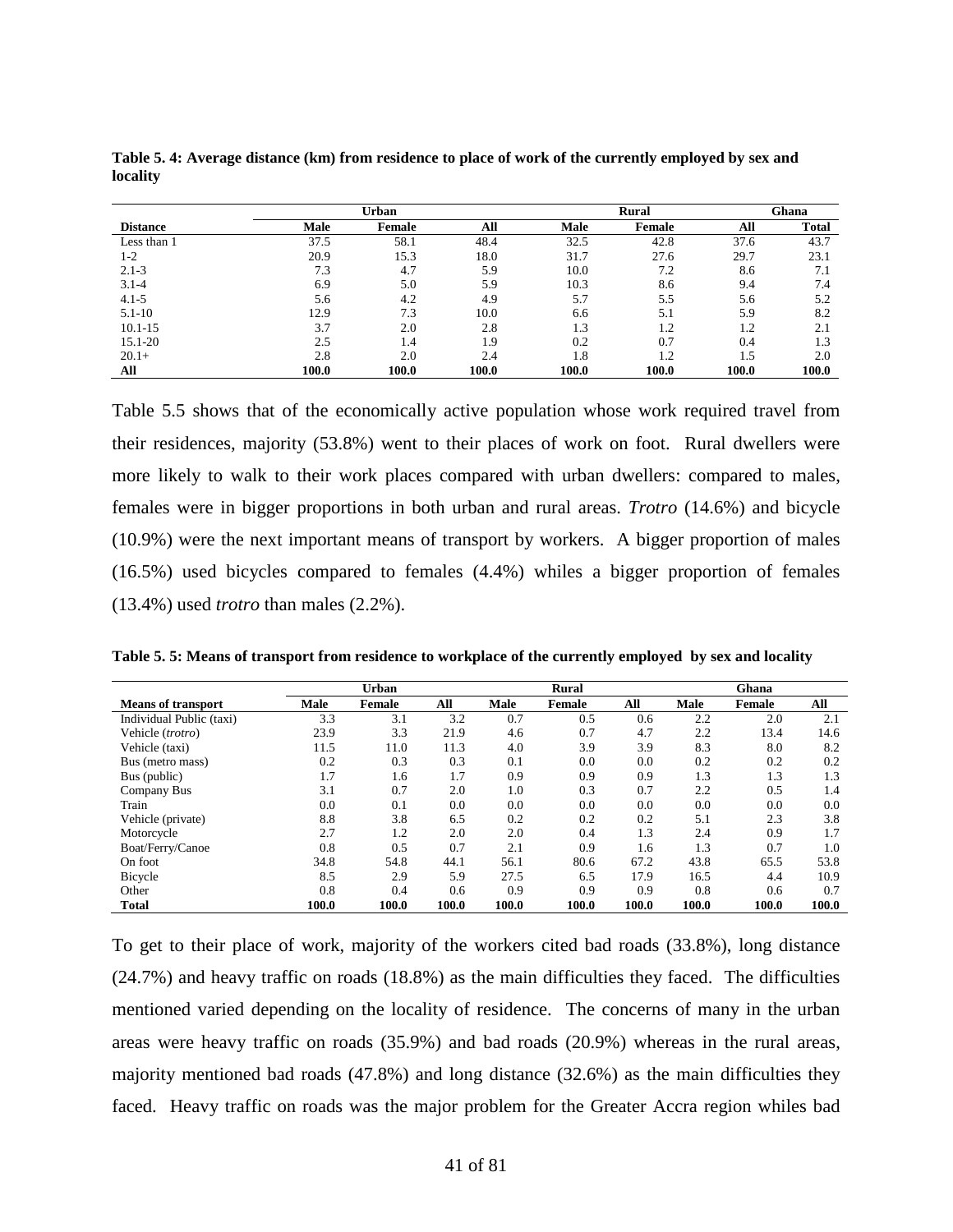roads were reported by majority of respondents in the Western, Northern and Upper West regions. In Brong Ahafo and Volta regions, most of them complained about no access road and long distance respectively (Table 5.6).

|                   |                |       |                   |         | <b>Main Difficulty</b> |                 |           |              |       |
|-------------------|----------------|-------|-------------------|---------|------------------------|-----------------|-----------|--------------|-------|
|                   | N <sub>0</sub> |       | <b>Difficulty</b> | Long    | <b>Heavy</b>           |                 | No money  |              |       |
|                   | access         | Bad   | getting           | waiting | traffic on             | <b>Distance</b> | for       |              |       |
| Region            | road           | roads | vehicle           | time    | road                   | too long        | transport | <b>Other</b> | Total |
| Western           | 3.9            | 54.6  | 3.0               | 3.0     | 2.8                    | 28.7            | 3.0       | 1.1          | 100.0 |
| Central           | 15.9           | 34.1  | 11.4              | 13.6    | 2.3                    | 13.6            | 4.5       | 4.5          | 100.0 |
| Greater Accra     | 0.2            | 11.2  | 5.4               | 11.0    | 61.5                   | 7.2             | 0.8       | 2.7          | 100.0 |
| Volta             | 11.0           | 31.4  | 1.7               | 3.4     | 0.8                    | 44.1            | 3.4       | 4.2          | 100.0 |
| Eastern           | 20.1           | 27.8  | 5.9               | 5.9     | 1.8                    | 34.9            | 2.4       | 1.2          | 100.0 |
| Ashanti           | 6.7            | 23.3  | 18.1              | 12.2    | 22.4                   | 14.9            | 0.9       | 1.5          | 100.0 |
| Brong Ahafo       | 60.0           | 30.0  | 10.0              | 0.0     | 0.0                    | 0.0             | 0.0       | 0.0          | 100.0 |
| Northern          | 5.7            | 59.8  | 3.5               | 0.4     | 0.0                    | 25.8            | 3.5       | 1.3          | 100.0 |
| <b>Upper East</b> | 0.0            | 18.4  | 2.9               | 1.9     | 0.0                    | 71.8            | 1.9       | 2.9          | 100.0 |
| <b>Upper West</b> | 6.4            | 52.2  | 2.5               | 0.6     | 0.0                    | 35.7            | 0.0       | 2.5          | 100.0 |
| <b>Sex</b>        |                |       |                   |         |                        |                 |           |              |       |
| Male              | 6.1            | 34.7  | 6.0               | 6.3     | 20.7                   | 22.4            | 1.8       | 2.0          | 100.0 |
| Female            | 5.6            | 33.2  | 7.0               | 6.3     | 16.1                   | 27.8            | 2.1       | 2.0          | 100.0 |
| Ghana             | 5.9            | 34.0  | 6.4               | 6.3     | 18.7                   | 24.7            | 1.9       | 2.0          | 100.0 |

**Table 5. 6: Main difficulties faced by the currently employed going to the workplace by region, sex and locality**

Table 5.7 depicts that overall, getting transport to work appeared not to be much of a problem for workers. A greater proportion (96.2%) of the workers reported that one was likely to get a vehicle to the workplace within 15 minutes. Only one percent of the workers indicated that they had to wait for more than 30 minutes before getting transport to the workplace.

|  |  | Table 5.7: Frequency of transport schedule by sex and locality |  |  |
|--|--|----------------------------------------------------------------|--|--|
|--|--|----------------------------------------------------------------|--|--|

|                |       | Urban    |           |       | Rural         |       |       | Ghana  |       |
|----------------|-------|----------|-----------|-------|---------------|-------|-------|--------|-------|
| Time (minutes) | Male  | Female   | All       | Male  | <b>Female</b> | All   | Male  | Female | All   |
| Up to $15$     | 96.9  | 96.5     | 96.7      | 95.7  | 95.0          | 95.4  | 96.1  | 96.3   | 96.2  |
| $16-30$        | 2.5   | 2.6      | 2.6       | 3.1   | 2.9           | 3.0   | 2.5   | 3.0    | 2.8   |
| 31-45          | 0.5   | $_{0.8}$ | 0.6       | 1.2   | 2.0           | 1.6   | 1.0   | 1.0    | 1.0   |
| $46 - 60$      | 0.0   | 0.1      | $\rm 0.1$ | 0.0   | 0.0           | 0.0   | 0.0   | 0.1    | 0.0   |
| $60+$          | 0.1   | $0.0\,$  | 0.0       | 0.0   | 0.1           | 0.0   | 0.0   | 0.0    | 0.0   |
| All            | 100.0 | 100.0    | 100.0     | 100.0 | 100.0         | 100.0 | 100.0 | 100.0  | 100.0 |

About three-quarters (69.4 percent for urban and 84.2 percent for rural) of the workers reported that they waited for a maximum of 10 minutes at the station to get transport to work. Only 10 percent of the respondents mentioned that they waited for at least 30 minutes to get transport to the workplace (Figure 5.2).

Workers who reported that transport was not always available to them getting to the workplace, about two-fifth (39.5%) mentioned ''all day'' whiles 27.6 percent indicated that availability of transport was a problem in the morning.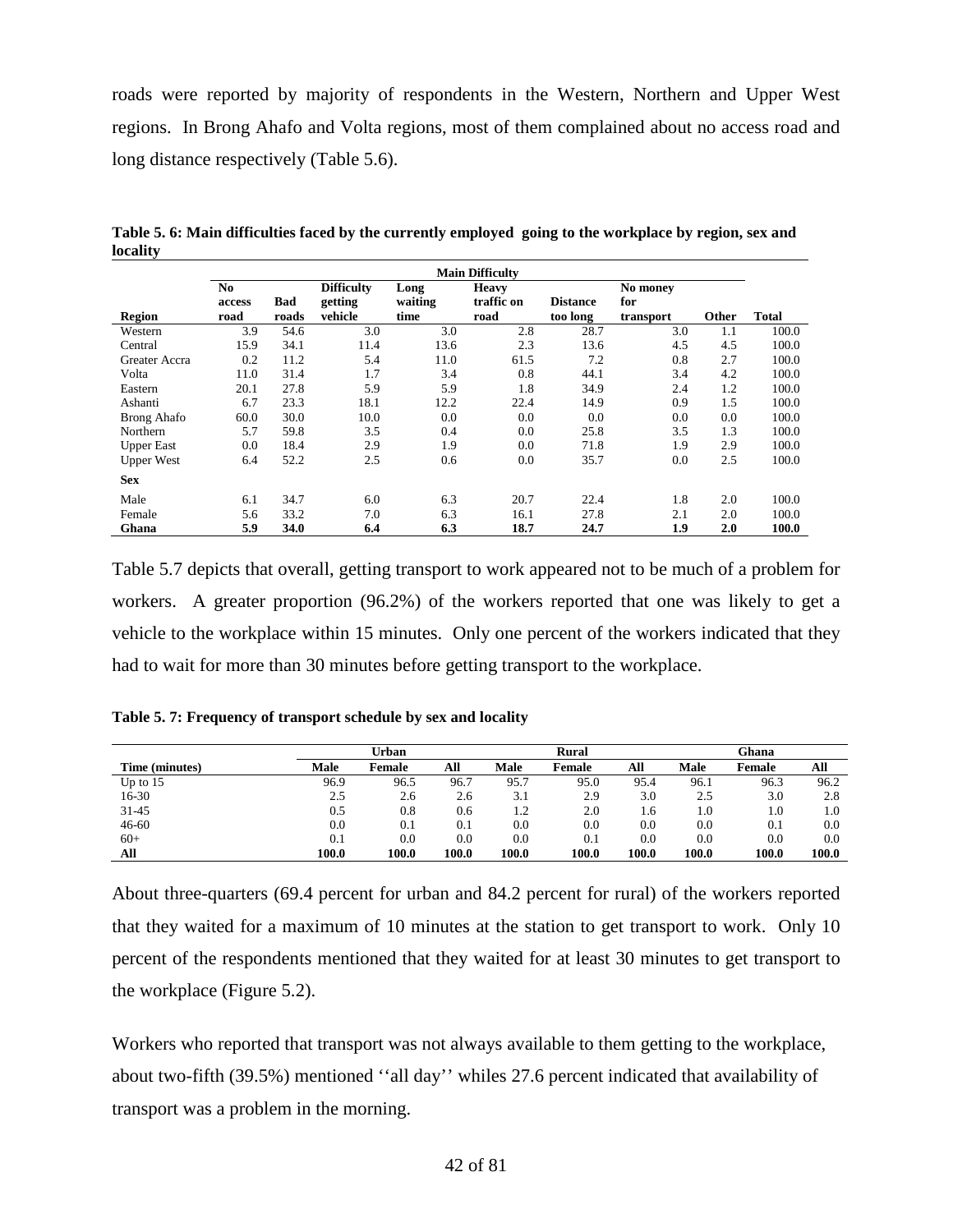

**Figure 5. 2: Average waiting time (minutes) at station of the employed population by locality**

About a third of the respondents also mentioned that transport was not available to them either in the afternoon or the evening. Majority of workers in rural areas (59.2%) indicated that transport is not available to them all day, but for majority of those in urban areas (51.4%), it is in the morning. Transport availability was a problem for majority (more than 70 percent) of such workers in Upper East, Brong Ahafo and Northern regions but for those in Greater Accra region, it was in the morning (Table 5.8).

| <b>Characteristics</b> | Morning | Afternoon | Evening | All day | Total |
|------------------------|---------|-----------|---------|---------|-------|
| <b>Region</b>          |         |           |         |         |       |
| Western                | 11.3    | 36.8      | 15.6    | 36.3    | 100.0 |
| Central                | 14.6    | 38.4      | 9.3     | 37.7    | 100.0 |
| Greater Accra          | 87.8    | 5.3       | 3.5     | 3.4     | 100.0 |
| Volta                  | 17.1    | 35.3      | 24.1    | 23.5    | 100.0 |
| Eastern                | 11.1    | 17.3      | 36.4    | 35.2    | 100.0 |
| Ashanti                | 34.7    | 7.4       | 22.7    | 35.2    | 100.0 |
| <b>Brong Ahafo</b>     | 14.3    | 14.3      | 0.0     | 71.4    | 100.0 |
| Northern               | 11.9    | 2.9       | 14.0    | 71.3    | 100.0 |
| <b>Upper East</b>      | 2.4     | 1.0       | 13.0    | 83.6    | 100.0 |
| <b>Upper West</b>      | 14.7    | 41.9      | 6.0     | 37.3    | 100.0 |
| <b>Sex</b>             |         |           |         |         |       |
| Male                   | 28.5    | 16.4      | 15.1    | 39.9    | 100.0 |
| Female                 | 26.7    | 19.4      | 14.9    | 38.9    | 100.0 |
| Locality               |         |           |         |         |       |
| Urban                  | 51.4    | 16.0      | 15.4    | 17.2    | 100.0 |
| Rural                  | 7.7     | 19.3      | 14.8    | 59.2    | 100.0 |
| Ghana                  | 27.7    | 17.8      | 15.0    | 39.5    | 100.0 |

**Table 5. 8: Time of day transport is not available to workplace by region, sex and locality**

Table 5.9 indicates that, on average, workers paid 45 Gp as transport fares to get to the workplace daily. Fares paid by workers in urban areas were much higher (more than 2 times) than what was paid by their rural counterparts. Legislators (Gh $\phi$  1.69) and Technicians (Gh $\phi$ 1.25) are the occupational groups that paid more than Gh¢ 1.00 per day with those in agriculture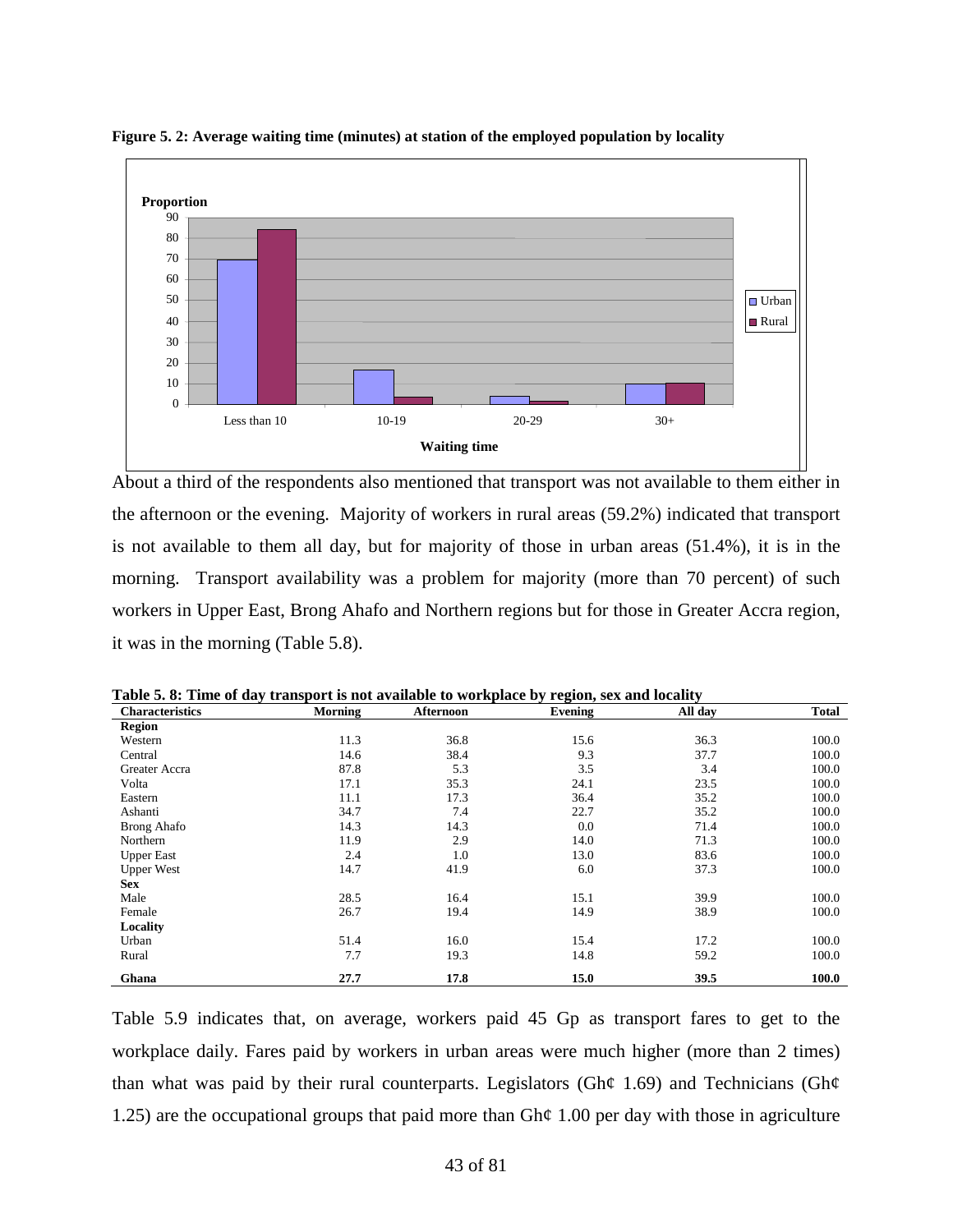paying the least transport fares. There were also differences in the average daily transport fares paid in industry with workers engaged in Electricity, Public administration and Financial services paying more than others.

| <b>Main Industry</b>             | <b>Urban</b> | Rural | Ghana | <b>Main Occupation</b>    | Urban | Rural | Ghana |
|----------------------------------|--------------|-------|-------|---------------------------|-------|-------|-------|
| Agriculture                      | 0.30         | 0.10  | 0.20  | Legislators/managers      | 1.77  | 0.47  | 1.69  |
| Fishing                          | 1.17         | 0.19  | 0.86  | Professionals             | 0.82  | 0.25  | 0.74  |
| Mining                           | 0.79         | 0.05  | 0.57  | Technicians               | 1.25  | 1.25  | 1.25  |
| Manufacturing                    | 0.36         | 0.30  | 0.35  | Clerks                    | 0.69  | 0.14  | 0.64  |
| Electricity                      | 2.07         | 0.00  | 1.95  | Service/sales workers     | 0.75  | 0.75  | 0.75  |
| Construction                     | 0.52         | 0.36  | 0.50  | Agricultural workers      | 0.40  | 0.12  | 0.22  |
| Trade                            | 0.67         | 1.40  | 0.64  | Craft & related workers   | 0.38  | 0.47  | 0.40  |
| Hotel                            | 1.00         | 0.00  | 1.00  | Plant & machinery workers | 0.35  | 0.54  | 0.38  |
| Transport and communication      | 0.51         | 0.65  | 0.52  | Elementary occupation     | 0.41  | 0.21  | 0.33  |
| <b>Financial Services</b>        | 1.40         | 0.50  | 1.37  | Security personnel        | 0.31  | 0.82  | 0.47  |
| Real estate                      | 0.50         | 0.40  | 0.48  | Total                     | 0.59  | 0.23  | 0.45  |
| Public administration            | 1.48         | 0.87  | 1.51  |                           |       |       |       |
| Education                        | 0.39         | 0.39  | 0.39  |                           |       |       |       |
| Health and social work           | 1.31         | 1.09  | 1.34  |                           |       |       |       |
| Other community services         | 1.06         | 0.33  | 0.98  |                           |       |       |       |
| Activities of private households | 0.24         | 0.30  | 0.27  |                           |       |       |       |
| Computer and related activities  | 1.43         | 0.00  | 1.12  |                           |       |       |       |
| Printing                         | 0.50         | 0.00  | 0.50  |                           |       |       |       |
| Extra territorial organization   | 1.55         | 0.00  | 1.50  |                           |       |       |       |
| Total                            | 0.59         | 0.23  | 0.45  |                           |       |       |       |

**Table 5. 9: Daily average amount (Gh¢) spent on transport by the currently employed from residence to workplace by main industry, occupation and locality**

Overall, workers on average, traveled for about 38 minutes to their workplaces. Workers found in rural areas (43 minutes) traveled for longer time compared to those in urban areas (34 minutes). In rural areas, females traveled for a longer time compared to males but in the urban areas, the reverse is the case. Again, workers engaged by extra territorial organizations and the agriculture industries travel much longer distances to their workplaces compared to others (Table 5.10).

| Table 5. 10: Average travel time (min) to the workplace of the employed by industry, sex and locality |  |  |
|-------------------------------------------------------------------------------------------------------|--|--|
|-------------------------------------------------------------------------------------------------------|--|--|

|                                  | <b>Urban</b> |        |     |             | <b>Rural</b>   |     | Ghana |  |
|----------------------------------|--------------|--------|-----|-------------|----------------|-----|-------|--|
| <b>Industry</b>                  | <b>Male</b>  | Female | All | <b>Male</b> | Female         | All |       |  |
| Agriculture                      | 55           | 63     | 58  | 44          | 49             | 46  | 49    |  |
| Fishing                          | 31           | 48     | 34  | 47          | 50             | 47  | 40    |  |
| Mining                           | 33           | 24     | 32  | 16          | 65             | 22  | 29    |  |
| Manufacturing                    | 23           | 21     | 22  | 27          | 35             | 30  | 24    |  |
| Electricity                      | 22           | 14     | 21  | 50          | 15             | 33  | 22    |  |
| Construction                     | 28           | 34     | 28  | 26          | 0              | 26  | 28    |  |
| Trade                            | 32           | 30     | 31  | 65          | 34             | 40  | 32    |  |
| Hotel                            | 25           | 27     | 26  | 0           | 0              | 0   | 26    |  |
| Transport and communication      | 27           | 23     | 26  | 34          | 2              | 33  | 28    |  |
| <b>Financial services</b>        | 28           | 21     | 27  | 48          | $\overline{2}$ | 37  | 28    |  |
| Real estate                      | 20           | 28     | 23  | 50          | 0              | 50  | 28    |  |
| Public administration            | 34           | 36     | 34  | 41          | 0              | 41  | 35    |  |
| Education                        | 21           | 19     | 20  | 29          | 25             | 28  | 22    |  |
| Health & social                  | 37           | 33     | 34  | 41          | 26             | 34  | 34    |  |
| Other community services         | 26           | 22     | 24  | 44          | 26             | 30  | 25    |  |
| Activities of private households | 20           | 35     | 25  | 24          | 25             | 24  | 25    |  |
| Computer and related activities  | 40           | 12     | 34  | 0           | 0              | 0   | 34    |  |
| Printing                         | 38           | 0      | 38  | 0           | 0              | 0   | 38    |  |
| Extra territorial organization   | 0            | 60     | 60  | 0           | 0              | 0   | 60    |  |
| Total                            | 33           | 34     | 34  | 42          | 45             | 43  | 38    |  |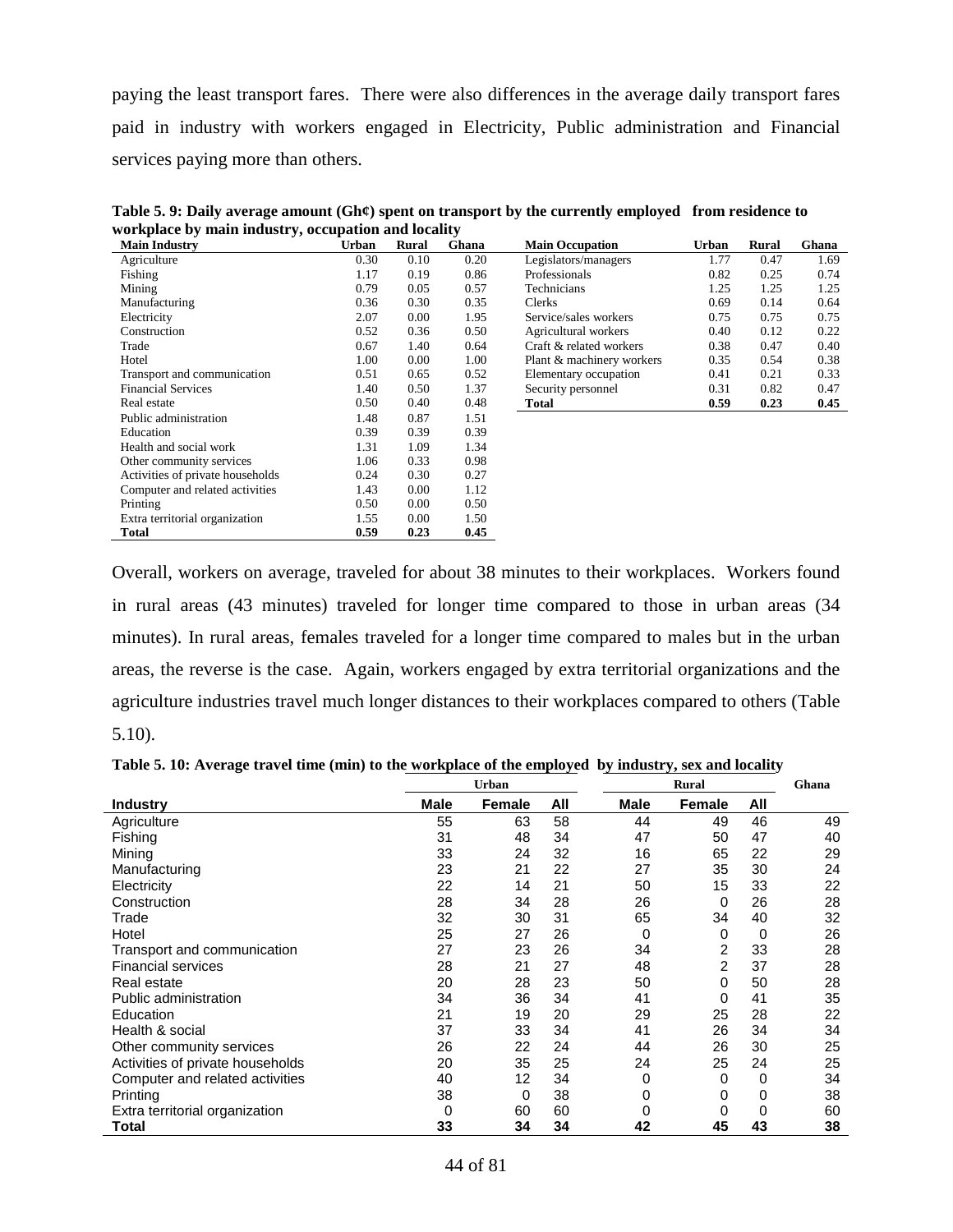## **5.4 Challenges Faced**

Table 5.11 depicts that half of those who worked within the reference period did not actively look for work because they were satisfied with their work while 32 percent of them combined schooling and work. Only 1.5 percent of the respondents gave reasons that related to transportation (inaccessibility, long distance and high transport cost).

|                             |                                           |                                           |                           |                    |                | <b>Reason</b> |               |               |                                 |                                   |       |       |
|-----------------------------|-------------------------------------------|-------------------------------------------|---------------------------|--------------------|----------------|---------------|---------------|---------------|---------------------------------|-----------------------------------|-------|-------|
| <b>Character-</b><br>istics | Work available but<br>too far<br>distance | Work available but<br>transport cost high | inaccessible<br>Workplace | Sick/Incapacitated | <b>Student</b> | Old age       | Out of season | Retrench-ment | Preferred work not<br>available | working<br>(satisfied)<br>Already | Other | Total |
| <b>Region</b>               |                                           |                                           |                           |                    |                |               |               |               |                                 |                                   |       |       |
| Western                     | 0.0                                       | 0.0                                       | 0.3                       | 1.2                | 43.0           | 3.1           | 0.2           | 0.2           | 1.0                             | 46.9                              | 4.1   | 100.0 |
| Central                     | 0.3                                       | 0.1                                       | 0.2                       | 1.4                | 34.3           | 4.8           | 0.3           | 0.2           | 2.7                             | 53.2                              | 2.5   | 100.0 |
| Greater Accra               | 0.1                                       | 0.0                                       | 0.3                       | 1.1                | 36.6           | 7.1           | 0.1           | 0.1           | 4.6                             | 43.6                              | 6.5   | 100.0 |
| Volta                       | 1.2                                       | 0.0                                       | 0.0                       | 1.8                | 37.4           | 6.2           | 0.0           | 0.1           | 3.0                             | 45.7                              | 4.5   | 100.0 |
| Eastern                     | 0.0                                       | 0.1                                       | 0.8                       | 2.9                | 32.6           | 5.1           | 0.1           | 0.0           | 3.4                             | 53.9                              | 1.2   | 100.0 |
| Ashanti                     | 0.9                                       | 0.9                                       | 4.1                       | 1.2                | 22.5           | 8.1           | 0.2           | 0.6           | 6.3                             | 49.9                              | 5.2   | 100.0 |
| <b>Brong Ahafo</b>          | 0.2                                       | 0.2                                       | 1.1                       | 0.6                | 32.2           | 4.1           | 0.1           | 0.0           | 14.0                            | 46.9                              | 0.7   | 100.0 |
| Northern                    | 1.0                                       | 0.8                                       | 0.0                       | 0.5                | 30.6           | 6.5           | 0.8           | 0.1           | 7.9                             | 50.8                              | 1.1   | 100.0 |
| <b>Upper East</b>           | 0.0                                       | 0.0                                       | 0.0                       | 1.5                | 19.8           | 6.0           | 0.0           | 0.0           | 1.0                             | 71.4                              | 0.2   | 100.0 |
| <b>Upper West</b>           | 0.2                                       | 0.0                                       | 0.0                       | 0.5                | 23.6           | 5.8           | 0.8           | 0.0           | 3.8                             | 55.9                              | 9.4   | 100.0 |
| <b>Sex</b>                  |                                           |                                           |                           |                    |                |               |               |               |                                 |                                   |       |       |
| Male                        | 0.5                                       | 0.2                                       | 0.7                       | 1.1                | 35.0           | 4.8           | 0.2           | 0.2           | 4.2                             | 50.1                              | 2.9   | 100.0 |
| Female                      | 0.2                                       | 0.3                                       | 1.2                       | 1.4                | 29.1           | 7.2           | 0.3           | 0.1           | 5.8                             | 49.9                              | 4.6   | 100.0 |
| Locality                    |                                           |                                           |                           |                    |                |               |               |               |                                 |                                   |       |       |
| Urban                       | 0.3                                       | 0.3                                       | 0.9                       | 1.4                | 34.0           | 6.4           | 0.2           | 0.2           | 5.1                             | 46.6                              | 4.5   | 100.0 |
| Rural                       | 0.5                                       | 0.1                                       | 0.9                       | 1.1                | 29.2           | 5.4           | 0.2           | 0.1           | 4.8                             | 54.9                              | 2.8   | 100.0 |
| Ghana                       | 0.4                                       | 0.2                                       | 0.9                       | 1.3                | 32.0           | 6.0           | 0.2           | 0.2           | 5.0                             | 50.0                              | 3.8   | 100.0 |

**Table 5. 11: Reasons why people did not actively look for work by region, sex and locality**

The Ashanti region recorded a relatively high proportion of those who cited inaccessibility of workplace (4.1%) and high transport cost (0.9%). The proportion (1.2%) of respondents from the Volta region who mentioned that they traveled for long distance searching for work is comparatively high.

|                    | <b>Main Challenge</b>                                       |                                                                         |                           |                        |                              |                   |                                              |              |       |       |
|--------------------|-------------------------------------------------------------|-------------------------------------------------------------------------|---------------------------|------------------------|------------------------------|-------------------|----------------------------------------------|--------------|-------|-------|
| <b>Region</b>      | ខេ<br>available<br>distance<br>Work<br>$_{\rm{but}}$<br>far | cost<br>available<br>transport<br>high<br>Work<br>Ħ<br>$\mathfrak{g}_0$ | inaccessible<br>Workplace | Incapacitated<br>Sick/ | student<br>time<br>$\bar{E}$ | age<br><b>DIC</b> | season<br>$\tilde{\sigma}$<br>$\overline{5}$ | Retrenchment | Other | Total |
| Western            | 40.2                                                        | 21.1                                                                    | 12.4                      | 1.0                    | 0.0                          | 0.0               | 2.6                                          | 2.1          | 20.6  | 100.0 |
| Central            | 14.6                                                        | 53.7                                                                    | 22.0                      | 2.4                    | 0.0                          | 2.4               | 0.0                                          | 4.9          | 0.0   | 100.0 |
| Greater Accra      | 42.4                                                        | 8.7                                                                     | 43.1                      | 1.3                    | 0.5                          | 1.3               | 1.1                                          | 1.1          | 0.5   | 100.0 |
| Volta              | 71.2                                                        | 13.5                                                                    | 10.6                      | 1.9                    | 1.0                          | 0.0               | 1.9                                          | 0.0          | 0.0   | 100.0 |
| Eastern            | 3.9                                                         | 2.9                                                                     | 80.4                      | 5.9                    | 2.0                          | 0.0               | 0.0                                          | 4.9          | 0.0   | 100.0 |
| Ashanti            | 58.2                                                        | 6.6                                                                     | 25.3                      | 0.6                    | 2.5                          | 1.6               | 1.9                                          | 3.2          | 0.0   | 100.0 |
| <b>Brong Ahafo</b> | 28.0                                                        | 13.3                                                                    | 50.7                      | 2.7                    | 0.0                          | 0.0               | 4.0                                          | 1.3          | 0.0   | 100.0 |
| Northern           | 65.4                                                        | 20.5                                                                    | 3.9                       | 3.1                    | 0.0                          | 1.6               | 5.5                                          | 0.0          | 0.0   | 100.0 |
| <b>Upper East</b>  | 68.0                                                        | 20.0                                                                    | 0.0                       | 4.0                    | 0.0                          | 0.0               | 8.0                                          | 0.0          | 0.0   | 100.0 |
| <b>Upper West</b>  | 61.1                                                        | 0.0                                                                     | 22.2                      | 0.0                    | 0.0                          | 11.1              | 5.6                                          | 0.0          | 0.0   | 100.0 |
| Ghana              | 46.2                                                        | 12.7                                                                    | 30.2                      | 1.8                    | 0.9                          | 1.1               | 2.2                                          | 1.9          | 3.0   | 100.0 |

**Table 5. 12: Main challenges faced by people actively looking for work by region**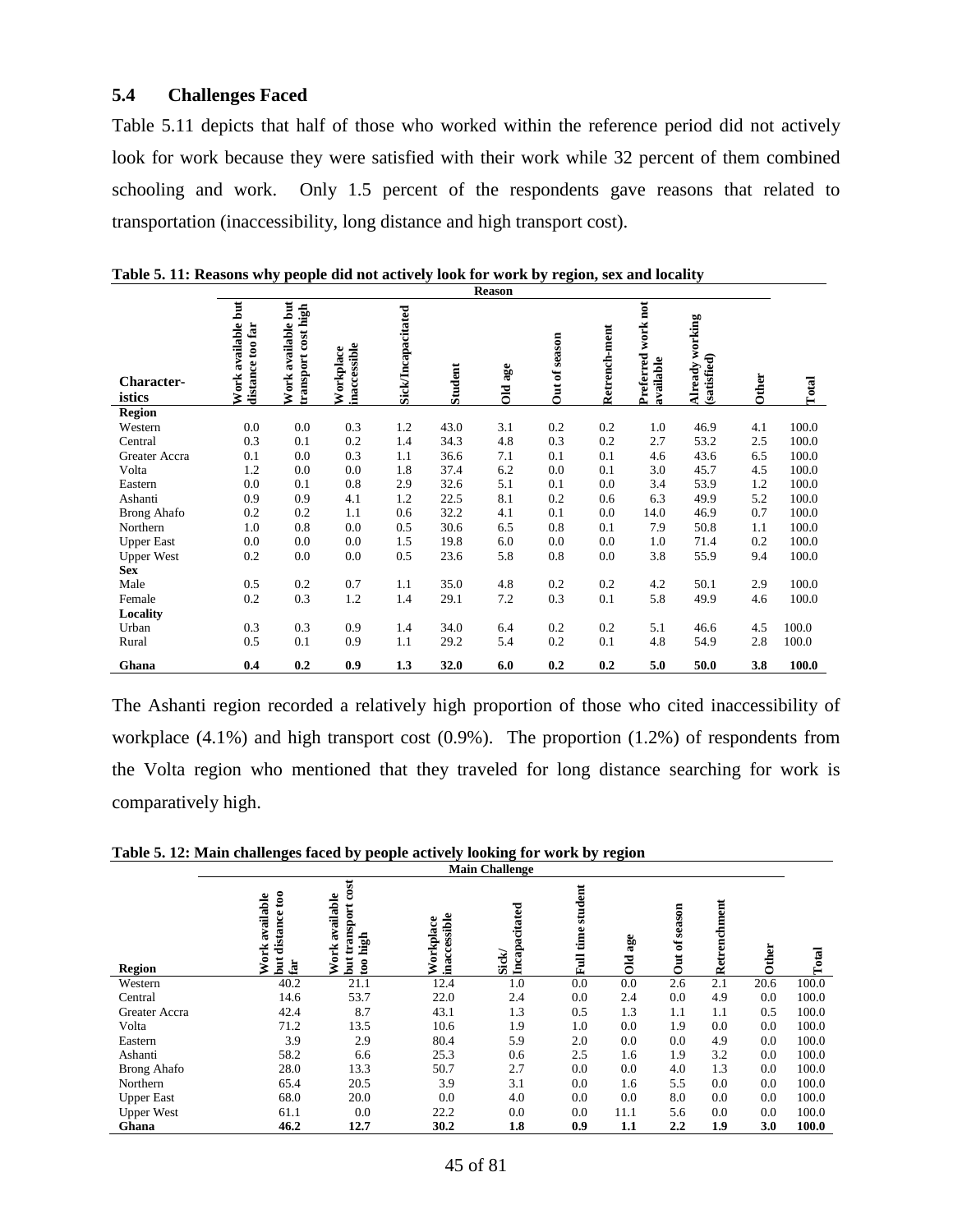Asked about the main challenges they faced, majority of the people who were actively looking for work mentioned long distance (46.2%) and inaccessibility (30.2%) as indicated in Table 5.12. Majority of respondents in the Volta, Northern, Upper East and Upper West regions reported long distance as the main challenge and for majority of those found in Volta and Easter regions, it was inaccessibility to the workplace.

# **5.5 Market Access for Agricultural Produce**

## *5.5.1 Main reason for engaging in Agriculture*

Nearly 60 percent of respondents assigned the main reason for engagement in agricultural production as producing for the domestic market as well as own consumption (Table 5.13). About one-fifth (18.7%) also indicated that they were producing for only own consumption. Less than one-tenth (9.8%) were producing crops mainly for export.

One-third of farmers in the Western region and about one-fifth in the Ashanti region were producing commercial crops mainly for export. In contrast, over 65 percent of farmers in the remaining regions, except Upper West were producing crops for the domestic market and own consumption.

|                   |              | Commercial  |            |           | Food crops   |            |       |       |       |
|-------------------|--------------|-------------|------------|-----------|--------------|------------|-------|-------|-------|
|                   |              | crops for   |            |           | for both for |            |       |       |       |
|                   |              | both export |            | Food      | domestic     | Food crops |       |       |       |
|                   | Commercial   | and         | Food crops | crops for | market and   | for own    |       |       |       |
|                   | crops mainly | domestic    | for export | domestic  | own          | consumptio |       |       |       |
| Region            | for export   | market      | market     | market    | consumption  | n          | Other | Total |       |
| Western           | 33.6         | 27.6        | 0.4        | 12.6      | 24.1         | 1.8        | 0.0   |       | 100.0 |
| Central           | 19.1         | 2.0         | 0.0        | 6.6       | 69.4         | 3.0        | 0.0   |       | 100.0 |
| Greater           |              |             |            |           |              |            |       |       |       |
| Accra             | 0.0          | 1.5         | 0.0        | 11.8      | 83.8         | 1.5        | 1.5   |       | 100.0 |
| Volta             | 0.0          | 0.9         | 0.0        | 3.6       | 72.5         | 23.0       | 0.0   |       | 100.0 |
| Eastern           | 8.0          | 0.7         | 0.7        | 12.2      | 71.2         | 6.9        | 0.3   |       | 100.0 |
| Ashanti           | 23.1         | 23.6        | 0.4        | 7.2       | 36.8         | 8.9        | 0.0   |       | 100.0 |
| <b>Brong</b>      |              |             |            |           |              |            |       |       |       |
| Ahafo             | 8.9          | 13.4        | 0.2        | 2.2       | 65.8         | 9.4        | 0.0   |       | 100.0 |
| Northern          | 0.0          | 0.0         | 0.5        | 0.5       | 65.2         | 33.7       | 0.0   |       | 100.0 |
| <b>Upper East</b> | 0.4          | 0.0         | 0.0        | 0.2       | 81.8         | 17.6       | 0.0   |       | 100.0 |
| <b>Upper West</b> | 0.2          | 1.2         | 0.0        | 1.9       | 43.5         | 52.9       | 0.2   |       | 100.0 |
| Ghana             | 9.8          | 7.9         | 0.3        | 4.7       | 58.6         | 18.7       | 0.1   |       | 100.0 |

**Table 5. 13: Main purpose for engaging in agriculture**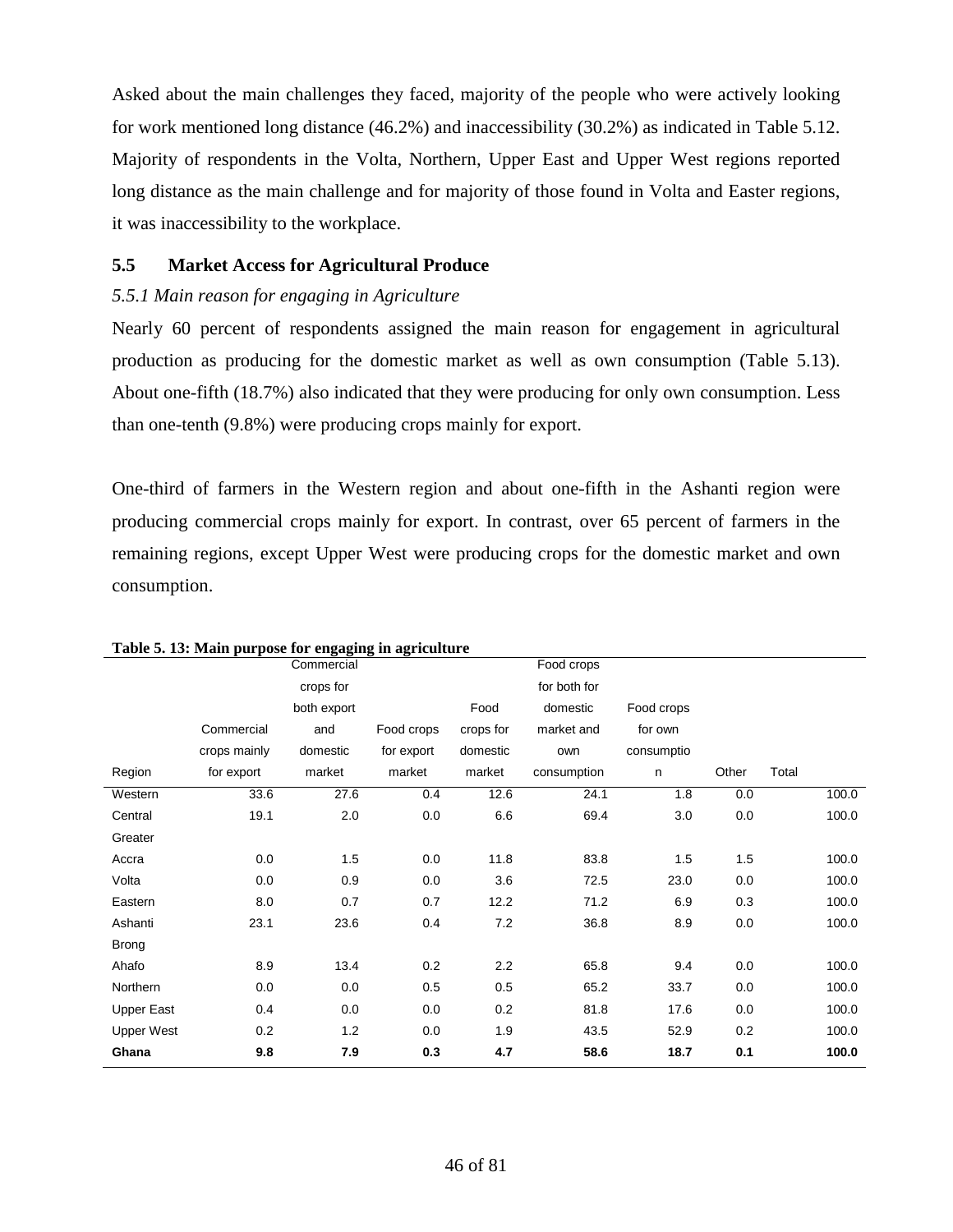## *5.5.2 Main outlet for sale of farm produce*

About 50 percent of farmers sold their farm produce in a local market within their locality while about one-fifth (20.5%) sold them in a local market outside their locality (Table 5.14). Government agencies bought farm produce from only 13.5 percent of producers mainly in the Ashanti, Western, Brong Ahafo and Central regions. These are regions where commercial crops were grown mainly for export.

The activities of farm-gate buyers were dominant in the Central (36.6%), Greater Accra (16.7%), Ashanti (16.5%) and Eastern regions (10.9%).

|                   |            |         |           |             |                | <b>Narket</b> |       |       |
|-------------------|------------|---------|-----------|-------------|----------------|---------------|-------|-------|
|                   | Government | Private | Farm-gate | Cooperative | Market outside | within        |       |       |
| Region            | Agency     | Company | Buyer     | Society     | this locality  | locality      | Other | Total |
| Western           | 23.9       | 22.2    | 8.0       | 0.9         | 8.6            | 36.4          | 0.0   | 100.0 |
| Central           | 16.9       | 4.4     | 36.6      | 1.0         | 21.4           | 19.7          | 0.0   | 100.0 |
| Greater Accra     | 0.0        | 0.0     | 16.7      | 1.5         | 15.2           | 66.7          | 0.0   | 100.0 |
| Volta             | 0.0        | 0.0     | 3.7       | 0.0         | 18.3           | 77.4          | 0.6   | 100.0 |
| Eastern           | 11.2       | 1.9     | 10.9      | 0.4         | 17.6           | 58.1          | 0.0   | 100.0 |
| Ashanti           | 38.5       | 2.5     | 16.5      | 3.4         | 14.9           | 24.2          | 0.0   | 100.0 |
| Brong Ahafo       | 17.8       | 7.2     | 2.8       | 0.0         | 18.1           | 54.2          | 0.0   | 100.0 |
| <b>Northern</b>   | 0.0        | 0.0     | 1.5       | 0.0         | 36.7           | 61.8          | 0.0   | 100.0 |
| <b>Upper East</b> | 0.4        | 0.0     | 2.0       | 0.0         | 15.4           | 81.9          | 0.2   | 100.0 |
| <b>Upper West</b> | 2.1        | 0.5     | 9.3       | 0.0         | 43.5           | 44.6          | 0.0   | 100.0 |
| Ghana             | 13.5       | 4.9     | 9.7       | 0.8         | 20.5           | 50.6          | 0.1   | 100.0 |

Market 1

#### **Table 5. 14: Main outlet for the sale of farm produce**

### *5.5.3 Distances traveled to the nearest market*

More than a third (36.1%) of people engaged in agricultural production traveled a kilometre or less to sell their farm produce. Majority of these were in the Eastern (52.5%), Western (45.2%), Ashanti (44.3%), Volta (42.3%) and Central (41.8%) regions.

In comparison to the other regions, a higher proportion of farmers in the Northern (32.2%) and Volta (26.2%) regions traveled at least ten kilometres to the nearest market to sell their produce.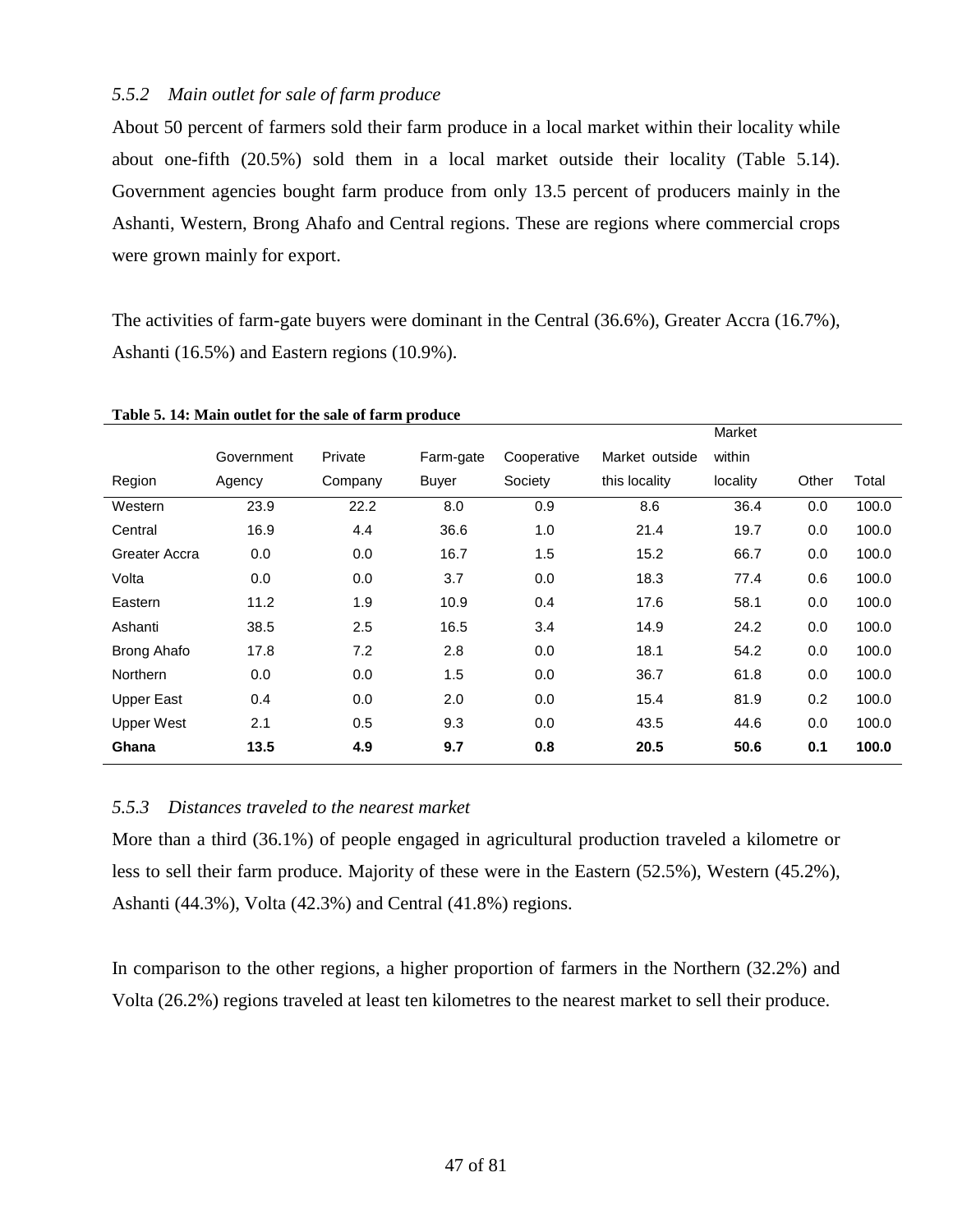|  |  |  | Table 5. 15: Distance to the nearest market |  |  |  |  |
|--|--|--|---------------------------------------------|--|--|--|--|
|--|--|--|---------------------------------------------|--|--|--|--|

| Distance (km)     |            |           |             |              |          |           |          |       |  |
|-------------------|------------|-----------|-------------|--------------|----------|-----------|----------|-------|--|
| Region            | $0-1.0$ km | $1.1-2km$ | $2.1 - 3km$ | $3.1 - 6$ km | 6.1-10km | 10.1-15km | $>15$ km | Total |  |
| Western           | 45.2       | 29.7      | 9.5         | 9.3          | 0.7      | 1.8       | 3.8      | 100   |  |
| Central           | 41.8       | 15.1      | 8.2         | 18.5         | 6.2      | 5.5       | 4.8      | 100   |  |
| Greater Accra     | 27.7       | 46.2      | 15.4        | 0.0          | 4.6      | 0.0       | 6.2      | 100   |  |
| Volta             | 42.3       | 10.7      | 0.6         | 13.1         | 7.1      | 15.5      | 10.7     | 100   |  |
| Eastern           | 52.5       | 15.7      | 11.4        | 9.0          | 5.5      | 4.3       | 1.6      | 100   |  |
| Ashanti           | 44.3       | 18.6      | 10.1        | 9.4          | 8.0      | 5.0       | 4.6      | 100   |  |
| Brong Ahafo       | 19.3       | 47.7      | 10.7        | 11.6         | 2.5      | 5.0       | 3.3      | 100   |  |
| <b>Northern</b>   | 32.2       | 9.9       | 2.5         | 14.8         | 8.4      | 16.8      | 15.4     | 100   |  |
| <b>Upper East</b> | 27.8       | 27.8      | 12.9        | 12.7         | 9.5      | 7.2       | 2.0      | 100   |  |
| <b>Upper West</b> | 23.1       | 15.6      | 23.1        | 29.6         | 5.9      | 2.2       | 0.5      | 100   |  |
| Ghana             | 36.1       | 22.9      | 9.6         | 12.9         | 6.0      | 7.0       | 5.5      | 100   |  |

## *5.5.4 Problems encountered in the sale of farm produce*

About thirty-eight percent responded that they had problems in marketing their farm produce (Table 5.16). The Upper West region had the highest proportion (67.4%) of respondents who indicated that they had difficulties, followed by the Volta (57.2%) and Northern (54.0%) regions.

|                   | Any difficulty faced in |                         |       |  |  |  |  |  |  |
|-------------------|-------------------------|-------------------------|-------|--|--|--|--|--|--|
|                   |                         | marketing farm produce? |       |  |  |  |  |  |  |
| Region            | Yes                     | No.                     | Total |  |  |  |  |  |  |
| Western           | 19.5                    | 80.5                    | 100.0 |  |  |  |  |  |  |
| Central           | 21.8                    | 78.2                    | 100.0 |  |  |  |  |  |  |
| Greater Accra     | 40.0                    | 60.0                    | 100.0 |  |  |  |  |  |  |
| Volta             | 57.2                    | 42.8                    | 100.0 |  |  |  |  |  |  |
| Eastern           | 40.3                    | 59.7                    | 100.0 |  |  |  |  |  |  |
| Ashanti           | 40.2                    | 59.8                    | 100.0 |  |  |  |  |  |  |
| Brong Ahafo       | 26.7                    | 73.3                    | 100.0 |  |  |  |  |  |  |
| Northern          | 54.0                    | 46.0                    | 100.0 |  |  |  |  |  |  |
| <b>Upper East</b> | 32.2                    | 67.8                    | 100.0 |  |  |  |  |  |  |
| <b>Upper West</b> | 67.4                    | 32.6                    | 100.0 |  |  |  |  |  |  |
| Ghana             | 37.5                    | 62.5                    | 100.0 |  |  |  |  |  |  |

**Table 5. 16: Difficulty in the marketing of farm produce**

# *5.5.5 Difficulties encountered in the marketing of farm produce*

With regard to the type of difficulties encountered, 36.7 percent of respondents indicated that the roads to the markets were in a bad shape. This was followed by the lack of means of transport (23.4%) to the marketing centres (Table 5.17).

The Brong Ahafo region recorded the highest proportion of farmers (71.9%) who complained about the bad nature of roads, followed by Greater Accra (58.1%) and Northern (45.0%) regions.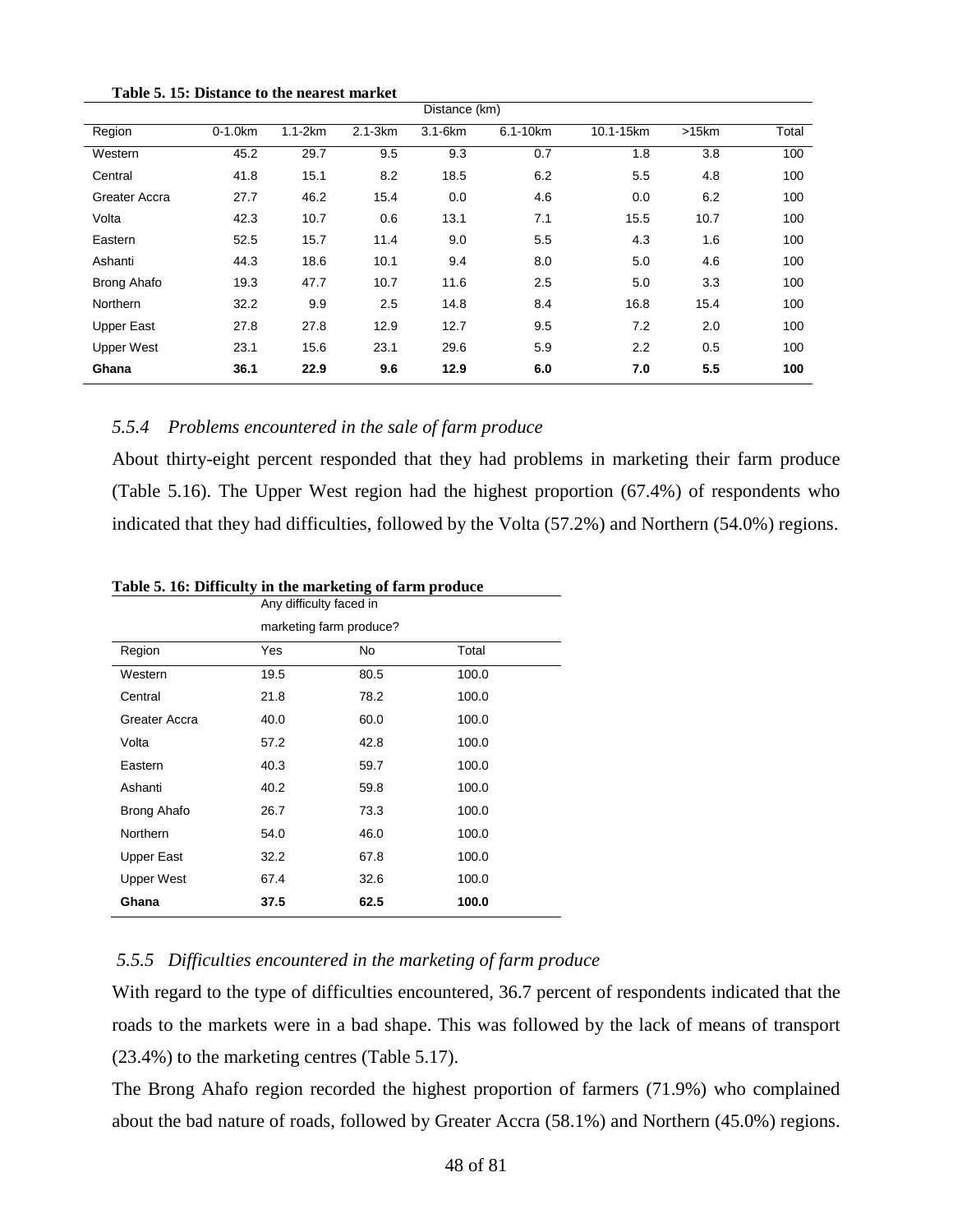The lack of a means of transport was the main difficulty farmers in the Upper East region (77.5%) faced in the marketing of their farm produce.

High transport costs were cited as major problems in the Ashanti (32.4%), Volta (27.7%) and Upper West (24.6%) regions.

|                   | No.  | access |          | No means of | High | transport |       |       |
|-------------------|------|--------|----------|-------------|------|-----------|-------|-------|
| Region            | road |        | Bad road | transport   | cost |           | Other | Total |
| Western           | 15.6 |        | 33.0     | 22.0        | 21.1 |           | 8.3   | 100.0 |
| Central           | 0.0  |        | 20.6     | 11.1        | 3.2  |           | 65.1  | 100.0 |
| Greater Accra     | 9.7  |        | 58.1     | 16.1        | 12.9 |           | 3.2   | 100.0 |
| Volta             | 7.9  |        | 18.8     | 6.9         | 27.7 |           | 38.6  | 100.0 |
| Eastern           | 16.5 |        | 40.9     | 17.4        | 13.0 |           | 12.2  | 100.0 |
| Ashanti           | 10.1 |        | 39.7     | 15.1        | 32.4 |           | 2.8   | 100.0 |
| Brong Ahafo       | 18.8 |        | 71.9     | 5.2         | 4.2  |           | 0.0   | 100.0 |
| <b>Northern</b>   | 14.1 |        | 45.0     | 21.0        | 19.5 |           | 0.4   | 100.0 |
| <b>Upper East</b> | 0.0  |        | 5.6      | 77.5        | 16.9 |           | 0.0   | 100.0 |
| <b>Upper West</b> | 0.0  |        | 44.0     | 14.2        | 24.6 |           | 17.2  | 100.0 |
| Ghana             | 9.6  |        | 36.7     | 23.4        | 19.6 |           | 10.6  | 100.0 |

**Table 5. 17: Main difficulty faced marketing farm produce**

### *5.5.6 Distance to the nearest motorable road*

Nearly two-fifths (36.7%) of persons engaged in agricultural activities were within one kilometre from the nearest motorable road. Another 27.4 percent were operating in areas that were between one and two kilometers from a motorable road.

|                    | Table 5. 18: Distance to the nearest motorable road by region (km) |             |             |              |          |           |       |       |  |
|--------------------|--------------------------------------------------------------------|-------------|-------------|--------------|----------|-----------|-------|-------|--|
| Region             | $0-1km$                                                            | $1.1 - 2km$ | $2.1 - 3km$ | $3.1 - 6$ km | 6.1-10km | 10.1-15km | >15km | Total |  |
| Western            | 42.3                                                               | 35.1        | 17.6        | 4.1          | 0.7      | 0.2       | 0.0   | 100.0 |  |
| Central            | 39.2                                                               | 21.9        | 12.0        | 18.3         | 7.0      | 1.0       | 0.6   | 100.0 |  |
| Greater Accra      | 40.0                                                               | 40.0        | 12.3        | 3.1          | 3.6      | 0.0       | 0.0   | 100.0 |  |
| Volta              | 42.0                                                               | 23.2        | 10.7        | 13.8         | 4.9      | 2.7       | 2.7   | 100.0 |  |
| Eastern            | 52.0                                                               | 19.9        | 12.2        | 8.5          | 4.8      | 1.8       | 0.7   | 100.0 |  |
| Ashanti            | 44.5                                                               | 31.1        | 9.0         | 5.0          | 6.7      | 2.5       | 1.3   | 100.0 |  |
| <b>Brong Ahafo</b> | 16.3                                                               | 46.0        | 20.0        | 13.4         | 3.2      | 1.0       | 0.0   | 100.0 |  |
| <b>Northern</b>    | 27.4                                                               | 13.0        | 2.9         | 18.2         | 7.9      | 13.9      | 16.7  | 100.0 |  |
| Upper East         | 36.8                                                               | 33.3        | 18.2        | 6.0          | 5.3      | 0.0       | 0.4   | 100.0 |  |
| <b>Upper West</b>  | 42.6                                                               | 23.2        | 8.4         | 12.6         | 5.3      | 1.1       | 6.8   | 100.0 |  |
| Ghana              | 36.7                                                               | 27.4        | 11.9        | 10.9         | 5.2      | 3.5       | 4.3   | 100.0 |  |

**Table 5. 18: Distance to the nearest motorable road by region (km)**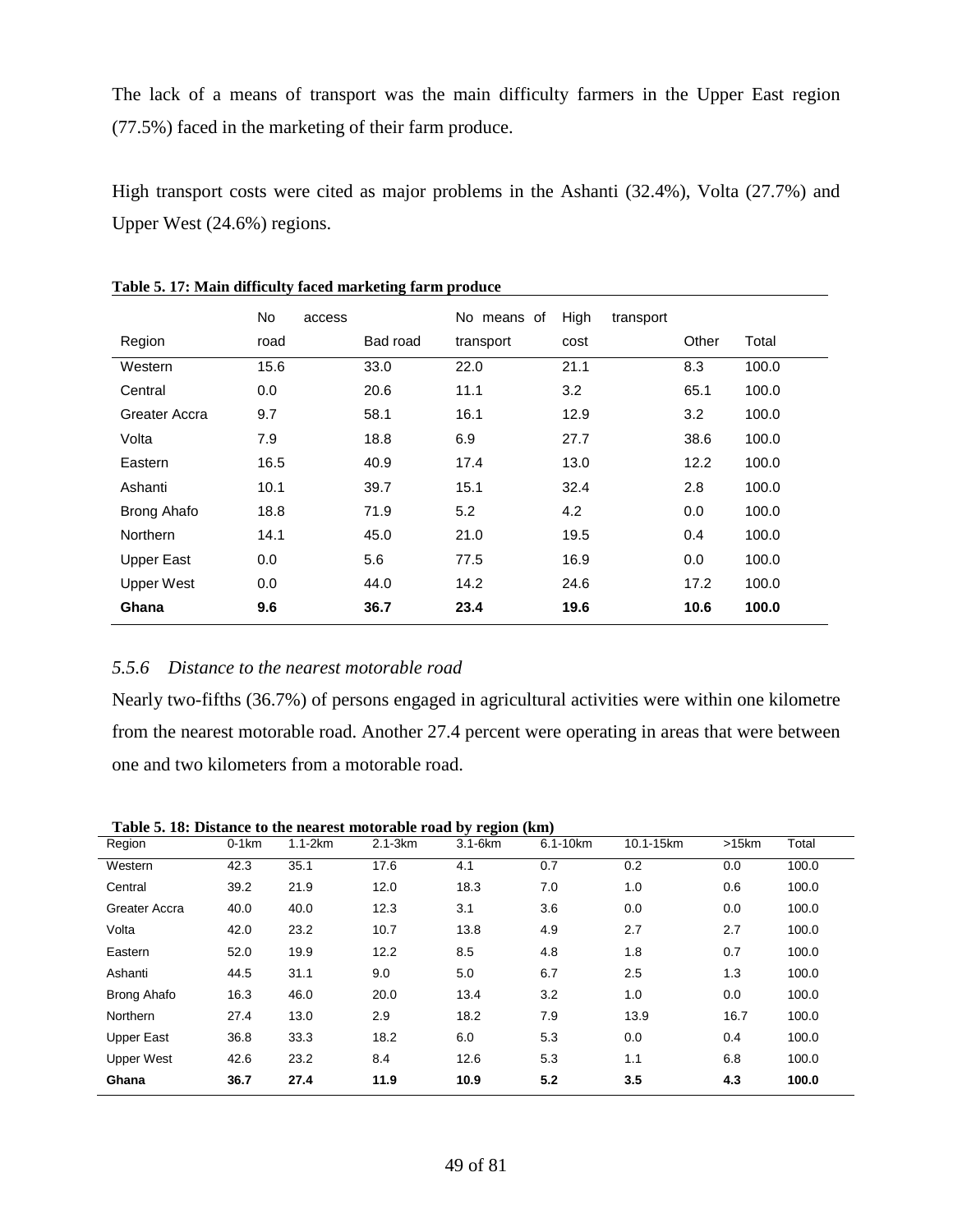On the contrary, 30.6 percent of farmers in the Northern region were undertaking their farming activities in areas at least 10 kilometres from a motorable road (Table 5.18).

The distribution by locality (Table 5.19) shows that in the Northern region, 21.3 percent of respondents in the rural areas live between 10 and 15 kilometres away from a motorable road with another 16.1 percent living more than 15 kilometres away. In the Western and Brong Ahafo regions, 20.9 percent and 25.1 percent of rural dwellers live between 2 and 3 kilometres away from the nearest motorable road.

| Region             | Area  | $0-1km$ | $1.1-2km$ | $2.1-3km$ | 3.1-6km | 6.1-10km | 10.1-15km | $>15$ | <b>Total</b> |
|--------------------|-------|---------|-----------|-----------|---------|----------|-----------|-------|--------------|
| Western            | Urban | 53.1    | 41.7      | 5.2       | 0.0     | 0.0      | 0.0       | 0.0   | 100.0        |
|                    | Rural | 39.3    | 33.5      | 20.9      | 5.2     | 0.9      | 0.3       | 0.0   | 100.0        |
| Central            | Urban | 70.0    | 10.0      | 0.0       | 5.0     | 10.0     | 0.0       | 0.0   | 100.0        |
|                    | Rural | 37.0    | 22.8      | 12.8      | 19.2    | 6.8      | 1.1       | 0.4   | 100.0        |
| Greater Accra      | Urban | 25.0    | 50.0      | 0.0       | 25.0    | 0.0      | 0.0       | 0.0   | 100.0        |
|                    | Rural | 40.7    | 37.3      | 13.6      | 3.4     | 3.4      | 0.0       | 0.0   | 100.0        |
| Volta              | Urban | 29.5    | 23.0      | 27.9      | 11.5    | 4.9      | 1.6       | 1.6   | 100.0        |
|                    | Rural | 46.6    | 23.3      | 4.3       | 14.7    | 4.9      | 3.1       | 3.1   | 100.0        |
| Eastern            | Urban | 62.3    | 8.2       | 11.5      | 6.6     | 9.8      | 0.0       | 1.6   | 100.0        |
|                    | Rural | 45.6    | 26.0      | 14.2      | 8.4     | 3.1      | 2.2       | 0.4   | 100.0        |
| Ashanti            | Urban | 39.6    | 28.6      | 13.0      | 5.2     | 9.4      | 2.6       | 1.6   | 100.0        |
|                    | Rural | 47.6    | 33.0      | 6.3       | 4.9     | 4.9      | 2.4       | 1.0   | 100.0        |
| <b>Brong Ahafo</b> | Urban | 14.4    | 57.5      | 13.8      | 11.6    | 2.2      | 0.6       | 0.0   | 100.0        |
|                    | Rural | 17.9    | 36.8      | 25.1      | 14.8    | 4.0      | 1.3       | 0.0   | 100.0        |
| Northern           | Urban | 42.6    | 15.8      | 5.5       | 13.7    | 11.5     | 7.7       | 3.3   | 100.0        |
|                    | Rural | 22.2    | 12.0      | 2.0       | 19.8    | 6.7      | 16.1      | 21.3  | 100.0        |
| <b>Upper East</b>  | Urban | 84.0    | 8.0       | 8.0       | 0.0     | 0.0      | 0.0       | 0.0   | 100.0        |
|                    | Rural | 34.5    | 34.5      | 18.7      | 6.3     | 5.5      | 0.0       | 0.4   | 100.0        |
| <b>Upper West</b>  | Urban | 40.0    | 25.7      | 17.1      | 7.1     | 4.3      | 2.9       | 2.9   | 100.0        |
|                    | Rural | 43.2    | 22.6      | 6.5       | 13.9    | 5.5      | 0.6       | 7.7   | 100.0        |
| Ghana              |       | 36.5    | 27.7      | 11.9      | 10.9    | 5.2      | 3.5       | 4.2   | 100.0        |

**Table 5. 19: Distance to the nearest motorable road by region and locality (km)**

# *5.5.7 Condition of roads during rainy and dry seasons*

More than half (57.7%) of farmers reported that the nearest road was motorable with difficulty during the rainy season. This was the situation in the Upper West (77.5%) and Western (74.4%) regions (Table 5.20).

About a third (33.7%) of farmers in the Northern region and 35.1 percent in the Volta region also indicated that the road nearest to them was unmotorable during the rainy season.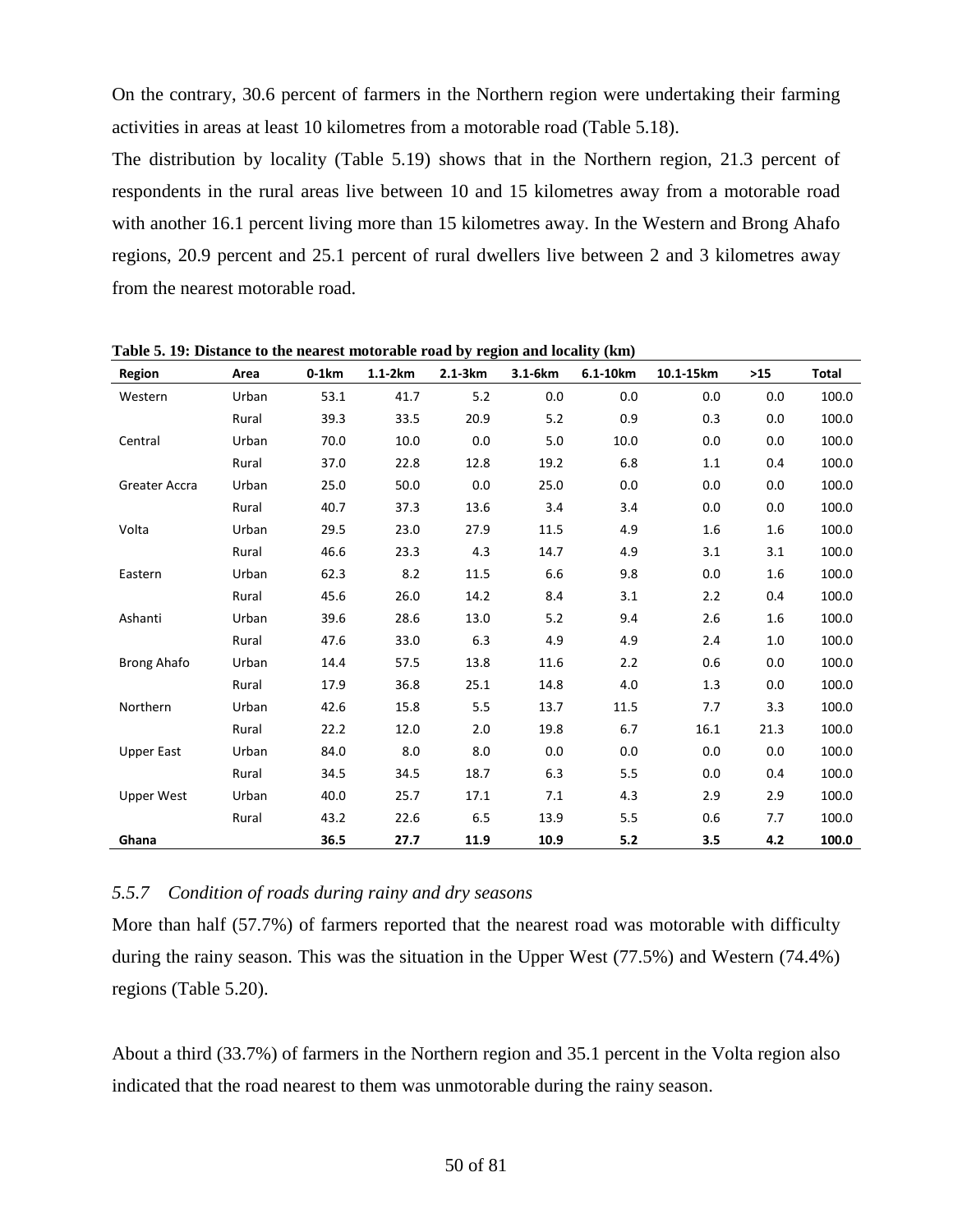|                   |           | <b>Motorable with</b> |                    |       |
|-------------------|-----------|-----------------------|--------------------|-------|
| <b>Region</b>     | Motorable | difficulty            | <b>Unmotorable</b> | Total |
| Western           | 9.6       | 74.4                  | 15.9               | 100.0 |
| Central           | 30.9      | 51.2                  | 17.9               | 100.0 |
| Greater Accra     | 15.4      | 69.2                  | 15.4               | 100.0 |
| Volta             | 24.0      | 40.9                  | 35.1               | 100.0 |
| Eastern           | 22.4      | 57.3                  | 20.3               | 100.0 |
| Ashanti           | 22.8      | 65.1                  | 12.0               | 100.0 |
| Brong Ahafo       | 34.1      | 43.5                  | 22.5               | 100.0 |
| Northern          | 18.1      | 48.1                  | 33.7               | 100.0 |
| <b>Upper East</b> | 27.2      | 55.4                  | 17.4               | 100.0 |
| <b>Upper West</b> | 18.5      | 77.5                  | 4.0                | 100.0 |
| Ghana             | 22.3      | 57.7                  | 20.0               | 100.0 |

**Table 5. 20: Condition of nearest road during rainy season**

The Western region again had the highest proportion of farmers (80.7%) reporting that the road nearest to their localities were motorable with difficulty during the dry season. This is followed by the Greater Accra (67.7%) and Ashanti (64.1%) regions (Table 5.21).

The proportion of farmers who reported that the nearest road to their localities were unmotorable during the dry season was highest for the Volta region (27.6%).

| Region            | <b>Motorable</b> | <b>Motorable with difficulty</b> | Unmotorable | Total |
|-------------------|------------------|----------------------------------|-------------|-------|
| Western           | 18.2             | 80.7                             | 1.1         | 100.0 |
| Central           | 38.1             | 57.5                             | 4.3         | 100.0 |
| Greater Accra     | 32.3             | 67.7                             | 0.0         | 100.0 |
| Volta             | 25.8             | 46.7                             | 27.6        | 100.0 |
| Eastern           | 23.4             | 59.1                             | 17.5        | 100.0 |
| Ashanti           | 30.9             | 64.1                             | 5.0         | 100.0 |
| Brong Ahafo       | 37.8             | 59.0                             | 3.2         | 100.0 |
| <b>Northern</b>   | 40.1             | 52.3                             | 7.7         | 100.0 |
| <b>Upper East</b> | 83.9             | 15.0                             | 1.1         | 100.0 |
| <b>Upper West</b> | 69.4             | 30.1                             | 0.5         | 100.0 |
| Ghana             | 43.1             | 51.0                             | 5.9         | 100.0 |

**Table 5. 21: Condition of nearest road during dry season**

Most roads in the Upper East and Upper West were reported to be motorable during the dry season. This assertion was made by 83.9 percent of farmers in the Upper East region and 69.4 percent in the Upper West region.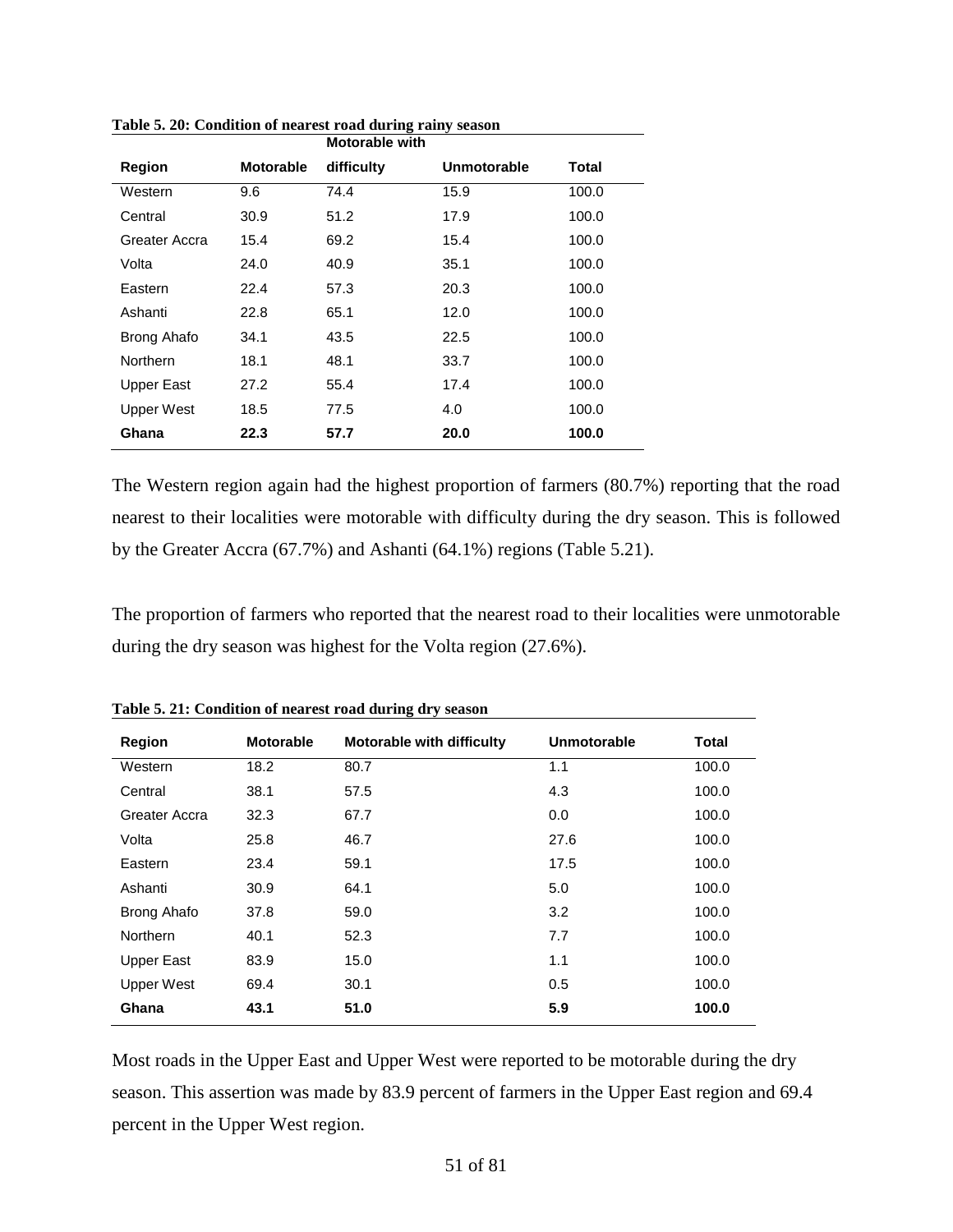### **6.0 GENERAL TRANSPORT SERVICES**

This section focuses on the general use of transport by households. Data was collected on the daily movement of people to and from work, school, hospital and other places by various modes of transport.

### **6.1 Individual use of transport**

### *6.1.1 Limitations in traveling due to disability*

Various forms of disability including loss of sight and the inability to walk without support, limit people from moving about freely or traveling. About two percent of respondents had limitations to traveling due to disability. In the Volta region, 6.1 percent of respondents had one limitation or another. Less than one percent of respondents in the Brong Ahafo region (0.4%) were limited in traveling due to disability (Table 6.1).

| Region            | Yes | N <sub>0</sub> |       |
|-------------------|-----|----------------|-------|
| Western           | 1.5 | 98.5           | 100.0 |
| Central           | 1.2 | 98.7           | 100.0 |
| Accra             | 2.2 | 97.8           | 100.0 |
| Volta             | 6.1 | 94.0           | 100.0 |
| Eastern           | 3.7 | 96.3           | 100.0 |
| Ashanti           | 2.8 | 97.2           | 100.0 |
| Brong-Ahafo       | 0.4 | 99.6           | 100.0 |
| Northern          | 2.4 | 97.6           | 100.0 |
| <b>Upper East</b> | 1.0 | 99.0           | 100.0 |
| <b>Upper West</b> | 1.0 | 99.0           | 100.0 |
| Ghana             | 2.3 | 97.7           | 100.0 |

**Table 6. 1: Proportion of persons limited in traveling due to disability**

For those who were limited in movement due to a physical challenge, 52.6 percent needed a

wheel chair or other support while 20.9 percent were visually impaired (Table 6.2).

|                   | $\cdot$<br>Sight (visual | Impaired | Physical<br>(needs support |       |       |
|-------------------|--------------------------|----------|----------------------------|-------|-------|
| Region            | limitation)              | hearing  | to move)                   | Other | Total |
| Western           | 22.2                     | 0.0      | 77.8                       | 0.0   | 100.0 |
| Central           | 20.0                     | 0.0      | 40.0                       | 40.0  | 100.0 |
| Gt. Accra         | 12.3                     | 4.1      | 53.4                       | 30.2  | 100.0 |
| Volta             | 26.8                     | 10.7     | 50.0                       | 12.5  | 100.0 |
| Eastern           | 36.4                     | 3.6      | 47.3                       | 12.7  | 100.0 |
| Ashanti           | 13.0                     | 13.0     | 56.5                       | 17.5  | 100.0 |
| Brong Ahafo       | 16.7                     | 0.0      | 66.7                       | 16.6  | 100.0 |
| <b>Northern</b>   | 20.0                     | 11.4     | 51.4                       | 17.2  | 100.0 |
| Upper East        | 15.4                     | 7.7      | 46.2                       | 30.7  | 100.0 |
| <b>Upper West</b> | 12.5                     | 12.5     | 50.0                       | 25.0  | 100.0 |
| Ghana             | 20.9                     | 7.1      | 52.6                       | 19.4  | 100.0 |

### **Table 6. 2: Kind of disability**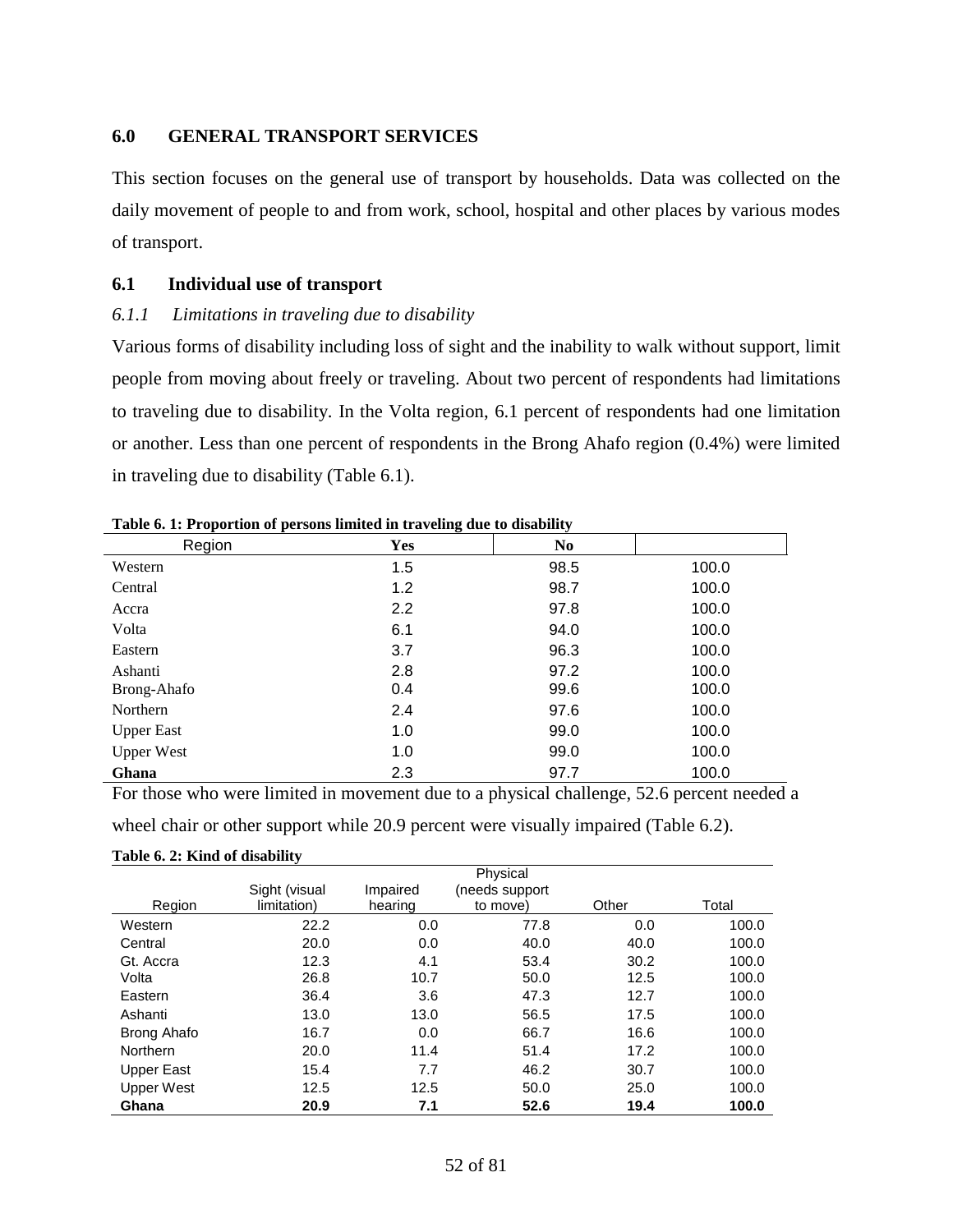At the regional level, 77.8 percent of the physically challenged in the Western Region and 66.7 percent in the Brong Ahafo Region needed a wheel chair or other form of support to move. In the Eastern Region, 36.4 percent were visually impaired.

### *6.1.2 Travel by bus*

A little more than one-third (34.7%) of the respondents had never traveled by bus. In the Ashanti region, 92.7 percent of residents have ever traveled by bus, while in the Brong Ahafo region, only 16.9 percent had done same (Table 6.3).

|                   | Ever traveled by bus |                |              |
|-------------------|----------------------|----------------|--------------|
| Region            | <b>Yes</b>           | N <sub>0</sub> | <b>Total</b> |
| Western           | 72.7                 | 27.3           | 100.0        |
| Central           | 54.1                 | 45.9           | 100.0        |
| Accra             | 77.5                 | 22.5           | 100.0        |
| Volta             | 56.1                 | 43.9           | 100.0        |
| Eastern           | 46.2                 | 53.8           | 100.0        |
| Ashanti           | 92.7                 | 7.3            | 100.0        |
| Brong-Ahafo       | 16.9                 | 83.1           | 100.0        |
| <b>Northern</b>   | 59.7                 | 40.3           | 100.0        |
| <b>Upper East</b> | 70.5                 | 29.5           | 100.0        |
| <b>Upper West</b> | 35.0                 | 65.0           | 100.0        |
| Ghana             | 65.2                 | 34.7           | 100.0        |

**Table 6. 3: Travel by Bus** 

### *6.1.3 Convenience of bus routes*

Generally, about 70 percent of commuters indicated that the routes buses plied were convenient to them. In the Northern Region, however, 65.5 percent of respondents indicated that the bus routes were not convenient to them.

| Table 6.4: Convenience of bus routes |  |
|--------------------------------------|--|
|--------------------------------------|--|

| <b>Region</b>     | Yes  | No   | Total |
|-------------------|------|------|-------|
| Western           | 77.9 | 22.1 | 100.0 |
|                   |      |      |       |
| Central           | 57.7 | 42.3 | 100.0 |
| Accra             | 71.4 | 28.6 | 100.0 |
| Volta             | 57.5 | 42.5 | 100.0 |
| Eastern           | 86.5 | 13.5 | 100.0 |
| Ashanti           | 82.7 | 17.3 | 100.0 |
| Brong-Ahafo       | 93.1 | 6.9  | 100.0 |
| Northern          | 34.5 | 65.5 | 100.0 |
| <b>Upper East</b> | 54.3 | 45.7 | 100.0 |
| <b>Upper West</b> | 53.9 | 46.1 | 100.0 |
| Ghana             | 69.9 | 30.1 | 100.0 |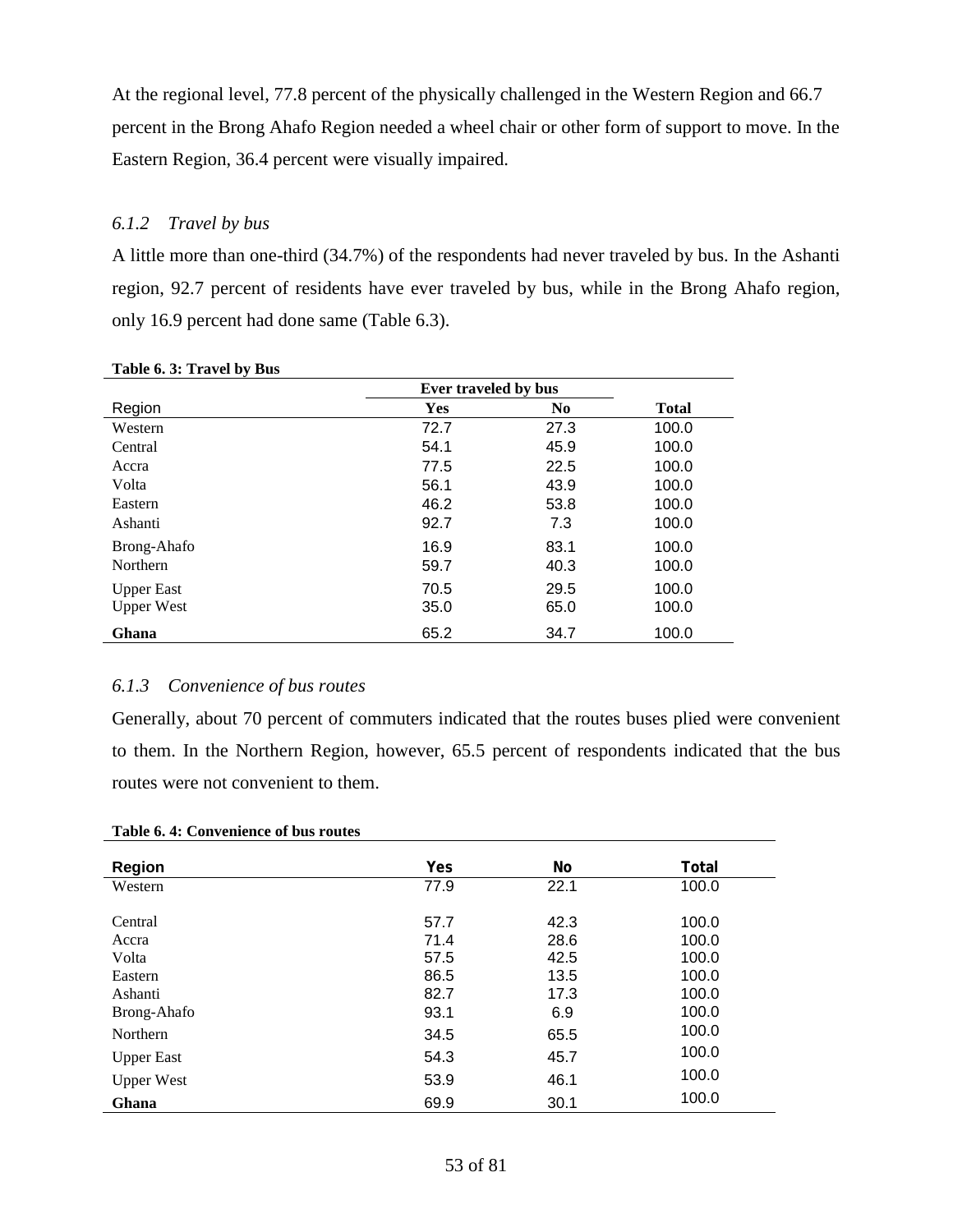For those who indicated that the routes were not convenient, the major reasons assigned were "bad roads" (76.2%), "traffic jam" (5.4%) and the "final bus stop not close to destination" (11.8%). In the Greater Accra and Ashanti regions, traffic jams were the second largest problems for commuters. In the Brong Ahafo and Upper East regions, the greatest source of inconvenience to travelers was that the final bus stop was far from their destination (Table 6.5)

|                         |                    |                 | <b>Bus</b>        | <b>Final bus stop</b>       | <b>Bus stop far</b> |       |              |
|-------------------------|--------------------|-----------------|-------------------|-----------------------------|---------------------|-------|--------------|
| Region                  | <b>Bad</b><br>road | Traffi<br>c jam | route too<br>long | not close to<br>destination | away from<br>home   | Other | <b>Total</b> |
| Western                 | 96.8               | 0.0             | 1.6               | 0.3                         | 1.3                 | 0.0   | 100.0        |
| Central<br>Greater      | 90.9               | 1.4             | 0.7               | 2.5                         | 4.0                 | 0.4   | 100.0        |
| Accra                   | 75.3               | 13.7            | 2.9               | 1.6                         | 2.2                 | 4.3   | 100.0        |
| Volta                   | 97.1               | 1.4             | 0.7               | 0.7                         | 0.0                 | 0.0   | 100.0        |
| Eastern                 | 96.7               | 2.2             | 0.0               | 1.1                         | 0.0                 | 0.0   | 100.0        |
| Ashanti<br><b>Brong</b> | 65.5               | 11.6            | 0.4               | 16.2                        | 6.2                 | 0.2   | 100.0        |
| Ahafo                   | 31.2               | 0.0             | 0.0               | 43.8                        | 25.0                | 0.0   | 100.0        |
| Northern                | 95.9               | 0.4             | 1.3               | 0.0                         | 2.4                 | 0.0   | 100.0        |
| <b>Upper East</b>       | 10.3               | 0.0             | 0.0               | 76.9                        | 12.8                | 0.0   | 100.0        |
| <b>Upper West</b>       | 85.6               | 0.0             | 3.8               | 3.8                         | 3.8                 | 3.0   | 100.0        |
| Ghana                   | 76.2               | 5.4             | 1.4               | 11.8                        | 4.0                 | 1.2   | 100.0        |

#### *6.1.4 Satisfaction with conditions on the bus*

Nearly 80 percent of respondents indicated that they were satisfied with the conditions on the buses they rode on. Commuters in the Brong Ahafo region (96.5%) were the most satisfied, while those in the Northern region were the least satisfied (37.9%).

For those who indicated that they were not satisfied with the conditions on the buses, the reasons assigned were over loading (48.6%), uncomfortable seats (28.7%) and poor ventilation (6.1%). More respondents in the Eastern region complained about poor ventilation (32.9%), whereas those in Greater Accra (43.7%) and Ashanti (43.3%) complained about the seat not being comfortable (Table 6.6).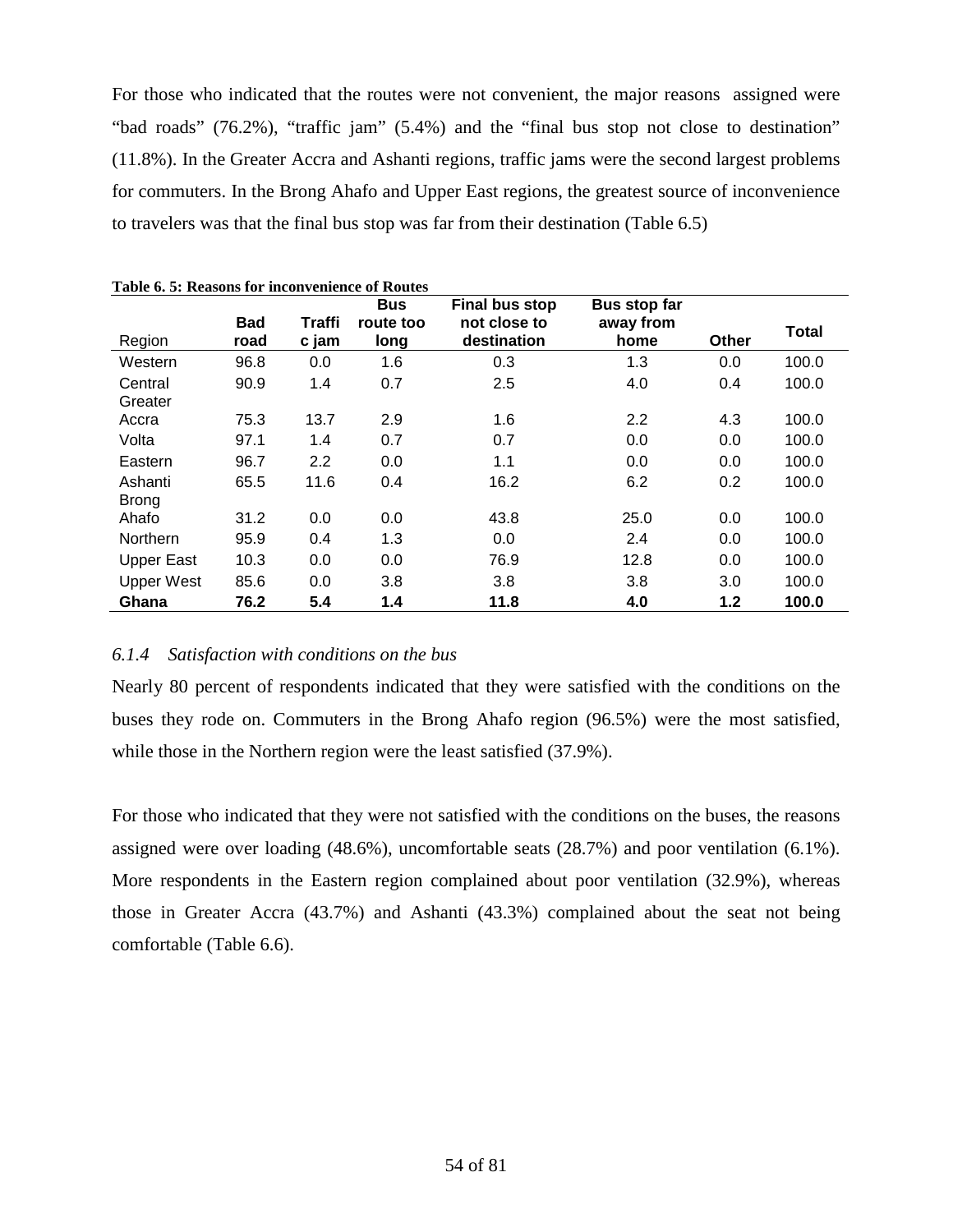| <b>Region</b>           | Poor<br>ventilation | Seat<br>uncomfortable | Leaking<br>roof | Smoking<br>engines | Overloading | Other | Total |
|-------------------------|---------------------|-----------------------|-----------------|--------------------|-------------|-------|-------|
| Western                 | 2.8                 | 13.0                  | 1.6             | 2.0                | 79.8        | 0.8   | 100.0 |
| Central<br>Greater      | 4.5                 | 35.0                  | 0.5             | 0.9                | 59.1        | 0.0   | 100.0 |
| Accra                   | 8.4                 | 43.7                  | 1.0             | 2.5                | 20.1        | 24.2  | 100.0 |
| Volta                   | 0.9                 | 17.0                  | 0.0             | 2.7                | 78.6        | 0.9   | 100.0 |
| Eastern                 | 32.9                | 18.3                  | 0.0             | 1.2                | 47.6        | 0.0   | 100.0 |
| Ashanti<br><b>Brong</b> | 2.8                 | 43.3                  | 4.3             | 8.9                | 35.9        | 4.9   | 100.0 |
| Ahafo                   | 0.0                 | 0.0                   | 0.0             | 0.0                | 100.0       | 0.0   | 100.0 |
| <b>Northern</b>         | 4.3                 | 19.3                  | 16.5            | 4.9                | 55.1        | 0.0   | 100.0 |
| Upper East<br>Upper     | 0.0                 | 0.0                   | 0.0             | 2.4                | 97.6        | 0.0   | 100.0 |
| West                    | 11.5                | 10.6                  | 0.0             | 1.8                | 71.7        | 4.4   | 100.0 |
| Ghana                   | 6.1                 | 28.7                  | 4.9             | 3.6                | 48.6        | 8.1   | 100.0 |

**Table 6. 6: Reason for Non-satisfaction with Bus Conditions** 

## *6.1.5 Number of trips made on foot*

On the whole, the average Ghanaian makes three trips a day on foot. Almost one quarter of Ghanaians (24.5%) made 1-10 trips on foot while about half (49.5%) made 11-20 trips on foot in the seven days preceding the survey. In the Central region, 8.8 percent of respondents made more than 150 trips during the seven days preceding the survey. In the Northern Region, as high as 11.0 percent made between 101 and 150 trips during the period (Table 6.7).

| <b>Number of trips</b> |        |           |       |         |       |        |         |         |              |
|------------------------|--------|-----------|-------|---------|-------|--------|---------|---------|--------------|
| <b>Region</b>          | $1-10$ | $11 - 20$ | 21-30 | $31-40$ | 41-60 | 61-100 | 101-150 | >150    | <b>Total</b> |
| Western                | 46.8   | 43.1      | 0.2   | 1.30    | 5.5   | 2.2    | 0.7     | 0.2     | 100.0        |
| Central                | 2.3    | 9.6       | 19.8  | 8.5     | 23.6  | 21.1   | 6.3     | 8.8     | 100.0        |
| G.Accr                 | 20.4   | 76.2      | 0.5   | 0.4     | 0.5   | 0.0    | 0.0     | 2.0     | 100.0        |
| Volta                  | 38.1   | 45.6      | 5.3   | 2.3     | 1.9   | 0.4    | 0.2     | 6.2     | 100.0        |
| Eastern                | 48.1   | 31.4      | 3.3   | 2.5     | 7.6   | 3.9    | 1.6     | 1.6     | 100.0        |
| Ashanti                | 21.5   | 75.1      | 1.0   | 0.5     | 0.3   | 0.0    | 0.0     | 1.6     | 100.0        |
| <b>B.Ahafo</b>         | 12.8   | 87.0      | 0.0   | 0.2     | 0.0   | 0.0    | 0.0     | $0.0\,$ | 100.0        |
| Northern               | 1.6    | 18.9      | 9.1   | 16.0    | 25.1  | 6.4    | 11.9    | 11.0    | 100.0        |
| <b>Upper East</b>      | 99.4   | 0.6       | 0.0   | 0.0     | 0.0   | 0.0    | 0.0     | 0.0     | 100.0        |
| <b>Upper West</b>      | 1.7    | 5.1       | 3.8   | 7.9     | 20.2  | 51.7   | 6.0     | 3.6     | 100.0        |
| Ghana                  | 24.5   | 49.1      | 3.7   | 3.6     | 7.1   | 5.7    | 2.3     | 4.0     | 100.0        |

**Table 6. 7: Number of Trips on foot**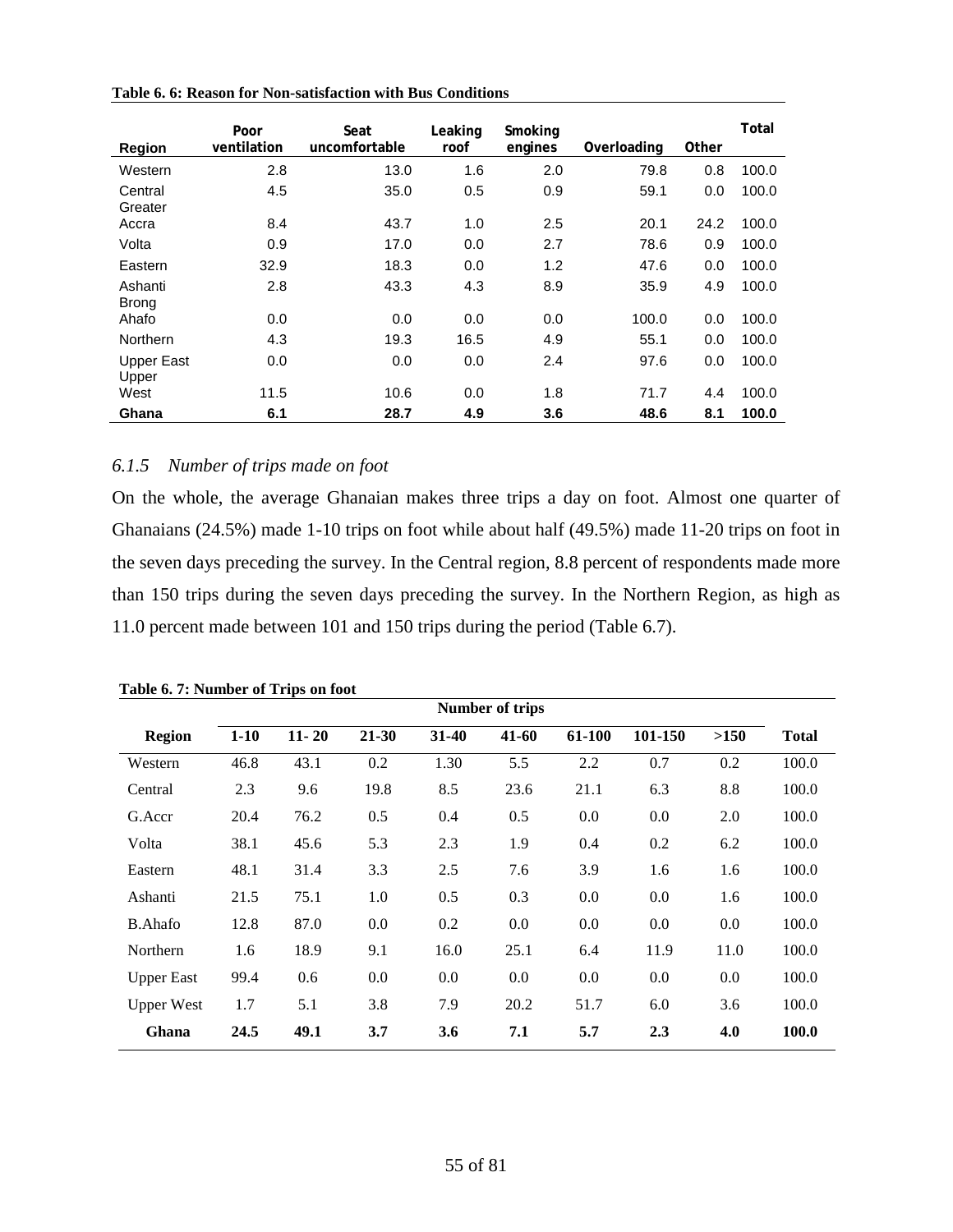## *6.1.6 Average daily Number of trips on shared public Transport (taxi)*

In the seven days preceding the survey, 30 percent of Ghanaians made 2 trips on shared taxi. 20.4% made 4 trips. In the Upper West region, 60 percent of respondents made 20 trips on shared taxi during the seven day preceding the survey (Table 6.8).

| Number of trips   |         |          |           |           |         |              |  |  |
|-------------------|---------|----------|-----------|-----------|---------|--------------|--|--|
| <b>Region</b>     | Up to 5 | $6 - 10$ | $11 - 20$ | $21 - 50$ | Over 50 | <b>Total</b> |  |  |
| Western           | 70.7    | 24.0     | 4.9       | 0.4       | 0.0     | 100.0        |  |  |
| Central           | 58.0    | 31.9     | 8.7       | 0.9       | 0.6     | 100.0        |  |  |
| Greater Accra     | 51.2    | 35.2     | 12.4      | 1.4       | 0.0     | 100.0        |  |  |
| Volta             | 60.6    | 30.0     | 7.2       | 2.2       | 0.0     | 100.0        |  |  |
| Eastern           | 68.8    | 25.1     | 5.4       | 0.8       | 0.0     | 100.0        |  |  |
| Ashanti           | 52.9    | 26.4     | 17.0      | 3.7       | 0.2     | 100.0        |  |  |
| Brong. Ahafo      | 35.7    | 64.3     | 0.0       | 0.0       | 0.0     | 100.0        |  |  |
| Northern          | 59.5    | 21.8     | 12.9      | 6.0       | 0.0     | 100.0        |  |  |
| <b>Upper East</b> | 91.0    | 9.1      | 0.0       | 0.0       | 0.0     | 100.0        |  |  |
| <b>Upper West</b> | 40.0    | 0.0      | 60.0      | 0.0       | 0.0     | 100.0        |  |  |
| Ghana             | 60.9    | 28.1     | 9.4       | 1.5       | 0.1     | 100.0        |  |  |

**Table 6. 8: Average daily trips by shared taxi (%)**

## *6.1.7 Average daily number of trips on shared public transport ( tro-tro)*

More than half (54.4%) of commuters made up to 5 trips on tro-tro during the seven days preceding the survey with about 30 percent making 6 to 10 trips. In the Ashanti region, 0.7% of residents made 61-90 trips by tro-tro during the seven days preceding the survey (Table 6.9).

| Table 0. 9: 180. Of trips on shared public trotro (70) |           |          |           | Number of trips |           |           |              |
|--------------------------------------------------------|-----------|----------|-----------|-----------------|-----------|-----------|--------------|
| <b>Region</b>                                          | Up to $5$ | $6 - 10$ | $11 - 20$ | $21 - 40$       | $41 - 60$ | $61 - 90$ | <b>TOTAL</b> |
| Western                                                | 76.5      | 19.5     | 3.8       | 0.2             | 0.0       | 0.0       | 100.0        |
| Central                                                | 62.1      | 31.3     | 6.0       | 0.6             | 0.0       | 0.0       | 100.0        |
| Greater Accra                                          | 33.1      | 41.9     | 20.6      | 4.1             | 0.2       | 0.1       | 100.0        |
| Volta                                                  | 65.7      | 26.7     | 3.9       | 2.3             | 1.4       | 0.0       | 100.0        |
| Eastern                                                | 69.4      | 22.3     | 6.9       | 1.4             | 0.0       | 0.0       | 100.0        |
| Ashanti                                                | 57.6      | 22.1     | 17.4      | 1.4             | 0.8       | 0.7       | 100.0        |
| <b>Brong Ahafo</b>                                     | 54.5      | 36.4     | 9.1       | 0.0             | 0.0       | 0.0       | 100.0        |
| Northern                                               | 64.8      | 20.4     | 14.8      | 0.0             | 0.0       | 0.0       | 100.0        |
| Upper East                                             | 97.2      | 2.7      | 0.1       | 0.0             | 0.0       | 0.0       | 100.0        |
| <b>Upper West</b>                                      | 70.0      | 19.0     | 0.0       | 10.4            | 0.6       | 0.0       | 100.0        |
| Ghana                                                  | 54.4      | 29.5     | 13.6      | 2.2             | 0.3       | 0.0       | 100.0        |

**Table 6. 9: No. of trips on shared public trotro (%)**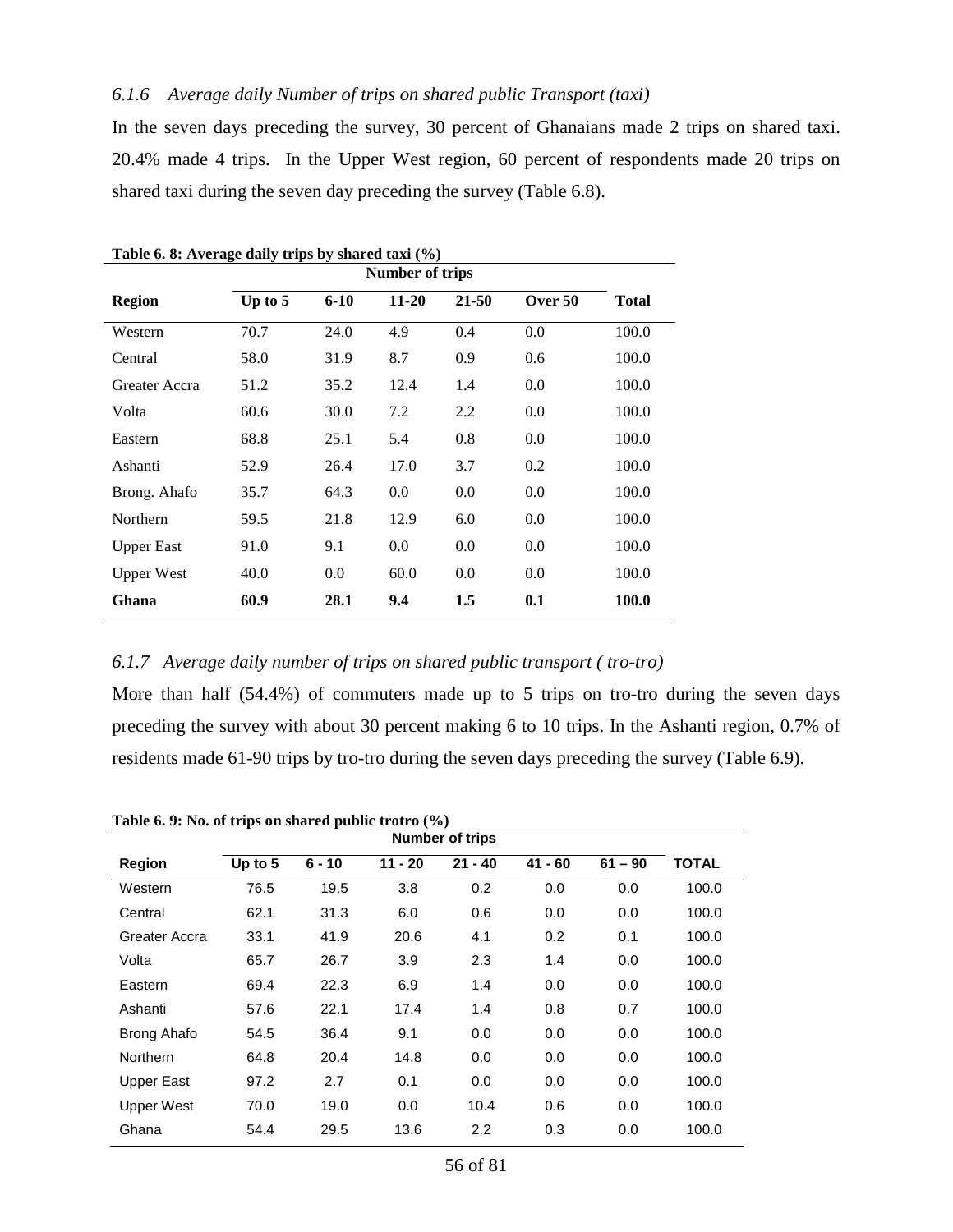## *6.1.8 Number of trips on shared public transport (Boat/Canoe/Ferry)*

One-fifth of commuters made 2 trips on shared canoe during the week before the survey while 17.6 percent made 4 trips. In the Greater Accra region, 50 percent made 2 trips on shared boat with 12.9 percent in the Eastern region making 40 trips (Table 6.10).

|                   | <b>Number of trips</b> |       |      |      |      |      |      |      |     |     |      |     |       |
|-------------------|------------------------|-------|------|------|------|------|------|------|-----|-----|------|-----|-------|
| Region            | $\bf{0}$               | 2     | 4    | 6    | 8    | 10   | 12   | 14   | 16  | 20  | 40   | 42  | Total |
| Western           | 0.0                    | 0.0   | 0.0  | 0.0  | 0.0  | 0.0  | 0.0  | 0.0  | 0.0 | 0.0 | 0.0  | 0.0 | 100.0 |
| Central           | 60.0                   | 0.0   | 20.0 | 0.0  | 0.0  | 20.0 | 0.0  | 0.0  | 0.0 | 0.0 | 0.0  | 0.0 | 100.0 |
| Greater           |                        |       |      |      |      |      |      |      |     |     |      |     |       |
| Accra             | 33.3                   | 50.0  | 16.7 | 0.0  | 0.0  | 0.0  | 0.0  | 0.0  | 0.0 | 0.0 | 0.0  | 0.0 | 100.0 |
| Volta             | 0.0                    | 13.3  | 16.7 | 6.7  | 26.7 | 6.7  | 3.3  | 16.7 | 3.3 | 0.0 | 6.7  | 0.0 | 100.0 |
| Eastern           | 0.0                    | 14.0  | 14.0 | 9.9  | 12.9 | 11.3 | 13.5 | 2.7  | 0.0 | 4.3 | 12.9 | 4.3 | 100.0 |
| Ashanti           | 0.0                    | 0.0   | 0.0  | 0.0  | 0.0  | 0.0  | 0.0  | 0.0  | 0.0 | 0.0 | 0.0  | 0.0 | 100.0 |
| <b>Brong</b>      |                        |       |      |      |      |      |      |      |     |     |      |     |       |
| Ahafo             | 0.0                    | 0.0   | 0.0  | 0.0  | 0.0  | 0.0  | 0.0  | 0.0  | 0.0 | 0.0 | 0.0  | 0.0 | 100.0 |
| Northern          | 0.0                    | 37.9  | 27.6 | 13.8 | 3.4  | 10.3 | 6.9  | 0.0  | 0.0 | 0.0 | 0.0  | 0.0 | 100.0 |
| <b>Upper East</b> | 0.0                    | 100.0 | 0.0  | 0.0  | 0.0  | 0.0  | 0.0  | 0.0  | 0.0 | 0.0 | 0.0  | 0.0 | 100.0 |
| <b>Upper West</b> | 0.0                    | 0.0   | 0.0  | 0.0  | 0.0  | 0.0  | 0.0  | 0.0  | 0.0 | 0.0 | 0.0  | 0.0 | 100.0 |
| Ghana             | 3.6                    | 20.5  | 17.6 | 9.2  | 12.8 | 9.9  | 8.8  | 4.9  | 0.7 | 2.1 | 7.8  | 2.1 | 100.0 |

**Table 6. 10: Number of Trips on Shared Public Transport (Boat/Canoe/Ferry)**

### *6.1.9 Choice of residence of respondents*

Most respondents (42.1%) live in towns, about one-third (33.6%) live in sub-urban areas of cities and towns while 8.3 percent live city centres. About 6 percent live along a major road with 3 percent living on farms (Table 6.11).

One-third (33.1%) of residents in the Greater Accra region live in city centres and 67.7 percent of those in the Western region live in towns.

| Table 6. 11: Choice of place of residence $(\% )$ |  |
|---------------------------------------------------|--|
|                                                   |  |

|                   | <b>Place of residence</b> |      |        |            |                   |          |              |       |  |
|-------------------|---------------------------|------|--------|------------|-------------------|----------|--------------|-------|--|
|                   |                           |      |        | Along a    | <b>Near trans</b> | Other    | <b>Total</b> |       |  |
| Region            | <b>City centre</b>        | Town | Suburb | major road | On the farm       | terminal | specify      |       |  |
| Western           | 2.3                       | 67.7 | 20.8   | 3.6        | 1.0               | 0.0      | 4.6          | 100.0 |  |
| Central           | 0.0                       | 34.4 | 56.9   | 8.7        | 0.0               | 0.0      | 0.0          | 100.0 |  |
| Greater Accra     | 33.1                      | 40.6 | 20.1   | 5.4        | 0.2               | 0.1      | 0.6          | 100.0 |  |
| Volta             | 0.0                       | 48.3 | 19.3   | 15.4       | 4.4               | 1.4      | 11.2         | 100.0 |  |
| Eastern           | 1.7                       | 30.8 | 18.8   | 17.3       | 0.7               | 11.8     | 18.9         | 100.0 |  |
| Ashanti           | 2.0                       | 55.7 | 39.3   | 1.6        | 1.4               | 0.0      | 0.0          | 100.0 |  |
| Brong Ahafo       | 0.1                       | 55.7 | 43.9   | 0.2        | 0.0               | 0.1      | 0.0          | 100.0 |  |
| <b>Northern</b>   | 3.2                       | 29.7 | 52.1   | 6.5        | 8.5               | 0.0      | 0.0          | 100.0 |  |
| <b>Upper East</b> | 0.1                       | 14.3 | 63.4   | 4.8        | 17.5              | 0.0      | 0.0          | 100.0 |  |
| <b>Upper West</b> | 5.2                       | 5.8  | 20.7   | 5.9        | 6.2               | 0.0      | 56.2         | 100.0 |  |
| Ghana             | 8.3                       | 42.1 | 33.6   | 6.2        | 3.0               | 1.2      | 5.6          | 100.0 |  |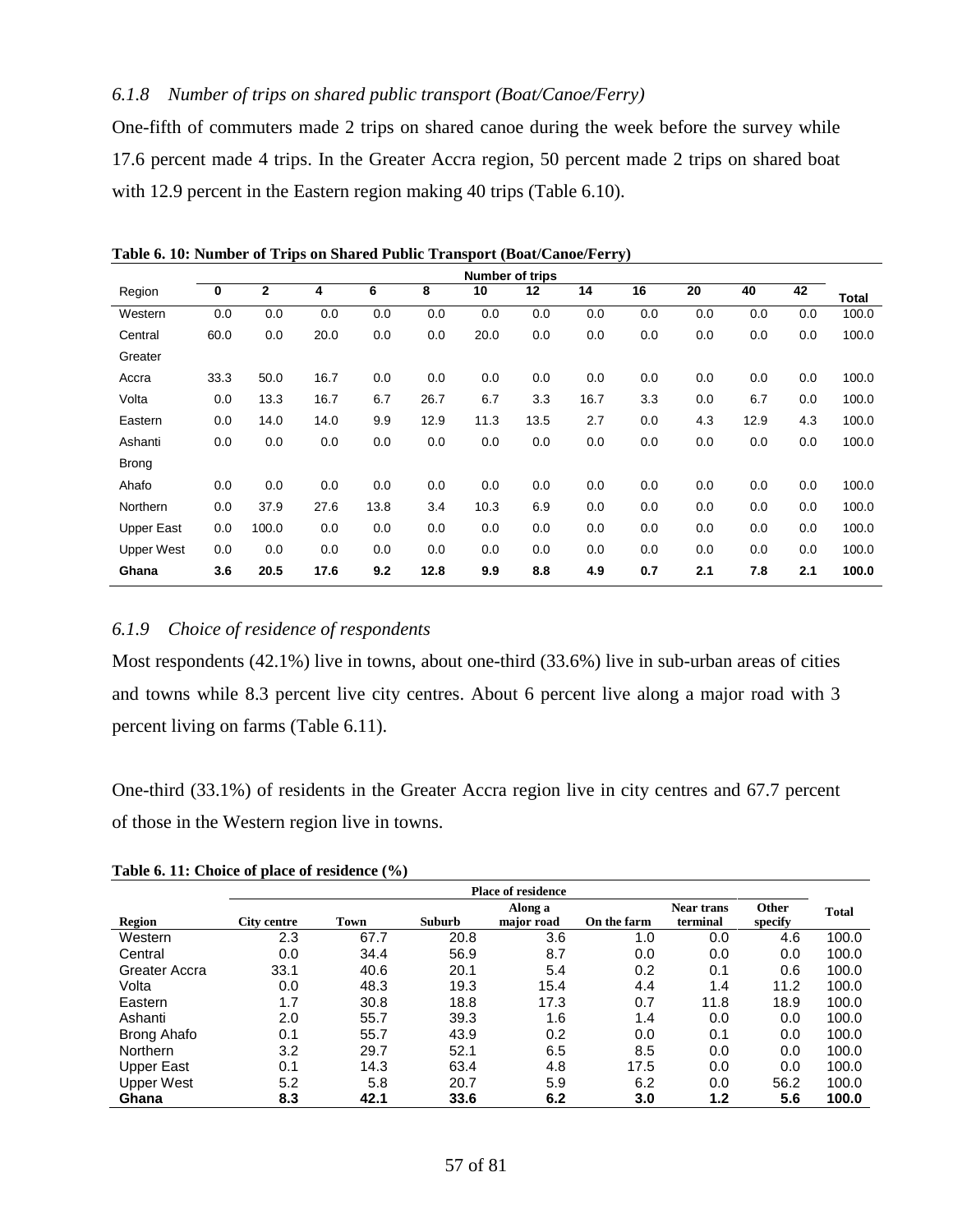### *6.1.10 Reasons for choice of residence.*

Majority of respondents (48.8%) lived in their present place of residence because this was their family house. Those who lived in their current place of residence due to marriage constituted 7.4 percent. The phenomenon of living in a family house is more prominent in the Eastern (58.5%), Ashanti (57.7%), Northern (55.8%), Brong Ahafo (51.7%) and Upper West (53.8%). Only 7.9 percent of respondents lived in a place due to proximity to workplace, the proportions being higher in the Eastern and Volta regions (Table 6.12).

| Region                                        | Western     | Central      | Greater<br>Accra | Volta       | Eastern      | Ashanti        | <b>Brong</b><br>Ahafo | Northern    | Upper<br>East | Upper<br>West | Ghana       |
|-----------------------------------------------|-------------|--------------|------------------|-------------|--------------|----------------|-----------------------|-------------|---------------|---------------|-------------|
| Near to                                       |             |              |                  |             |              |                |                       |             |               |               |             |
| workplace<br>Near to                          | 11.4        | 10.8         | 4.7              | 20.2        | 15.6         | 8.1            | 2.8                   | 2.3         | 1.1           | 8             | 7.9         |
| school                                        | 2.7         | $\mathbf{1}$ | 0.9              | 12.3        | $\mathbf{1}$ | 5.4            | 0.1                   | 1.2         | 0.4           | 2.9           | 2.7         |
| Near to<br>market                             | 0           | $\pmb{0}$    | 0.3              | 2.7         | 0.1          | 0.4            | 0.4                   | 0.7         | $\mathbf 0$   | 1.3           | 0.5         |
| Near to<br>health<br>facility                 | $\mathsf 0$ | $\pmb{0}$    | 0.6              | 0.8         | 0.1          | $\pmb{0}$      | 0.7                   | 0.9         | 0.1           | 0.1           | 0.3         |
| Near<br>access<br>road                        | 0.1         | 0.3          | 0.2              | 0.7         | $\mathbf{1}$ | 1.2            | $\overline{2}$        | $\mathbf 0$ | $\mathbf 0$   | $\mathbf 0$   | 0.6         |
| Near water<br>way                             | $\mathbf 0$ | $\pmb{0}$    | 0.3              | 0.8         | 0.4          | 0              | 0                     | 3.5         | 0             | 0             | 0.5         |
| Near to rail<br>line                          | 0           | $\mathbf 0$  | 0                | $\pmb{0}$   | $\pmb{0}$    | $\mathbf 0$    | 0.5                   | $\pmb{0}$   | $\pmb{0}$     | 0             | $\mathbf 0$ |
| Easy to get<br>transport<br>to town           | 0.2         | 0.1          | $\mathbf{1}$     | 0.3         | 0.5          | 0.9            | 10.4                  | 4.6         | 0.2           | 0.4           | 1.7         |
| Proximity<br>to<br>agricultural<br>heart land | 16.7        | 6.1          | 0                | 6.6         | 0.7          | 1.6            | 21.6                  | 18.3        | 0.2           | 8.4           | 6.7         |
| Proximity<br>to<br>transport                  |             |              |                  |             |              |                |                       |             |               |               |             |
| terminal                                      | 0.1         | 0.1          | 0.7              | $\mathsf 0$ | 0.1          | 0.6            | 1.3                   | $\pmb{0}$   | $\pmb{0}$     | $\mathsf 0$   | 0.4         |
| Family<br>house                               | 32.3        | 25.9         | 43.7             | 37.4        | 58.5         | 57.7           | 51.7                  | 55.8        | 72            | 53.8          | 48.8        |
| Cost of<br>housing<br>cheap                   | 1.6         | 1.2          | 5.4              | 1.7         | 13.4         | 7.3            | 1.8                   | 3.3         | 0.3           | 0.4           | 4.5         |
| No<br>alternative                             | 21.9        | 40.4         | 32.5             | 7.4         | 4.3          | $\overline{7}$ | 0.3                   | 2.1         | 3.1           | 6.8           | 14.9        |
| <b>Marriage</b>                               | 8.6         | 11           | 4.5              | 4.9         | 3.3          | 4.7            | 6.3                   | 7.3         | 22.3          | 15.5          | 7.4         |
| Other<br>specify                              | 4.3         | 3.1          | 5.4              | 4.4         | $\mathbf{1}$ | 5.1            | 0.2                   | $\mathbf 0$ | 0.1           | 2.4           | 3.2         |
| <b>Total</b>                                  | 100         | 100          | 100              | 100         | 100          | 100            | 100                   | 100         | 100           | 100           | 100         |

**Table 6. 12: Reasons for choice of place of residence (%)**

## *6.1.11 Distance from house to the nearest transport terminal or boarding point*

About 65 percent of respondents live within 500 metres of a transport terminal or boarding point. Another one-fifth (19.4%) live between 600 metres to 1 kilometre away from a transport terminal while 7.2 percent live between 1 and 2 kilometres (Table 6.13).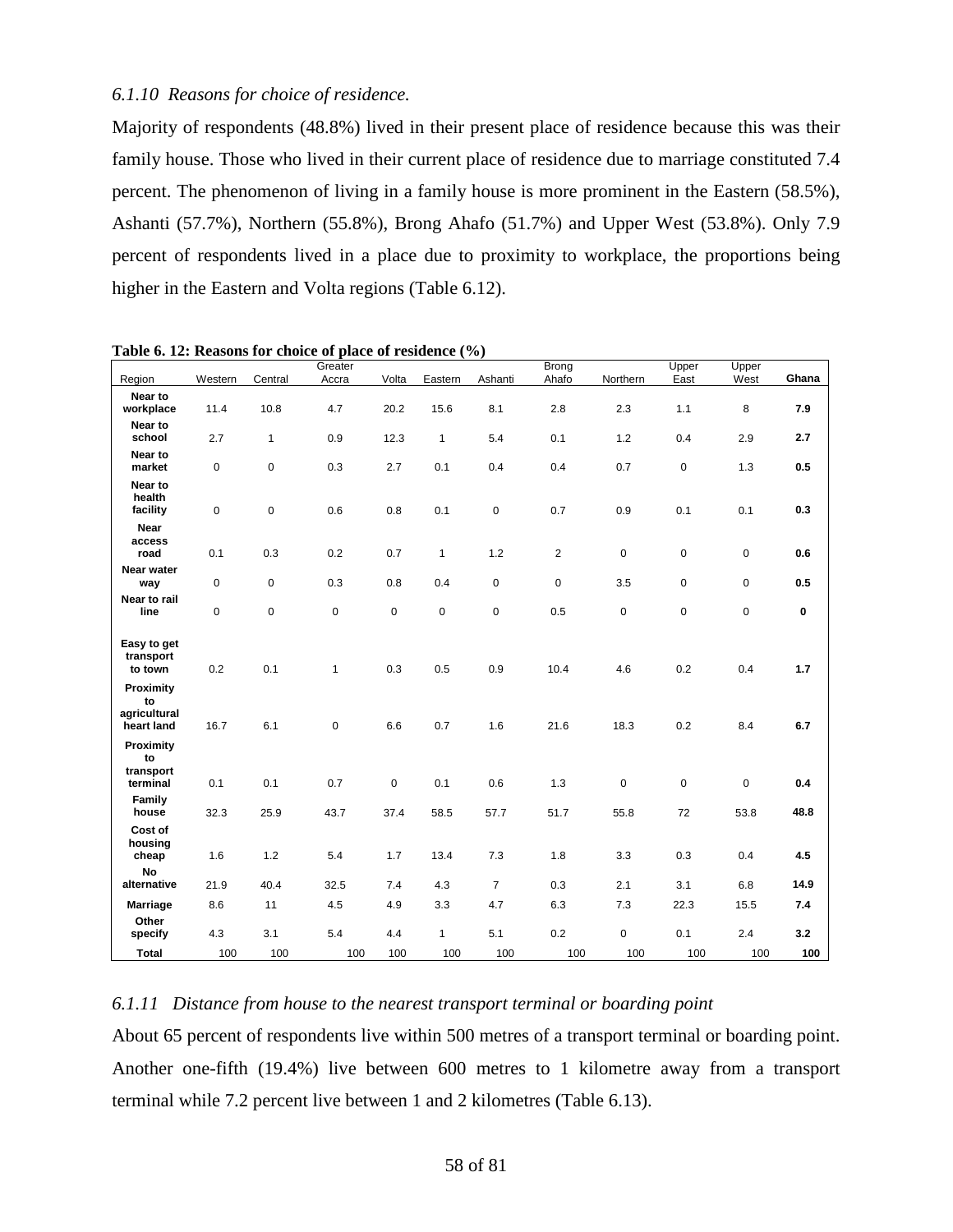In the Eastern region, 76.5 percent of residents live within 500 metres of a transport terminal or boarding point. On the contrary, 12.4 percent of residents in the Upper East region live over 5 kilometres from the nearest transport terminal or boarding point.

| Region            | $0 - 0.5$ | $0.6 - 1.0$ | $1.1 - 2.0$ | $2.1 - 5.0$ | >5   |
|-------------------|-----------|-------------|-------------|-------------|------|
| Western           | 70.5      | 23.8        | 2.9         | 1.3         | 1.5  |
| Central           | 72.2      | 11.8        | 8.3         | 0.0         | 7.7  |
| G. Accra          | 77.3      | 14.8        | 4           | 1.6         | 2.3  |
| Volta             | 52.7      | 28.8        | 8.5         | 6.7         | 8.8  |
| Eastern           | 76.5      | 16.9        | 2.7         | 2.3         | 1.6  |
| Ashanti           | 70.2      | 17.2        | 7.3         | 4.1         | 1.2  |
| Brong Ahafo       | 61.4      | 34.4        | 0.8         | 0.0         | 3.4  |
| <b>Northern</b>   | 44        | 27.3        | 6           | 2.9         | 9.8  |
| <b>Upper East</b> | 14.9      | 21.3        | 30.6        | 20.8        | 12.4 |
| <b>Upper West</b> | 68.4      | 8.8         | 12          | 7.9         | 2.9  |
| Ghana             | 64.2      | 19.8        | 7.2         | 4.2         | 4.6  |

**Table 6. 13: Distance from residence to nearest transport terminal or boarding point**

With regard to time taken to walk to the nearest terminal, majority of respondents (46.7%) lived within five minutes walk. A little over one-quarter (26.6%) have to walk for 5 to 10 minutes to reach a transport terminal or boarding point (Table 6.14).

In the Eastern Region, 70.3 percent of respondents lived within 5 minutes walk to the nearest terminal while in the Upper East Region, 39.7 percent had to walk between 31 minutes and one hour.

|                 | Time taken in minutes |          |           |       |           |           |      |  |  |  |
|-----------------|-----------------------|----------|-----------|-------|-----------|-----------|------|--|--|--|
| Region          | $0-5$                 | $5 - 10$ | $11 - 15$ | 16-20 | $21 - 30$ | $31 - 60$ | >60  |  |  |  |
| Western         | 40.2                  | 35.7     | 11.3      | 4.6   | 3.7       | 1.8       | 2.7  |  |  |  |
| Central         | 57.5                  | 21.3     | 4.6       | 3.0   | 2.0       | 7.2       | 4.4  |  |  |  |
| G. Accra        | 49.9                  | 30.2     | 9.0       | 5.0   | 3.7       | 2.2       | 0.0  |  |  |  |
| Volta           | 46.0                  | 19.3     | 8.7       | 5.7   | 9.8       | 8.9       | 1.6  |  |  |  |
| Eastern         | 70.3                  | 19.4     | 3.2       | 2.6   | 2.1       | 1.7       | 0.7  |  |  |  |
| Ashanti         | 58.9                  | 25.2     | 5.6       | 3.2   | 3.8       | 2.3       | 1.0  |  |  |  |
| B. Ahafo        | 46.5                  | 36.6     | 5.7       | 1.0   | .0.0      | 3.1       | 7.1  |  |  |  |
| <b>Northern</b> | 35.0                  | 25.6     | 8.5       | 6.7   | 3.2       | 3.8       | 17.2 |  |  |  |
| U. East         | 6.3                   | 7.9      | 9.6       | 3.3   | 15.0      | 39.7      | 18.2 |  |  |  |
| U. West         | 25.8                  | 41.5     | 19.6      | 3.3   | 3.9       | 4.8       | 1.1  |  |  |  |
| Ghana           | 46.7                  | 26.6     | 8.0       | 3.9   | 4.3       | 5.8       | 4.7  |  |  |  |

**Table 6. 14: Time taken to walk to nearest transport terminal**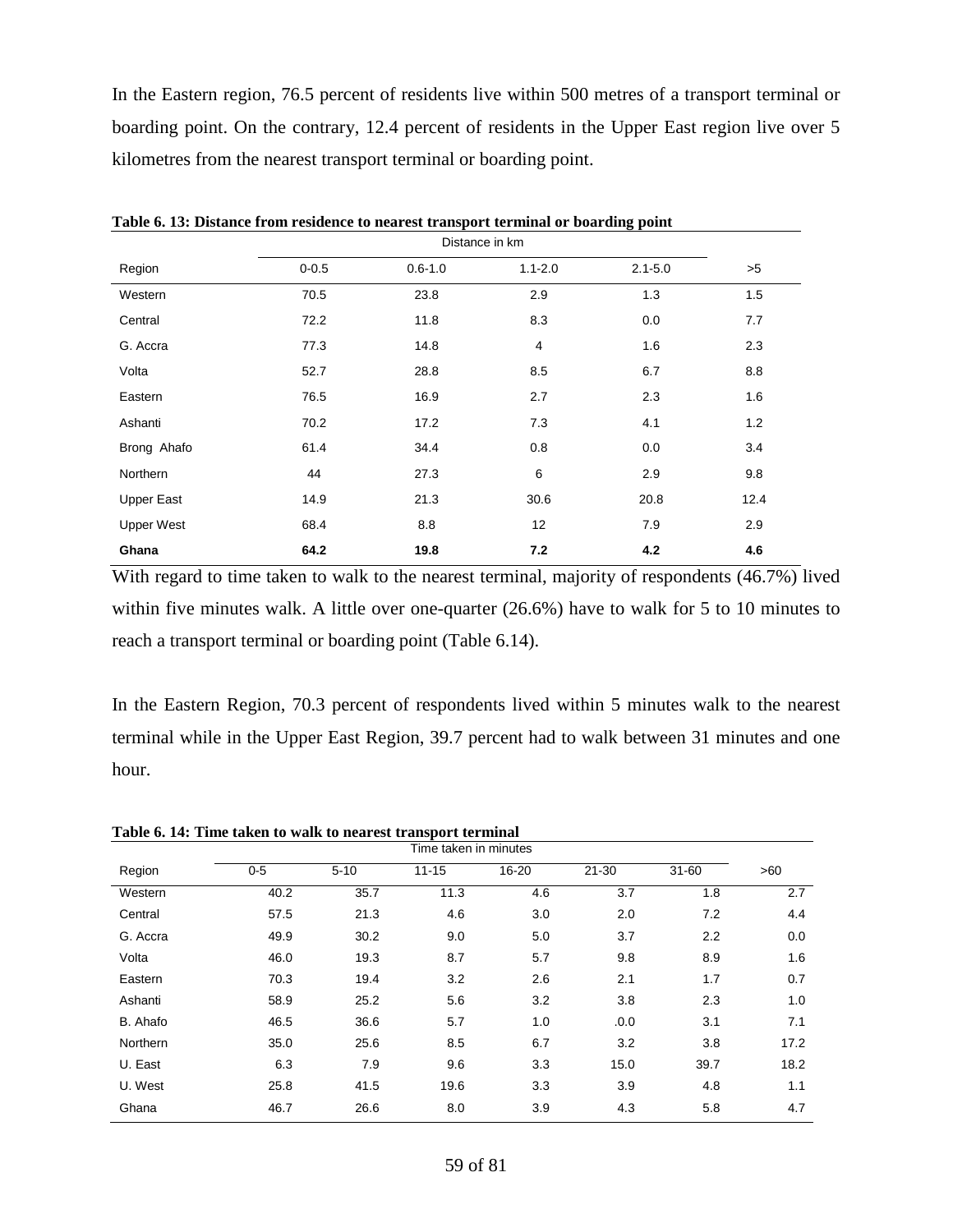#### *6.1.12 Satisfaction with transport availability*

More than half (52.4%) of respondents indicated their satisfaction with the level of transport availability in their neighborhoods. The Brong Ahafo region (77.6%) had the highest proportion of respondents who were satisfied with the level of transport availability. On the other hand, almost 90 percent of respondents in the Upper West and two-thirds (66.6%) in the Northern region people were not satisfied with the level of transport availability (Table 6.15).

| таріс о. т. райзнісцоп мин папэрогі атапарші, |      | Satisfied with transport availability |              |
|-----------------------------------------------|------|---------------------------------------|--------------|
| <b>Region</b>                                 | Yes  | N <sub>0</sub>                        | <b>Total</b> |
| Western                                       | 50.3 | 49.7                                  | 100.0        |
| Central                                       | 55.9 | 44.0                                  | 100.0        |
| G. Accra                                      | 65.6 | 34.4                                  | 100.0        |
| Volta                                         | 41.7 | 58.3                                  | 100.0        |
| Eastern                                       | 55.1 | 44.9                                  | 100.0        |
| Ashanti                                       | 54.0 | 46.0                                  | 100.0        |
| <b>Brong Ahafo</b>                            | 77.6 | 22.4                                  | 100.0        |
| Northern                                      | 33.4 | 66.6                                  | 100.0        |
| <b>Upper East</b>                             | 44.2 | 55.8                                  | 100.0        |
| <b>Upper West</b>                             | 10.3 | 89.7                                  | 100.0        |
| Ghana                                         | 52.4 | 47.5                                  | 100.0        |

**Table 6. 15: Satisfaction with transport availability**

The reasons assigned for non-satisfaction included long delays and unpredictable schedules. The Central region recorded the highest proportion of respondents who cited long delays. In the Northern region, the major problem was unpredictable schedules.

| <b>Region</b>     | Long delays | Unpredictable<br>schedule | Other | <b>Total</b> |
|-------------------|-------------|---------------------------|-------|--------------|
|                   |             |                           |       |              |
| Western           | 52.7        | 44.2                      | 3.0   | 100.0        |
| Central           | 73.3        | 24.9                      | 1.8   | 100.0        |
| G.Accra           | 55.7        | 21.8                      | 22.6  | 100.0        |
| Volta             | 50.4        | 45.0                      | 4.6   | 100.0        |
| Eastern           | 51.2        | 47.8                      | 0.9   | 100.0        |
| Ashanti           | 71.1        | 28.4                      | 0.5   | 100.0        |
| Brong Ahafo       | 49.6        | 45.5                      | 4.9   | 100.0        |
| Northern          | 28.0        | 60.6                      | 11.3  | 100.0        |
| <b>Upper East</b> | 47.4        | 52.1                      | 0.6   | 100.0        |
| <b>Upper West</b> | 21.2        | 75.6                      | 3.2   | 100.0        |
| Ghana             | 50.7        | 42.9                      | 6.4   | 100.0        |

**Table 6. 16: Reasons for non-satisfaction with transport availability**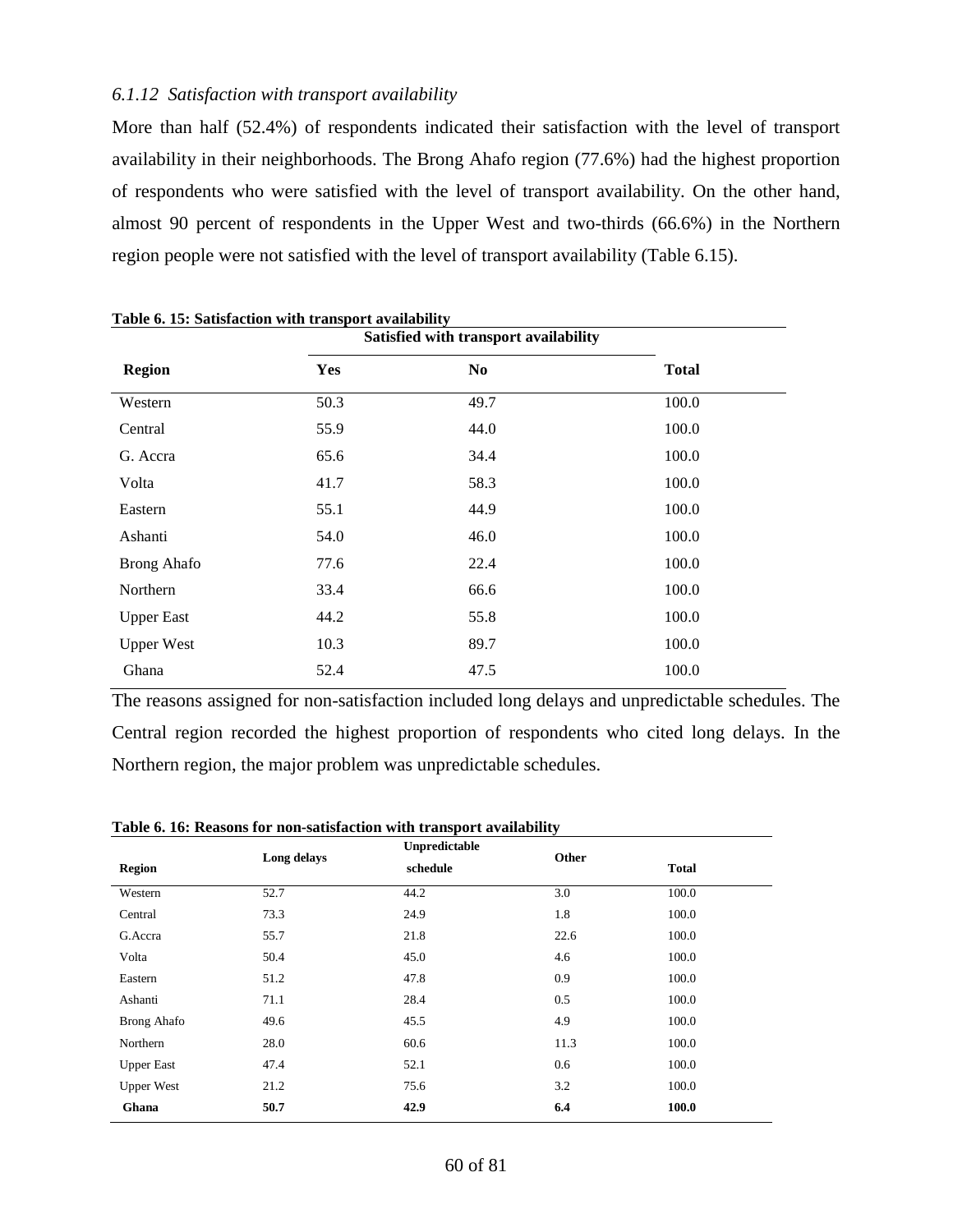# *6.1.13 Frequency of transport schedules*

Forty-three percent of respondents reported that they get a means of transport at a boarding point after waiting for up to 15 minutes. Nearly the same proportion wait for either 16 to 30 minutes or more than an hour before a means of transport arrives at the boarding point.

A high proportion of respondents in the Northern (49.9%), Upper West (39.3) and Upper West (32.6%) reported they had to wait for more than an hour before a means of transport arrived.

|                   |          |           | <b>Frequency</b> |           |       |              |
|-------------------|----------|-----------|------------------|-----------|-------|--------------|
|                   |          |           | (Minutes)        |           |       |              |
| <b>Region</b>     | $1 - 15$ | $16 - 30$ | $31 - 45$        | $46 - 60$ | $60+$ | <b>Total</b> |
| Western           | 28.6     | 21.9      | 11.2             | 16.6      | 21.7  | 100.0        |
| <b>Central</b>    | 50.0     | 7.1       | 1.8              | 20.2      | 20.9  | 100.0        |
| G. Accra          | 72.0     | 16.0      | 7.0              | 4.3       | 0.7   | 100.0        |
| Volta             | 31.4     | 17.2      | 11.1             | 25.6      | 14.8  | 100.0        |
| <b>Eastern</b>    | 46.6     | 8.9       | 16.2             | 20.7      | 7.6   | 100.0        |
| Ashanti           | 49.0     | 16.6      | 9.5              | 12.8      | 12.1  | 100.0        |
| <b>B.</b> Ahafo   | 49.8     | 28.8      | 6.1              | 12.7      | 2.7   | 100.0        |
| <b>Northern</b>   | 20.4     | 11.6      | 3.7              | 14.5      | 49.9  | 100.0        |
| <b>Upper East</b> | 7.9      | 18.5      | 15.2             | 19.1      | 39.3  | 100.0        |
| <b>Upper West</b> | 11.5     | 22.3      | 10.4             | 23.2      | 32.6  | 100.0        |
| Ghana             | 43.0     | 16.5      | 9.0              | 14.6      | 16.9  | 100.0        |
|                   |          |           |                  |           |       |              |

**Table 6. 17: Frequency of transport schedules**

## **6.2 Household access and use of transport**

This section of the questionnaire seeks to get collective response to questions pertaining to households, their movement and transport problems encountered in their daily activities.

## *6.2.1 Walking time to the nearest train station*

About four percent of households reported that the nearest train station was within 10 minutes walk from their homes. Majority of respondents however, did not know how long it would take them to walk to the nearest train station. In the Eastern Region 10.7 percent of respondents were living within 10 minutes was to the nearest train station (Table 6.18).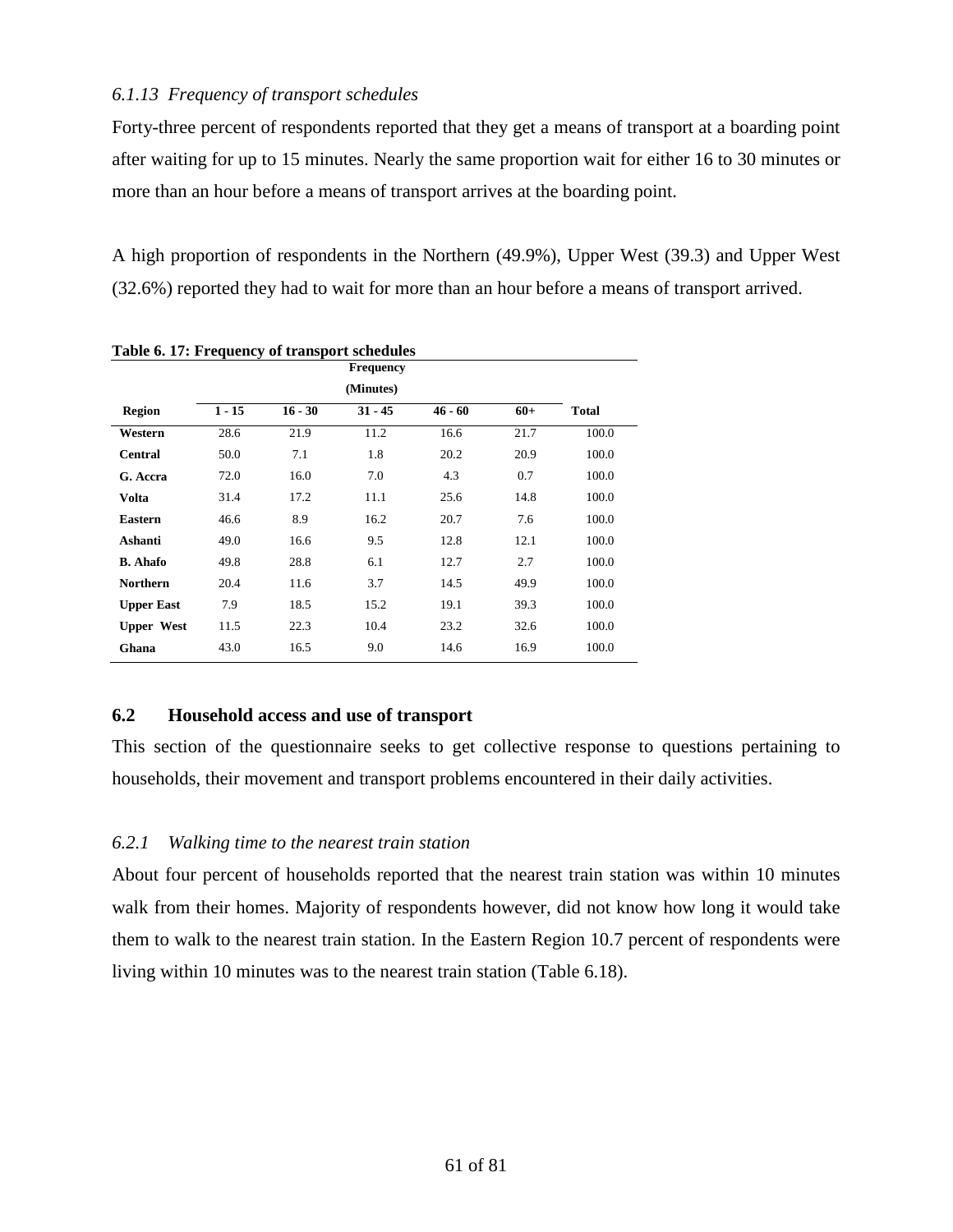|                         | Time (Minutes) |           |       |         |       |       |            |              |  |  |
|-------------------------|----------------|-----------|-------|---------|-------|-------|------------|--------------|--|--|
| Region                  | $0 - 10$       | $11 - 20$ | 21-30 | $31-40$ | 41-60 | $60+$ | Don't Know | <b>Total</b> |  |  |
| Western                 | 3.6            | 4.0       | 3.4   | 0.8     | 0.0   | 1.4   | 86.9       | 100.0        |  |  |
| Central                 | 0.9            | 0.2       | 0.0   | 0.0     | 1.1   | 3.7   | 94.2       | 100.0        |  |  |
| Gt. Accra               | 3.7            | 2.1       | 2.3   | 0.8     | 0.8   | 4.6   | 85.6       | 100.0        |  |  |
| Volta                   | 0.0            | 0.0       | 0.0   | 0.0     | 0.0   | 2.6   | 97.4       | 100.0        |  |  |
| Eastern                 | 10.7           | 2.8       | 2.3   | 2.6     | 2.8   | 1.4   | 77.3       | 100.0        |  |  |
| Ashanti<br><b>Brong</b> | 4.7            | 3.5       | 5.4   | 5.7     | 5.5   | 27.3  | 47.8       | 100.0        |  |  |
| Ahafo                   | 0.0            | 0.0       | 0.0   | 0.0     | 0.0   | 0.8   | 99.2       | 100.0        |  |  |
| Northern<br>Upper       | 0.0            | 0.0       | 0.0   | 0.0     | 0.0   | 0.0   | 100.0      | 100.0        |  |  |
| East<br>Upper           | 0.0            | 0.0       | 0.0   | 0.0     | 0.0   | 0.0   | 100.0      | 100.0        |  |  |
| West                    | 0.0            | 0.0       | 0.0   | 0.0     | 0.0   | 0.0   | 100.0      | 100.0        |  |  |
| Ghana                   | 0.0            | 2.0       | 2.3   | 1.8     | 1.8   | 7.8   | 80.4       | 100.0        |  |  |

**Table 6. 18: Walking time to the nearest train station**

### *6.2.2 Walking time to the nearest canoe/ferry/boat stop*

Most Ghanaians (86.8%) did not know how long it would take them to walk to the nearest boat stop. In the Northern Region 11.3 percent lived within 10 minutes walk to a boat stop while 31.4 percent in the Volta Region had to walk between 31 minutes and one hour (Table 6.19).

|                    | Time (Minutes) |           |           |           |       |       |               |       |  |
|--------------------|----------------|-----------|-----------|-----------|-------|-------|---------------|-------|--|
| <b>Region</b>      | $0 - 10$       | $11 - 20$ | $21 - 30$ | $31 - 40$ | 41-60 | $60+$ | Don't<br>Know | Total |  |
| Western            | 1.0            | 1.6       | 0.0       | 0.0       | 2.9   | 0.3   | 94.3          | 100.0 |  |
| Central            | 1.9            | 0.0       | 0.0       | 0.0       | 0.0   | 2.6   | 95.5          | 100.0 |  |
| Greater<br>Accra   | 0.0            | 0.0       | 0.0       | 0.0       | 0.0   | 0.0   | 100.0         | 100.0 |  |
| Volta              | 2.0            | 7.8       | 7.8       | 31.4      | 7.8   | 7.8   | 35.3          | 100.0 |  |
| Eastern            | 4.6            | 7.9       | 0.0       | 0.0       | 0.0   | 0.0   | 87.5          | 100.0 |  |
| Ashanti            | 1.8            | 0.0       | 0.0       | 0.4       | 1.8   | 2.4   | 93.6          | 100.0 |  |
| <b>Brong Ahafo</b> | 1.0            | 0.0       | 0.0       | 0.0       | 0.0   | 0.0   | 99.0          | 100.0 |  |
| Northern           | 11.3           | 19.8      | 1.9       | 0.0       | 2.4   | 2.9   | 61.7          | 100.0 |  |
| <b>Upper East</b>  | 1.9            | 0.0       | 0.0       | 0.0       | 4.1   | 11.1  | 82.8          | 100.0 |  |
| <b>Upper West</b>  | 2.1            | 0.0       | 0.0       | 0.0       | 0.0   | 0.0   | 97.9          | 100.0 |  |
| Ghana              | 3.4            | 4.1       | 0.4       | 0.5       | 1.7   | 3.1   | 86.8          | 100.0 |  |

**Table 6. 19: Walking time to the nearest boat stop (%)**

## *6.2.3 Walking time to the nearest taxi rank.*

Over sixty percent of households reported that the nearest taxi rank was within 10 minutes walking distance from their homes. About four percent walk between 21 and 30 minutes to a taxi rank. Most of those who walked more than an hour were in the Upper East (26.9%) and Central (11.8%) regions (Table 6.20).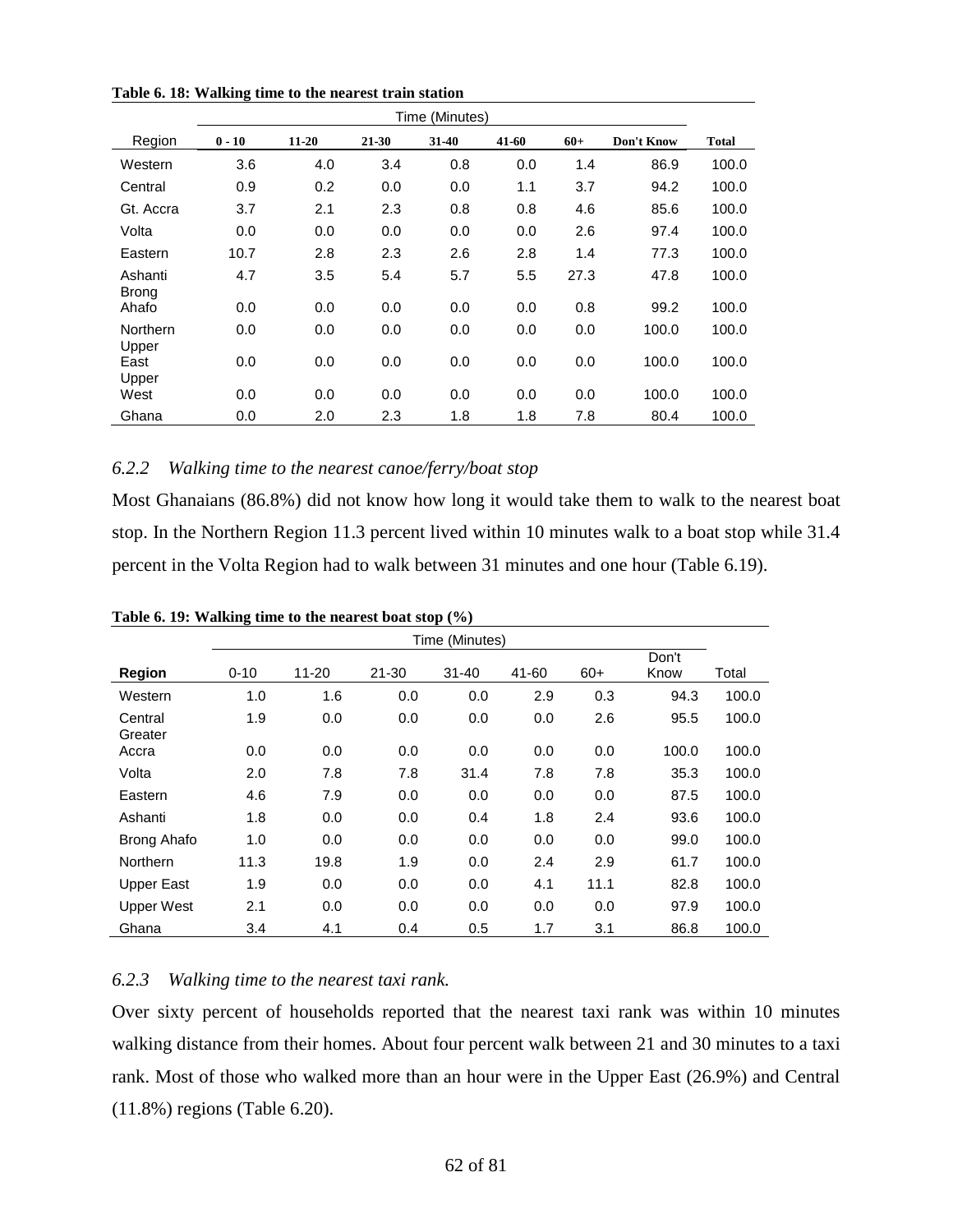|                    | Time (minutes) |           |           |         |       |       |               |              |  |  |
|--------------------|----------------|-----------|-----------|---------|-------|-------|---------------|--------------|--|--|
| Region             | $0 - 10$       | $11 - 20$ | $21 - 30$ | $31-40$ | 41-60 | $60+$ | Don't<br>Know | <b>Total</b> |  |  |
| Western            | 61.1           | 20.6      | 3.2       | 1.4     | 1.1   | 1.2   | 11.4          | 100.0        |  |  |
| Central            | 61.6           | 10.1      | 4.4       | 2.3     | 3.2   | 11.8  | 6.7           | 100.0        |  |  |
| Greater Accra      | 63.3           | 17.1      | 4.9       | 1.5     | 0.7   | 0.5   | 12.0          | 100.0        |  |  |
| Volta              | 62.4           | 12.1      | 9.6       | 4.6     | 2.5   | 5.3   | 3.5           | 100.0        |  |  |
| Eastern            | 81.8           | 11.0      | 2.2       | 1.3     | 1.0   | 0.2   | 2.6           | 100.0        |  |  |
| Ashanti            | 75.7           | 9.5       | 3.0       | 1.9     | 1.2   | 1.2   | 7.5           | 100.0        |  |  |
| <b>Brong Ahafo</b> | 87.0           | 7.4       | 0.6       | 0.8     | 0.2   | 0.8   | 3.2           | 100.0        |  |  |
| Northern           | 22.9           | 15.1      | 4.1       | 0.9     | 1.7   | 4.9   | 50.4          | 100.0        |  |  |
| Upper East         | 14.4           | 13.3      | 17.3      | 10.7    | 5.5   | 26.9  | 11.8          | 100.0        |  |  |
| <b>Upper West</b>  | 27.8           | 1.9       | 0.5       | 0.0     | 2.4   | 0.5   | 67.0          | 100.0        |  |  |
| Ghana              | 63.4           | 12.6      | 4.2       | 2.1     | 1.5   | 3.5   | 13.0          | 100.0        |  |  |

**Table 6. 20: Time taken to walk to the nearest taxi rank (%)**

## *6.2.4 How Household members get to food shop*

More than 80 percent of respondents (84.1%) got to food shops on foot while less than four percent (3.8%) go by tro-tro. About one-third of respondents in the Northern region (31.1%) and 10.9 percent in the Upper East Region went by bicycle (Table 6.21).

|                            | <b>Individual</b>       | <b>Shared</b>           |                           |                        |            |                       |                |            | Don't<br>need     |       |              |
|----------------------------|-------------------------|-------------------------|---------------------------|------------------------|------------|-----------------------|----------------|------------|-------------------|-------|--------------|
| <b>Region</b>              | <b>Public</b><br>(taxi) | <b>Public</b><br>(taxi) | <b>Public</b><br>(trotro) | <b>Bus</b><br>(Public) | Motorcycle | <b>Private</b><br>car | <b>Bicycle</b> | On<br>foot | to<br>go<br>there | Other | <b>Total</b> |
| Western                    | 2.0                     | 6.4                     | 0.3                       | 0.8                    | 0.0        | 0.2                   | 0.0            | 88.2       | 2.0               | 0.2   | 100.0        |
| Central<br>Greater         | 2.5                     | 2.9                     | 4.6                       | 0.2                    | 0.0        | 0.2                   | 0.0            | 89.3       | 0.2               | 0.0   | 100.0        |
| Accra                      | 4.5                     | 4.7                     | 7.9                       | 0.0                    | 0.1        | 3.0                   | 0.2            | 78.4       | 0.9               | 0.4   | 100.0        |
| Volta                      | 5.1                     | 8.6                     | 6.7                       | 0.0                    | 0.3        | 0.0                   | 0.0            | 75.9       | 1.9               | 1.6   | 100.0        |
| Eastern                    | 1.9                     | 6.0                     | 8.2                       | 0.5                    | 0.0        | 0.0                   | 0.2            | 81.0       | 2.2               | 0.2   | 100.0        |
| Ashanti<br><b>Brong</b>    | 3.1                     | 0.7                     | 0.9                       | 0.0                    | 0.0        | 0.3                   | 0.4            | 94.3       | 0.3               | 0.0   | 100.0        |
| Ahafo                      | 1.3                     | 0.0                     | 0.6                       | 0.0                    | 0.0        | 0.0                   | 0.2            | 97.9       | 0.0               | 0.0   | 100.0        |
| Northern                   | 1.0                     | 5.3                     | 3.0                       | 1.3                    | 1.8        | 0.8                   | 31.1           | 50.4       | 5.3               | 0.0   | 100.0        |
| <b>Upper East</b><br>Upper | 0.0                     | 1.5                     | 1.8                       | 0.0                    | 1.5        | 0.0                   | 10.9           | 81.4       | 2.2               | 0.7   | 100.0        |
| West                       | 2.4                     | 0.0                     | 0.0                       | 0.0                    | 1.4        | 1.0                   | 3.3            | 91.9       | 0.0               | 0.0   | 100.0        |
| Ghana                      | 2.7                     | 3.6                     | 3.8                       | 0.2                    | 0.3        | 0.8                   | 3.0            | 84.1       | 1.3               | 0.2   | 100.0        |

**Table 6. 21: Mode of transport to a food shop (%)**

#### *6.2.5 Distance to the nearest market*

Table 6.22 shows that, most households (61.3%) live up to one kilometre from the nearest market. The proportions are higher in the Eastern (77.2%) and Central (76.4%) regions. Higher proportions of households in the Upper West (53.6%) and Upper East (31.5%) regions were living more than two kilometres from the nearest market (Table 6.22).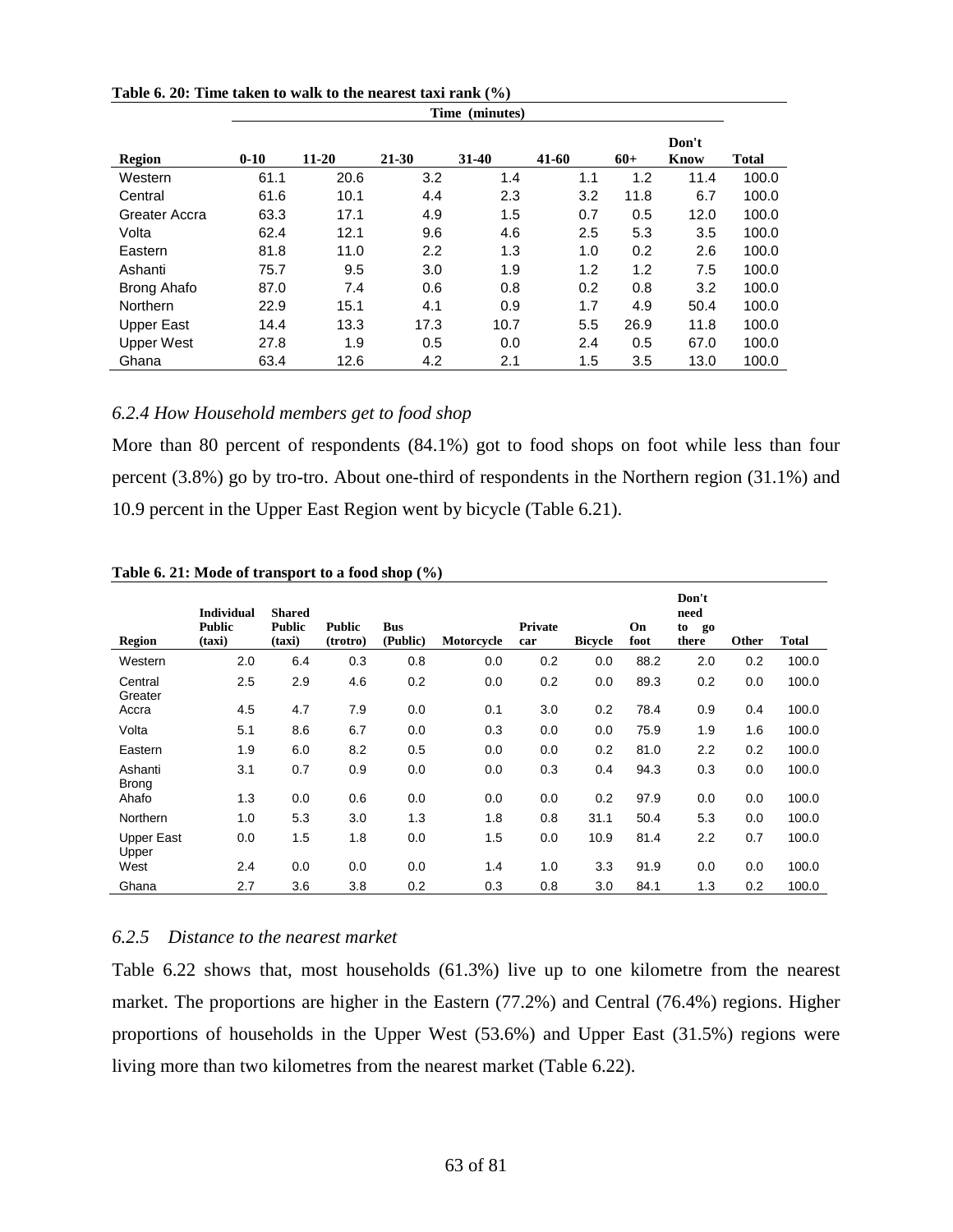|          | Distance in km |              |             |              |              |              |           |      |  |
|----------|----------------|--------------|-------------|--------------|--------------|--------------|-----------|------|--|
| Region   | $0.0 - 01$     | $0.11 - 0.2$ | $0.21 - 50$ | $0.51 - 1.0$ | $1.01 - 2.0$ | $2.01 - 5.0$ | 5.01-10.0 | >10  |  |
| Western  | 7.80           | 8.2          | 30.3        | 21.1         | 6.3          | 10.1         | 8.3       | 0.1  |  |
| Central  | 14.4           | 7.3          | 30.8        | 13.9         | 7.1          | 8.7          | 7.6       | 0.1  |  |
| G. Accra | 9.5            | 8.9          | 17.6        | 27.1         | 16.5         | 13.1         | 6.3       | 0.02 |  |
| Volta    | 5.5            | 2.8          | 16.9        | 25.5         | 10.2         | 16.0         | 9.6       | 0.14 |  |
| Eastern  | 12.4           | 10.8         | 27.9        | 26.1         | 6.5          | 8.2          | 4.6       | 0.04 |  |
| Ashanti  | 7.4            | 5.9          | 33.0        | 20.3         | 12.4         | 9.9          | 3.8       | 0.08 |  |
| B. Ahafo | 3.1            | 9.2          | 18.0        | 33.8         | 7.5          | 8.4          | 6.4       | 0.14 |  |
| Northern | 4.6            | 1.1          | 10.2        | 27.9         | 15           | 16.3         | 6.1       | 0.18 |  |
| U. East  | 0.4            | 2.2          | 3.0         | 14.7         | 35.8         | 24.3         | 17.2      | 0.03 |  |
| U. West  | 1.0            | 4.8          | 15.3        | 18.2         | 0.5          | 39.1         | 14.5      | 0.07 |  |
| Ghana    | 7.5            | 6.8          | 22.7        | 23.3         | 11.7         | 12.4         | 6.9       | 0.08 |  |

**Table 6. 22: Distance to nearest market (%)**

#### *6.2.6 Usual means of transport to the market*

Apart from walking (65.7%), trotro is the most dominant means of transport to the market (16%) followed by taxi (10.8%). In the Western region,taxi is the most popular means of transport to the market (21.1%) after walking, whereas in the Northern Region the bicycle is the most popular after walking. In the Upper West region, motorcycles account for 8.1 percent of all travelling to the market. Nearly all respondents (95.9%) used the same means of transport back from the market. In the Brong Ahafo region, the proportion was 99.8 percent. In the Upper West Region13.9 percent of the people use a different mode of transport from the market (Table 6.23).

**Table 6. 23: Usual means of transport to the market**

|                         | Mode of transport       |                           |                                     |                        |              |                      |            |                       |                |            |       |              |
|-------------------------|-------------------------|---------------------------|-------------------------------------|------------------------|--------------|----------------------|------------|-----------------------|----------------|------------|-------|--------------|
| <b>Region</b>           | <b>Public</b><br>(taxi) | <b>Public</b><br>(trotro) | <b>Bus</b><br>(Metro<br><b>Mass</b> | <b>Bus</b><br>(Public) | <b>Train</b> | Ferry/Cano<br>e/Boat | Motorcycle | <b>Private</b><br>car | <b>Bicycle</b> | On<br>foot | Other | <b>Total</b> |
| Western                 | 21.1                    | 5.8                       | 0.8                                 | 0.8                    | 0.0          | 0.0                  | 0.0        | 0.2                   | 0.2            | 69.4       | 1.8   | 100.0        |
| Central<br>Greater      | 13.4                    | 13.0                      | 0.4                                 | 1.9                    | 0.0          | 0.0                  | 0.0        | 0.2                   | 0.2            | 70.9       | 0.0   | 100.0        |
| Accra                   | 9.1                     | 32.4                      | 0.8                                 | 0.0                    | 0.1          | 0.0                  | 0.1        | 4.9                   | 0.2            | 52.1       | 0.4   | 100.0        |
| Volta                   | 20.3                    | 20.5                      | 3.1                                 | 0.3                    | 0.0          | 1.0                  | 1.0        | 0.0                   | 0.3            | 53.1       | 0.5   | 100.0        |
| Eastern                 | 8.5                     | 12.7                      | 0.0                                 | 0.0                    | 0.0          | 0.0                  | 0.0        | 0.2                   | 0.0            | 78.5       | 0.2   | 100.0        |
| Ashanti<br><b>Brong</b> | 7.9                     | 16.8                      | 0.4                                 | 1.5                    | 0.0          | 0.0                  | 0.1        | 1.1                   | 0.3            | 71.8       | 0.0   | 100.0        |
| Ahafo                   | 11.1                    | 15.5                      | 0.2                                 | 0.0                    | 0.0          | 0.0                  | 0.0        | 0.2                   | 1.0            | 72.0       | 0.0   | 100.0        |
| Northern<br>Upper       | 10.0                    | 7.0                       | 0.0                                 | 0.7                    | 0.0          | 0.0                  | 2.2        | 0.7                   | 34.8           | 44.3       | 0.2   | 100.0        |
| East<br>Upper           | 0.7                     | 1.1                       | 0.0                                 | 0.0                    | 0.0          | 0.0                  | 1.4        | 0.0                   | 11.2           | 85.5       | 0.0   | 100.0        |
| West                    | 1.4                     | 2.4                       | 0.0                                 | 0.0                    | 0.0          | 0.0                  | 8.7        | 2.9                   | 14.9           | 65.9       | 3.8   | 100.0        |
| Ghana                   | 10.8                    | 16.0                      | 0.6                                 | 0.6                    | 0.0          | 0.1                  | 0.6        | 1.4                   | 3.7            | 65.7       | 0.5   | 100.0        |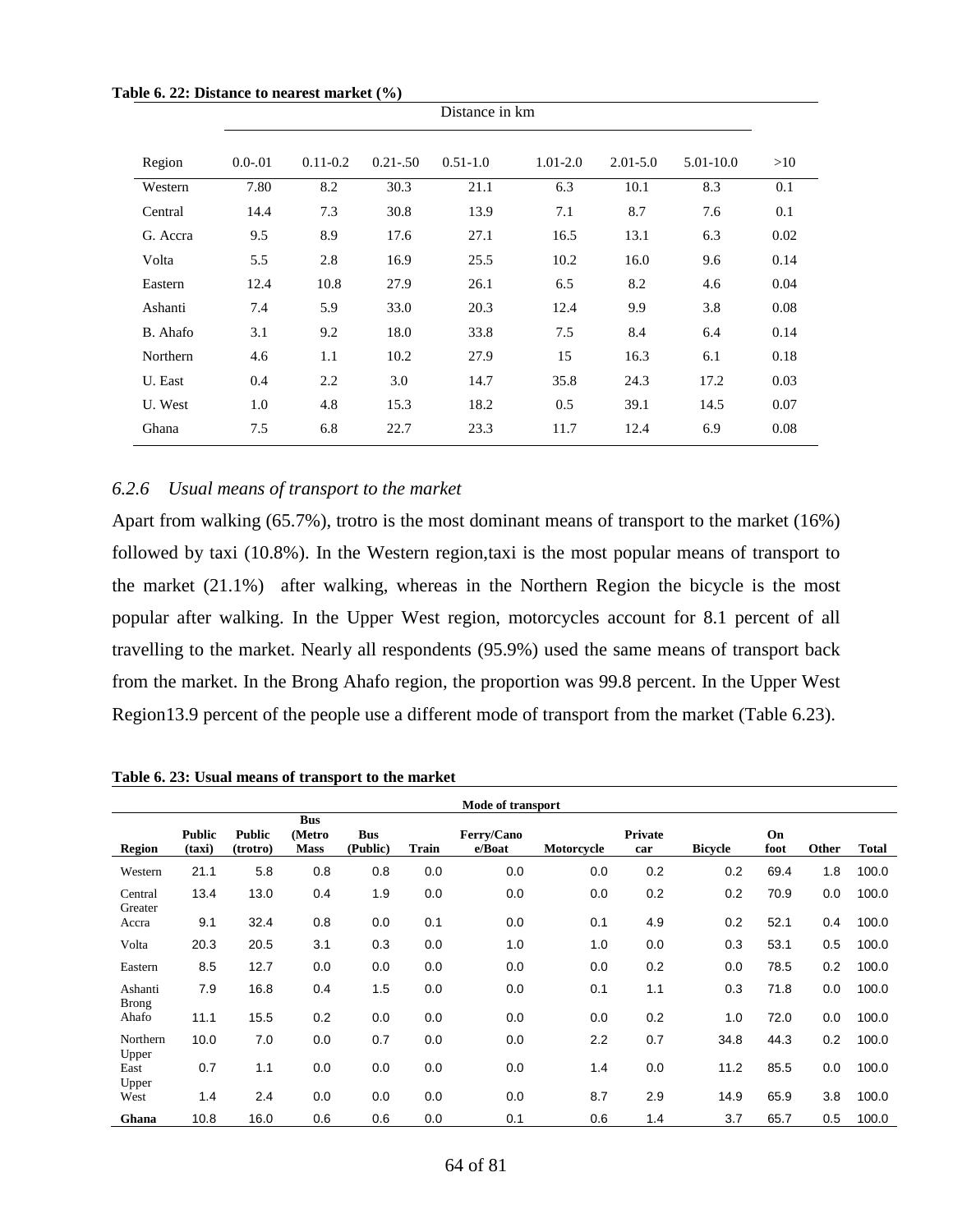#### *6.2.7 Time spent at station to and from market*

Thirty-one percent of households spent up to 5 minutes at a station before getting transport to the market. Furthermore, 15.4 percent had to wait between 6 and 20 minutes before getting transport to the market. Households in the Greater Accra (53.4%) and Northern (53.4) regions spent lesser time waiting at the station. Nearly a third (30.4%) of households in the Western Region spent between one and two hours before getting transport to the market (Table 6.24).

|          | Time in minutes |         |      |          |           |      |      |           |      |       |      |           |      |        |      |      |
|----------|-----------------|---------|------|----------|-----------|------|------|-----------|------|-------|------|-----------|------|--------|------|------|
|          |                 | $0 - 5$ |      | $6 - 10$ | $11 - 15$ |      |      | $16 - 20$ |      | 21-30 |      | $31 - 60$ |      | 61-120 | >120 |      |
| Region   | To              | From    | To   | From     | To        | From | To   | From      | To   | From  | To   | From      | To   | From   | To   | From |
| Western  | 12.8            | 12.3    | 8.5  | 9.6      | 13.9      | 12.9 | 5.3  | 7.0       | 5.9  | 7.5   | 15.0 | 14.6      | 30.4 | 29.5   | 8.2  | 6.6  |
| Central  | 12.8            | 15.2    | 18.1 | 19.7     | 9.8       | 8.3  | 3.8  | 5.3       | 6.0  | 9.1   | 30.9 | 25.0      | 16.6 | 15.9   | 2.0  | 1.5  |
| G. Accra | 53.4            | 48.1    | 20.1 | 25.7     | 8.0       | 10.4 | 5.4  | 4.5       | 7.3  | 5.6   | 4.6  | 4.2       | 1.1  | 1.2    | 0.1  | 0.3  |
| Volta    | 19.2            | 19.8    | 11.8 | 11.6     | 13.3      | 13.3 | 2.6  | 2.6       | 10.7 | 11.2  | 24.5 | 23.9      | 11.8 | 11.8   | 6.1  | 5.8  |
| Eastern  | 30.6            | 39.1    | 11.7 | 14.1     | 4.7       | 3.1  | 4.7  | 7.8       | 7.8  | 10.2  | 25.7 | 11.0      | 14.8 | 14.7   | 0.0  | 0.0  |
| Ashanti  | 28.6            | 36.0    | 18.1 | 15.7     | 7.3       | 8.0  | 4.2  | 7.3       | 15.3 | 14.3  | 13.9 | 9.3       | 9.4  | 5.9    | 3.5  | 3.5  |
| B. Ahafo | 13.5            | 15.0    | 15.7 | 17.9     | 7.2       | 7.8  | 5.0  | 5.0       | 15.7 | 13.6  | 36.4 | 35.0      | 6.4  | 5.7    | 0.1  | 0.0  |
| Northern | 53.4            | 52.0    | 9.3  | 10.7     | 1.3       | 1.3  | 0.0  | 0.1       | 14.6 | 13.3  | 13.3 | 14.6      | 5.3  | 5.3    | 2.8  | 2.7  |
| U. East  | 14.3            | 14.3    | 0.0  | 0.0      | 0.0       | 14.3 | 28.8 | 42.9      | 28.6 | 0.0   | 28.3 | 28.5      | 0.0  | 0.0    | 0.0  | 0.0  |
| U. West  | 0.0             | 0.0     | 9.1  | 18.2     | 0.0       | 0.0  | 18.2 | 27.3      | 18.2 | 9.1   | 36.4 | 27.3      | 18.1 | 18.1   | 0.0  | 0.0  |
| Ghana    | 31.0            | 31.8    | 15.4 | 17.5     | 8.7       | 9.3  | 4.7  | 5.6       | 10.2 | 9.8   | 17.2 | 14.3      | 10.4 | 9.7    | 2.4  | 2.0  |

**Table 6. 24: Time spent at station to and from market (%)**

The waiting time at the station from the market follows a trend similar to the time spent at the station to the market.

#### *6.2.8 Amount spent on transport to market.*

Table 6.25 shows that 60 percent of households did not spend any money on transportation when going to the market. The proportions were higher in the Upper East (96.0%), Upper West (92.0%) and Eastern (75.9%) regions. One-fifth of households spent between 20 Ghana Pesewas and 50 Ghana Pesewas while less than six percent spent more than One Ghana Cedi.

| Region   | 0.0  | $0.01 - 0.20$ | $0.20 - 0.50$ | $0.51 - 1.00$ | > 1.00 |
|----------|------|---------------|---------------|---------------|--------|
| Western  | 59.7 | 2.3.0         | 13.0          | 15.1          | 9.9    |
| Central  | 59.3 | 5.5           | 21.5          | 10.3          | 3.4    |
| G. Accra | 40.1 | 13.1          | 34.6          | 8.6           | 3.6    |
| Volta    | 40.0 | 4.9           | 29.6          | 11.0          | 14.5   |
| Eastern  | 75.9 | 0.6           | 18.1          | 5.0           | 0.4    |
| Ashanti  | 61.9 | 10.3          | 19.1          | 4.2           | 4.5    |
| B. Ahafo | 63.0 | 0.5           | 18.8          | 11.1          | 6.6    |
| Northern | 74.1 | 5.0           | 14.9          | 5.1           | 0.9    |
| U. East  | 96.0 | 1.0           | 3.0           | 0.0           | 0.0    |
| U. West  | 92.0 | 0.0           | 1.4           | 2.2           | 4.4    |
| Ghana    | 60.0 | 6.0           | 20.9          | 7.7           | 5.4    |

**Table 6. 25: Amount Spent on transport to Market (%)**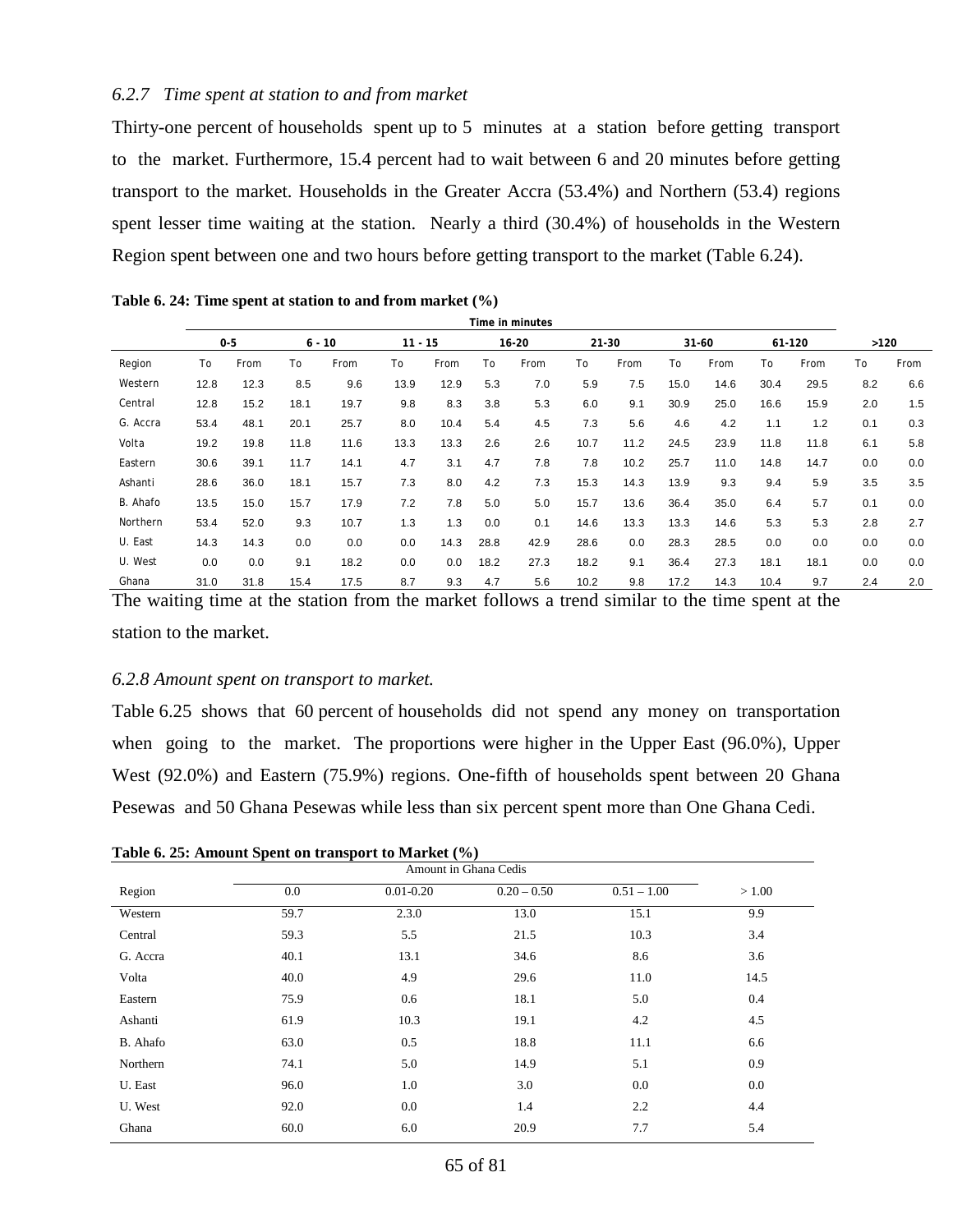### *6.2.9 Obstacles faced going to the market*

About one-quarter (24.6%) of households indicated that they faced some difficulty getting to the market In the Upper West Region the proportion was 45.9 percent.

The main obstacle faced by people getting to the market was roads (44.2%), followed by long waiting times at transport stations or stops (18.2%). The Brong Ahafo region (84.4%) had the highest proportion of households who complained about bad roads followed by the Central (61.0%) and Western (57.1%) regions (Table 6.26).

| Region   | No<br>access<br>road | Bad<br>roads | Long<br>waiting<br>time at<br>station | Heavy<br>traffic<br>on<br>road | <b>Distance</b><br>too long | No money<br>for<br>transport | Other | Total |
|----------|----------------------|--------------|---------------------------------------|--------------------------------|-----------------------------|------------------------------|-------|-------|
| Western  | 1.3                  | 57.1         | 17.3                                  | 0.6                            | 14.7                        | 5.8                          | 3.2   | 100.0 |
| Central  | 1.2                  | 61.0         | 26.8                                  | 2.4                            | 3.7                         | 3.7                          | 1.2   | 100.0 |
| G. Accra | 0.8                  | 30.4         | 17.8                                  | 35.6                           | 8.9                         | 0.7                          | 5.9   | 100.0 |
| Volta    | 3.7                  | 50.7         | 20.6                                  | 0.7                            | 13.2                        | 5.9                          | 5.1   | 100.0 |
| Eastern  | 0.0                  | 25.3         | 57.1                                  | 0.0                            | 11.0                        | 5.5                          | 1.1   | 100.0 |
| Ashanti  | 3.3                  | 39.2         | 22.1                                  | 16.0                           | 5.5                         | 5.5                          | 8.3   | 100.0 |
| B. Ahafo | 11.5                 | 84.4         | 4.1                                   | 0.0                            | 0.0                         | 0.0                          | 0.0   | 100.0 |
| Northern | 9.2                  | 47.4         | 11.2                                  | 2.0                            | 24.3                        | 5.9                          | 0.0   | 100.0 |
| U. East  | 0.0                  | 10.7         | 2.7                                   | 0.0                            | 58.7                        | 2.7                          | 25.3  | 100.0 |
| U. West  | 1.1                  | 35.9         | 6.5                                   | 0.0                            | 38.0                        | 1.1                          | 17.4  | 100.0 |
| Ghana    | 3.3                  | 44.2         | 18.2                                  | 9.7                            | 15.0                        | 3.6                          | 5.9   | 100.0 |

**Table 6. 26: Main obstacles faced going to the market (%)**

*6.2.10 Time spent on the way to the market.*

**Table 6. 27: Time spent on the way to market (%)**

| Region   | $0 - 10$ | 11-30 | $31-60$ | 61-120 | 121-300 | over300 |
|----------|----------|-------|---------|--------|---------|---------|
| Western  | 48.7     | 32.4  | 14.6    | 4.0    | 0.0     | 0.0     |
| Central  | 55.3     | 29.9  | 11.5    | 2.3    | 0.0     | 0.0     |
| G. Accra | 36.7     | 53.2  | 9.9     | 0.2    | 0.0     | 0.0     |
| Volta    | 45.5     | 30.5  | 18.5    | 4.5    | 0.0     | 0.0     |
| Eastern  | 62.3     | 30.7  | 6.7     | 0.2    | 0.0     | 0.0     |
| Ashanti  | 61.4     | 28.1  | 6.7     | 2.3    | 0.0     | 0.5     |
| B. Ahafo | 38.4     | 46.9  | 11.1    | 4.1    | 0.0     | 0.0     |
| Northern | 44.3     | 28.7  | 9.9     | 3.3    | 0.1     | 0.0     |
| U. East  | 9.3      | 34.1  | 40.4    | 11.2   | 0.0     | 1.9     |
| U. West  | 15.1     | 20.0  | 39.7    | 25.2   | 0.0     | 0.0     |
| Ghana    | 44.2     | 35.8  | 13.8    | 3.7    | 0.0     | 0.1     |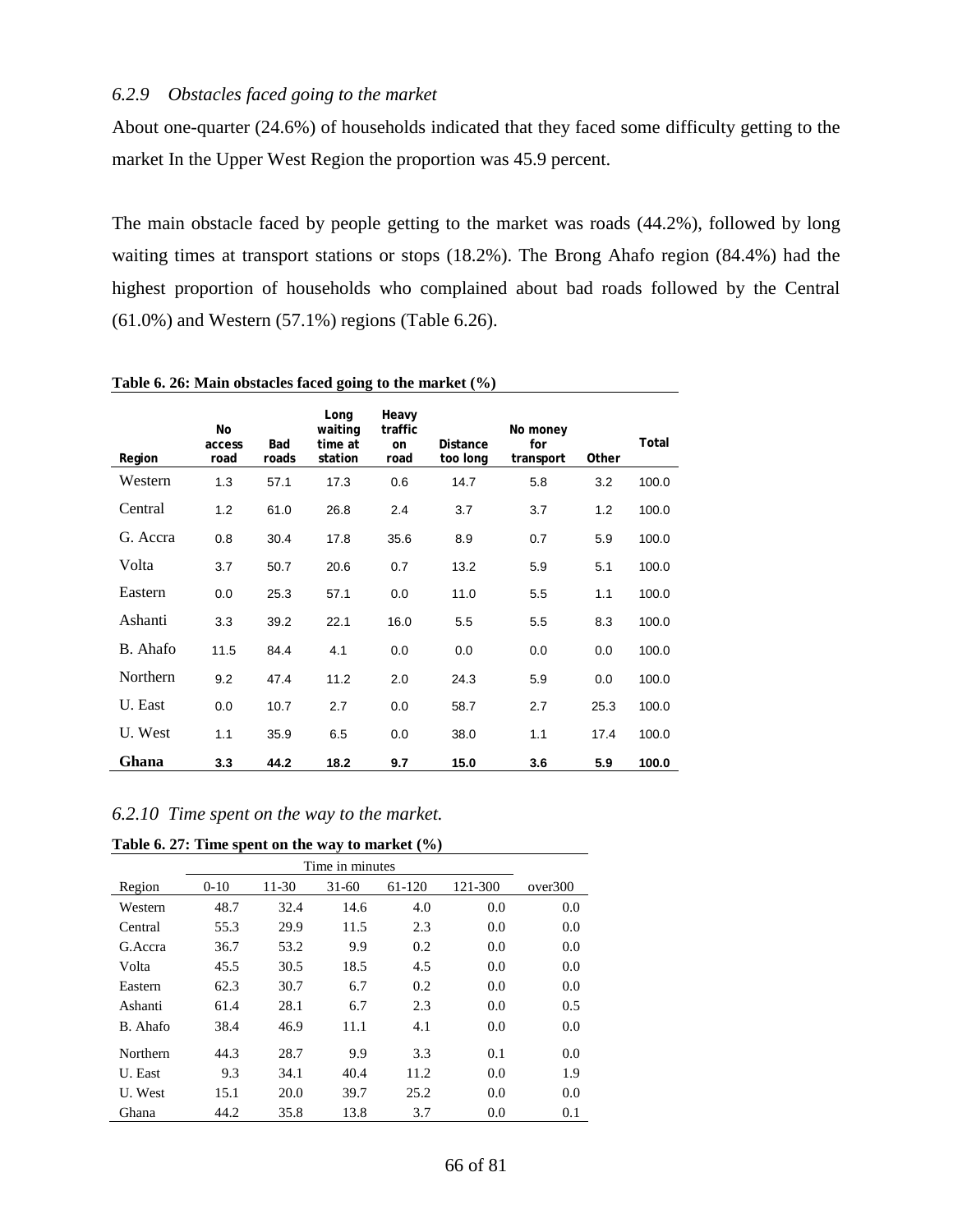About 44 percent of households spent up to 10 minutes on their way to market while 35.8 percent spent 11-30 minutes. More than sixty percent of households in the Ashanti and Eastern regions spent less than 10 minutes to the market. In the Upper West region, 25.2 percent in respondents spent between one and two hours on the way to market (Table 6.27). The distribution of the time spent on the way from the market follows a similar trend.

### *6.2.11 Frequency of transport to markets*

More than fifty percent (56.1%) of households reported that transport to the market arrived at most every 15 minutes. Another 15.6 percent indicated that the frequency of transport was between 16 and 30 minutes. Most households in the Greater Accra (79.4%) and Eastern (72.1%) regions reported that transport was available to the market every 15 minutes.

In the three northern regions, more than one-third of households indicated that transport was available at least every one hour.

|                 | Frequency of transport in minutes |       |           |       |       |       |  |  |  |
|-----------------|-----------------------------------|-------|-----------|-------|-------|-------|--|--|--|
| Region          | $0 - 15$                          | 16-30 | $31 - 45$ | 46-60 | $60+$ | Total |  |  |  |
| Western         | 43.7                              | 21.3  | 5.8       | 11.1  | 18.2  | 100.0 |  |  |  |
| Central         | 58.2                              | 4.5   | 2.0       | 15.3  | 20.1  | 100.0 |  |  |  |
| G. Accra        | 79.4                              | 15.8  | 2.0       | 1.5   | 1.2   | 100.0 |  |  |  |
| Volta           | 30.0                              | 18.6  | 9.9       | 22.1  | 19.4  | 100.0 |  |  |  |
| Eastern         | 72.1                              | 12.2  | 5.1       | 7.5   | 3.1   | 100.0 |  |  |  |
| Ashanti<br>В.   | 63.8                              | 13.8  | 7.3       | 9.9   | 5.2   | 100.0 |  |  |  |
| Ahafo           | 50.8                              | 29.4  | 6.5       | 10.3  | 2.9   | 100.0 |  |  |  |
| <b>Northern</b> | 43.6                              | 6.8   | 3.0       | 9.0   | 37.6  | 100.0 |  |  |  |
| U. East         | 12.9                              | 14.7  | 22.7      | 11.7  | 38.0  | 100.0 |  |  |  |
| U. West         | 13.3                              | 15.5  | 14.9      | 21.5  | 34.8  | 100.0 |  |  |  |
| Ghana           | 56.1                              | 15.6  | 6.0       | 9.8   | 12.5  | 100.0 |  |  |  |

**Table 6. 28: Frequency of transport to markets**

#### *6.2.12 Reliability of transport to the market*

A little over sixty percent (62.5%) of respondents reported that transport to the market was reliable While 19.1 percent indicated that is was not reliable. The Brong Ahafo region (79.7%) had the highest proportion of respondents who indicated reliability of transport followed by the Greater Accra (78.7%) and Eastern (70.6%) regions.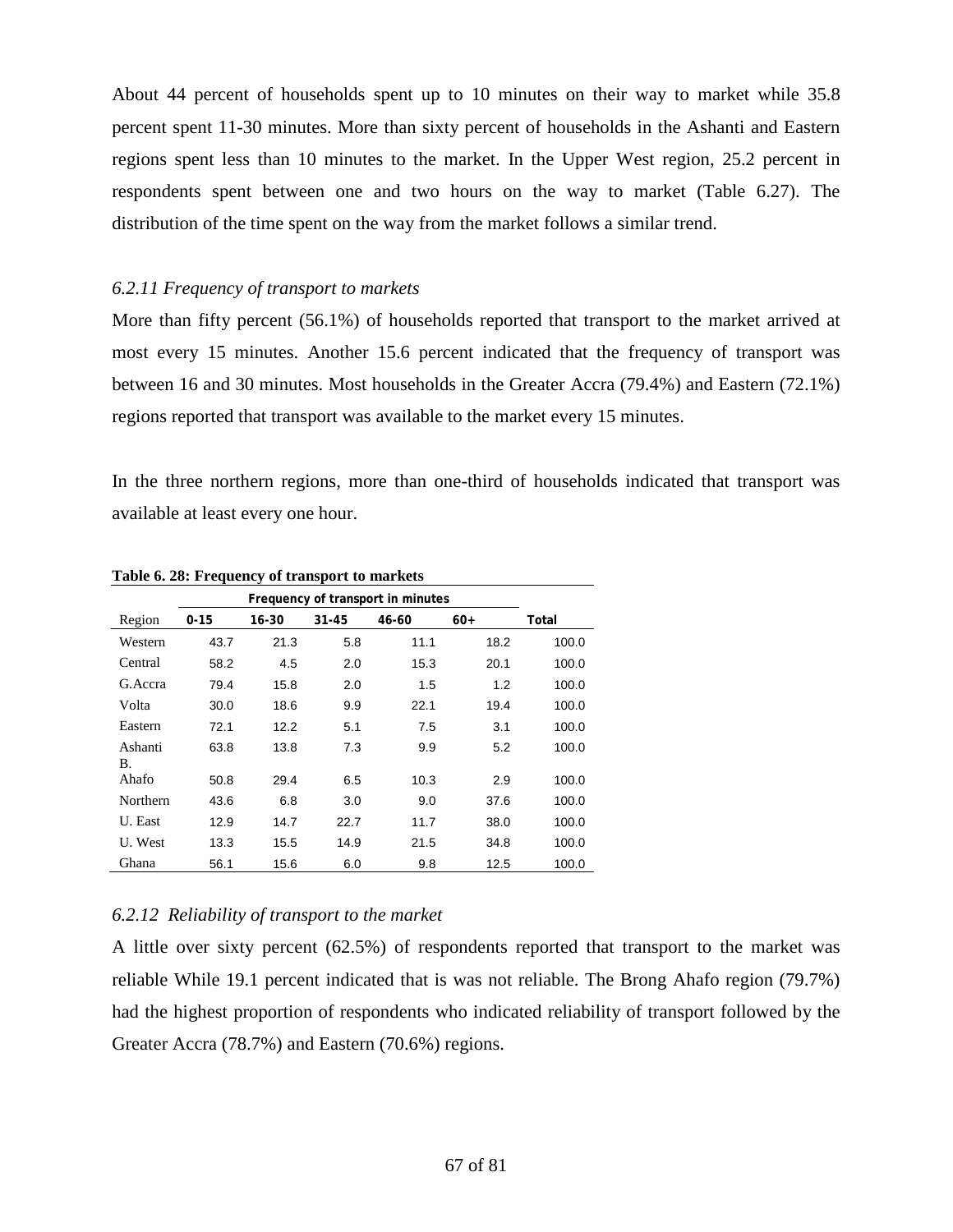On the other hand, the Upper East (49.3%), Northern (38.6%), Volta (30.2) and Central (30.2%), had relatively high proportions of respondents who reported that transport to the markets were not reliable (Table 6.29).

| <b>Region</b> | Reliable | Reliable sometimes | Not reliable | Total |
|---------------|----------|--------------------|--------------|-------|
| Western       | 56.6     | 27.7               | 15.7         | 100.0 |
| Central       | 56.2     | 13.6               | 30.2         | 100.0 |
| G.Accra       | 78.7     | 16.8               | 4.5          | 100.0 |
| Volta         | 51.1     | 18.8               | 30.2         | 100.0 |
| Eastern       | 70.6     | 14.3               | 15.2         | 100.0 |
| Ashanti       | 64.4     | 18.2               | 17.4         | 100.0 |
| Brong Ahafo   | 79.7     | 12.4               | 8.0          | 100.0 |
| Northern      | 49.3     | 12.2               | 38.6         | 100.0 |
| U. East       | 37.8     | 12.9               | 49.3         | 100.0 |
| U. West       | 20.9     | 50.7               | 28.4         | 100.0 |
| Ghana         | 62.5     | 18.4               | 19.1         | 100.0 |

**Table 6. 29: Reliability of transport to the market**

### *6.2.13 Most important transport problems faced by communities*

Nearly half (48.6%) of respondents cited high transport fares as the most important transport problem faced. One-fifth (20.3%) also indicated that the roads were bad. Most respondents in the Volta (79.1%) and Brong Ahafo (60.3%) faced the problem of high transport fares. Respondents the Greater Accra (29.0%) and Ashanti (11.6%) complained about traffic jams while in the Upper West region (53.1%) most respondents complained about long delays at the transport station.

**Table 6. 30 : Most important transport problem faced by communities (%)**

|          | Type of transport problems faced |                                        |           |             |       |       |  |  |
|----------|----------------------------------|----------------------------------------|-----------|-------------|-------|-------|--|--|
| Region   | Transport<br>fares too<br>high   | Long delays<br>at transport<br>station | Bad roads | Traffic jam | Other | Total |  |  |
| Western  | 54.8                             | 15.3                                   | 22.7      | 0.3         | 6.9   | 100.0 |  |  |
| Central  | 45.4                             | 14.0                                   | 20.0      | 0.9         | 19.8  | 100.0 |  |  |
| G. Accra | 39.0                             | 9.7                                    | 14.7      | 29.0        | 7.6   | 100.0 |  |  |
| Volta    | 79.1                             | 4.9                                    | 14.2      | 0.3         | 1.5   | 100.0 |  |  |
| Eastern  | 44.2                             | 23.7                                   | 22.4      | 1.9         | 7.9   | 100.0 |  |  |
| Ashanti  | 48.9                             | 16.6                                   | 20.8      | 11.6        | 2.2   | 100.0 |  |  |
| B. Ahafo | 60.3                             | 9.4                                    | 30.3      | 0.0         | 0.0   | 100.0 |  |  |
| Northern | 48.4                             | 8.6                                    | 42.1      | 0.9         | 0.0   | 100.0 |  |  |
| U. East  | 36.6                             | 19.8                                   | 11.4      | 0.4         | 31.9  | 100.0 |  |  |
| U. West  | 25.5                             | 53.1                                   | 8.7       | 0.5         | 12.2  | 100.0 |  |  |
| Ghana    | 48.6                             | 15.1                                   | 20.8      | 8.2         | 7.3   | 100.0 |  |  |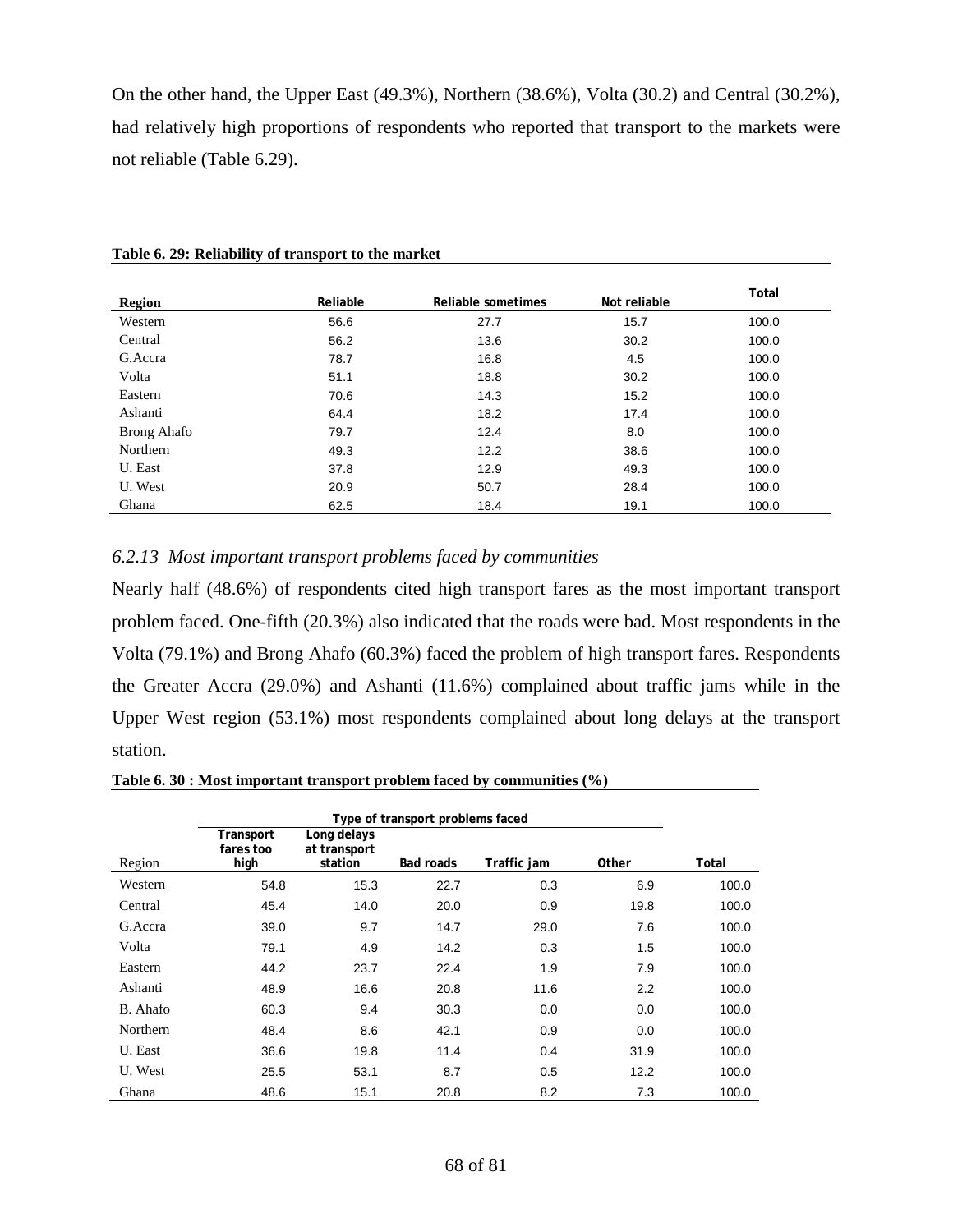#### *6.2.14 Monthly expenditure on various modes of transport*

About one-third (31.1%) of Ghanaians did not spend anything on taxi while 26.9 percent spent more than 5 Ghana cedis on taxi every month (Table 6.31). This is especially the case in the three northern regions where more than two-thirds of respondents in the Northern (66.1%), Upper East (69.4%) and Upper West (79.9%) did not spend anything on taxi.

Majority of respondents (97.7%) did not spend anything on water transport (Table 6.32). It is however, worth noting that there is water travel in every region in Ghana. In the Northern Region 8.1 percent of respondents spent between 10 pesewas and 1 Ghana cedi on water transport while in the Volta Region, 2.6 spent a similar amount.

|                   | Amount in Ghana Cedis |               |           |           |           |           |           |  |  |  |
|-------------------|-----------------------|---------------|-----------|-----------|-----------|-----------|-----------|--|--|--|
| Region            | Nothing               | $0.01 - 1.00$ | 1.01-2.00 | 2.01-3.00 | 3.01-4.00 | 4.01-5.00 | Over 5.00 |  |  |  |
| Western           | 12.6                  | 6.3           | 13.7      | 9.7       | 5.4       | 9.7       | 42.8      |  |  |  |
| Central           | 32.3                  | 10.1          | 9.5       | 7.5       | 6.0       | 9.7       | 24.8      |  |  |  |
| Greater Accra     | 23.6                  | 8.9           | 9.8       | 7.1       | 4.2       | 8.0       | 38.4      |  |  |  |
| Volta             | 32.9                  | 13.6          | 18.7      | 5.9       | 5.9       | 7.4       | 15.6      |  |  |  |
| Eastern           | 15.2                  | 10.3          | 13.4      | 7.9       | 7.9       | 12.5      | 32.9      |  |  |  |
| Ashanti           | 28.1                  | 5.0           | 6.9       | 6.3       | 8.1       | 14.1      | 31.4      |  |  |  |
| Brong Ahafo       | 31.4                  | 18.8          | 16.3      | 14.9      | 3.3       | 3.3       | 12.1      |  |  |  |
| Northern          | 66.1                  | 5.1           | 5.6       | 6.8       | 3.7       | 3.7       | 9.0       |  |  |  |
| Upper East        | 69.4                  | 15.7          | 4.6       | 2.8       | 3.2       | 2.1       | 2.1       |  |  |  |
| <b>Upper West</b> | 79.9                  | 9.2           | 7.5       | 1.1       | 0.0       | 1.1       | 1.1       |  |  |  |
| Ghana             | 31.1                  | 9.4           | 10.7      | 7.6       | 5.5       | 8.8       | 26.9      |  |  |  |

**Table 6. 31: Monthly expenditure on taxi (%)**

#### **Table 6. 32: Monthly expenditure on boat**

|                   | Amount in Ghana Cedis |              |               |               |               |           |           |  |  |
|-------------------|-----------------------|--------------|---------------|---------------|---------------|-----------|-----------|--|--|
| Region            | Nothing               | $.01 - 1.00$ | $1.01 - 2.00$ | $2.01 - 3.00$ | $3.01 - 4.00$ | 4.01-5.00 | Over 5.00 |  |  |
| Western           | 98.9                  | 0.0          | 0.2           | 0.0           | 0.0           | 0.0       | 0.9       |  |  |
| Central           | 98.5                  | 0.0          | 0.0           | 0.2           | 0.0           | 0.0       | 1.2       |  |  |
| Greater Accra     | 98.9                  | 0.0          | 0.0           | 0.0           | 0.0           | 0.1       | 1.0       |  |  |
| Volta             | 89.4                  | 2.6          | 2.2           | 1.1           | 2.2           | 1.8       | 0.7       |  |  |
| Eastern           | 97.0                  | 0.2          | 0.6           | 0.2           | 0.0           | 1.4       | 0.6       |  |  |
| Ashanti           | 99.3                  | 0.2          | 0.4           | 0.0           | 0.0           | 0.0       | 0.1       |  |  |
| Brong Ahafo       | 100.0                 | 0.0          | 0.0           | 0.0           | 0.0           | 0.0       | 0.0       |  |  |
| Northern          | 87.6                  | 8.1          | 0.3           | 1.0           | 1.3           | 0.3       | 1.3       |  |  |
| <b>Upper East</b> | 99.6                  | 0.4          | 0.0           | 0.0           | 0.0           | 0.0       | 0.0       |  |  |
| <b>Upper West</b> | 99.4                  | 0.0          | 0.6           | 0.0           | 0.0           | 0.0       | 0.0       |  |  |
| Ghana             | 97.7                  | 0.7          | 0.3           | 0.2           | 0.2           | 0.3       | 0.7       |  |  |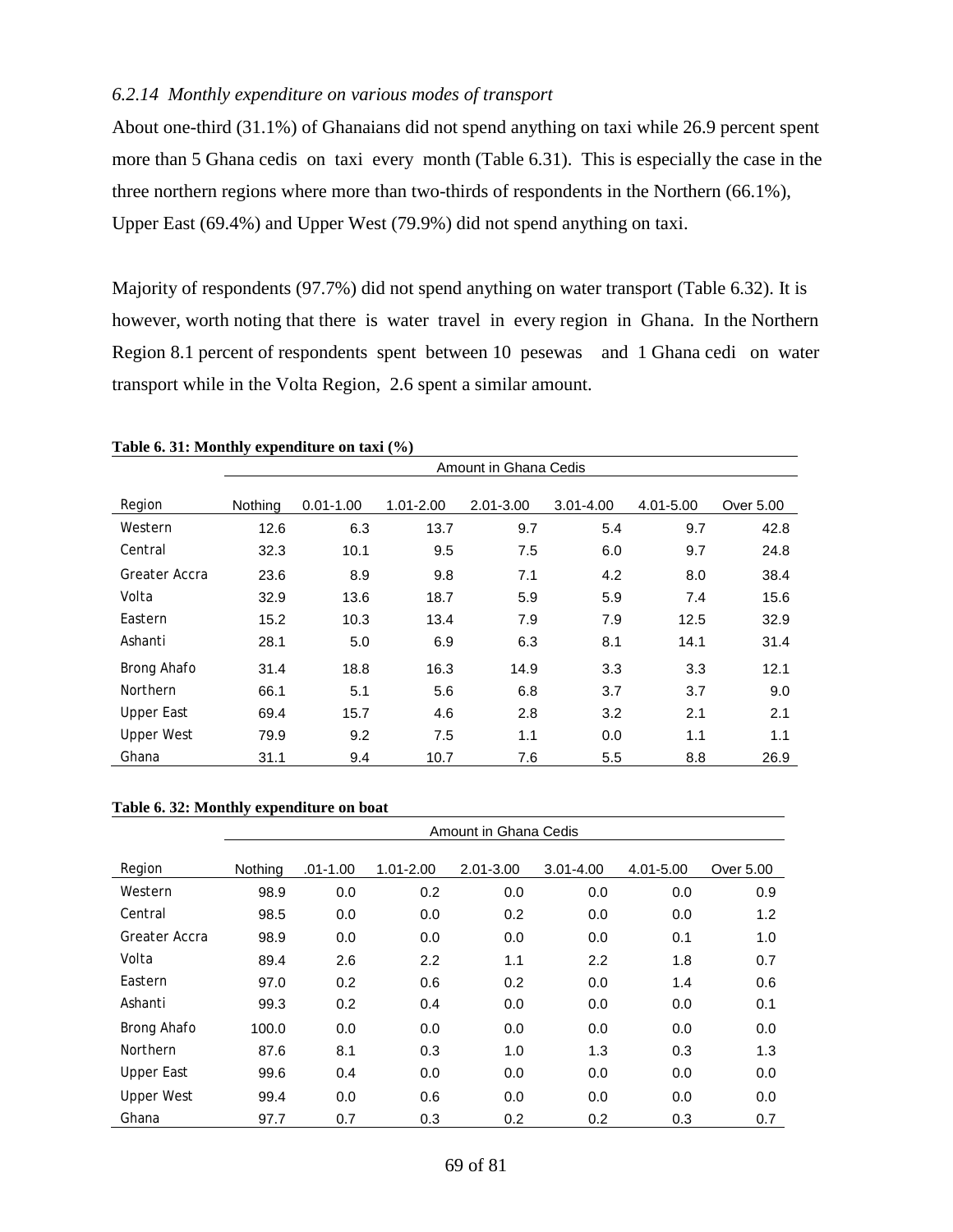A little less than 30 percent (28.6%) of respondent did not spend anything on tro-tro (Table 6.33). This was mostly the case in the Brong Ahafo (54.3%), Northern (59.6%) and Upper West (60.5%) regions. More than half of respondents in the Greater Accra Region (52.4%) as well as 38.7 percent in the Ashanti Region and 26.8 percent in the Western Region spend over 5 Ghana Cedis on tro-tro monthly.

|                   | Amount in Ghana Cedis |               |               |               |               |           |           |  |  |  |
|-------------------|-----------------------|---------------|---------------|---------------|---------------|-----------|-----------|--|--|--|
| Region            | Nothing               | $0.01 - 1.00$ | $1.01 - 2.00$ | $2.01 - 3.00$ | $3.01 - 4.00$ | 4.01-5.00 | Over 5.00 |  |  |  |
| Western           | 33.4                  | 2.8           | 13.0          | 9.3           | 5.4           | 9.3       | 26.8      |  |  |  |
| Central           | 32.9                  | 9.9           | 9.7           | 9.5           | 4.3           | 13.3      | 20.4      |  |  |  |
| Greater Accra     | 8.8                   | 6.4           | 10.4          | 5.8           | 5.1           | 11.1      | 52.4      |  |  |  |
| Volta             | 35.2                  | 14.2          | 14.2          | 9.4           | 3.3           | 4.5       | 19.1      |  |  |  |
| Eastern           | 26.7                  | 13.2          | 14.6          | 10.8          | 7.3           | 9.4       | 18.0      |  |  |  |
| Ashanti           | 10.6                  | 6.4           | 7.2           | 9.4           | 8.7           | 19.0      | 38.7      |  |  |  |
| Brong Ahafo       | 54.3                  | 8.6           | 10.0          | 12.9          | 4.0           | 1.0       | 9.2       |  |  |  |
| Northern          | 59.6                  | 12.8          | 5.6           | 4.7           | 2.2           | 5.3       | 9.7       |  |  |  |
| <b>Upper East</b> | 44.6                  | 22.9          | 12.1          | 10.4          | 6.4           | 3.6       | 0.0       |  |  |  |
| <b>Upper West</b> | 60.5                  | 20.9          | 15.1          | 3.5           | 0.0           | 0.0       | 0.0       |  |  |  |
| Ghana             | 28.6                  | 9.4           | 10.6          | 8.8           | 5.5           | 10.0      | 27.1      |  |  |  |

|  |  |  | Table 6. 33: Monthly expenditure on tro-tro |  |  |
|--|--|--|---------------------------------------------|--|--|
|--|--|--|---------------------------------------------|--|--|

#### *6.2.15 Bicycles owned by households.*

About 20 percent of households in the country owned a bicycle. Bicycle ownership is high in the three northern regions where households in the Northern (40.6%), Upper East (41.4%) and Upper West (54.5%) regions own one bicycle. Less than one percent of households in the Volta (0.3%), Western (0.2%) and Eastern (0.2%) regions own six bicycles.

**Table 6.34: Number of bicycles owned by households**

|          | <b>Number owned</b> |      |      |     |     |     |     |     |     |     |     |     |     |     |              |
|----------|---------------------|------|------|-----|-----|-----|-----|-----|-----|-----|-----|-----|-----|-----|--------------|
| Region   | $\bf{0}$            |      | 2    | 3   | 4   | 5   | 6   |     | 9   | 10  | 13  | 15  | 20  | 25  | <b>Total</b> |
| Western  | 93.6                | 5.1  | 0.8  | 0.3 | 0.0 | 0.0 | 0.2 | 0.0 | 0.0 | 0.0 | 0.0 | 0.0 | 0.0 | 0.0 | 100.0        |
| Central  | 95.3                | 4.4  | 0.2  | 0.0 | 0.0 | 0.0 | 0.0 | 0.0 | 0.0 | 0.0 | 0.0 | 0.0 | 0.0 | 0.0 | 100.0        |
| G.Accra  | 90.7                | 7.8  | 1.0  | 0.3 | 0.2 | 0.0 | 0.0 | 0.0 | 0.0 | 0.0 | 0.0 | 0.0 | 0.1 | 0.0 | 100.0        |
| Volta    | 76.5                | 18.7 | 3.7  | 0.5 | 0.3 | 0.0 | 0.3 | 0.0 | 0.0 | 0.0 | 0.0 | 0.0 | 0.0 | 0.0 | 100.0        |
| Eastern  | 88.5                | 9.5  | 1.2  | 0.3 | 0.0 | 0.0 | 0.2 | 0.0 | 0.0 | 0.3 | 0.0 | 0.0 | 0.0 | 0.0 | 100.0        |
| Ashanti  | 90.2                | 7.3  | 1.4  | 0.4 | 0.3 | 0.1 | 0.0 | 0.0 | 0.0 | 0.3 | 0.0 | 0.1 | 0.0 | 0.0 | 100.0        |
| B. Ahafo | 88.5                | 9.4  | 1.7  | 0.2 | 0.0 | 0.0 | 0.0 | 0.0 | 0.0 | 0.0 | 0.0 | 0.0 | 0.2 | 0.0 | 100.0        |
| Northern | 24.5                | 40.6 | 18.6 | 8.9 | 5.0 | 1.0 | 0.7 | 0.2 | 0.0 | 0.2 | 0.2 | 0.0 | 0.0 | 0.0 | 100.0        |
| U. East  | 46.4                | 41.4 | 9.3  | 1.4 | 0.0 | 0.0 | 0.4 | 0.0 | 0.0 | 0.7 | 0.0 | 0.0 | 0.0 | 0.4 | 100.0        |
| U. West  | 17.7                | 54.5 | 15.8 | 8.6 | 1.4 | 0.5 | 0.5 | 0.5 | 0.5 | 0.0 | 0.0 | 0.0 | 0.0 | 0.0 | 100.0        |
| Ghana    | 80.3                | 13.9 | 3.5  | 1.3 | 0.5 | 0.1 | 0.1 | 0.0 | 0.0 | 0.0 | 0.0 | 0.0 | 0.0 | 0.0 | 100.0        |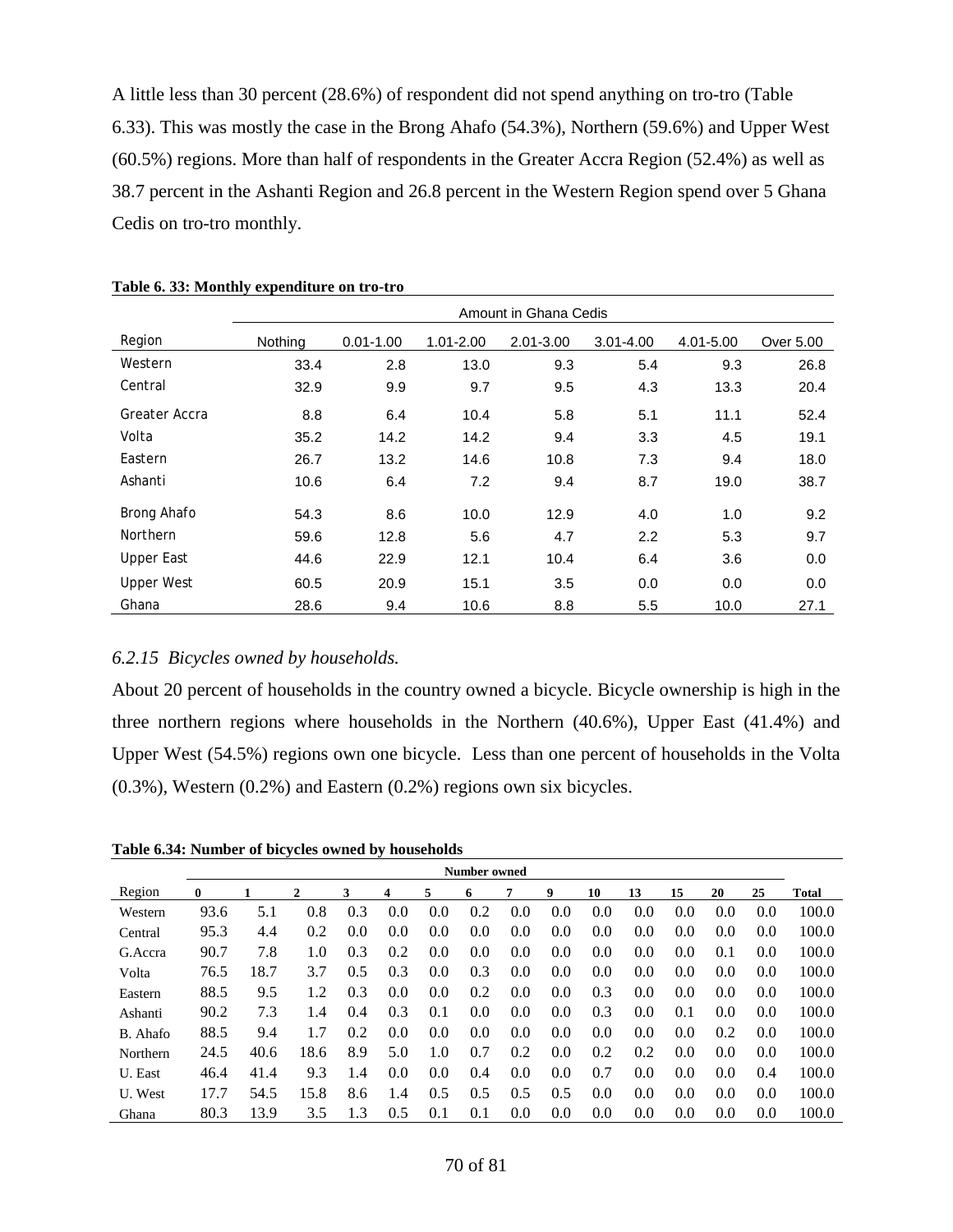## *6.2.16 Number of cars owned by households for private use*

About 4 percent of households had a car which was in good condition for private use. Less than 2 percent (1.2%) had two cars which were in good condition. Nearly one-tenth of respondents in the Greater Accra Region had a car for private use which was in good condition. The Greater Accra Region also had some respondents (0.3%) who reporting having 4 cars for private use (Table 6.35).

|                    |      |     | <b>Number</b>  |     |     |       |
|--------------------|------|-----|----------------|-----|-----|-------|
| Region             | 0    |     | $\overline{2}$ | 3   | 4   | Total |
| Western            | 97.6 | 1.9 | 0.5            | 0.0 | 0.0 | 100.0 |
| Central            | 99.4 | 0.6 | 0.0            | 0.0 | 0.0 | 100.0 |
| Greater Accra      | 86.1 | 9.1 | 4.2            | 0.3 | 0.3 | 100.0 |
| Volta              | 97.0 | 3.0 | 0.0            | 0.0 | 0.0 | 100.0 |
| Eastern            | 98.9 | 1.1 | 0.0            | 0.0 | 0.0 | 100.0 |
| Ashanti            | 94.2 | 4.7 | 1.1            | 0.0 | 0.0 | 100.0 |
| <b>Brong Ahafo</b> | 99.6 | 0.4 | 0.0            | 0.0 | 0.0 | 100.0 |
| Northern           | 99.3 | 0.7 | 0.0            | 0.0 | 0.0 | 100.0 |
| <b>Upper East</b>  | 98.7 | 1.3 | 0.0            | 0.0 | 0.0 | 100.0 |
| <b>Upper West</b>  | 96.4 | 3.6 | 0.0            | 0.0 | 0.0 | 100.0 |
| Ghana              | 95.0 | 3.7 | 1.2            | 0.1 | 0.1 | 100.0 |

**Table 6. 35: : Number of cars in good condition for private use (%)**

### *6.2.17 Number of motorcycles owned by households for private use*

Less than 4 percent of respondents reported owning a motorcycle which was in good condition for private use. Motorcycle ownership is predominant in the Upper West Region where about one-quarter (24.7%) of respondents owned a motorcycle. This is followed by the Northern and Upper East regions with 8.9 percent and 8.6 percent respectively owning a motorcycle (Table 6.36).

| Table 0. 50. Pulliber of highor cycles in good condition for private use (70) |      |      |        |     |     |       |
|-------------------------------------------------------------------------------|------|------|--------|-----|-----|-------|
|                                                                               |      |      | Number |     |     |       |
| Region                                                                        | 0    | 1    | 2      | 3   | 4   | Total |
| Western                                                                       | 98.2 | 1.6  | 0.2    | 0.0 | 0.0 | 100.0 |
| Central                                                                       | 99.6 | 0.4  | 0.0    | 0.0 | 0.0 | 100.0 |
| Greater                                                                       |      |      |        |     |     |       |
| Accra                                                                         | 99.1 | 0.8  | 0.1    | 0.0 | 0.0 | 100.0 |
| Volta                                                                         | 96.9 | 3.1  | 0.0    | 0.0 | 0.0 | 100.0 |
| Eastern                                                                       | 99.4 | 0.6  | 0.0    | 0.0 | 0.0 | 100.0 |
| Ashanti                                                                       | 97.5 | 2.0  | 0.3    | 0.3 | 0.0 | 100.0 |
| <b>Brong Ahafo</b>                                                            | 99.0 | 1.0  | 0.0    | 0.0 | 0.0 | 100.0 |
| Northern                                                                      | 88.2 | 8.9  | 2.3    | 0.5 | 0.1 | 100.0 |
| Upper East                                                                    | 91.4 | 8.6  | 0.0    | 0.0 | 0.0 | 100.0 |
| <b>Upper West</b>                                                             | 73.5 | 24.6 | 1.9    | 0.0 | 0.0 | 100.0 |
| Ghana                                                                         | 95.8 | 3.7  | 0.4    | 0.1 | 0.0 | 100.0 |

**Table 6. 36: Number of motorcycles in good condition for private use (%)**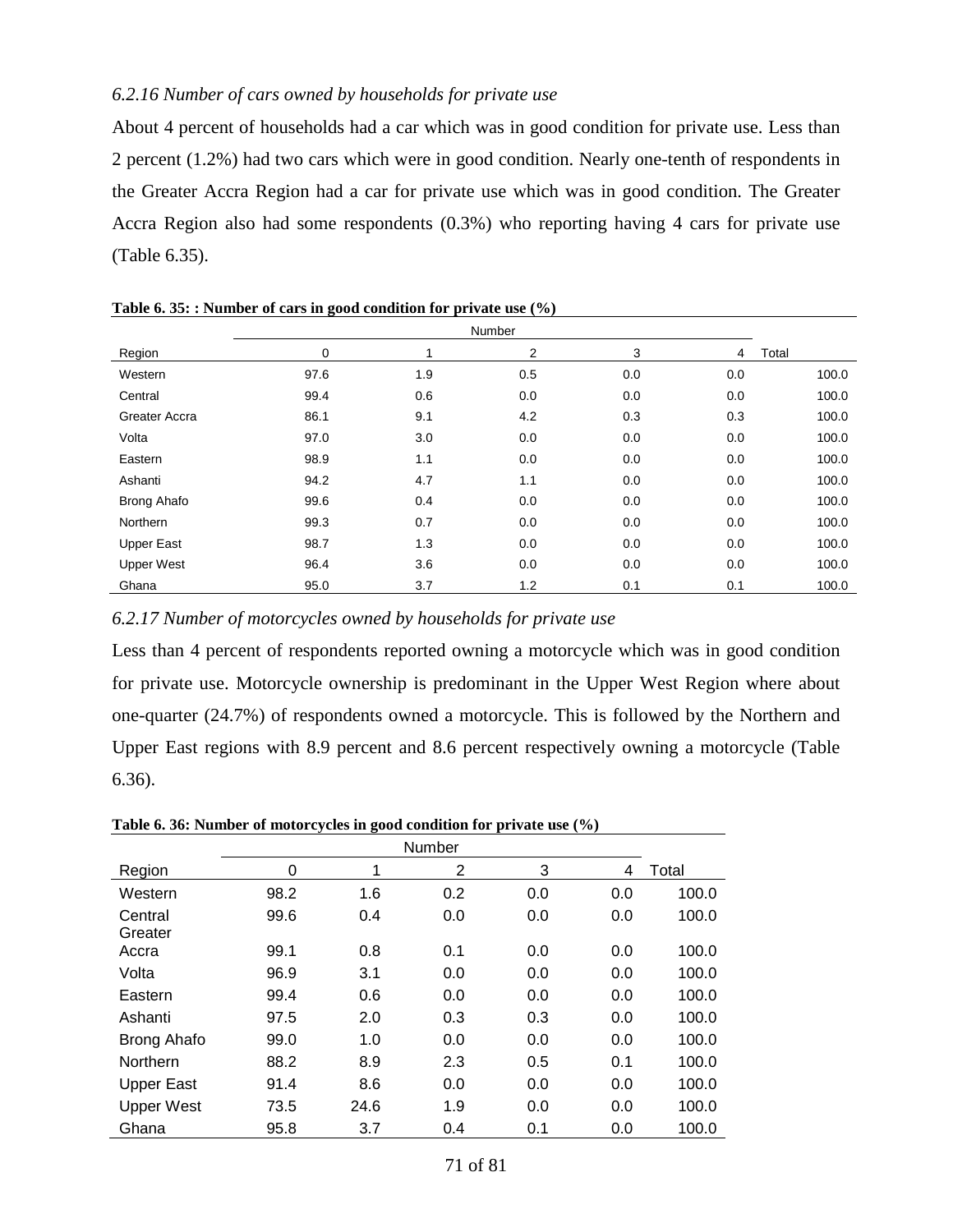#### *6.2.18 Transport constraints facing emergency patients*

Households were asked whether any member fell into a critical condition during the last 12 months preceding the survey; and if they did what action was taken. About 37 percent of households reported that a member fell into a critical condition during the period. The proportions were higher in the Western (41.7%) and Ashanti (40.4%) regions (Table 6.37).

| Region            | Yes  | No   | Total |
|-------------------|------|------|-------|
| Western           | 41.7 | 58.3 | 100.0 |
| Central           | 29.1 | 70.9 | 100.0 |
| Greater Accra     | 34.4 | 65.6 | 100.0 |
| Volta             | 29.1 | 70.9 | 100.0 |
| Eastern           | 27.4 | 72.6 | 100.0 |
| Ashanti           | 40.4 | 59.6 | 100.0 |
| Brong Ahafo       | 5.5  | 94.5 | 100.0 |
| <b>Northern</b>   | 35.5 | 64.5 | 100.0 |
| <b>Upper East</b> | 22.3 | 77.7 | 100.0 |
| <b>Upper West</b> | 37.3 | 62.7 | 100.0 |
| Ghana             | 31.7 | 68.2 | 100.0 |

**Table 6. 37: Any constraints facing emergency patients**

For households in which a member fell into a critical condition, over 90 percent indicated that they made an attempt to send the person to a health facility (Table 6.38).

| Region            | Yes   | No  | Total |
|-------------------|-------|-----|-------|
| Western           | 98.1  | 1.9 | 100.0 |
| Central           | 96.4  | 3.6 | 100.0 |
| Greater Accra     | 98.4  | 1.6 | 100.0 |
| Volta             | 92.9  | 7.1 | 100.0 |
| Eastern           | 99.4  | 0.6 | 100.0 |
| Ashanti           | 99.1  | 0.9 | 100.0 |
| Brong Ahafo       | 100.0 | 0.0 | 100.0 |
| Northern          | 93.7  | 6.3 | 100.0 |
| <b>Upper East</b> | 98.4  | 1.6 | 100.0 |
| <b>Upper West</b> | 93.6  | 6.4 | 100.0 |
| Ghana             | 97.6  | 2.4 | 100.0 |

**Table 6. 38: Any attempt to send patient to a health facility**

For households who did not make any attempt to send the member who was in a critical condition to a health facility, majority (63.7%) attributed it to the lack of money. Only 13.6 percent and 6.8 percent respectively, reported that is was either due to the bad nature of the road to the health facility or the lack of means of transport.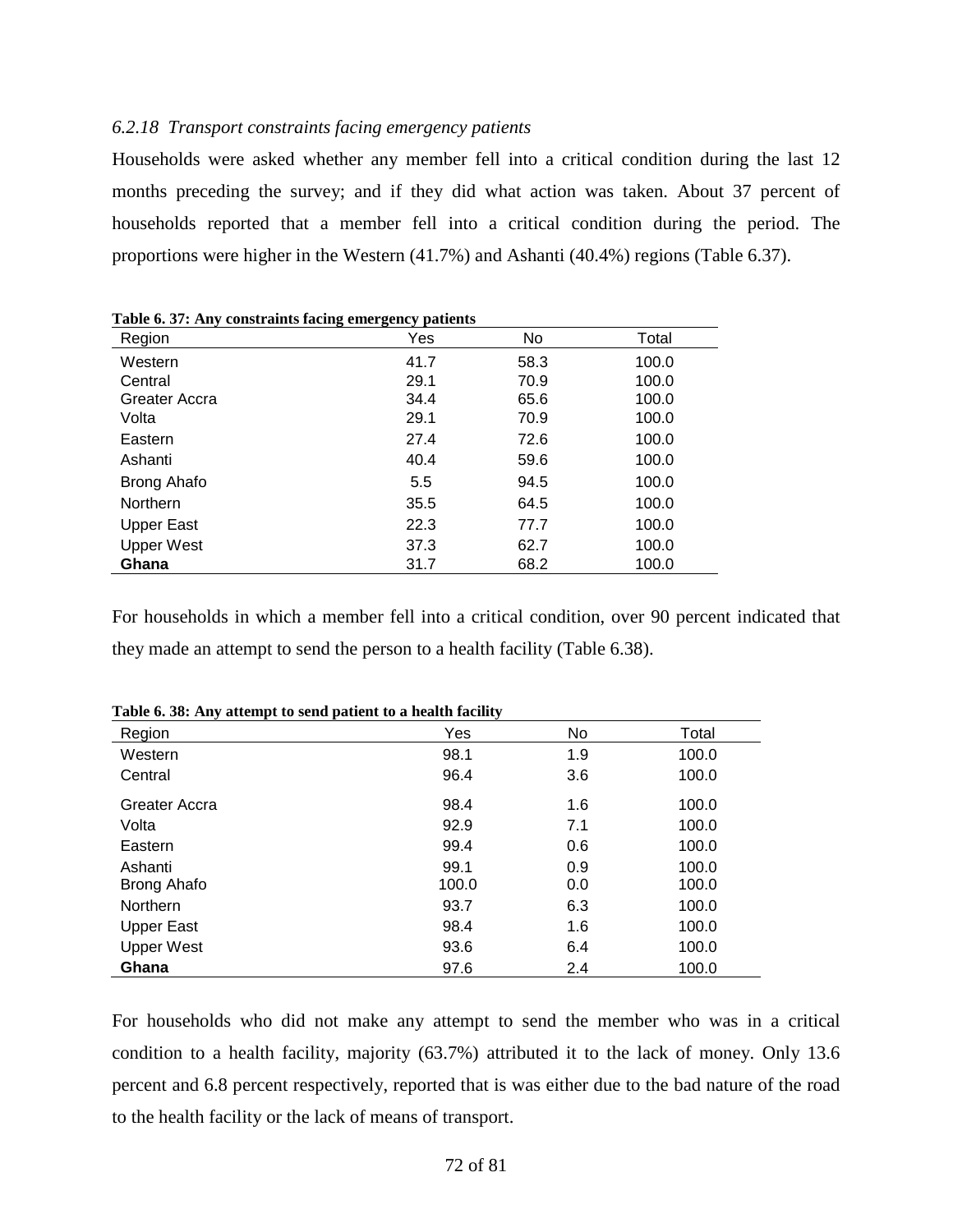| Reasons given     |                  |                               |                                 |                                          |         |       |       |
|-------------------|------------------|-------------------------------|---------------------------------|------------------------------------------|---------|-------|-------|
| Region            | Lack of<br>money | Lack of means<br>of transport | Non reliability<br>of transport | Bad nature of road<br>to health facility | No need | Other | Total |
| Western           | 80.0             | 0.0                           | 0.0                             | 0.0                                      | 0.0     | 20.0  | 100.0 |
| Central           | 60.0             | 0.0                           | 0.0                             | 0.0                                      | 40.0    | 0.0   | 100.0 |
| Greater Accra     | 66.7             | 0.0                           | 0.0                             | 0.0                                      | 16.7    | 16.7  | 100.0 |
| Volta             | 75.0             | 0.0                           | 0.0                             | 0.0                                      | 0.0     | 25.0  | 100.0 |
| Eastern           | 100.0            | 0.0                           | 0.0                             | 0.0                                      | 0.0     | 0.0   | 100.0 |
| Ashanti           | 0.0              | 25.0                          | 25.0                            | 0.0                                      | 50.0    | 0.0   | 100.0 |
| Northern          | 50.0             | 20.0                          | 0.0                             | 10.0                                     | 10.0    | 10.0  | 100.0 |
| <b>Upper East</b> | 100.0            | 0.0                           | 0.0                             | 0.0                                      | 0.0     | 0.0   | 100.0 |
| <b>Upper West</b> | 100.0            | 0.0                           | 0.0                             | 0.0                                      | 0.0     | 0.0   | 100.0 |
| Ghana             | 63.7             | 6.8                           | 2.3                             | 2.3                                      | 13.6    | 11.4  | 100.0 |

**Table 6. 39: Reasons for inability to send the person to a health facility**

#### *6.2.19 Emergency patients unable to reach a health facility on time.*

Less than one percent (0.6%) of households reported they could not reach a health facility with their emergency patients on time. The Upper East region had 1.5 percent of households reporting this, with 0.8 percent in the Central region (Table 6.40).

|                   |            | Was the patient able to reach health facility? |              |
|-------------------|------------|------------------------------------------------|--------------|
| Region            | <b>Yes</b> | <b>No</b>                                      | <b>Total</b> |
| Western           | 100.0      | 0.0                                            | 100.0        |
| Central           | 99.2       | 0.8                                            | 100.0        |
| G.Accra           | 100.0      | 0.0                                            | 100.0        |
| Volta             | 100.0      | 0.0                                            | 100.0        |
| Eastern           | 99.4       | 0.6                                            | 100.0        |
| Ashanti           | 99.5       | 0.5                                            | 100.0        |
| Brong Ahafo       | 100.0      | 0.0                                            | 100.0        |
| <b>Northern</b>   | 98.5       | 1.5                                            | 100.0        |
| <b>Upper East</b> | 100.0      | 0.0                                            | 100.0        |
| <b>Upper West</b> | 94.4       | 5.6                                            | 100.0        |
| Ghana             | 99.4       | 0.6                                            | 100.0        |

**Table 6. 40: Households with emergency patients who were unable to reach a health facility**

Regarding the reasons why the emergency patient could not reach a health facility 36.4 percent of households attributed it to the bad nature of roads. A further 18.2 percent reported that the distance was too long, while 9.1 percent assigned it to the lack of a means of transport (Table 6.41).

| Table 6.41: Reasons for inability to reach a health facility |                      |                         |                          |       |       |  |  |
|--------------------------------------------------------------|----------------------|-------------------------|--------------------------|-------|-------|--|--|
|                                                              |                      | <b>Reasons assigned</b> |                          |       |       |  |  |
|                                                              | <b>Bad</b><br>nature | <b>Distance</b><br>too  | Means<br>оf<br>transport |       |       |  |  |
| Region                                                       | of roads             | long                    | not available            | Other | Total |  |  |
| Eastern                                                      | 0.0                  | 0.0                     | 0.0                      | 100.0 | 100.0 |  |  |
| Ashanti                                                      | 50.0                 | 25.0                    | 0.0                      | 25.0  | 100.0 |  |  |
| <b>Northern</b>                                              | 100.0                | 0.0                     | 0.0                      | 0.0   | 100.0 |  |  |
| Upper East                                                   | 0.0                  | 0.0                     | 0.0                      | 100.0 | 100.0 |  |  |
| <b>Upper West</b>                                            | 0.0                  | 33.3                    | 33.3                     | 33.3  | 100.0 |  |  |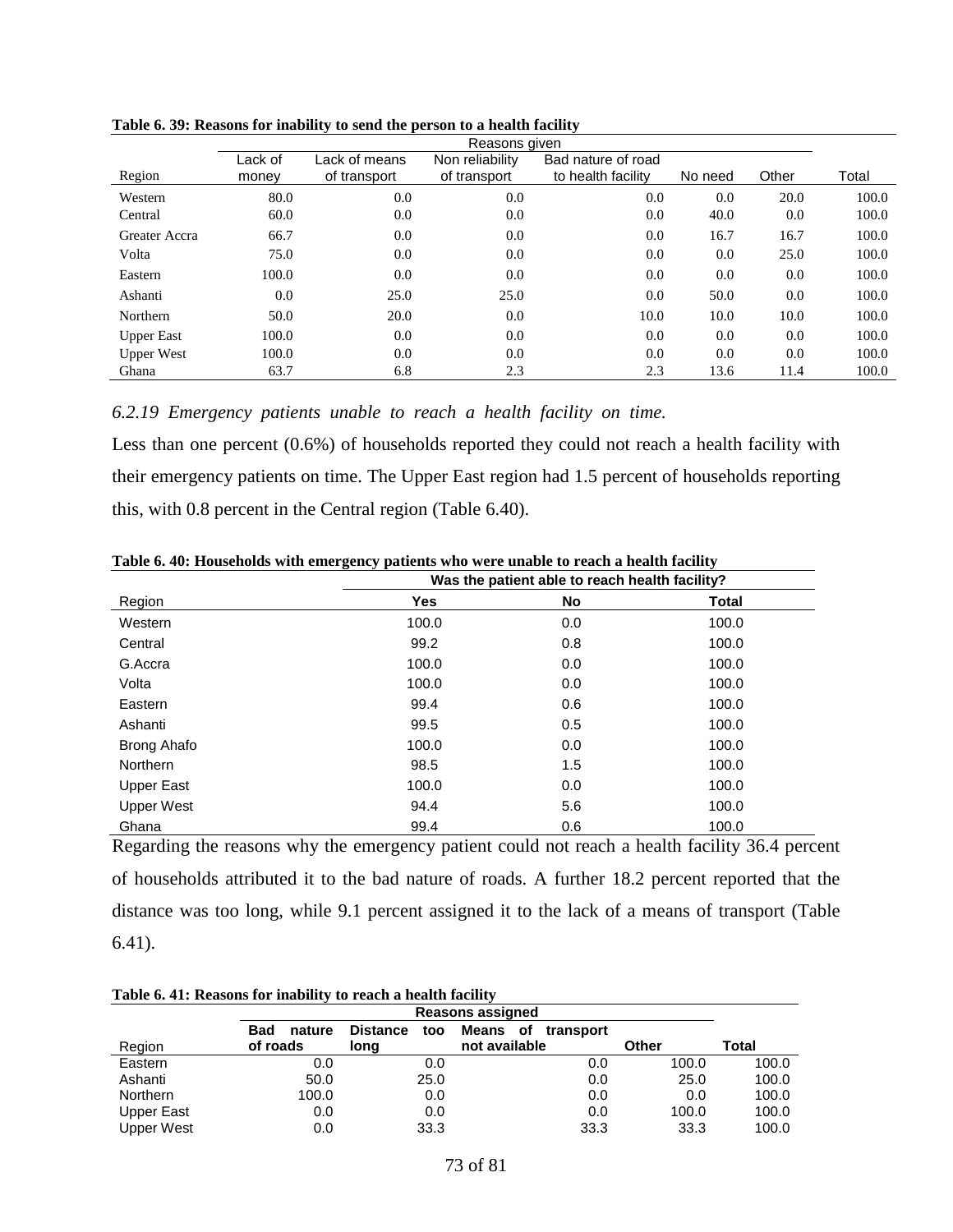| <u>ан</u><br>- |
|----------------|
|----------------|

#### **APPENDICES**

#### **APPENDIX A - SAMPLE DESIGN**

The sample design took into consideration the sample size, sample frame and listing, sample allocation and the calculation of weights. This was done based on the type of variables under consideration, the required precision of the survey estimates and available resources.

Taking all of these into consideration, a sample size of 6,000 households was deemed sufficient to achieve the survey objectives. This was enough to yield reliable estimates of all the important survey variables as well as being manageable to control and minimize non-sampling errors.

The total list of the Enumeration Areas (EAs) from the demarcation for the 2000 Population and Housing Census formed the sampling frame for the Transport Indicators Survey. The sampling frame was stratified into urban/rural residence and the 10 administrative regions of the country for the selection of the sample. The sample was selected in two stages. The first stage selections involved the systematic selection of 400 EAs with probability proportional to size, the measure of size being the number of households in each EA. The second stage selection involved the systematic selection of 20 households from each EA. The first 15 households were interviewed, with the extra five being used as a back-up for replacement in case of a non-response or the absence of a selected household. See Appendix A for more details on the sample design.

#### **Calculation of weights**

A major component of the weights was the reciprocal of the sampling fraction used in the selection of the households in each enumeration area.

The probability of selecting a household is;

$$
H_i = \underbrace{aE_i}_{\text{sum i}} \cdot \underbrace{20}_{\text{sum 20a}} \\
= \underbrace{20a}_{\text{sum}}
$$

 $a =$  the number of EAs selected (i. e.  $a = 400$ ).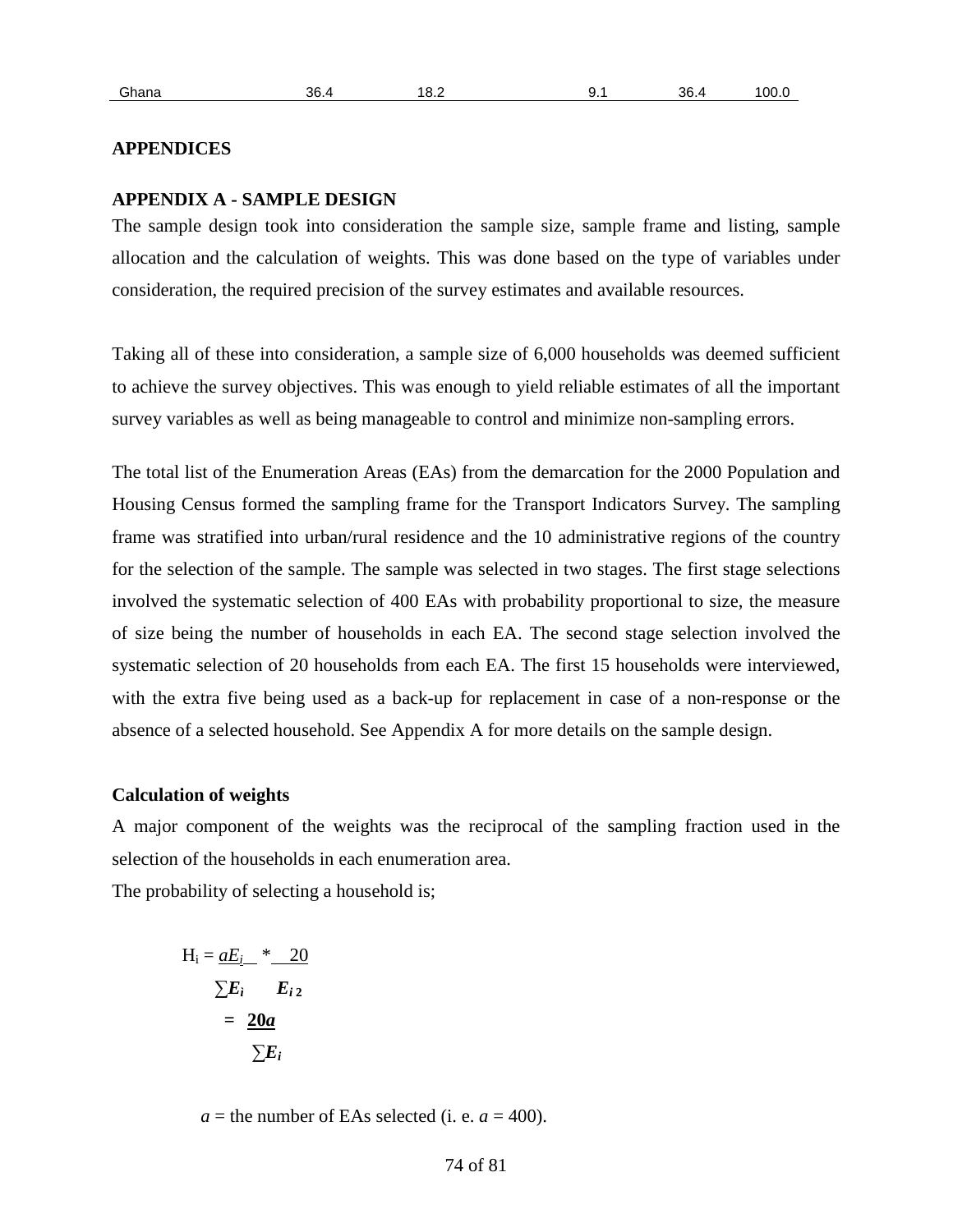$E_i$  = Total number of households in the i<sup>th</sup> EA

 $\sum E_{I}$  = Total number of household according to the results of the 2000 Census.

### **Weighting Factors**

Although the sample is self-weighting, there is the need for weights to calculate estimates for the population as a whole. The weights are adjusted by the number of households successfully interviewed.

Thus, the weights are as follows:

 $W_i = \sum E_i$  \* 20 20*a hi*

Where  $W_i$  = sampling weight for the i<sup>th</sup> EA  $h_i$  = number of households interviewed in the i<sup>th</sup> EA.

These values are corrected to the current listing level.

Let  $E_{Ti}$  = total number of households in the ith EA according to the TIDB listing,

then 
$$
W2i = \sum E_i \times E_{Ti}
$$
  
 $ah_i \quad E_i$ 

where  $W_{2i}$  = the final weight of the i<sup>th</sup> EA.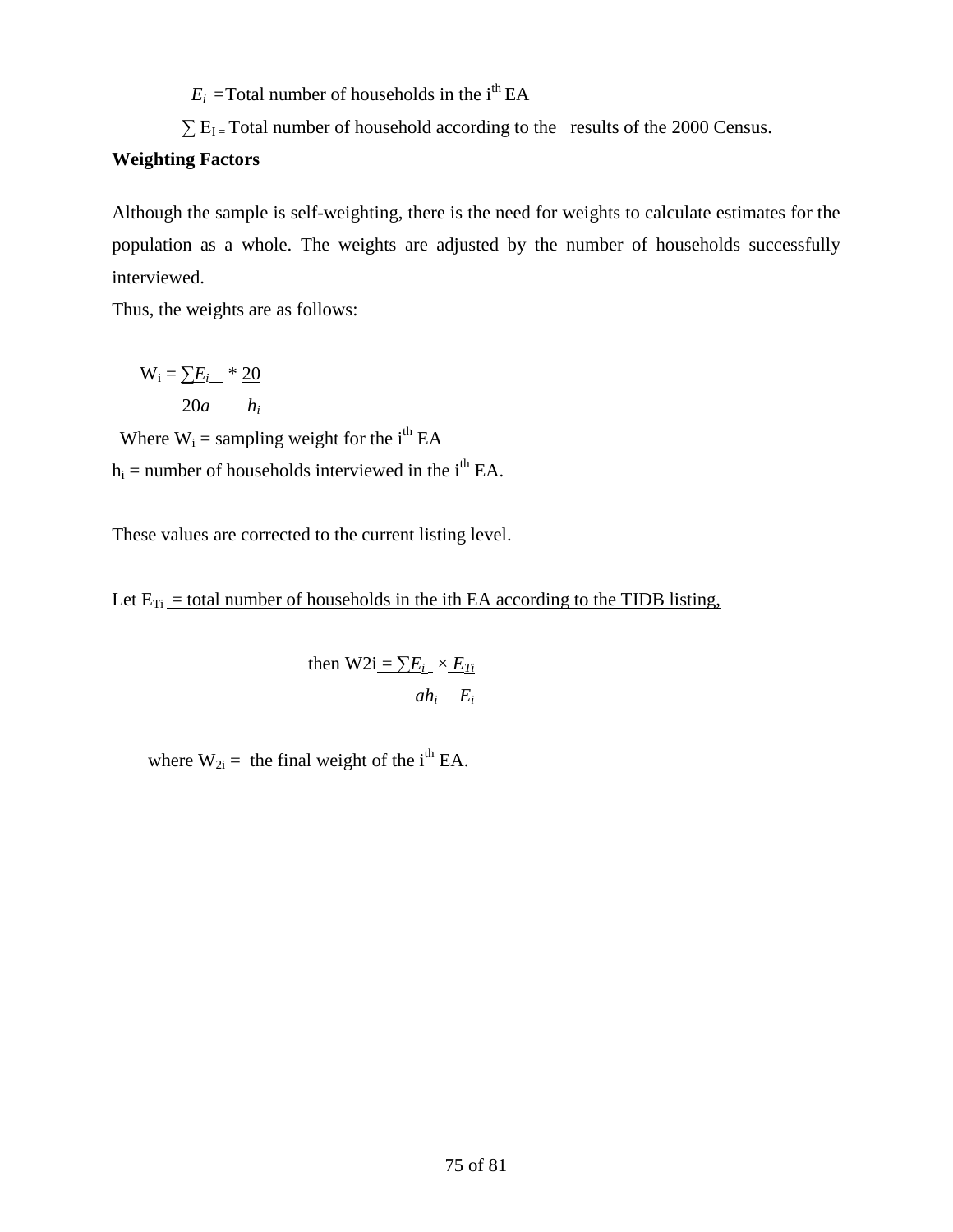#### **APPENDIX B: TABLES**

| <b>Appendix Table B. 1</b> |  |  |
|----------------------------|--|--|
|----------------------------|--|--|

|                   | дррения таме в. т   |       |       |  |  |  |
|-------------------|---------------------|-------|-------|--|--|--|
|                   | Face any difficulty |       |       |  |  |  |
| Region            | Yes                 | No    | Total |  |  |  |
| Western           | 40.9%               | 59.1% | 100%  |  |  |  |
| Central           | 35.6%               | 64.4% | 100%  |  |  |  |
| Accra             | 18.5%               | 81.5% | 100%  |  |  |  |
| Volta             | 42.2%               | 57.8% | 100%  |  |  |  |
| Eastern           | 48.7%               | 51.3% | 100%  |  |  |  |
| Ashanti           | 37.2%               | 62.8% | 100%  |  |  |  |
|                   |                     |       |       |  |  |  |
| Brong-Ahafo       | 22.8%               | 77.2% | 100%  |  |  |  |
| Northern          | 48.9%               | 51.1% | 100%  |  |  |  |
| Upper East        | 28.6%               | 71.4% | 100%  |  |  |  |
| <b>Upper West</b> | 46.9%               | 53.1% | 100%  |  |  |  |
| Total             | 34.9%               | 65.1% | 100%  |  |  |  |
|                   |                     |       |       |  |  |  |

#### **Appendix Table B. 2: Cost of travel from health facility (Ghana Cedi)**

|                   | Cost of Travel: Out (Ghana Cedi) |                                         |                                         |             |                               |             |                  |                                         |                                         |             |               |       |       |
|-------------------|----------------------------------|-----------------------------------------|-----------------------------------------|-------------|-------------------------------|-------------|------------------|-----------------------------------------|-----------------------------------------|-------------|---------------|-------|-------|
| Region            | No<br>payment                    | 0.01<br>$\overline{\phantom{a}}$<br>0.1 | 0.11<br>$\overline{\phantom{a}}$<br>0.2 | 0.21<br>0.3 | 0.31<br>$\blacksquare$<br>0.4 | 0.41<br>0.5 | 0.51<br>٠<br>0.6 | 0.61<br>$\overline{\phantom{a}}$<br>0.7 | 0.71<br>$\overline{\phantom{a}}$<br>0.8 | 0.81<br>0.9 | $0.91 -$<br>1 | $1+$  | Total |
| Western           | 52.8%                            | 0.3%                                    | 2.1%                                    | 7.6%        | 2.6%                          | 6.4%        | 6.5%             | 0.4%                                    | 1.9%                                    | 1.3%        | 3.8%          | 14.5% | 100%  |
| Central           | 35.6%                            | 0.7%                                    | 7.8%                                    | 12.8%       | 13.5%                         | 10.1%       | 5.2%             | 1.1%                                    | 30.0%                                   | 0.3%        | 3.9%          | 5.9%  | 100%  |
| Accra             | 50.2%                            | 0.5%                                    | 90.0%                                   | 10.8%       | 4.7%                          | 4.4%        | 2.1%             | 1.3%                                    | 0.2%                                    | 0.3%        | 3.9%          | 12.3% | 100%  |
| Volta             | 28.9%                            | 2.4%                                    | 5.2%                                    | 18.7%       | 10.0%                         | 4.5%        | 0.8%             | 0.6%                                    | 10.0%                                   | 0.0%        | 7.4%          | 20.6% | 100%  |
| Eastern           | 33.4%                            | 0.4%                                    | 3.3%                                    | 14.6%       | 8.7%                          | 6.5%        | 5.4%             | 5.3%                                    | 2.3%                                    | 0.1%        | 9.3%          | 10.7% | 100%  |
| Ashanti<br>Brong- | 43.6%                            | 2.5%                                    | 7.9%                                    | 16.7%       | 6.5%                          | 9.8%        | 2.3%             | 1.3%                                    | 1.8%                                    | 0.3%        | 2.9%          | 4.3%  | 100%  |
| Ahafo             | 40.4%                            | 0.0%                                    | 6.8%                                    | 4.6%        | 90.0%                         | 17.6%       | 1.5%             | 6.6%                                    | 6.3%                                    | 0.2%        | 2.2%          | 4.8%  | 100%  |
| Northern<br>Upper | 78.6%                            | 0.1%                                    | 1.6%                                    | 4.5%        | 1.8%                          | 4.9%        | 1.1%             | 1.2%                                    | 0.3%                                    | 0.1%        | 1.1%          | 4.9%  | 100%  |
| East<br>Upper     | 94.3%                            | 0.0%                                    | 2.2%                                    | 0.3%        | 2.5%                          | 0.0%        | 0.0%             | 0.0%                                    | 0.0%                                    | 0.0%        | 0.0%          | 0.5%  | 100%  |
| West              | 83.3%                            | 0.0%                                    | 0.5%                                    | 1.5%        | 10.0%                         | 0.1%        | 0.0%             | 0.0%                                    | 0.0%                                    | 0.0%        | 4.7%          | 8.7%  | 100%  |
| Total             | 51.5%                            | 0.9%                                    | 5.5%                                    | 10.4%       | 5.8%                          | 6.9%        | 2.8%             | 1.8%                                    | 1.6%                                    | 0.3%        | 3.8%          | 8.3%  | 100%  |

#### **Appendix Table B. 3: Travel time from a health facility: out (min)**

|          | Travel time at station: out (min) |           |            |             |             |           |           |           |           |       |       |
|----------|-----------------------------------|-----------|------------|-------------|-------------|-----------|-----------|-----------|-----------|-------|-------|
| Region   | 0                                 | $(1 - 5)$ | $(6 - 10)$ | $(11 - 15)$ | $(16 - 20)$ | $(21-30)$ | $(31-40)$ | $(41-50)$ | $(51-60)$ | $60+$ | Total |
| Western  | 0.0%                              | 12.4%     | 19.5%      | 12.8%       | 9.3%        | 13.9%     | 10.7%     | 10.0%     | 4.8%      | 6.5%  | 100%  |
| Central  | 0.3%                              | 17.0%     | 18.3%      | 15.5%       | 6.9%        | 14.2%     | 3.5%      | 6.5%      | 7.6%      | 10.1% | 100%  |
| Accra    | 0.5%                              | 23.0%     | 26.1%      | 18.2%       | 10.7%       | 13.4%     | 2.5%      | 2.4%      | 2.1%      | 1.2%  | 100%  |
| Volta    | 0.2%                              | 11.6%     | 19.0%      | 14.2%       | 8.3%        | 14.9%     | 5.3%      | 4.1%      | 13.4%     | 8.9%  | 100%  |
| Eastern  | 0.2%                              | 16.6%     | 23.6%      | 17.6%       | 10.8%       | 13.6%     | 5.5%      | 2.8%      | 3.6%      | 5.9%  | 100%  |
| Ashanti  | 0.0%                              | 13.9%     | 25.2%      | 14.7%       | 12.9%       | 18.4%     | 5.4%      | 3.1%      | 3.0%      | 3.3%  | 100%  |
| Brong-   |                                   |           |            |             |             |           |           |           |           |       |       |
| Ahafo    | 1.4%                              | 5.8%      | 27.6%      | 14.0%       | 15.3%       | 16.0%     | 4.9%      | 2.3%      | 5.0%      | 7.9%  | 100%  |
| Northern | 0.2%                              | 13.6%     | 20.9%      | 13.0%       | 7.8%        | 11.3%     | 1.7%      | 3.1%      | 8.6%      | 19.9% | 100%  |
| Upper    | 0.0%                              | 2.2%      | 16.9%      | 13.4%       | 2.7%        | 15.6%     | 14.7%     | 18.4%     | 2.7%      | 13.2% | 100%  |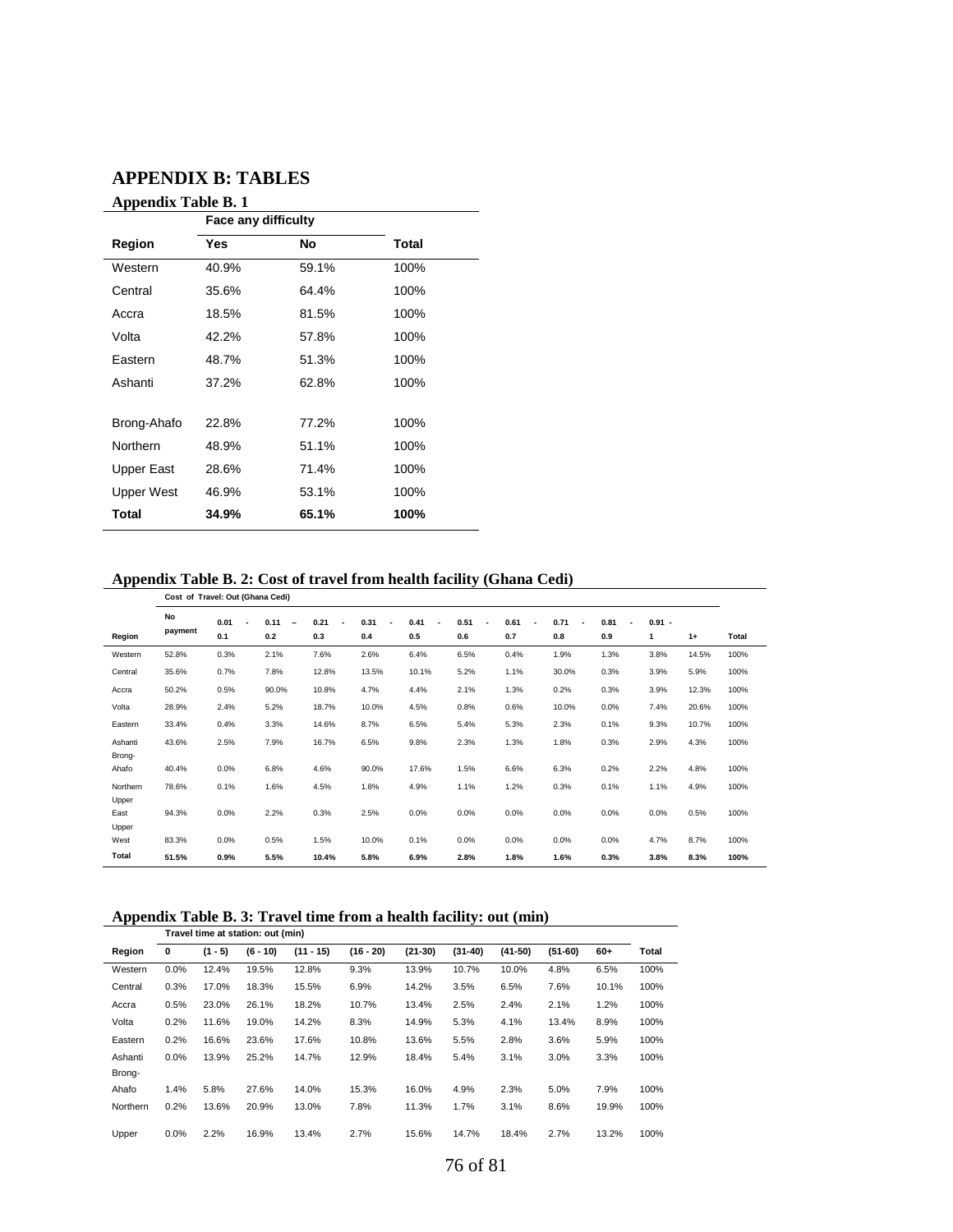| East          |         |       |       |       |         |       |      |       |       |       |      |
|---------------|---------|-------|-------|-------|---------|-------|------|-------|-------|-------|------|
| Upper<br>West | $0.0\%$ | 2.5%  | 14.2% | 3.6%  | 8.4%    | 9.8%  | 7.0% | 21.5% | 10.5% | 22.4% | 100% |
| Total         | 0.3%    | 13.8% | 22.3% | 14.7% | $9.9\%$ | 14.5% | 5.6% | 5.9%  | 5.1%  | 7.7%  | 100% |

|        |          | Satisfied with bus conditions |        | Total   |  |
|--------|----------|-------------------------------|--------|---------|--|
|        |          | Yes                           | No     |         |  |
|        | Western  | 82.50%                        | 17.50% | 100.00% |  |
|        | Central  | 66.30%                        | 33.70% | 100.00% |  |
|        | G. Accra | 74.70%                        | 25.30% | 100.00% |  |
|        | Volta    | 83.20%                        | 16.80% | 100.00% |  |
| Region | Eastern  | 89.60%                        | 10.40% | 100.00% |  |
|        | Ashanti  | 88.90%                        | 11.10% | 100.00% |  |
|        | B. Ahafo | 96.50%                        | 3.50%  | 100.00% |  |
|        | Northern | 37.90%                        | 62.10% | 100.00% |  |
|        | U. East  | 85.50%                        | 14.50% | 100.00% |  |
|        | U. West  | 59.50%                        | 40.50% | 100.00% |  |
| Ghana  |          | 77.80%                        | 22.20% | 100.00% |  |

## **Appendix Table B. 4: Satisfaction with bus conditions**

#### **Appendix Table B. 5: Do you face any difficulties going to the market?**

| .      | Yes             |        | Any difficulty to market |         |  |
|--------|-----------------|--------|--------------------------|---------|--|
|        |                 |        | No                       | Total   |  |
|        | Western         | 24.90% | 75.10%                   | 100.00% |  |
|        | Central         | 17.20% | 82.80%                   | 100.00% |  |
|        | G. Accra        | 24.70% | 75.30%                   | 100.00% |  |
|        | Volta           | 32.40% | 67.60%                   | 100.00% |  |
| Region | Eastern         | 15.40% | 84.60%                   | 100.00% |  |
|        | Ashanti         | 19.10% | 80.90%                   | 100.00% |  |
|        | B. Ahafo        | 24.90% | 75.10%                   | 100.00% |  |
|        | <b>Northern</b> | 39.20% | 60.80%                   | 100.00% |  |
|        | U. East         | 29.20% | 70.80%                   | 100.00% |  |
|        | U. West         | 45.90% | 54.10%                   | 100.00% |  |
| Ghana  |                 | 24.60% | 75.40%                   | 100.00  |  |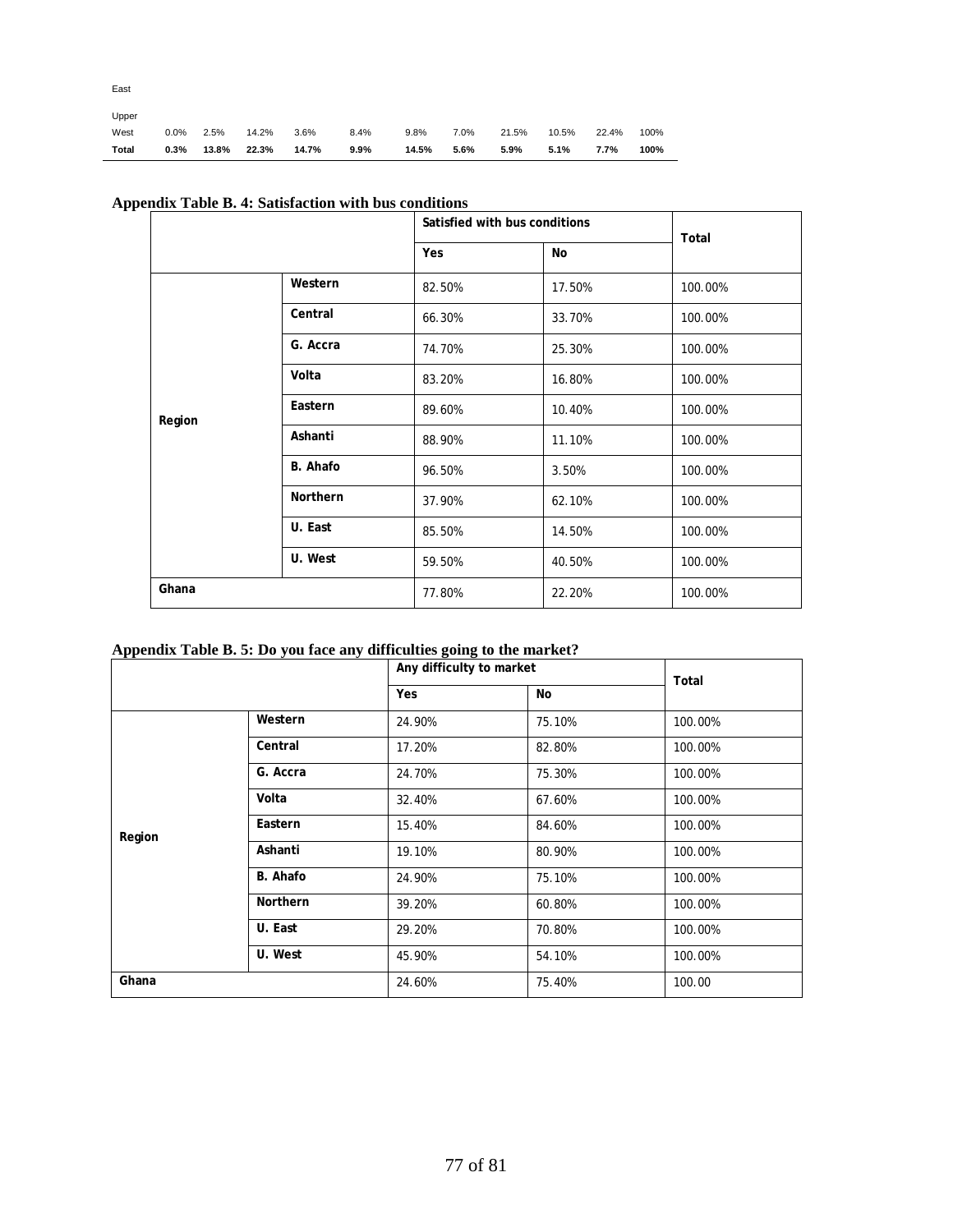### **APPENDIX C : SURVEY PERSONNEL**

# **Project Management Staff:**

| <b>Name</b>               | Organization                     | <b>Position</b>                                                        |
|---------------------------|----------------------------------|------------------------------------------------------------------------|
| Dr. Grace Bediako         | <b>Ghana Statistical Service</b> | <b>Government Statistician</b>                                         |
| Prof. NNN Nsowah Nuamah   | <b>Ghana Statistical Service</b> | Deputy Govt. Statistician                                              |
| Mr. Charles Cartey        | <b>Ghana Statistical Service</b> | Divisional Head, Analytical Studies                                    |
| Mr. Joseph Ahiabor        | <b>Ghana Statistical Service</b> | Head, Transport and Communication Statistics Section                   |
| Mr. Henry Nii Odai        | <b>Ghana Statistical Service</b> | Divisional Head, GIS and Field Operations                              |
| Mr. Anthony Amuzu         | <b>Ghana Statistical Service</b> | Head, Trade Statistics Section                                         |
| Mr. Johnson Owusu Kagya   | <b>Ghana Statistical Service</b> | Head, Ghanainfo                                                        |
| Mr. Felix Geli            | <b>Ghana Statistical Service</b> | Statistician, Transport and Communication Statistics Section           |
| Mrs. Abena Osei-Akoto     | <b>Ghana Statistical Service</b> | Principal Programmer, Data Systems and Application Development         |
| Mr. Appiah Kusi Boateng   | <b>Ghana Statistical Service</b> | Senior Programmer, Data Systems and Application Development            |
| Mr. William Addo          | <b>Ghana Statistical Service</b> | <b>Technical Officer</b>                                               |
| Mr. Godwin J. Brocke      | Ministry of Transportation       | Director - Research, Statistics & Information Management               |
| Mr. Victor E. Amamoo      | Ministry of Transportation       | Chief Planning Officer - Research, Statistics & Information Management |
| Mr. Francis D. Ahlidza    | Ministry of Transportation       | Engineer - Research, Statistics & Information Management               |
| Mrs. Mavis Asare-Donkor   | Ministry of Transportation       | Assistant Director - Research, Statistics & Information Management     |
| Mr. William Ampomah-Darko | Ministry of Transportation       | Asst Programmer - Research, Statistics & Information Management        |
| Mr. Joe Drapson           | Ministry of Transportation       | Accountant                                                             |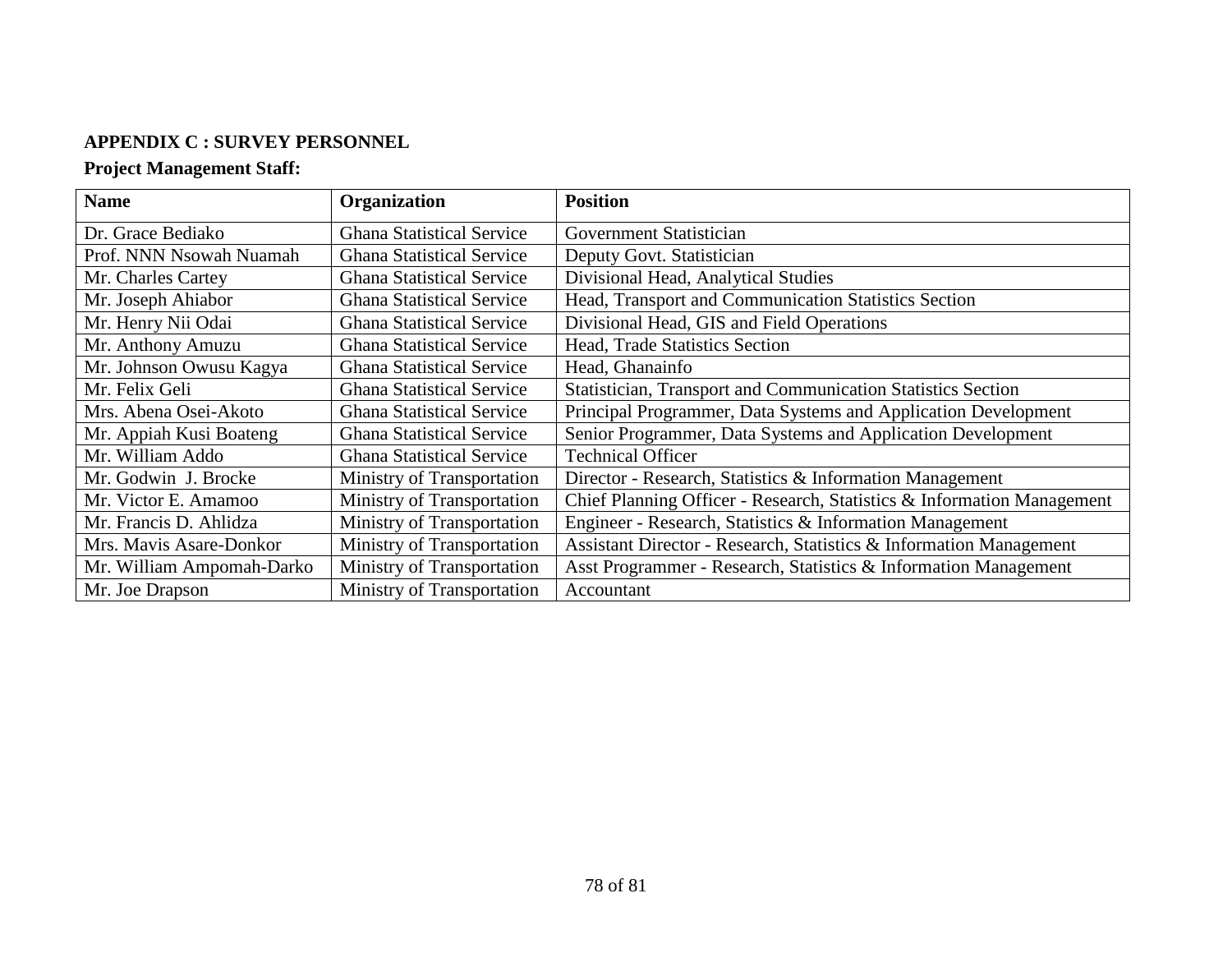# **Data Entry & Support Staff:**

| Mrs. Abena Osei-Akoto   | <b>Ghana Statistical Service</b> | <b>Principal Progrmmer</b>           |
|-------------------------|----------------------------------|--------------------------------------|
| Mr. Appiah Kusi Boateng | <b>Ghana Statistical Service</b> | Senior Programmer                    |
| Mr. Edward Eshun        | <b>Ghana Statistical Service</b> | Data Entry Operator                  |
| Elizabeth Ayiku         | <b>Ghana Statistical Service</b> | Data Entry Operator                  |
| <b>Millicent Anning</b> | <b>Ghana Statistical Service</b> | Data Entry Operator                  |
| Matilda Kwayisi         | <b>Ghana Statistical Service</b> | Data Entry Operator                  |
| Mary Colley             | <b>Ghana Statistical Service</b> | Data Entry Operator                  |
| Milicent Amoah          | <b>Ghana Statistical Service</b> | Data Entry Operator                  |
| <b>Agnes Anane</b>      | <b>Ghana Statistical Service</b> | Secretary, Survey Secretariat        |
| Nii Mensah              | <b>Ghana Statistical Service</b> | Secretary (Questionnaire Formatting) |

### **Field Monitors:**

| <b>Name</b>             | <b>Region</b> (s)                   |
|-------------------------|-------------------------------------|
| Mr. Charles Cartey      | Western                             |
| Mr. Joseph Ahiabor      | Eastern                             |
| Mr. Henry Nii Odai      | Central                             |
| Mr. Anthony Amuzu       | Ashanti                             |
| Mr. Johnson Owusu Kagya | Ashanti                             |
| Mr. Felix Geli          | Volta                               |
| Mr. Godwin Brocke       | Central/Greater Accra               |
| Mr. Victor Amamoo       | Greater Accra                       |
| Mrs. Mavis Asare Donkor | Northern/Ashanti                    |
| Mr. Francis Ahlidza     | Brong Ahafo, Upper East, Upper West |

## **Field Teams**

| <b>Team 1 - Western</b> |                    |
|-------------------------|--------------------|
| Name                    | Designation        |
| Orlando Akumey          | Supervisor         |
| Norviewu Evans          | Interviewer        |
| George Cartey           | Interviewer        |
| <b>Emmanuel Danso</b>   | Interviewer        |
| Kwesi Donkor            | Driver             |
|                         |                    |
| <b>Team 2 - Central</b> |                    |
| Name                    | <b>Designation</b> |
| Noah Acquandoh          | Supervisor         |
| Isaac Mensah            | Interviewer        |
| <b>Charles Eshun</b>    | Interviewer        |
| Mary Broni              | Interviewer        |
| George Tawiah           | Driver             |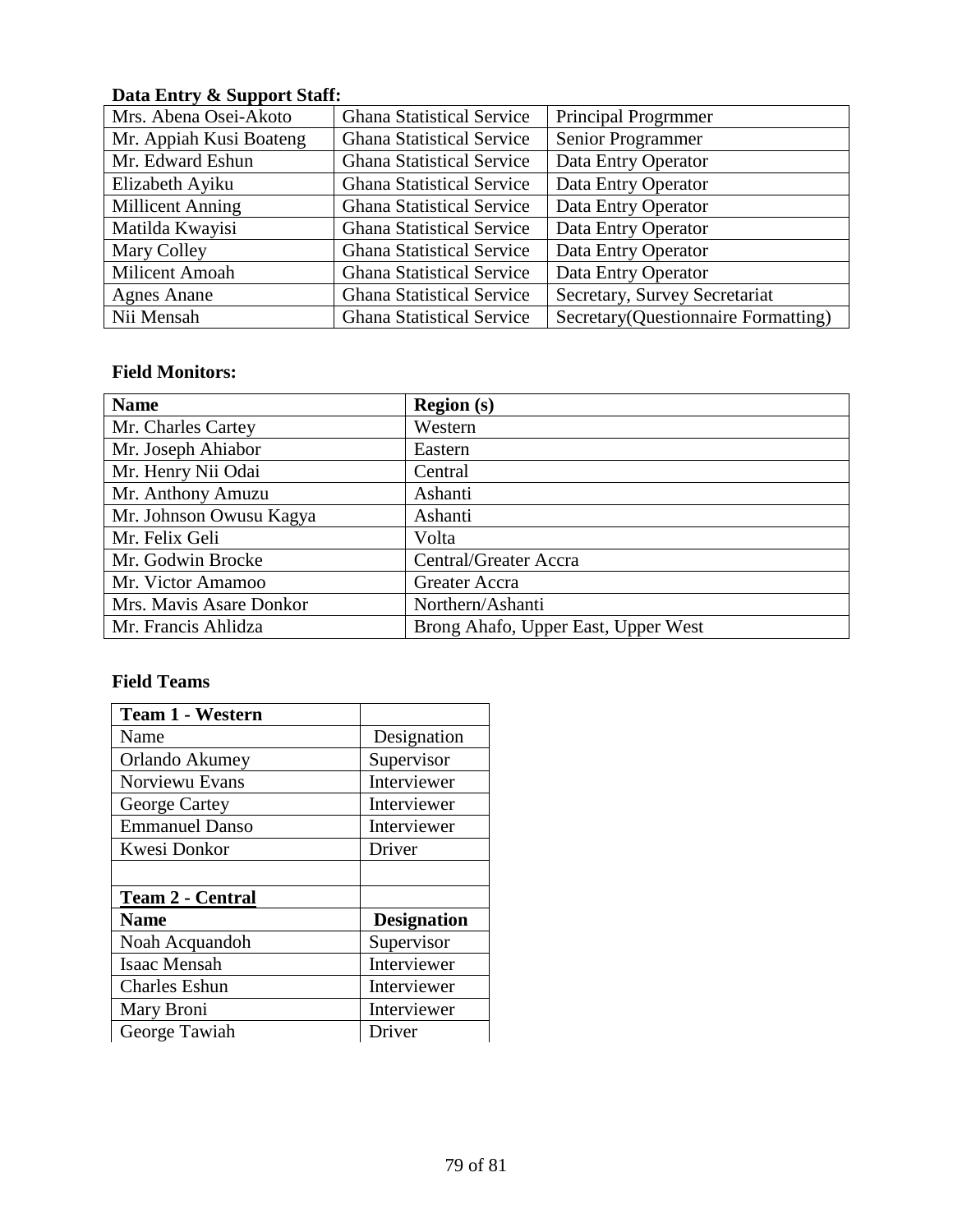| Team 3A- GT.Accra      |                    |
|------------------------|--------------------|
| <b>Name</b>            | <b>Designation</b> |
| Mawuli Ahiabor         | Supervisor         |
| Elizabeth Hammond      | Interviewer        |
| <b>Esther Owiredu</b>  | Interviewer        |
| <b>Emmanuel Sackey</b> | Interviewer        |
| John Djan              | Driver             |

| Team 3B- GT.Accra             |                    |
|-------------------------------|--------------------|
| <b>Name</b>                   | <b>Designation</b> |
| <b>Anthony Oduro Denkyira</b> | Supervisor         |
| <b>Samuel Tamakloe</b>        | Interviewer        |
| Linda Lawson                  | Interviewer        |
| <b>Laud Ametepey</b>          | Interviewer        |
| <b>Kweku Boateng</b>          | Driver             |
| <b>Team 4 - Volta</b>         |                    |
| <b>Name</b>                   | <b>Designation</b> |
| Fritz Adom                    | Supervisor         |
| John Geli                     | Interviewer        |
| <b>Elliot Mawuko</b>          | Interviewer        |
| Fred Kuagbenu                 | Interviewer        |
| Kweku Anane                   | Driver             |

| <b>Team 5- Eastern</b> |                    |
|------------------------|--------------------|
| <b>Name</b>            | <b>Designation</b> |
| William Tweneboah      | Supervisor         |
| Oduro-Konadu Micheal   | Interviewer        |
| Abraham Aryetey        | Interviewer        |
| Joseph Ampiah          | Interviewer        |
| James Tetteh           | Driver             |
|                        |                    |

| Team 6A - Ashanti  |                    |
|--------------------|--------------------|
| <b>Name</b>        | <b>Designation</b> |
| Samuel Otchere     | Supervisor         |
| Victor Ayim        | Interviewer        |
| Samuel Wilberforce | Interviewer        |
| Noble Dzah         | Interviewer        |
| Kojo Simon         | Driver             |

| <b>Team 6B - Ashanti</b> |                    |
|--------------------------|--------------------|
| <b>Name</b>              | <b>Designation</b> |
| Mark Morgan              | Supervisor         |
| William Badiako Asante   | Interviewer        |
| Fianu Abotsi Evelyn      | Interviewer        |
| Sylvia Oforiwa           | Interviewer        |
| Kofi Baah                | Driver             |